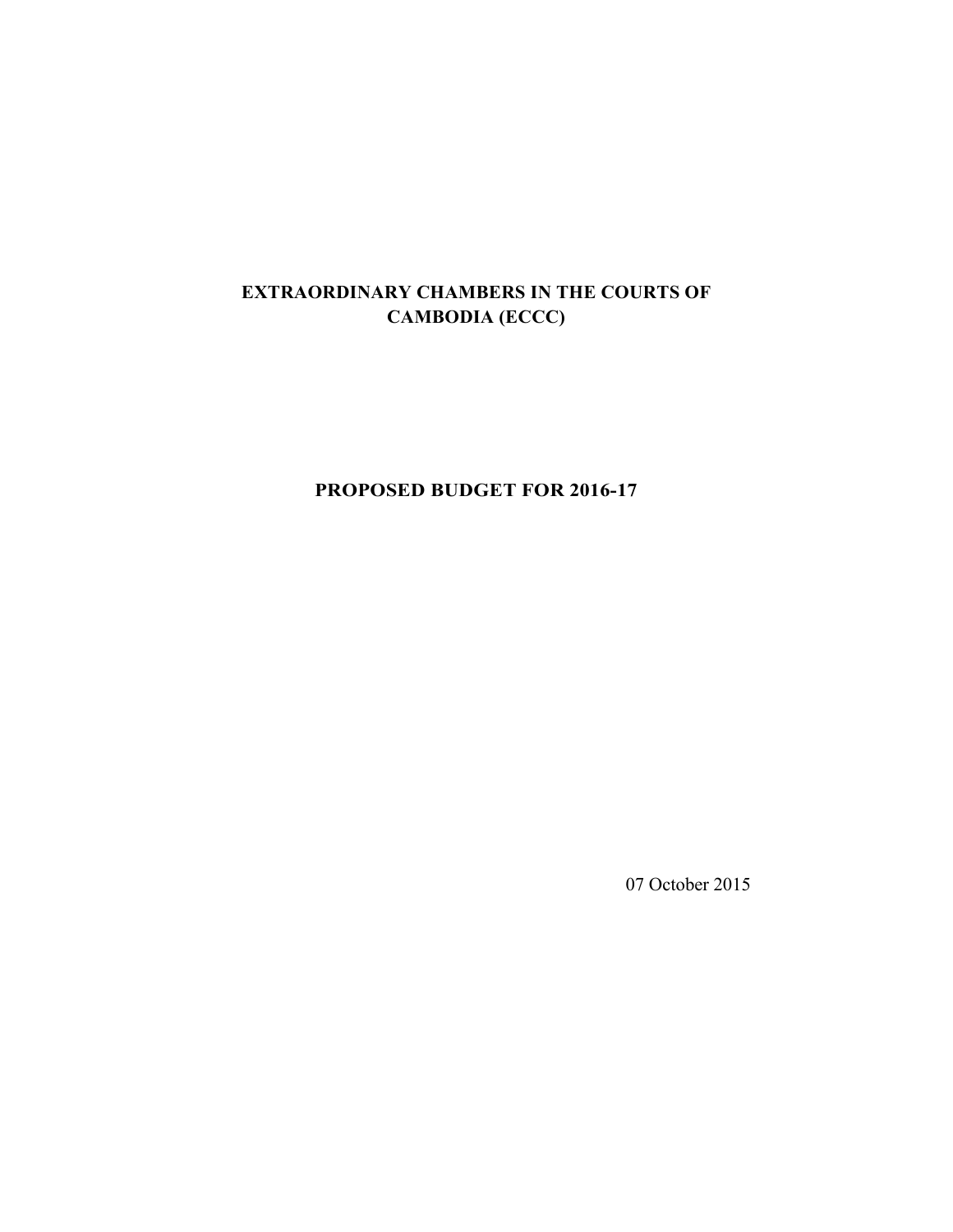#### **Table of Contents**

| A.        |                                                                                      |  |
|-----------|--------------------------------------------------------------------------------------|--|
| <b>B.</b> |                                                                                      |  |
| B.1       |                                                                                      |  |
|           |                                                                                      |  |
| B.2       |                                                                                      |  |
| C.        |                                                                                      |  |
|           |                                                                                      |  |
|           |                                                                                      |  |
| C.1.      |                                                                                      |  |
|           | Resource Requirements by Object of Expenditure (Administrative Support Services)  45 |  |
|           |                                                                                      |  |
| C.1.A     | Resource Requirements (Administrative Support Services - International Component):49 |  |
|           |                                                                                      |  |
|           |                                                                                      |  |
| C.1.B     | Resource Requirements (Administrative Support Services - National Component)50       |  |
|           |                                                                                      |  |
|           |                                                                                      |  |
| C.2       |                                                                                      |  |
| C.2.A     |                                                                                      |  |
|           |                                                                                      |  |
|           |                                                                                      |  |
| C.2.B     |                                                                                      |  |
|           |                                                                                      |  |
|           |                                                                                      |  |
| C.3       |                                                                                      |  |
|           | Resource Requirements by Object of Expenditure (Security Support Services) 64        |  |
|           |                                                                                      |  |
|           |                                                                                      |  |
|           |                                                                                      |  |
|           |                                                                                      |  |
|           |                                                                                      |  |
|           |                                                                                      |  |
|           |                                                                                      |  |
|           |                                                                                      |  |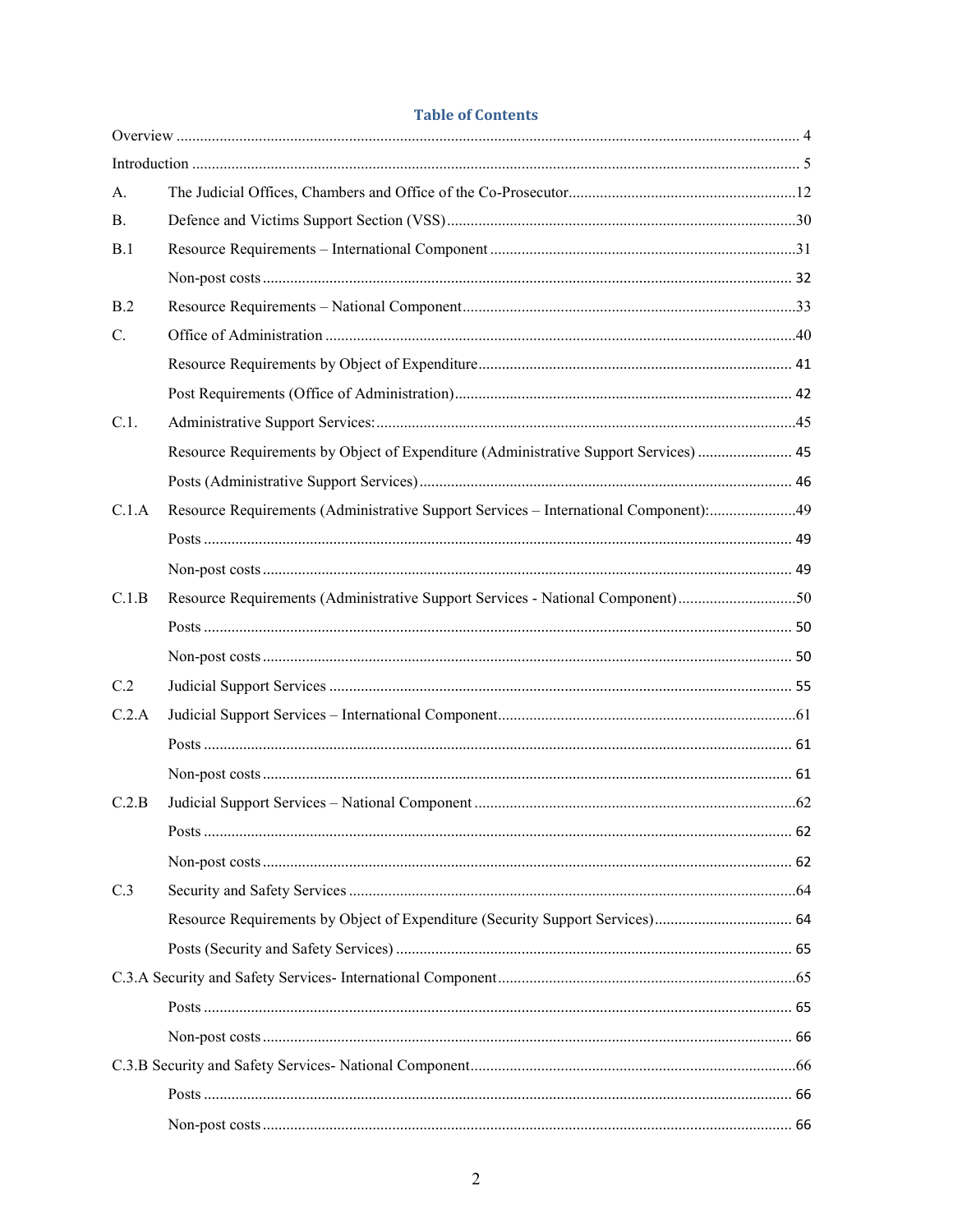#### ANNEXES:

Annex A: Projected timeline including milestones

Annex B.1: Organizational Chart (International Component)

Annex B.2: Organizational Chart (National Component)

Annex C: Extraordinary Chambers in the Courts of Cambodia (ECCC) Outreach and Public Hearing Attendance Data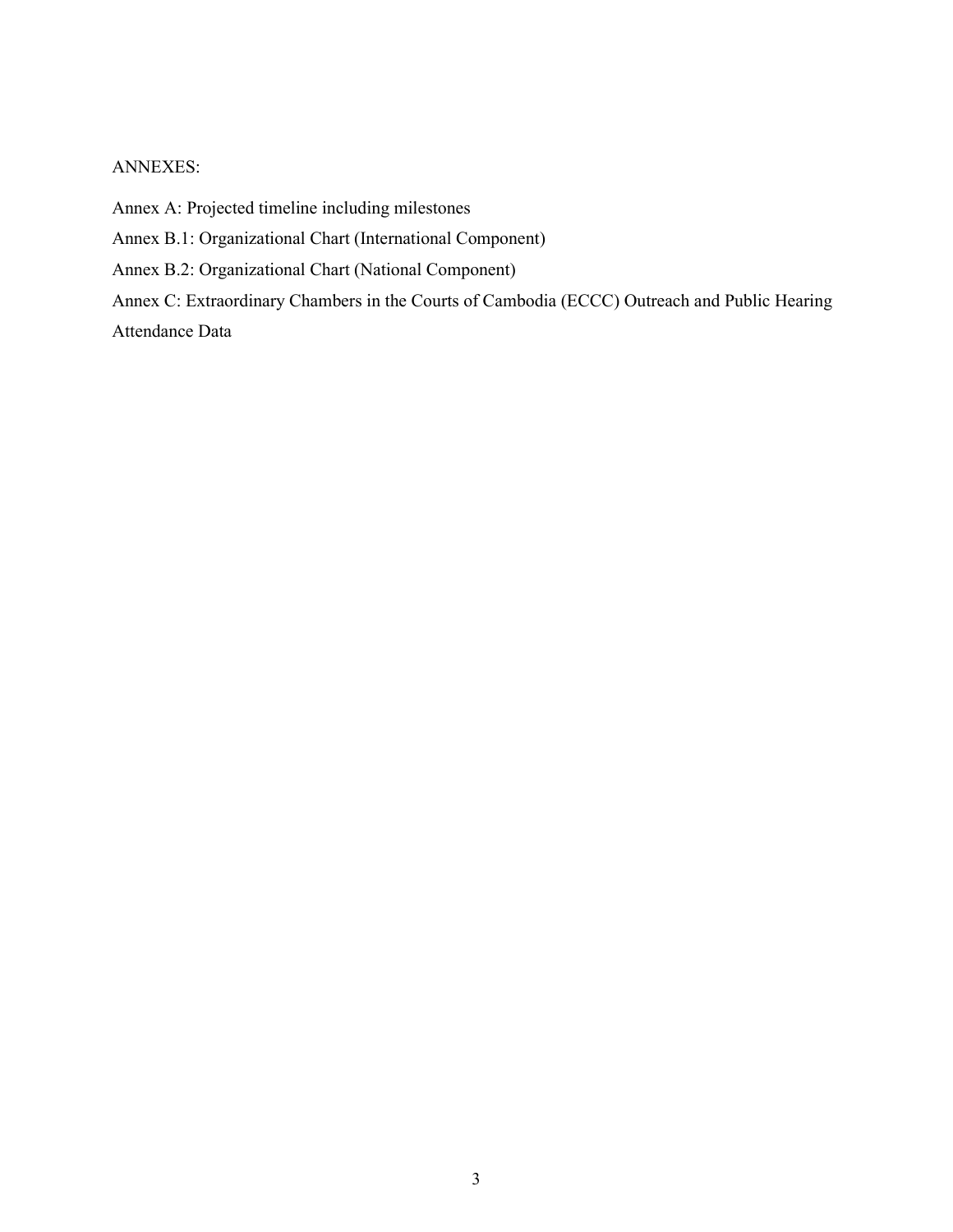## **Overview**

.<br>-

- S.1. This document represents the budget request for the Extraordinary Chambers in the Courts of Cambodia ("ECCC" or "Extraordinary Chambers") for 2016 and 2017. The ECCC is in a critical phase of its mandate, with a heavy workload ongoing across all organs, and which is anticipated to continue substantially during the next two years even as overall costs begin to decline.
- S.2. Based on the anticipated needs of the Court for the coming two years, the ECCC is requesting approval of the proposed total budget in the amount of \$58.80 million, of which \$32.34 million relates to 2016 and \$26.46 million pertains to 2017.
- S.3. The International Component of the ECCC (United Nations Assistance to the Khmer Rouge Trials (UNAKRT)) estimates that \$45.79 million is required for the biennium 2016-2017 to conduct the activities as outlined in the latest judicial timelines of which \$25.70 million is requested for 2016, and \$20.09 million relates to 2017, including programme support costs.
- S.4. The National Component of the ECCC accounts for \$13.01 million, of which \$6.64 million relates to 2016 and \$6.37 million to 2017.
- S.5. This document presents the resource requirements for the biennium 2016-2017, together with detailed explanations of the activities planned during the next two years. However, it should be noted that the ECCC's current projections envisage judicial activities beyond the current biennium. Further detail is set out in the current edition of the ECCC's Completion Plan.<sup>1</sup>

 $^1$  Completion Plan for the Extraordinary Chambers in the Courts of Cambodia (Revision 6, 30 September2015), available at **http://www.eccc.gov.kh/en/about-eccc/finances**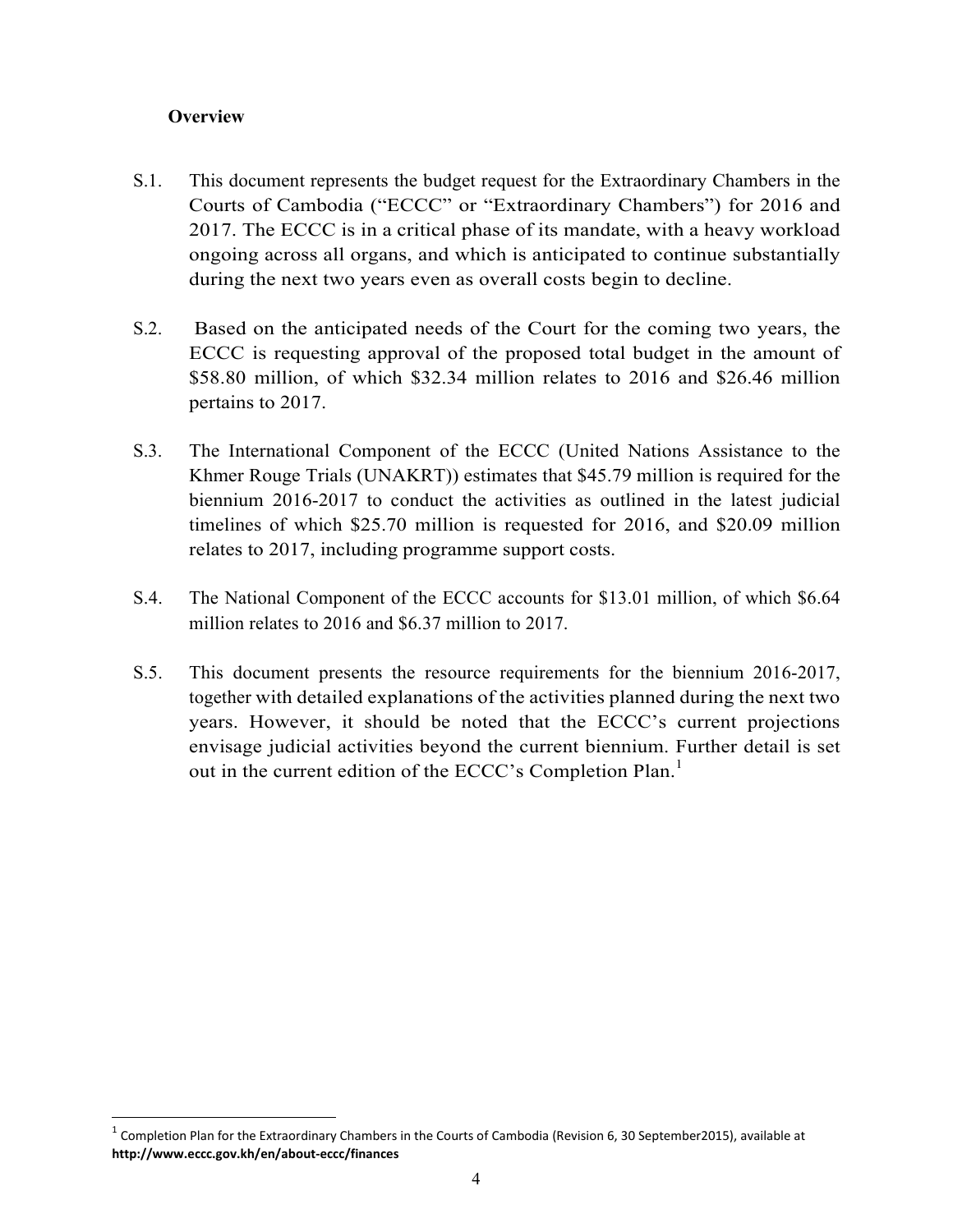#### **Introduction**

- S.6. The Extraordinary Chambers were established following an Agreement between the United Nations and the Royal Government of Cambodia, within the existing court structure of Cambodia, to bring to trial senior leaders of Democratic Kampuchea and those who were most responsible for the crimes and serious violations of Cambodian penal law, international humanitarian law and custom, and international conventions recognized by Cambodia, committed during the period from 17 April 1975 to 6 January 1979.
- S.7. Since their establishment, the ECCC have made significant progress towards fulfilling their mandate. The ECCC's first case, case 001, against Kaing Guek Eav, alias "Duch", was concluded with the judgment of the Supreme Court Chamber of 3 February 2012, affirming his conviction and sentencing him to life imprisonment.
- S.8. Case 002 has been severed into multiple trials. The Trial Chamber pronounced judgement on 7 August 2014 in case 002/01, convicting two surviving senior leaders of the Khmer Rouge regime, Mr. Nuon Chea and Mr. Khieu Samphan, of crimes against humanity and sentencing them to life imprisonment. Both accused have appealed the convictions. The Supreme Court Chamber has commenced initial appeal hearings.
- S.9. A second trial in that case, referred to as case 002/02, contains additional charges against Nuon Chea and Khieu Samphan related to genocide, forced marriages, treatment of Buddhists, as well as alleged crimes committed at four security centres and three worksites, and in a group of work cooperatives located within one administrative district. This trial commenced with opening statements on 17 October 2014, with evidentiary hearings commencing on 8 January 2015.
- S.10. In cases 003 and 004, judicial investigations are ongoing and have made significant progress. One suspect in case 003 and two suspects in case 004 were formally charged in March 2015. It is currently projected in respect of these cases that the judicial investigations will conclude by the fourth quarter of 2015 and first quarter of 2016, respectively, with decisions by the co-investigating judges on whether or not any of these cases will be sent for trial to follow by the end of 2016.
- S.11. Annex A provides an indicative Court schedule for cases 002/01 and 002/02. It also provides the indicative timeline for the investigation of cases 003 and 004.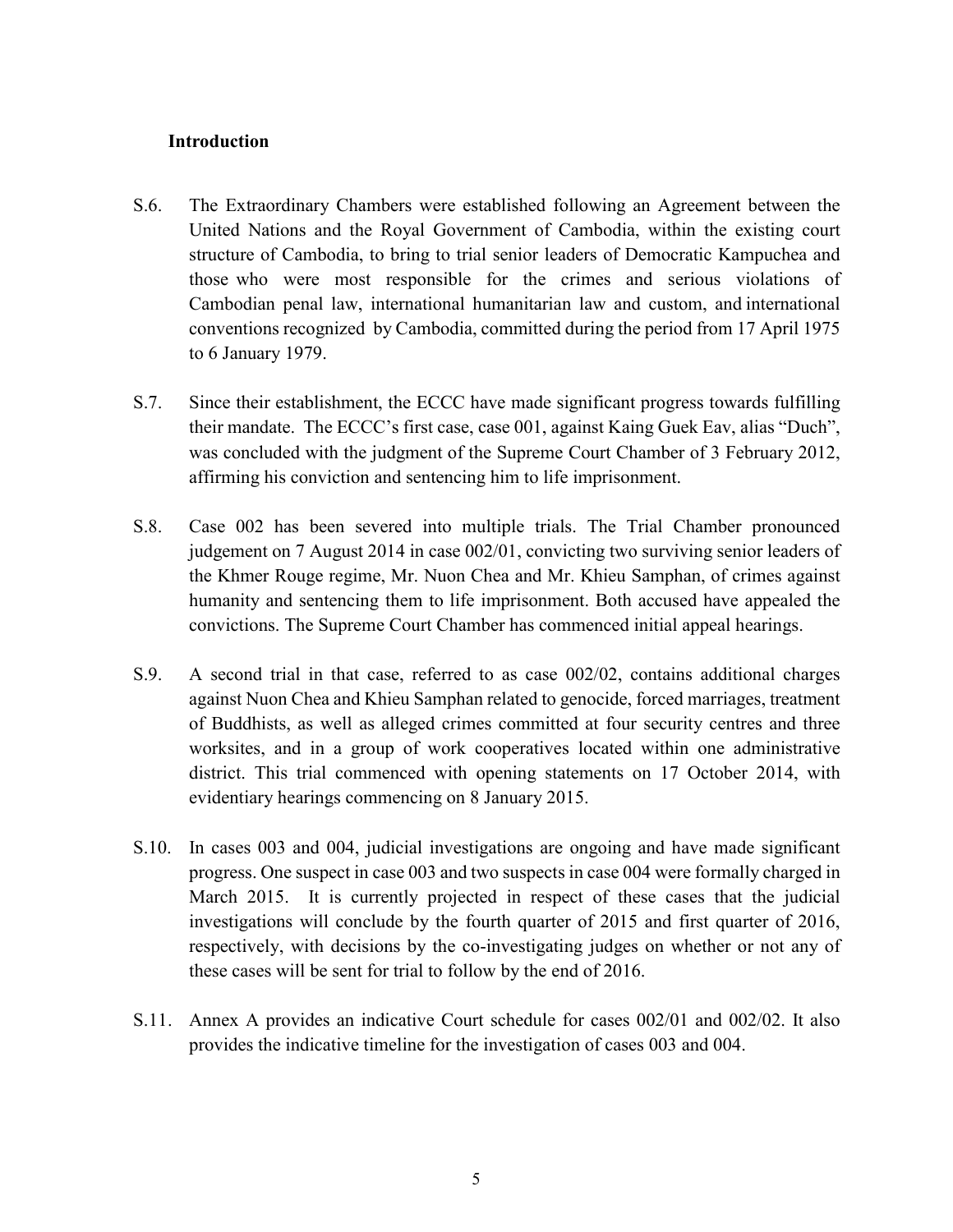### **Overview of Resources**

# **Table S.1.a: Indicative Resource Requirements by Component<sup>2</sup>**

(Thousands of United States Dollars)

#### **(1) United Nations Funding**

|                | <b>SUMMARY</b>                    |                            |                               |          |                 |              |  |  |  |  |  |  |  |  |
|----------------|-----------------------------------|----------------------------|-------------------------------|----------|-----------------|--------------|--|--|--|--|--|--|--|--|
|                |                                   |                            |                               |          | <b>Proposal</b> |              |  |  |  |  |  |  |  |  |
| No.            | Component                         | <b>Expenditure</b><br>2014 | <b>Revised Budget</b><br>2015 | 2016     | 2017            | <b>Total</b> |  |  |  |  |  |  |  |  |
| $\overline{A}$ | Judicial Office and Chambers      | 8,455.4                    | 9,156.6                       | 9,401.9  | 6,222.5         | 15,624.4     |  |  |  |  |  |  |  |  |
| ΙB             | Defence & Victims Support Section | 2,938.3                    | 4,805.1                       | 4,522.1  | 3,211.9         | 7,734.0      |  |  |  |  |  |  |  |  |
| $\mathbf C$    | Office of Administration          | 10,334.4                   | 13,134.9                      | 11,773.7 | 10,654.9        | 22,428.6     |  |  |  |  |  |  |  |  |
|                | Total (1)                         | 21,728.1                   | 27,096.6                      | 25,697.7 | 20,089.3        | 45,787.0     |  |  |  |  |  |  |  |  |

#### **(2) Cambodian Funding**

|               | <b>SUMMARY</b>                    |                    |                       |          |          |              |  |  |  |  |  |  |  |  |
|---------------|-----------------------------------|--------------------|-----------------------|----------|----------|--------------|--|--|--|--|--|--|--|--|
| No.           | <b>Component</b>                  | <b>Expenditure</b> | <b>Revised Budget</b> |          |          |              |  |  |  |  |  |  |  |  |
|               |                                   | 2014               | 2015                  | 2016     | 2017     | <b>Total</b> |  |  |  |  |  |  |  |  |
| A             | Judicial Offices and Chambers     | 1,449.5            | 1,724.2               | 1,778.9  | 1,556.5  | 3,335.4      |  |  |  |  |  |  |  |  |
| B             | Defence & Victims Support Section | 462.3              | 584.9                 | 512.1    | 510.1    | 1,022.2      |  |  |  |  |  |  |  |  |
| $\mathcal{C}$ | Administration                    | 4,151.5            | 4,344.5               | 4,352.5  | 4,305.2  | 8,657.7      |  |  |  |  |  |  |  |  |
|               | Total $(2)$                       | 6,063.3            | 6,653.6               | 6,643.5  | 6,371.8  | 13,015.3     |  |  |  |  |  |  |  |  |
|               |                                   |                    |                       |          |          |              |  |  |  |  |  |  |  |  |
|               | Summary $(1) + (2)$               |                    |                       |          |          |              |  |  |  |  |  |  |  |  |
|               | <b>Total Requirements</b>         | 27,791.4           | 33,750.2              | 32.341.2 | 26,461.1 | 58,802.3     |  |  |  |  |  |  |  |  |

<sup>&</sup>lt;sup>2</sup> The estimated resource requirements for the International Component in all tables are inclusive of programme support cost.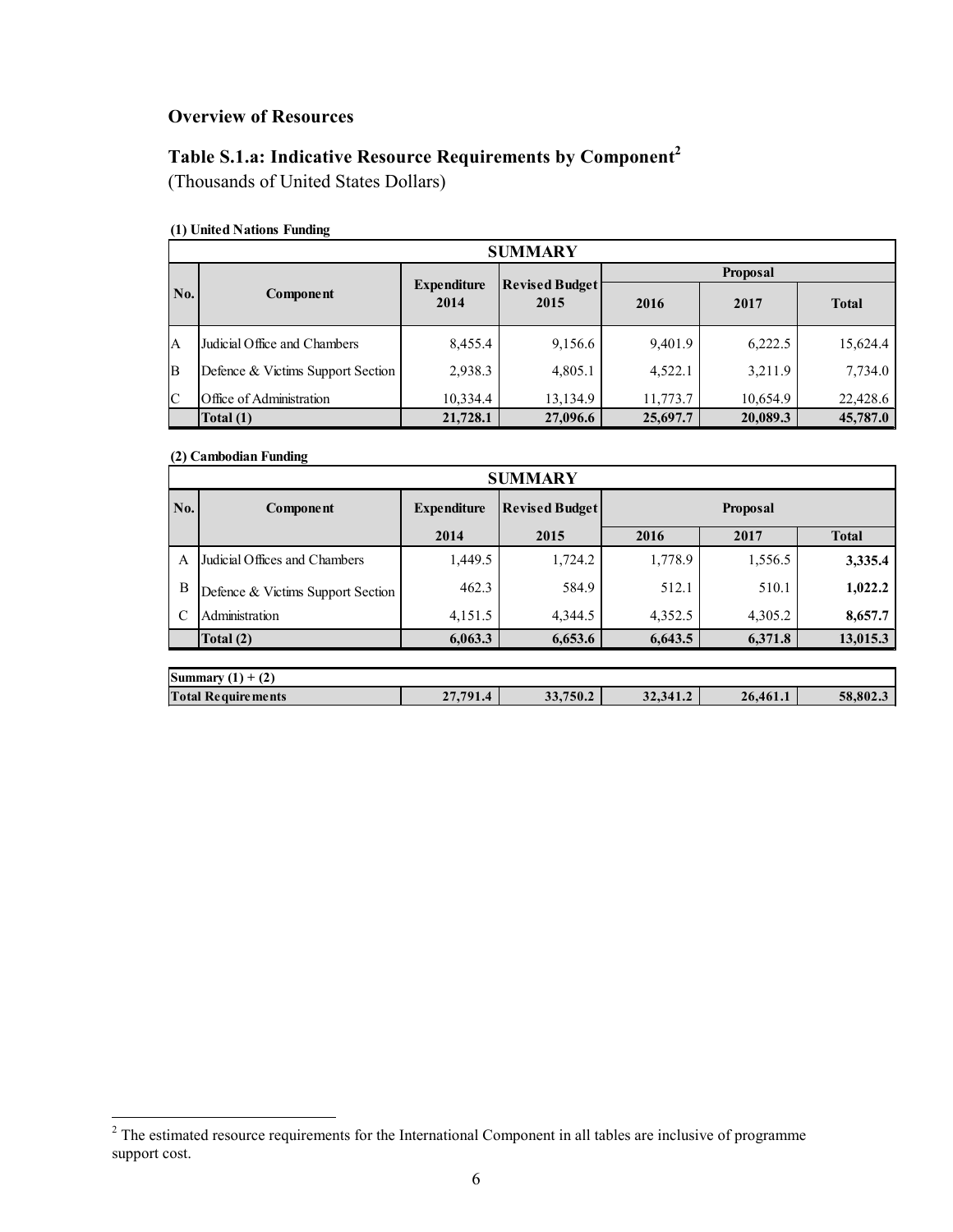# **Table S.1.b Resource Requirements by Object of Expenditure<sup>3</sup>**

(Thousands of United States Dollars)

|               |                                   |                    | <b>SUMMARY</b>                |          |                 |              |
|---------------|-----------------------------------|--------------------|-------------------------------|----------|-----------------|--------------|
|               |                                   | <b>Expenditure</b> |                               |          | <b>Proposal</b> |              |
| No.           | Object of expenditure             | 2014               | <b>Revised Budget</b><br>2015 | 2016     | 2017            | <b>Total</b> |
|               | Posts                             | 13,921.3           | 15,541.1                      | 15,280.1 | 12,664.1        | 27,944.2     |
| 2             | Non-staff Compensation            | 2,135.1            | 2,289.8                       | 2,355.0  | 2,283.0         | 4,638.0      |
| 3             | Other Staff cost                  |                    |                               |          |                 |              |
| 4             | Consultants and Experts           | 3,197.9            | 5,241.0                       | 5,568.8  | 3,132.8         | 8,701.6      |
| 5             | Travel of staff                   | 135.6              | 159.6                         | 186.9    | 53.1            | 240.0        |
| $\mathfrak b$ | Travel of witnesses               | 33.3               | 69.2                          | 78.2     | 19.4            | 97.6         |
|               | <b>Contractual Services</b>       | 1,442.3            | 2,934.2                       | 1,331.4  | 1,041.9         | 2,373.3      |
| 8             | <b>General Operating Expenses</b> | 433.2              | 471.1                         | 488.6    | 484.6           | 973.2        |
| 9             | <b>Supplies</b>                   | 248.2              | 248.2                         | 270.9    | 189.2           | 460.1        |
| 11            | Furniture and Equipment           | 181.2              | 142.4                         | 137.8    | 221.2           | 359.0        |
|               | Total (1)                         | 21,728.1           | 27,096.6                      | 25,697.7 | 20,089.3        | 45,787.0     |

**(2) Cambodian Funding by Class**

|    | <b>SUMMARY</b>              |                    |                       |         |                        |              |  |  |  |  |  |  |  |
|----|-----------------------------|--------------------|-----------------------|---------|------------------------|--------------|--|--|--|--|--|--|--|
|    | No. Object of expenditure   | <b>Expenditure</b> | <b>Revised Budget</b> |         | <b>Budget Proposal</b> |              |  |  |  |  |  |  |  |
|    |                             | 2014               | 2015                  | 2016    | 2017                   | <b>Total</b> |  |  |  |  |  |  |  |
|    | Posts                       | 3,125.2            | 3,574.8               | 3,570.2 | 3,390.7                | 6,960.8      |  |  |  |  |  |  |  |
| 2  | Non-staff Compensation      | 705.9              | 919.1                 | 911.0   | 868.2                  | 1,779.2      |  |  |  |  |  |  |  |
| 3  | Other staff cost            | 172.0              | 177.9                 | 236.7   | 231.3                  | 468.0        |  |  |  |  |  |  |  |
| 4  | Consultants and Experts     | 136.2              | 125.4                 | 143.4   | 143.4                  | 286.8        |  |  |  |  |  |  |  |
| 5  | Travel of staff             | 55.3               | 64.9                  | 49.6    | 49.4                   | 98.9         |  |  |  |  |  |  |  |
| 6  | <b>Contractual Services</b> | 1,308.2            | 1,030.3               | 1,030.3 | 986.5                  | 2,016.8      |  |  |  |  |  |  |  |
|    | General Operating Expenses  | 414.7              | 490.1                 | 490.1   | 488.1                  | 978.3        |  |  |  |  |  |  |  |
| 8  | Hospitality                 | 24.5               | 29.4                  | 29.4    | 29.4                   | 58.9         |  |  |  |  |  |  |  |
| 9  | <b>Premises Alteration</b>  | 52.1               | 99.1                  | 99.1    | 101.1                  | 200.1        |  |  |  |  |  |  |  |
| 10 | Training and Meeting        | 69.2               | 142.6                 | 83.7    | 83.7                   | 167.5        |  |  |  |  |  |  |  |
|    | Total (2)                   | 6,063.3            | 6,653.6               | 6,643.5 | 6,371.8                | 13,015.3     |  |  |  |  |  |  |  |
|    |                             |                    |                       |         |                        |              |  |  |  |  |  |  |  |
|    | Summary $(1) + (2)$         |                    |                       |         |                        |              |  |  |  |  |  |  |  |

**Total Requirements** 27,791.4 33,750.2 32,341.2 26,461.1 58,802.3

 3 Figures does not reflect the proposed 2015 redeployments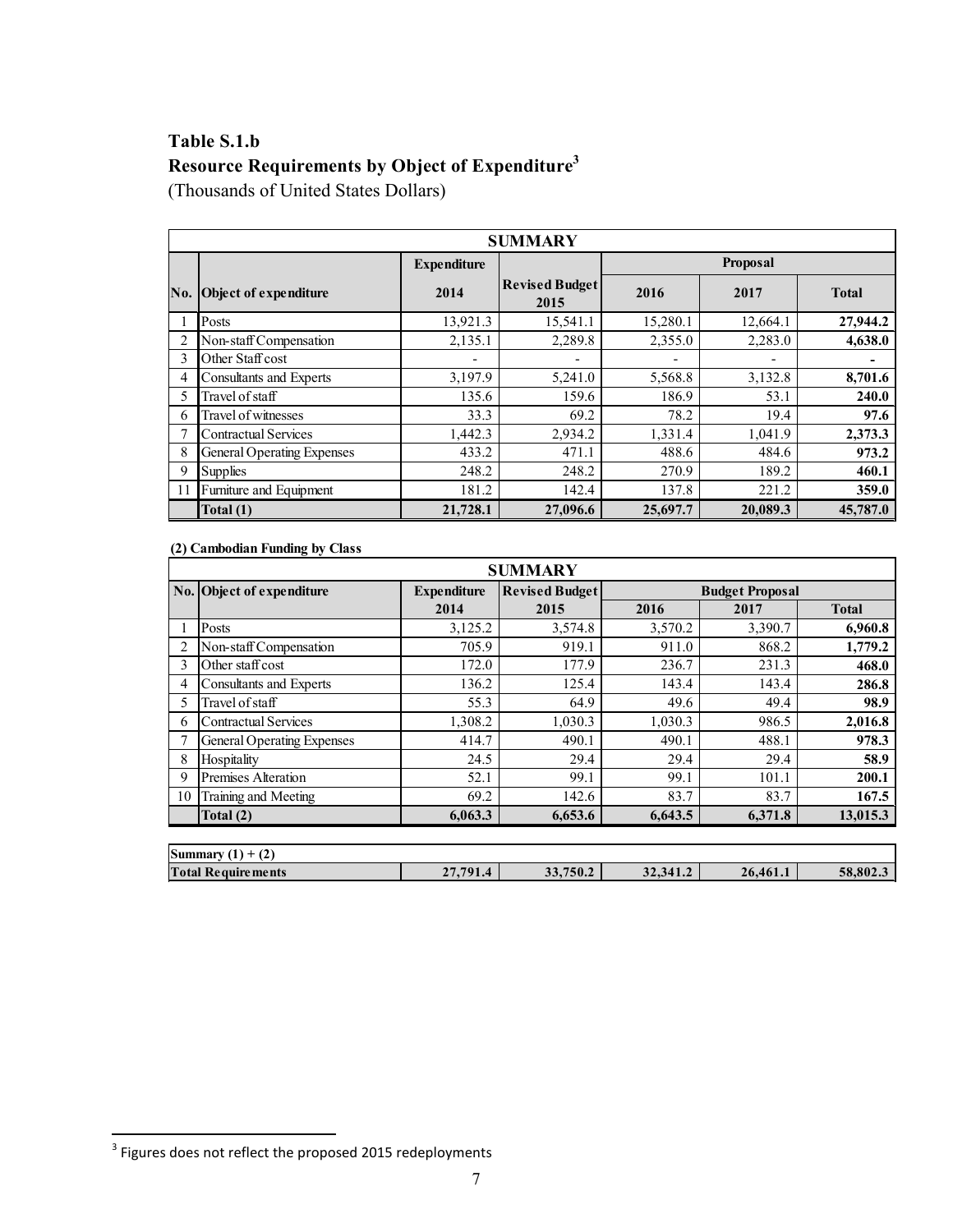#### **Post Requirements**

#### **Table S.1.c.1**

#### **Post Requirements by Component**

**(1) United Nations Staffing including Judges**

|                | <b>SUMMARY</b>                     |      |                          |                          |                |             |       |                          |                   |                    |                 |           |                    |
|----------------|------------------------------------|------|--------------------------|--------------------------|----------------|-------------|-------|--------------------------|-------------------|--------------------|-----------------|-----------|--------------------|
|                | No. Offices                        | Year | $D-2$                    | $D-1$                    | $P-5$          | $P-4$       | $P-3$ | $P-2$                    | P<br><b>Total</b> | FS<br><b>Total</b> | <b>NO</b> Total | <b>GS</b> | <b>Grand Total</b> |
|                |                                    | 2015 | 12                       | $\overline{\phantom{0}}$ | 3              | $\mathbf Q$ | 20    |                          | 51                | $\mathbf{2}$       |                 | 14        | 68                 |
| $\overline{A}$ | Judicial Office and Chambers       | 2016 | 12                       | $\overline{\phantom{a}}$ | 4              | 8           | 20    | 6                        | 50                | $\overline{2}$     |                 | 14        | 67                 |
|                |                                    | 2017 | 12                       | Ξ.                       | 4              | 6           | 12    | 2                        | 36                |                    |                 | 8         | 46                 |
|                |                                    | 2015 | $\overline{\phantom{a}}$ | $\overline{\phantom{a}}$ |                |             |       | $\overline{\phantom{a}}$ |                   |                    | 3               |           | 6                  |
| <b>B</b>       | Defence and Victim Support Section | 2016 | $\overline{\phantom{a}}$ | ۰                        |                | ۰.          |       | $\overline{\phantom{a}}$ | $\overline{2}$    |                    | 3               |           | 6                  |
|                |                                    | 2017 | $\overline{\phantom{a}}$ | $\overline{\phantom{0}}$ |                |             |       |                          |                   |                    | 3               |           | 6                  |
|                |                                    | 2015 | $\overline{\phantom{0}}$ |                          | $\overline{c}$ | 10          | 17    | $\overline{\phantom{a}}$ | 30 <sup>°</sup>   | 23                 | 5               | 30        | 88                 |
| C              | Office of Administration           | 2016 | $\overline{\phantom{a}}$ |                          | $\overline{2}$ | 10          | 17    | $\overline{\phantom{a}}$ | 30                | 21                 | 6               | 30        | 87                 |
|                |                                    | 2017 | $\overline{\phantom{a}}$ |                          | $\mathfrak{D}$ | 10          | 17    | $\overline{\phantom{a}}$ | 30                | 20                 | 6               | 30        | 86                 |
|                | <b>TOTAL:</b>                      |      | 2015<br>12               |                          | 6              | 19          | 38    | 7                        | 83                | 25                 | 9               | 45        | 162                |
|                |                                    |      | 2016<br>12               |                          |                | 18          | 38    | 6                        | 82                | 23                 | 10              | 45        | 160                |
|                |                                    | 2017 | 12                       |                          |                | 16          | 30    |                          | 68                | 21                 | 10              | 39        | 138                |

**(2) Cambodian Staffing including Judges**

|     |                                     |      |                          |                          | <b>SUMMARY</b>           |              |            |                    |                   |                           |                 |           |                    |
|-----|-------------------------------------|------|--------------------------|--------------------------|--------------------------|--------------|------------|--------------------|-------------------|---------------------------|-----------------|-----------|--------------------|
| No. | <b>Offices</b>                      | Year | $D-2$                    | $D-1$                    | $P-5$                    | <b>NOD</b>   | <b>NOC</b> | NOB/<br><b>NOA</b> | P<br><b>Total</b> | <b>FS</b><br><b>Total</b> | <b>NO</b> Total | <b>GS</b> | <b>Grand Total</b> |
|     |                                     | 2015 | $\overline{\phantom{a}}$ | 14                       |                          |              | 7          | 5                  | 34                | $\overline{\phantom{0}}$  |                 | 5         | 39                 |
| A   | Judicial Office and Chambers        | 2016 | $\overline{\phantom{0}}$ | 14                       |                          | 8            | 6          | 5                  | 34                | -                         |                 | 5         | 39                 |
|     |                                     | 2017 | $\overline{\phantom{0}}$ | 14                       |                          | $\mathbf{r}$ | 5          | 4                  | 31                | $\overline{\phantom{a}}$  |                 | 5         | 36                 |
|     |                                     | 2015 | $\overline{\phantom{0}}$ | $\overline{\phantom{a}}$ | $\overline{\phantom{a}}$ |              |            | 4                  | 6                 | $\overline{\phantom{a}}$  |                 | 6         | 12                 |
| B   | Defence and Victims Support Section | 2016 | $\overline{\phantom{a}}$ | $\overline{\phantom{a}}$ | $\overline{\phantom{0}}$ |              |            | 4                  | 6                 | -                         |                 | 6         | 12                 |
|     |                                     | 2017 | $\overline{\phantom{a}}$ | ۰                        | $\overline{\phantom{0}}$ |              |            | 4                  | 6                 | $\overline{\phantom{a}}$  |                 | 6         | 12                 |
|     |                                     | 2015 | $\overline{\phantom{a}}$ |                          | $\overline{\phantom{a}}$ | 13           | 11         | 10                 | 35                | $\overline{\phantom{a}}$  |                 | 99        | 134                |
| C   | Office of Administration            | 2016 | $\overline{\phantom{a}}$ |                          | $\overline{\phantom{a}}$ | 13           | 10         | 10                 | 34                | $\overline{a}$            |                 | 100       | 134                |
|     |                                     | 2017 | $\overline{\phantom{a}}$ |                          | $\overline{\phantom{a}}$ | 13           | 10         | 10                 | 34                | $\overline{\phantom{0}}$  |                 | 100       | 134                |
|     |                                     | 2015 |                          | 15                       |                          | 21           | 19         | 19                 | 75                |                           |                 | 110       | 185                |
|     | <b>TOTAL:</b>                       | 2016 |                          | 15                       |                          | 22           | 17         | 19                 | 74                |                           |                 | 111       | 185                |
|     |                                     | 2017 | $-$                      | 15                       |                          | 21           | 16         | 18                 | 71                | -                         |                 | 111       | 182                |
|     |                                     |      |                          |                          |                          |              |            |                    |                   |                           |                 |           |                    |
|     | Summary $(1) + (2)$                 |      |                          |                          |                          |              |            |                    |                   |                           |                 |           |                    |
|     |                                     | 2015 | 12                       | 16                       | $\overline{7}$           | 40           | 57         | 26                 | 158               | 25                        | 9               | 155       | 347                |
|     | <b>Total Requirement</b>            |      | 12                       | 16                       | 8                        | 40           | 55         | 25                 | 156               | 23                        | 10              | 156       | 345                |
|     |                                     | 2017 | 12                       | 16                       | 8                        | 37           | 46         | 20                 | 139               | 21                        | 10              | 150       | 320                |

- S.12. The 2016 resource requirements for the International Component amount to \$25,697,700 reflecting a net decrease of \$1,398,900 compared to the 2015 Revised Budget. The increases-decreases in 2016 proposals are mainly due to:
	- a) Posts-In 2016, the amount of \$15,280,100 provides for the continuation of 160 posts (12 D-2, 1 D-1, 7 P-5, 18 P-4, 38 P-3, 6 P-2, 23 Field Service, 10 National Officer, 45 General Service). The net projected decrease under this expenditure item in 2016 is \$261,000, which is mainly due to one vacant FS-4 post to be abolished effective on 1 Jan 2016 and one FS-4 post to be abolished on 1 July 2016 in the Human Resources Management Section (HRMS), 1 P-2 post to be abolished in OCIJ and the conversion of 1 Field Service post to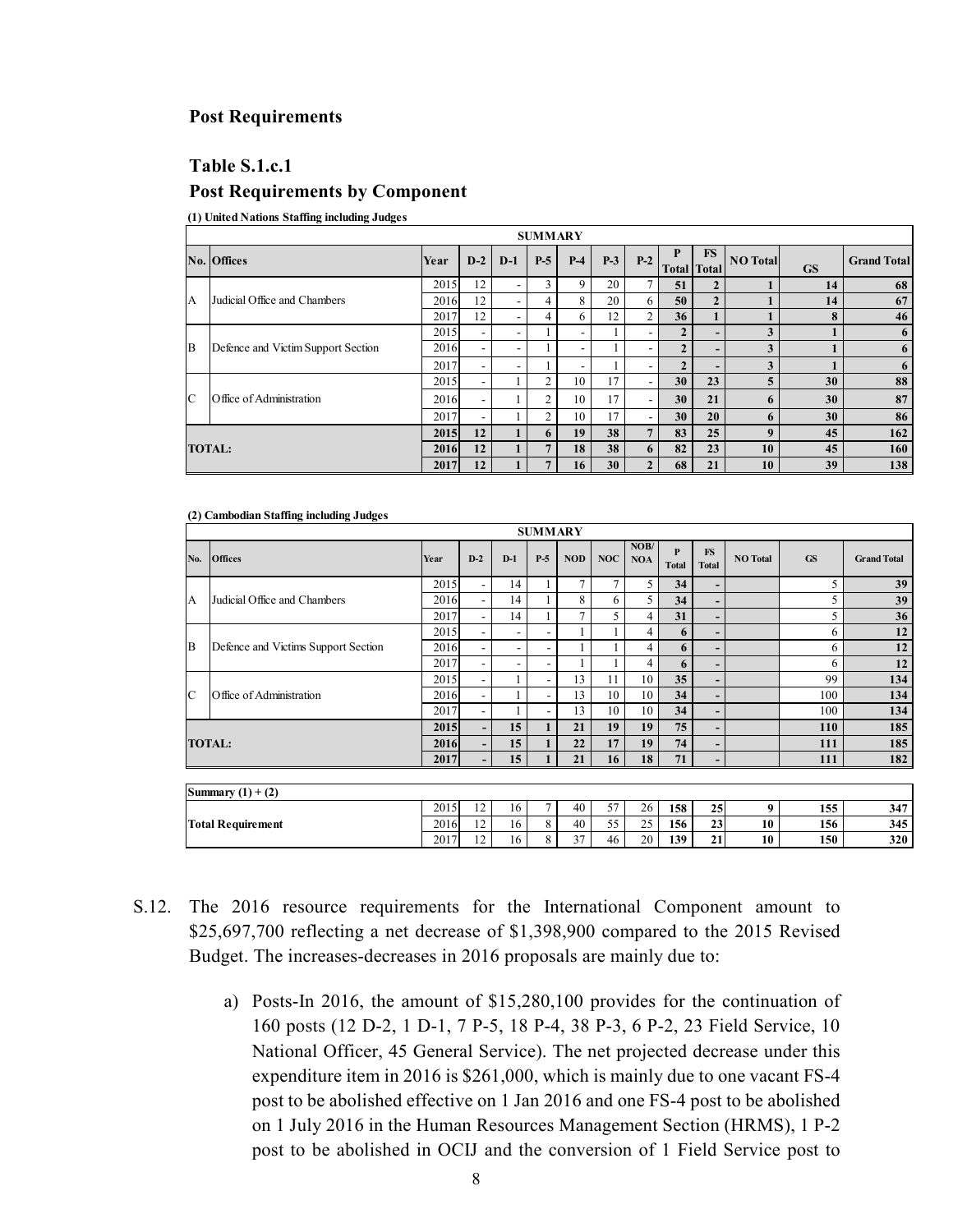National Officer post. This amount is also partly offset by recosting for the projected inflation rate of 2 per cent.

- b) Non-Staff compensation-The net projected increase of \$65,200 for judges' compensation is due to the projected 2% inflation rate and one work month for Pre-Trial Chamber reserve judge.
- c) Consultant and Experts-The amount of \$5,568,800, reflecting an increase of \$327,800, provides for Chambers, Chambers Support, Defence Support and Victim Support. The increase takes into account the anticipated impact of the higher requirements for translation, revision, transcription and legal consultancy services.
	- i) Chambers and Chambers Support-The amount of \$1,581,500 provides the short-term consultancy requirements for translation, revision, transcription and other legal services. These will be used to hire short-term consultants to meet workload surges during peak workload periods.
	- ii) Defence Support Section-The amount of \$3,600,600 provides the requirements for the international and national counsels and standby counsels appointed by the Trial Chamber to the accused.
	- iii) Victims Support-The amount of \$386,700 would provide the consultancy service requirements for one Lead Co-Lawyer, three legal consultants and one case manager.
- d) Travel of staff-The increase of \$27,300 is due to requirements for investigative missions of the Office of Co-Investigating Judges (OCIJ) within the country during 2016, essential travel in connection with the budget presentation and travel of staff for Umoja training.
- e) Travel of witnesses-The proposed provision reflects an increase of \$9,000 mainly due to the increased requirement for witness travel to the court trials.
- f) Contractual services-The decrease of \$1,602,800 under contractual services is mainly due to the reduction in external translation sourced from commercial suppliers. The reduction is partially offset by an increase of \$558,900 in consultancy services to hire short-term translators and revisers to meet peak workload requirements.
- g) General operating expenses-An increase of \$17,500 is mainly due to an increase in medivac premium and maintenance costs.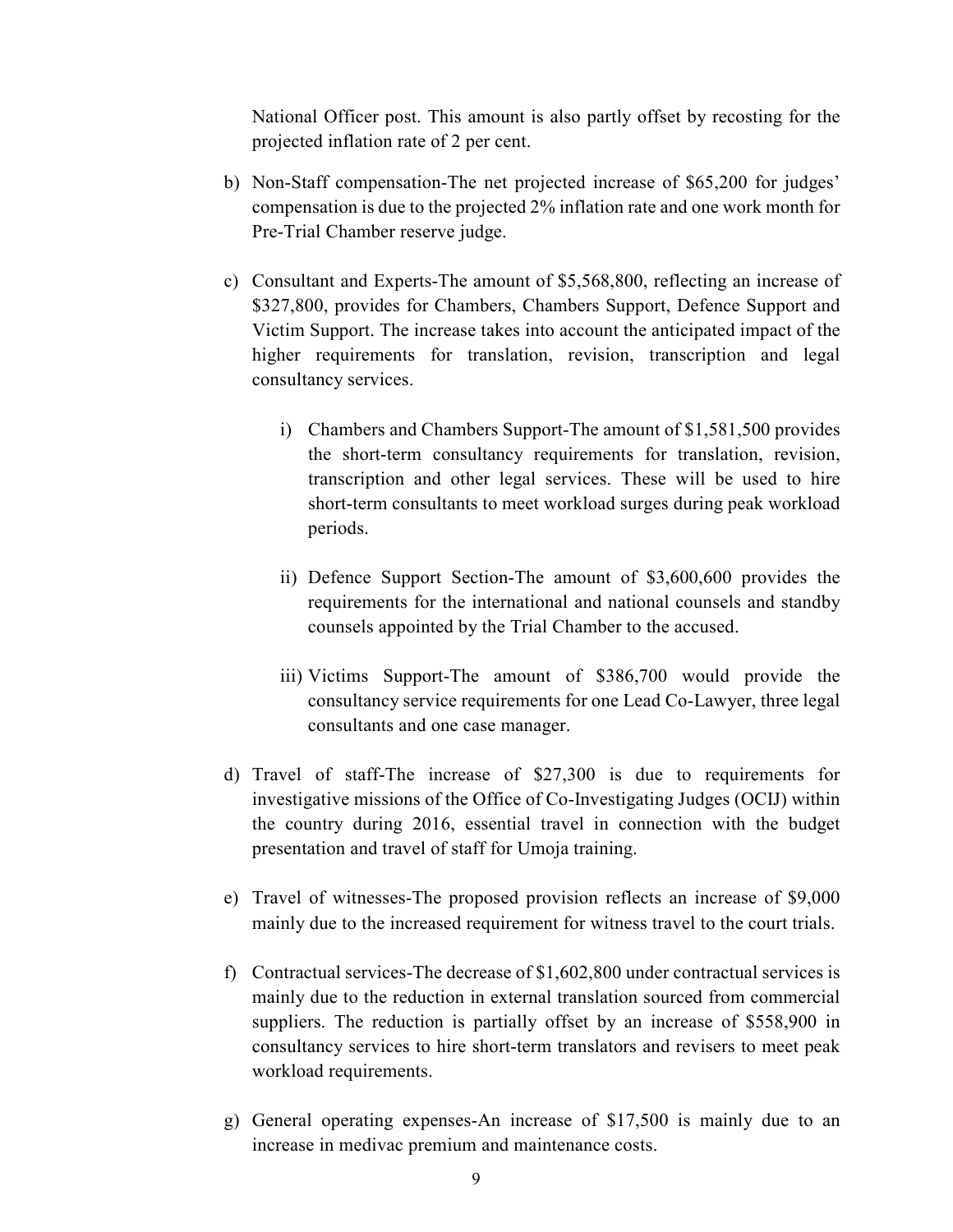- h) Supplies-The projected increase of \$22,700 reflects increased requirements under supplies and materials based on the current expenditure patterns and projected requirements, in particular due to the APC batteries replacements.
- i) Furniture and equipment-The amount of \$359,000 reflects the projected requirements for the software licenses, replacement of computer equipment, video conference equipment, security and access control equipment. The decrease of \$4,600 reflects the current expenditure pattern and projected requirements.
- S.13. The 2017 resource requirements for the International Component are \$20,089,300 which reflects a net decrease of \$5,608,400 compared to the 2016 proposed budget of \$25,697,700. The projected decreases are mainly due to:
	- a) Posts-The amount of \$12,664,100, reflecting a reduction of \$2,616,000 provides for the continuation of 138 posts (12 D-2, 1 D-1, 7 P-5, 16 P-4, 30 P-3, 2 P-2, 21 Field Service, 10 National Officer, and 39 General Service). The decrease of \$2,616,000 takes into account the anticipated impact of abolishment of 18 posts in OCIJ (compared to 2016 staffing levels), reduced working months for 5 posts in OCIJ and reduced work months budgeted for two FS-4 post in the Transcription Unit (TU).
	- b) Non-staff compensation-The net projected decrease of \$72,000 for judge compensation is due to abolition of one OCIJ judge post in the second half of 2017 offset by the 2% increase of inflation rate based on the standard salary cost.
	- c) Consultants and experts-The amount of \$3,132,800, reflecting a reduction of \$2,436,000 provides for assistance to the Chambers, Chambers Support, Defence Support and Victim Support. The decrease is mainly due to reduced requirements for legal consultants and translation for the judicial chambers and its support in 2017.
	- d) Travel of staff-The amount of \$53,100, representing a reduction of \$133,800, will provide for essential travel such as domestic outreach, investigative travel and missions in connection with the budget presentation in 2017.
	- e) Travel of witnesses-The estimated requirement of \$19,400, reflecting a decrease of \$58,800, is due mainly to the decreased requirement for witness travel to court trials.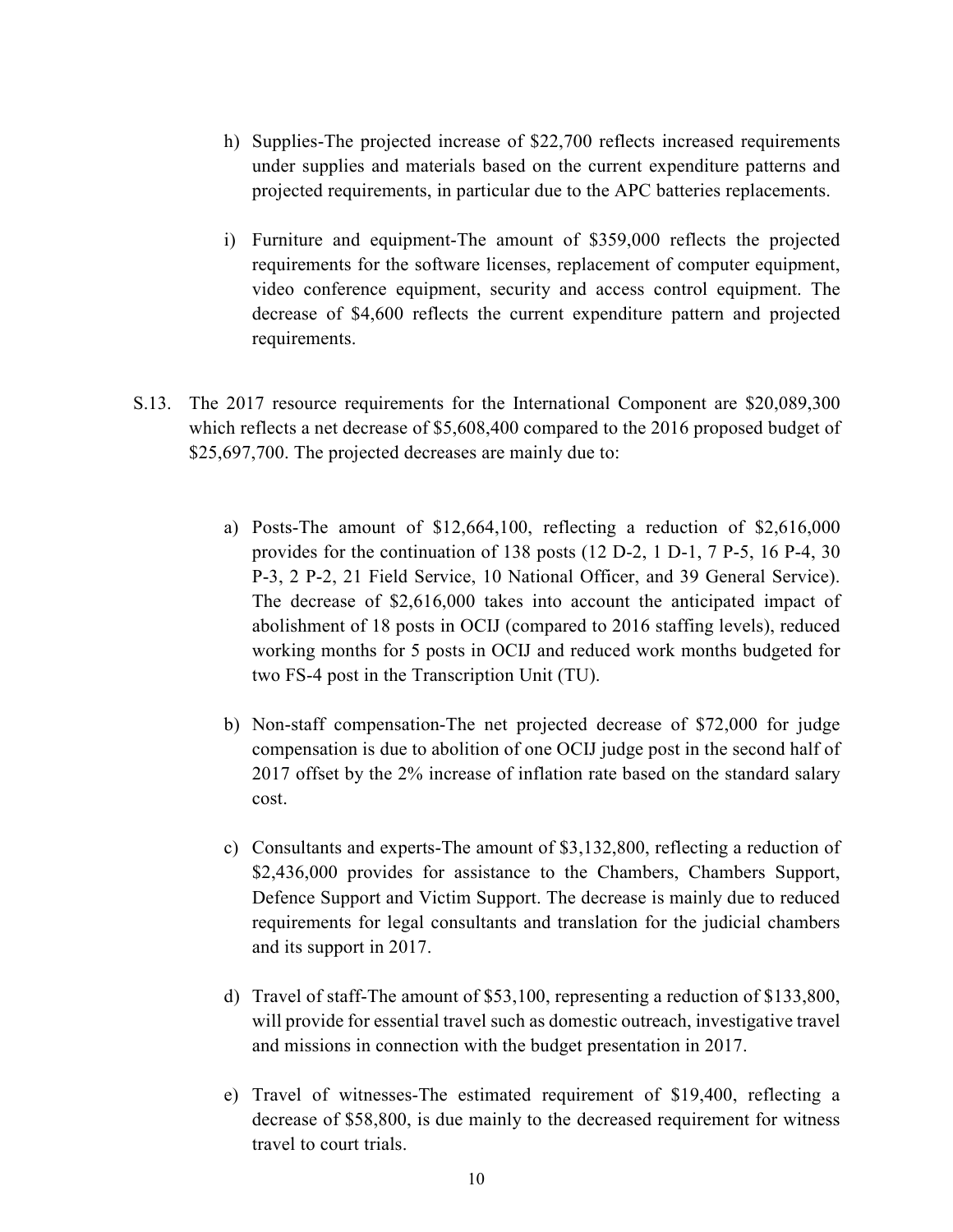- f) Contractual services-The decrease of \$289,500 under contractual services is mainly due to the reduced translation requirement.
- g) The General Operation Expenses-The decrease of \$4,000 is mainly due to reduced requirements based on the current expenditure patterns.
- h) Supplies-The projected decrease of \$81,700 reflects current expenditure patterns and projected requirements.
- i) Furniture and equipment-increased requirements of \$83,400 are mainly due to full provisioning for essential requirements for ECCC back-up data solutions and upgrading of firewall to meet UN standards.
- S.14. The salary scale used for the 2015 revised budget has been used as the base salary scale rate for this budget proposal for the international component. A 2% increase is added to the 2015 base year scales for the 2016 proposal and a further 2% increase is added to compute 2017 salary costs. The estimated vacancy rates of 9% at professional level and 5% at general service level have been factored in the staff cost computation. However, no vacancy rate is incorporated for non-staff remuneration (judges).
- S.15. Based on the anticipated progress in case 002 trial/appeal and investigations in cases 003 and 004, the UNAKRT proposes to retain 160 posts in 2016. During 2017, UNAKRT proposes to retain only 138 posts as many functions performed in 2016 will not be required in 2017 due to expected progress in the cases under trial and investigations. The net savings from the aforementioned conversion and abolition of posts during 2016 and 2017 are \$400,965 and \$2,628,715, respectively.
- S.16. The 2016 resource requirement for the National Component is \$6,643,500. It reflects a small decrease of \$10,300 compared to the 2015 revised budget requirements.
	- a) A decrease of \$87,100 in requirements in 2016 for travel (\$15,400) and training and judicial meetings (\$67,000) and post costs( \$4,700);
	- b) The above decreases are offset by increases (\$58,800) in other staff cost and increased requirement for consultancy (\$18,000).
- S.17. The decrease of post costs during 2016 is mainly due to the conversion of one NOC post to General Service post in ICT.
- S.18. During 2016, the National Component proposes to maintain the same level of 185 posts, including judicial officers, as in 2015. However, three posts, as detailed below, are proposed to be reclassified to effectively respond to workload requirements: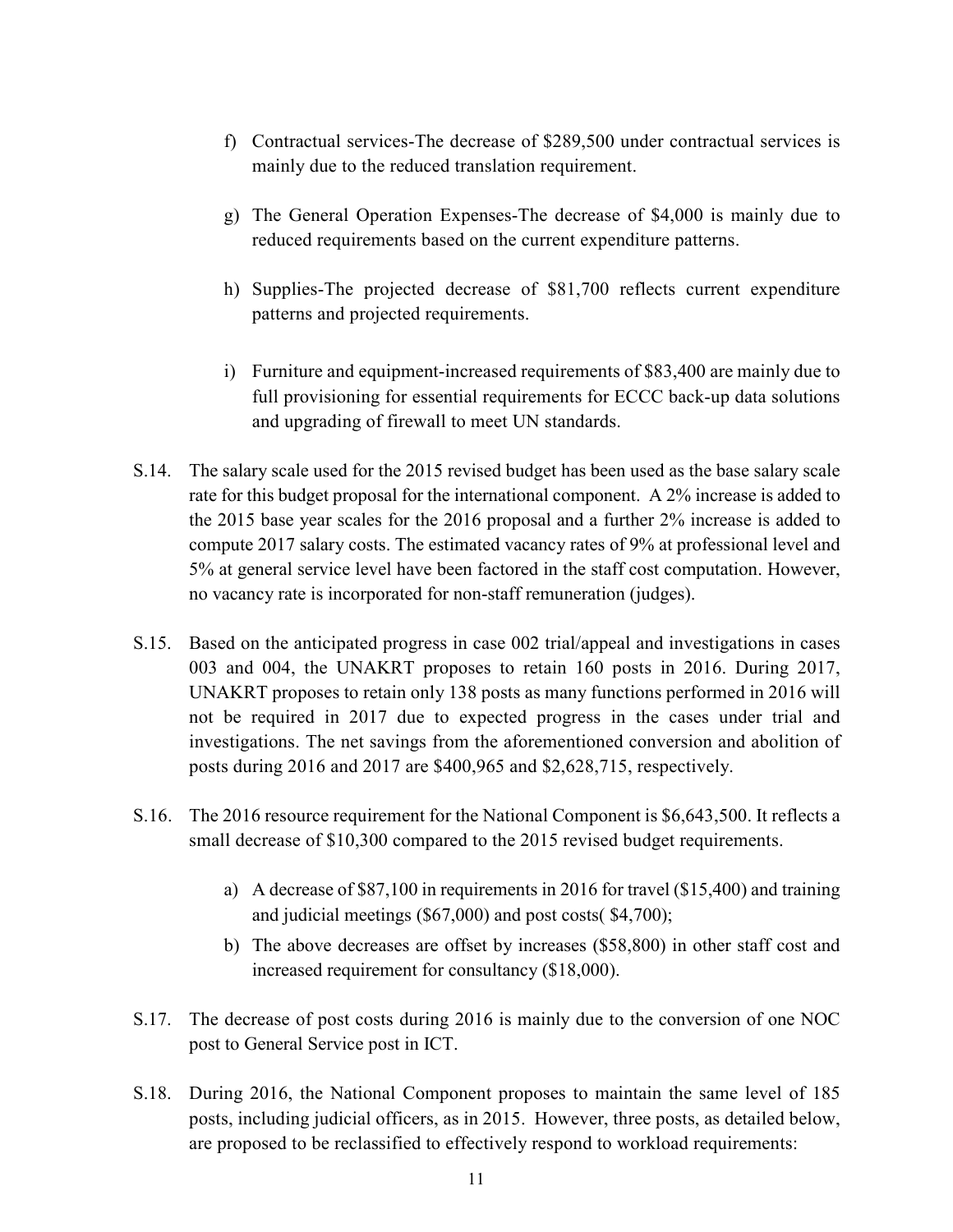- a) 1 NO-C post in the Office of the Co-Prosecutor is to requested to be reclassified to NO-D, Senior Officer level, to effectively manage case 002/2 proceedings and to support judicial investigations in case 003/004;
- b) 1 GS-4 post is requested to be reclassified to GS-5 Finance/Administrative Assistant in the Victims Support Section (VSS) in line with the budget proposal under the funding agreement with Germany for 2016;
- c) Taking into account the decreased projected responsibilities in the ICT Section, 1 NO-C post is proposed to be abolished to create a GS-6 ICT Assistant's post to carry out IT technical functions.
- S.19. The 2017 resource requirement for the National Component is \$6,371,800 compared to a 2016 revised requirement of \$6,643,500. This reflects a net decrease of \$ 271,700. The decreases are mainly due to:
	- a) Posts A decrease of \$179,600 due to the abolishment of three posts in OCIJ. Additionally, only six working months have been provided for the five remaining posts in 2017;
	- b) Non-staff compensation- A decrease of \$42,700 is due to the reduced work months for OCIJ judge;
	- c) Other staff cost- An decrease of \$5,400 due to the increased requirements for internship programs and judicial supports;
	- d) Contractual services \$43,800 due to the projected decrease in hearing sessions and study tours programs in 2017.
- S.20. The National Component proposes to retain only 182 posts in 2017. Three OCIJ positions will be abolished effective 1 January 2017. These are: (1 NO-D Legal Team Leader, 1 NO-C Legal Officer and 1 NO-B Associate Legal Officer).

## **A. The Judicial Offices, Chambers and Office of the Co-Prosecutor**

- S.21. The requirements of the chambers are determined by the progress of the ongoing cases in trial and investigations, which are outlined in the following paragraphs.
- S.22. Case 001: There are no further budgetary requirements related to this case.
- S.23. Case 002/01: The Trial Chamber delivered its judgement on 7 August 2014. Both defendants have appealed the convictions and the Co-Prosecutors have filed an appeal limited to seeking a declaratory relief on their applicability of a specific mode of liability before the Extraordinary Chambers. The first appeal hearings before the Supreme Court Chamber were held on 2, 3 and 6 of July 2015.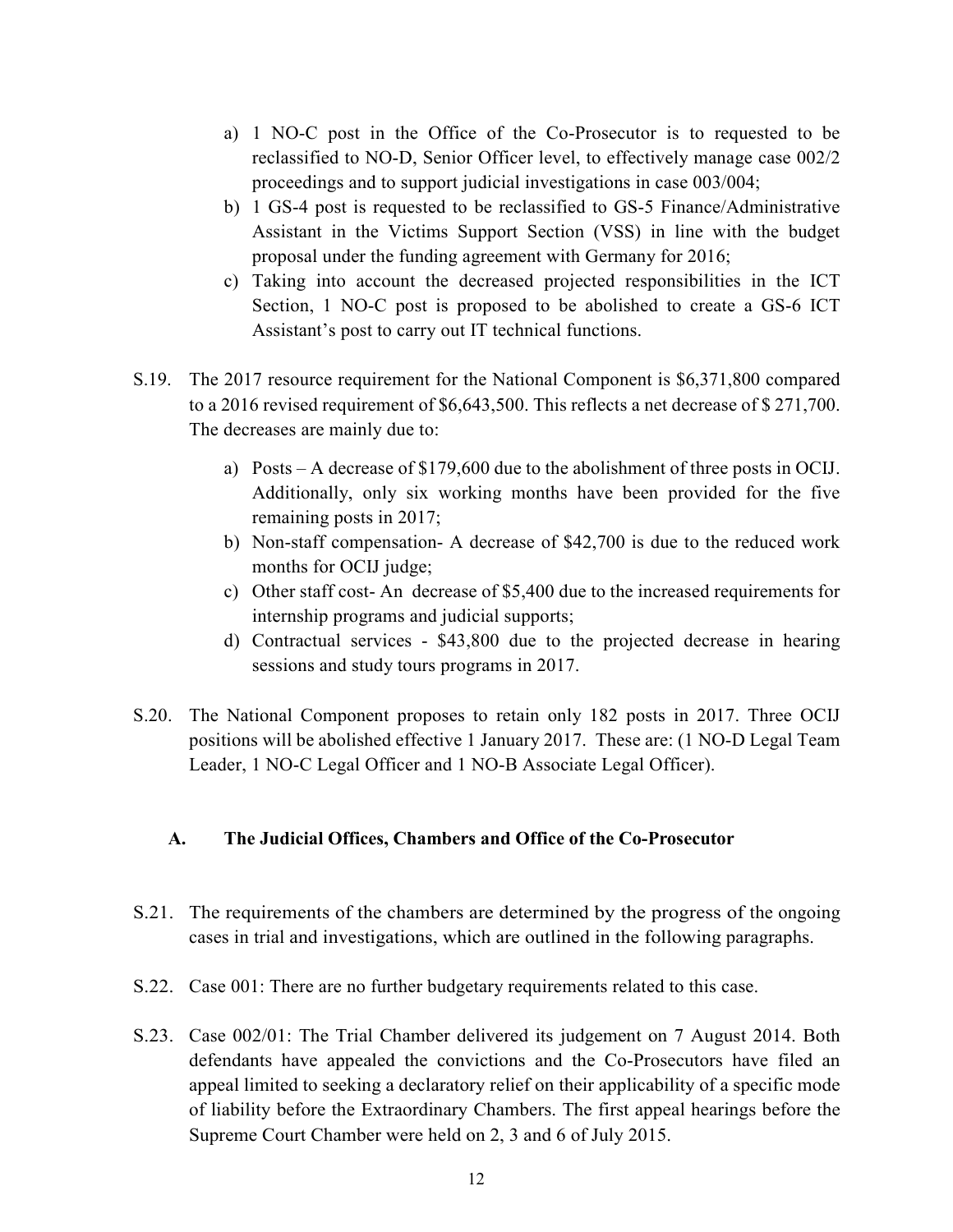- S.24. Case 002/01 is significantly more complex than case 001. The complexity of the case, its procedural history to date, and the fact that the remaining two defendants continue to contest all aspects of the case make the appeal proceedings more time consuming than was the position in case 001.
- S.25. Presentation of evidence in case 002/02 commenced on 8 January 2015. The current projection is that the evidence hearings will conclude during the third quarter of 2016 with closing statements to follow in the fourth quarter of 2016. A judgement is expected in third quarter of 2017.
- S.26. Cases 003 and 004: both cases are under investigation. Investigations in case 003 are projected to conclude in December 2015, with a Closing Order either sending the case to the trial or dismissing the allegations scheduled for September 2016. Investigations in case 004 are projected to conclude in March 2016, with a Closing Order either sending the case to the trial or dismissing the allegations scheduled for December 2016. The Pre-Trial Chamber has projected that any appeal(s) against the Closing Orders will be decided by June 2017.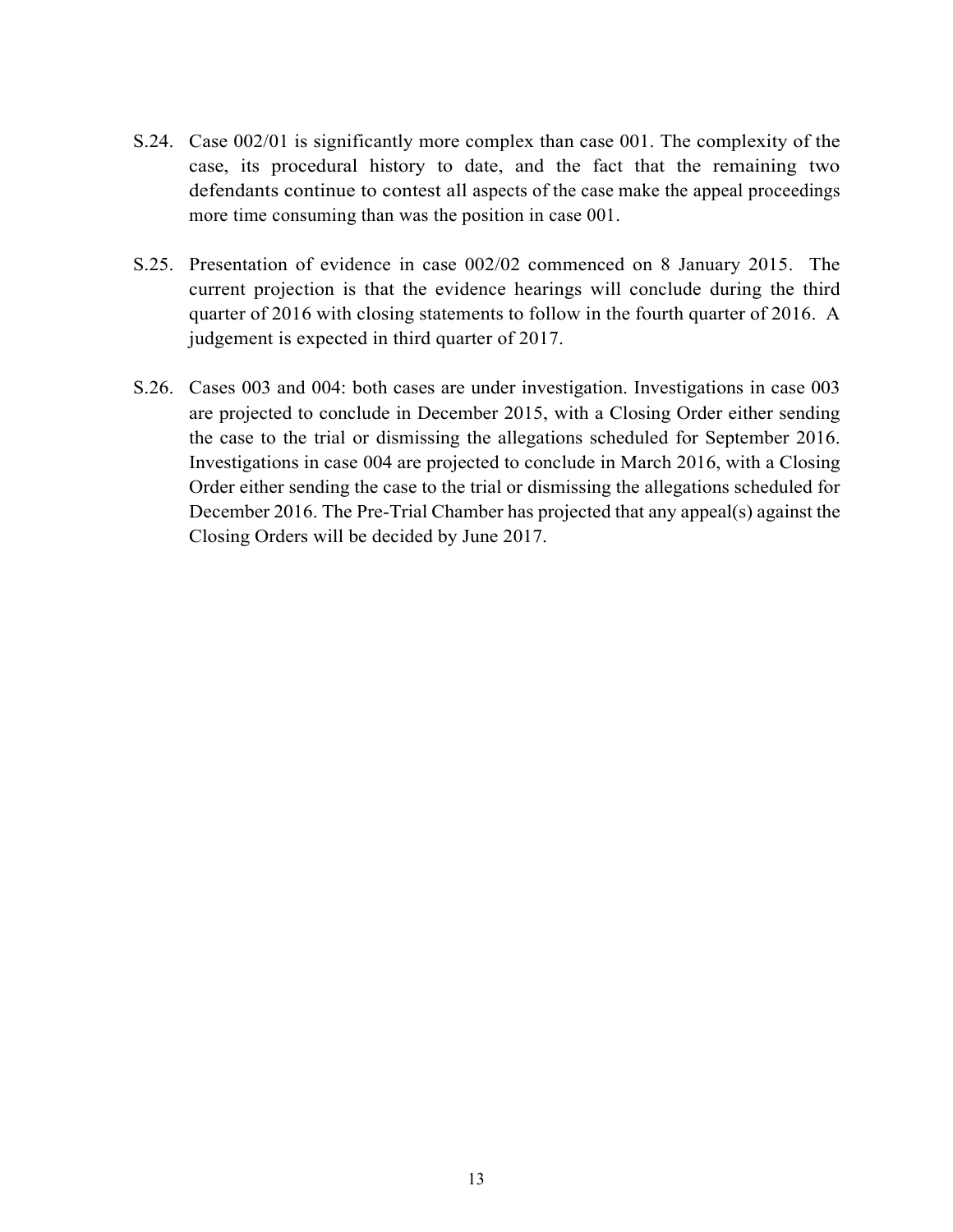# **Table S.2.a Resource Requirements by Object of Expenditure**

(Thousands of United States Dollars)

**(1) United Nations Funding by Class**

|     | The Judicial Offices and Chambers |                            |                               |                          |                          |              |  |  |  |  |  |  |  |
|-----|-----------------------------------|----------------------------|-------------------------------|--------------------------|--------------------------|--------------|--|--|--|--|--|--|--|
|     |                                   |                            |                               |                          | <b>Proposal</b>          |              |  |  |  |  |  |  |  |
| No. | Object of expenditure             | <b>Expenditure</b><br>2014 | <b>Revised Budget</b><br>2015 | 2016                     | 2017                     | <b>Total</b> |  |  |  |  |  |  |  |
|     | Posts                             | 5,405.4                    | 6,464.6                       | 6,463.0                  | 3,913.3                  | 10,376.3     |  |  |  |  |  |  |  |
|     | Non-staff Compensation            | 2,135.1                    | 2,289.8                       | 2,355.0                  | 2,283.0                  | 4,638.0      |  |  |  |  |  |  |  |
| 3   | Other staff cost                  |                            |                               | $\overline{\phantom{0}}$ | $\overline{\phantom{0}}$ |              |  |  |  |  |  |  |  |
| 4   | <b>Consultants and Experts</b>    | 766.7                      | 333.5                         | 443.2                    | 19.3                     | 462.5        |  |  |  |  |  |  |  |
| 5   | Travel of staff                   | 135.6                      | 68.8                          | 140.7                    | 6.9                      | 147.6        |  |  |  |  |  |  |  |
| 6   | Travel of witnesses               | $\overline{ }$             | ۰                             | ٠                        | ٠                        |              |  |  |  |  |  |  |  |
|     | <b>Contractual Services</b>       | 12.6                       | ٠                             | $\overline{\phantom{0}}$ | $\overline{\phantom{0}}$ |              |  |  |  |  |  |  |  |
| 8   | General Operating Expenses        |                            | ٠                             | ٠                        | $\overline{\phantom{a}}$ |              |  |  |  |  |  |  |  |
| 9   | <b>Supplies</b>                   |                            | $\overline{\phantom{0}}$      | ۰                        | $\overline{\phantom{0}}$ |              |  |  |  |  |  |  |  |
| 10  | Furniture and Equipment           |                            | ٠                             | ٠                        | $\overline{\phantom{0}}$ |              |  |  |  |  |  |  |  |
|     | Total (1)                         | 8,455.4                    | 9,156.6                       | 9,401.9                  | 6,222.5                  | 15,624.4     |  |  |  |  |  |  |  |

#### **(2) Cambodian Funding by Class**

|     |                                   |                            | The Judicial Offices and Chambers |          |                          |                |
|-----|-----------------------------------|----------------------------|-----------------------------------|----------|--------------------------|----------------|
|     |                                   |                            |                                   |          | Proposal                 |                |
| No. | <b>Object of expenditure</b>      | <b>Expenditure</b><br>2014 | <b>Revised Budget</b><br>2015     | 2016     | 2017                     | <b>Total</b>   |
|     | Posts                             | 742.7                      | 804.4                             | 852.2    | 672.6                    | 1,524.7        |
|     | Non-staff Compensation            | 705.9                      | 919.1                             | 911.0    | 868.2                    | 1,779.2        |
| 3   | Other staff cost                  |                            |                                   | 15.0     | 15.0                     | 30.0           |
| 4   | <b>Consultants and Experts</b>    | $\overline{\phantom{0}}$   | ۰                                 | ٠        | $\overline{\phantom{a}}$ | ٠              |
| 5   | Travel of staff                   | 0.9                        | 0.7                               | 0.7      | 0.7                      | 1.4            |
| 6   | <b>Contractual Services</b>       | $\overline{\phantom{0}}$   | -                                 | ٠        | ٠                        | $\blacksquare$ |
|     | <b>General Operating Expenses</b> | $\overline{\phantom{0}}$   | -                                 | ٠        | -                        |                |
| 8   | Hospitality                       | -                          | -                                 | ٠        | -                        |                |
| 9   | Premises Alteration               | -                          | ۰                                 | ٠        | ٠                        |                |
| 10  | Training and Meeting              |                            |                                   |          |                          |                |
|     | Total (2)                         | 1,449.5                    | 1,724.2                           | 1,778.9  | 1,556.5                  | 3,335.4        |
|     |                                   |                            |                                   |          |                          |                |
|     | Total Requirements $(1) + (2)$    | 9,904.9                    | 10,880.8                          | 11,180.8 | 7,779.0                  | 18,959.8       |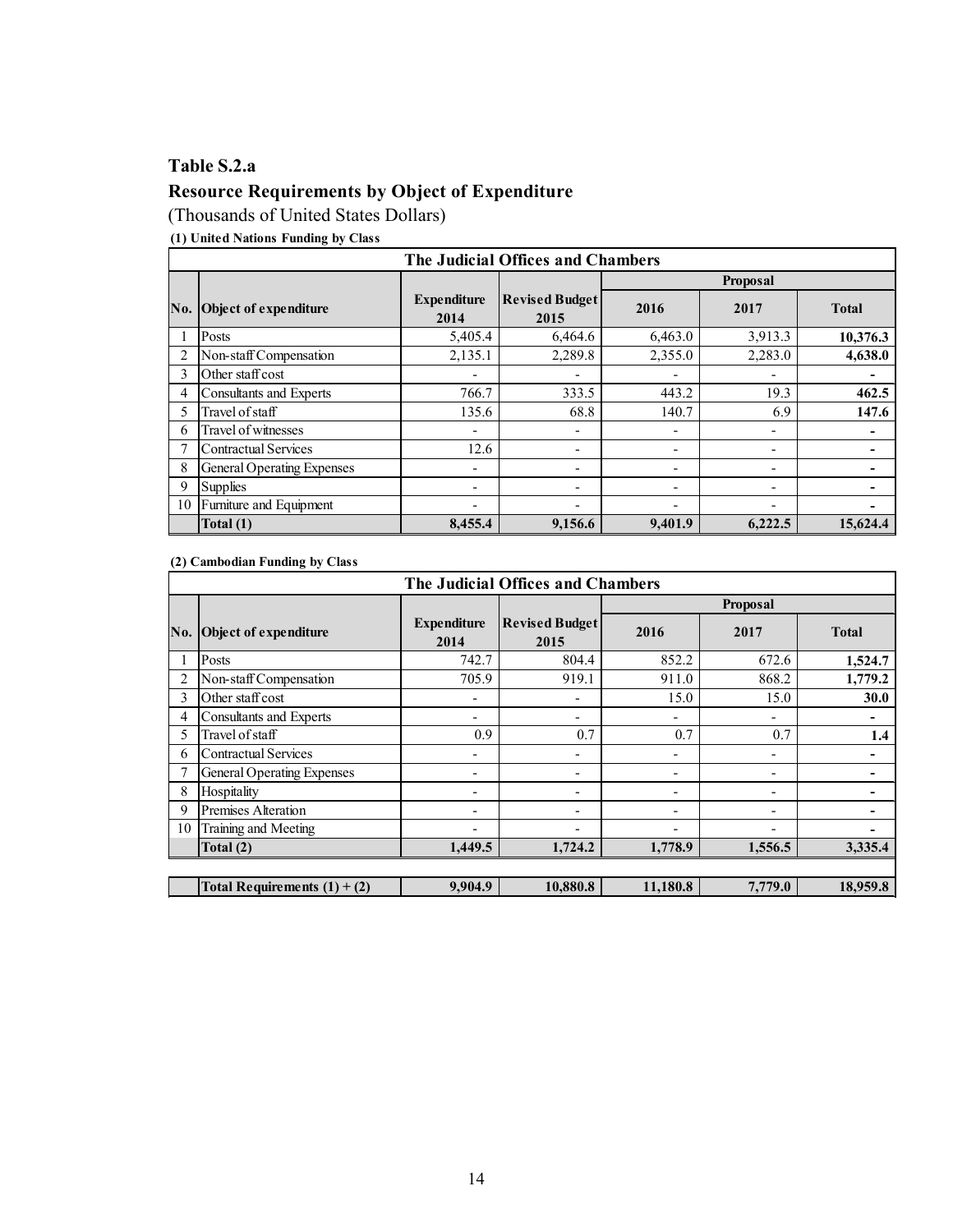#### **Table S.2.b**

## **Post requirements for Judicial Offices, Chambers, and the Office of the Co-Prosecutors**

(Thousands of United States Dollars)

#### **(1) United Nations Staffing**

|                | <b>Judicial Offices and Chambers</b>  |      |                |                          |                          |                          |                |                |                         |                          |                 |           |                    |
|----------------|---------------------------------------|------|----------------|--------------------------|--------------------------|--------------------------|----------------|----------------|-------------------------|--------------------------|-----------------|-----------|--------------------|
|                | No. Office                            | Year | $D-2$          | $D-1$                    | $P-5$                    | $P-4$                    | $P-3$          | $P-2$          | P<br><b>Total</b> Total | <b>FS</b>                | <b>NO</b> Total | <b>GS</b> | <b>Grand Total</b> |
|                |                                       | 2015 | $\overline{4}$ | $\overline{\phantom{0}}$ |                          |                          | $\overline{2}$ | ۰.             | 7                       |                          |                 |           | 8                  |
|                | Supreme Court Chamber                 | 2016 | $\overline{4}$ | $\overline{\phantom{a}}$ |                          | $\overline{\phantom{0}}$ | $\overline{2}$ | ۰              | $\overline{7}$          | ٠                        |                 |           | 8                  |
|                |                                       | 2017 | $\overline{4}$ | $\overline{\phantom{0}}$ |                          |                          | $\overline{2}$ |                | $7\phantom{.0}$         |                          |                 |           | 8                  |
|                |                                       | 2015 | 3              | $\overline{\phantom{a}}$ |                          |                          | $\overline{4}$ | $\overline{2}$ | 11                      | $\mathbf{1}$             |                 |           | 13                 |
| 2              | Trial Chamber                         | 2016 | 3              | $\overline{\phantom{0}}$ |                          |                          | $\overline{4}$ | $\overline{2}$ | 11                      | 1                        |                 |           | 13                 |
|                |                                       | 2017 | 3              | $\overline{\phantom{a}}$ |                          |                          | 4              | $\overline{2}$ | 11                      | $\mathbf{1}$             |                 |           | 13                 |
|                |                                       | 2015 | 3              | $\overline{\phantom{a}}$ |                          | $\overline{\phantom{0}}$ | $\overline{2}$ |                | 5                       | $\overline{\phantom{a}}$ |                 |           | 6                  |
| 3              | Pre-Trial Chamber                     | 2016 | $\overline{3}$ | $\overline{\phantom{a}}$ | $\overline{\phantom{a}}$ | $\overline{\phantom{0}}$ | $\overline{2}$ |                | 5                       | $\overline{\phantom{a}}$ |                 |           | 6                  |
|                |                                       | 2017 | 3              | Ξ.                       |                          | $\overline{\phantom{0}}$ | $\overline{2}$ |                | 5                       | $\overline{\phantom{a}}$ |                 |           | 6                  |
|                |                                       | 2015 |                | $\overline{\phantom{a}}$ |                          | $\overline{4}$           | 3              | 2              | 11                      | $\overline{\phantom{a}}$ |                 | 5         | 17                 |
| $\overline{4}$ | Office of the Co-Prosecutor           | 2016 |                | $\overline{\phantom{0}}$ |                          | $\overline{4}$           | 3              | $\overline{2}$ | 11                      | $\overline{\phantom{a}}$ |                 | 5         | 17                 |
|                |                                       | 2017 |                | $\overline{\phantom{a}}$ |                          | 3                        | 3              |                | 8                       | $\overline{\phantom{a}}$ |                 | 5         | 14                 |
|                |                                       | 2015 |                | ٠                        |                          | $\overline{4}$           | 9              | 3              | 17                      | 1                        |                 | 6         | 24                 |
| 5              | Office of the Co-Investigating Judges | 2016 |                | $\overline{\phantom{a}}$ |                          | 3                        | 9              | $\overline{2}$ | 16                      | 1                        |                 | 6         | 23                 |
|                |                                       | 2017 |                | $\overline{\phantom{a}}$ |                          | $\overline{2}$           |                |                | 5                       | $\overline{\phantom{a}}$ |                 |           | 5                  |
|                |                                       | 2015 | 12             | $\overline{\phantom{0}}$ | 3                        | $\boldsymbol{9}$         | 20             | 7              | 51                      | $\overline{2}$           |                 | 14        | 68                 |
|                | <b>TOTAL:</b>                         | 2016 | 12             | $\overline{\phantom{0}}$ | $\overline{\mathbf{4}}$  | 8                        | 20             | 6              | 50                      | $\overline{2}$           |                 | 14        | 67                 |
|                |                                       | 2017 | 12             | -                        | $\overline{\mathbf{4}}$  | 6                        | 12             | $\mathbf{2}$   | 36                      | $\mathbf{1}$             |                 | 8         | 46                 |

#### **(2) Cambodian Staffing**

|                | <b>Judicial Offices and Chambers</b>  |      |                          |                          |                |                |                          |                         |                              |                              |                 |              |                    |
|----------------|---------------------------------------|------|--------------------------|--------------------------|----------------|----------------|--------------------------|-------------------------|------------------------------|------------------------------|-----------------|--------------|--------------------|
|                | No. Office                            | Year | $D-2$                    | $D-1$                    | $P-5$          | <b>NOD</b>     | <b>NOC</b>               | NOB/<br><b>NOA</b>      | $\mathbf{P}$<br><b>Total</b> | <b>FS</b><br><b>Total</b>    | <b>NO</b> Total | <b>GS</b>    | <b>Grand Total</b> |
|                |                                       | 2015 |                          | $\overline{\phantom{a}}$ |                |                |                          |                         |                              | $\overline{\phantom{a}}$     |                 |              |                    |
| -1             | Office of Resident Judge              | 2016 |                          |                          |                |                |                          |                         |                              | $\overline{\phantom{0}}$     |                 |              |                    |
|                |                                       | 2017 | $\overline{\phantom{a}}$ | $\overline{\phantom{a}}$ |                |                |                          |                         |                              | $\overline{\phantom{0}}$     |                 |              |                    |
|                |                                       | 2015 | $\blacksquare$           | $\overline{\mathbf{4}}$  |                | 1              | ÷.                       |                         | 6                            | $\overline{\phantom{0}}$     |                 |              | $\overline{7}$     |
| $\overline{2}$ | Supreme Court Chamber                 | 2016 | $\frac{1}{2}$            | $\overline{4}$           |                | $\mathbf{1}$   | $\overline{a}$           |                         | 6                            | -                            |                 |              | $\overline{7}$     |
|                |                                       | 2017 | Ĭ.                       | $\overline{4}$           |                | $\mathbf{1}$   | L,                       |                         | 6                            | $\qquad \qquad \blacksquare$ |                 | 1            | $\overline{7}$     |
|                |                                       | 2015 | $\frac{1}{2}$            | $\overline{4}$           |                | 1              | $\overline{2}$           |                         | 8                            | $\overline{\phantom{a}}$     |                 | $\mathbf{1}$ | 9                  |
| 3              | <b>Trial Chamber</b>                  | 2016 | $\frac{1}{2}$            | $\overline{4}$           |                |                | $\overline{c}$           |                         | 8                            | $\overline{\phantom{a}}$     |                 | 1            | 9                  |
|                |                                       | 2017 | $\blacksquare$           | $\overline{4}$           |                | $\mathbf{1}$   | $\overline{2}$           | $\mathbf{1}$            | 8                            | $\overline{\phantom{a}}$     |                 | 1            | 9                  |
|                |                                       | 2015 |                          | $\overline{4}$           |                |                | 1                        |                         | 6                            | $\overline{\phantom{a}}$     |                 |              | $\overline{7}$     |
| 4              | Pre-Trial Chamber                     | 2016 |                          | $\overline{\mathbf{4}}$  |                |                | $\mathbf{1}$             | $\mathbf{1}$            | 6                            | $\qquad \qquad \blacksquare$ |                 | 1            | $\overline{7}$     |
|                |                                       | 2017 |                          | $\overline{4}$           |                |                | $\mathbf{1}$             |                         | 6                            | $\overline{\phantom{0}}$     |                 | 1            | $\overline{7}$     |
|                |                                       | 2015 |                          | 1                        |                | 3              | $\mathbf{1}$             |                         | $\overline{7}$               | $\overline{\phantom{a}}$     |                 | 1            | 8                  |
| 5              | Office of the Co-Prosecutor           | 2016 |                          | $\mathbf{1}$             | 1              | $\overline{4}$ | $\blacksquare$           | $\mathbf{1}$            | $\overline{7}$               | $\overline{a}$               |                 | 1            | 8                  |
|                |                                       | 2017 |                          | 1                        |                | 4              | $\overline{\phantom{a}}$ |                         | $\overline{7}$               | ٠                            |                 |              | 8                  |
|                |                                       | 2015 |                          | $\mathbf{1}$             |                | $\overline{c}$ | 3                        |                         | $\overline{7}$               | $\overline{\phantom{0}}$     |                 | 1            | 8                  |
| 6              | Office of the Co-Investigating Judges | 2016 |                          | $\mathbf{1}$             |                | $\overline{2}$ | $\overline{3}$           |                         | $\overline{7}$               | $\qquad \qquad \blacksquare$ |                 | $\mathbf{1}$ | 8                  |
|                |                                       | 2017 |                          | $\mathbf{1}$             |                | $\mathbf{1}$   | $\overline{2}$           |                         | $\overline{\mathbf{4}}$      | $\overline{\phantom{a}}$     |                 | 1            | 5                  |
|                |                                       | 2015 |                          | 14                       |                | $\overline{7}$ | $\overline{7}$           | 5                       | 34                           | $\overline{\phantom{0}}$     |                 | 5            | 39                 |
|                | <b>TOTAL:</b>                         | 2016 | $\overline{\phantom{a}}$ | 14                       | $\mathbf{1}$   | 8              | 6                        | 5                       | 34                           | $\qquad \qquad \blacksquare$ |                 | 5            | 39                 |
|                |                                       | 2017 | $\overline{\phantom{a}}$ | 14                       | $\mathbf{1}$   | $\overline{7}$ | 5                        | $\overline{\mathbf{4}}$ | 31                           | $\overline{\phantom{0}}$     |                 | 5            | 36                 |
|                |                                       |      |                          |                          |                |                |                          |                         |                              |                              |                 |              |                    |
|                |                                       | 2015 | 12                       | 14                       | $\overline{4}$ | 16             | 27                       | 12                      | 85                           | $\mathbf{2}$                 | $\mathbf{1}$    | 19           | 107                |
|                | <b>Total Requirements</b>             | 2016 | 12                       | 14                       | 5              | 16             | 26                       | 11                      | 84                           | $\overline{2}$               | $\mathbf{1}$    | 19           | 106                |
|                |                                       | 2017 | 12                       | 14                       | 5              | 13             | 17                       | 6                       | 67                           | $\mathbf{1}$                 | $\mathbf{1}$    | 13           | 82                 |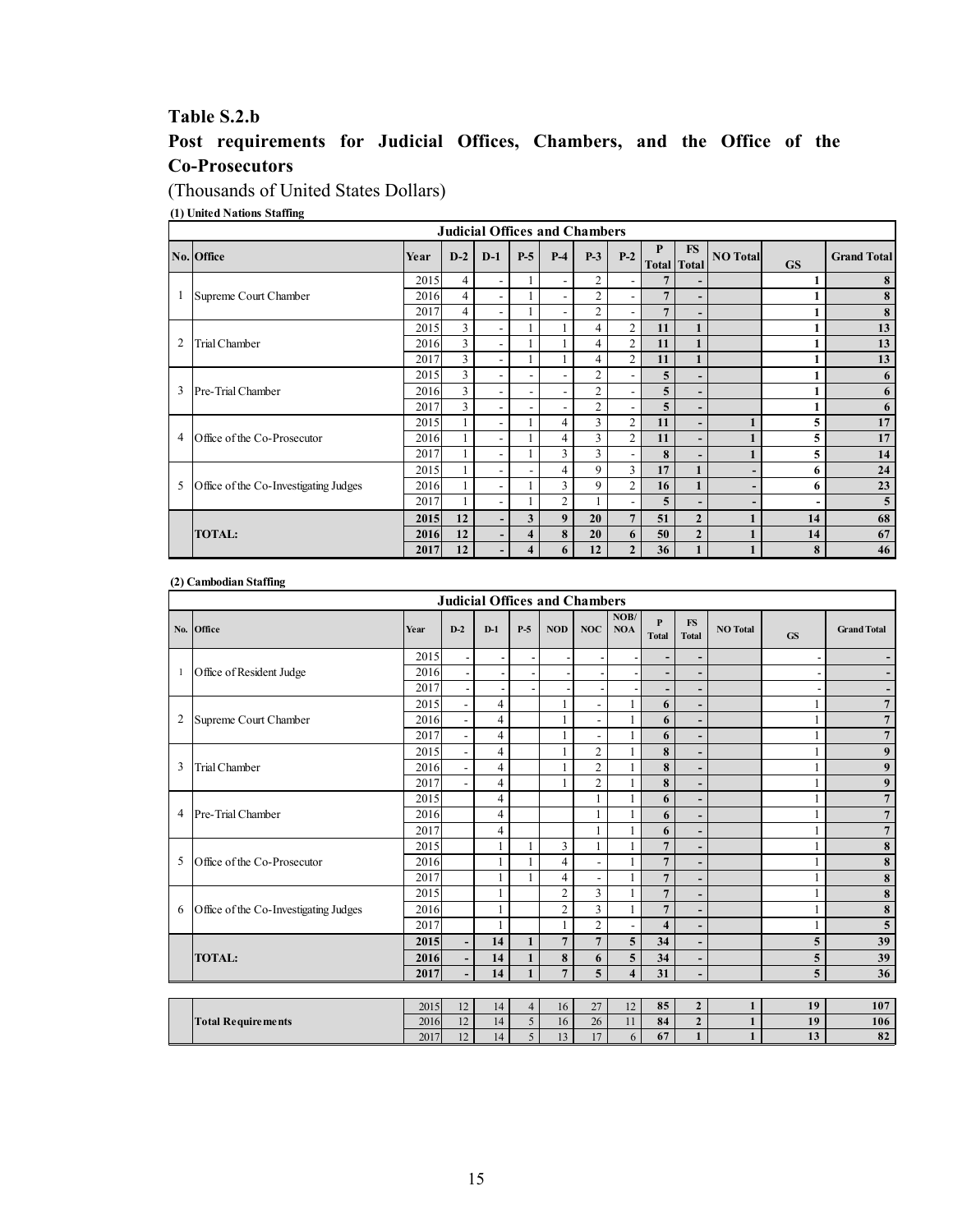## **A.1 Resource Requirements – International Component**

## **Posts-Excluding Judges**

- S.27. The proposed budget of \$10.38 million for 2016-2017 provides for continuation of 55 posts in 2016 (4 P-5, 8 P-4, 20 P-3, 6 P-2, 2 FS-5, 1 NO and 14 GS) and 34 positions in 2017 (4 P-5, 6 P-4, 12 P-3, 2 P-2, 1 FS-5, 1 NO and 8 GS) in Judicial Offices.
- S.28. The staffing costs are \$6.5 million and \$3.9 million for 2016 and 2017 respectively, compared to \$6.5 million for 56 posts in 2015.

## **Non-post costs**

- S.29. The proposed budget of \$4.6 million under non-staff compensation for 2016-2017 provides for salaries and allowances for 12 Judicial Officials: 4 Supreme Court Judges, 3 Trial Chamber Judges, 3 Pre-Trail Chamber Judges, I Co-Prosecutor and 1 Co-Investigating Judge.
- S.30. An amount of \$462,500 has been budgeted for consultancy services during 2016 and 2017. The consultants will provide their expert services to judicial offices that require detailed research and analysis of issues such as forced marriages, etc. As the OCIJ operations are reaching a final stage, consultancy requirements reflect a substantial decrease in 2017 for the judicial offices, overall.

An amount of \$147,600 under travel of staff relates to a) \$61,500 has been provided for judicial meetings in 2016. In order to minimize costs, the Plenary Sessions will be held at the location of the Court andb) \$86,100 has been provided for investigative and site visit travel requirements in 2016 and 2017.

## **A.2 Resource Requirements – National Component**

## **Posts-Excluding Judges**

S.31. The proposed budget of \$1,524,800 provides for 25 positions in Judicial Offices in 2016 (1 P-5, 8 NO-D, 6 NO-C, 5 NO-B/NO-A and 5 GS posts) and 22 positions in 2017 (1 P-5, 7 NO-D, 5 NO-C, 4 NO-B/ NO-A and 5 GS posts). The total staffing cost to fund these posts during the next budget period amounts \$852,200 and \$672,600 in 2016 and 2017.

## **Non-post costs**

S.32. The proposed budget also provides for other staff cost (\$30,000) which will be used to support periodical work surges in the Trial Chamber for a maximum 6 work months per year. The requirements under other staff cost have been budgeted at NO-B national level.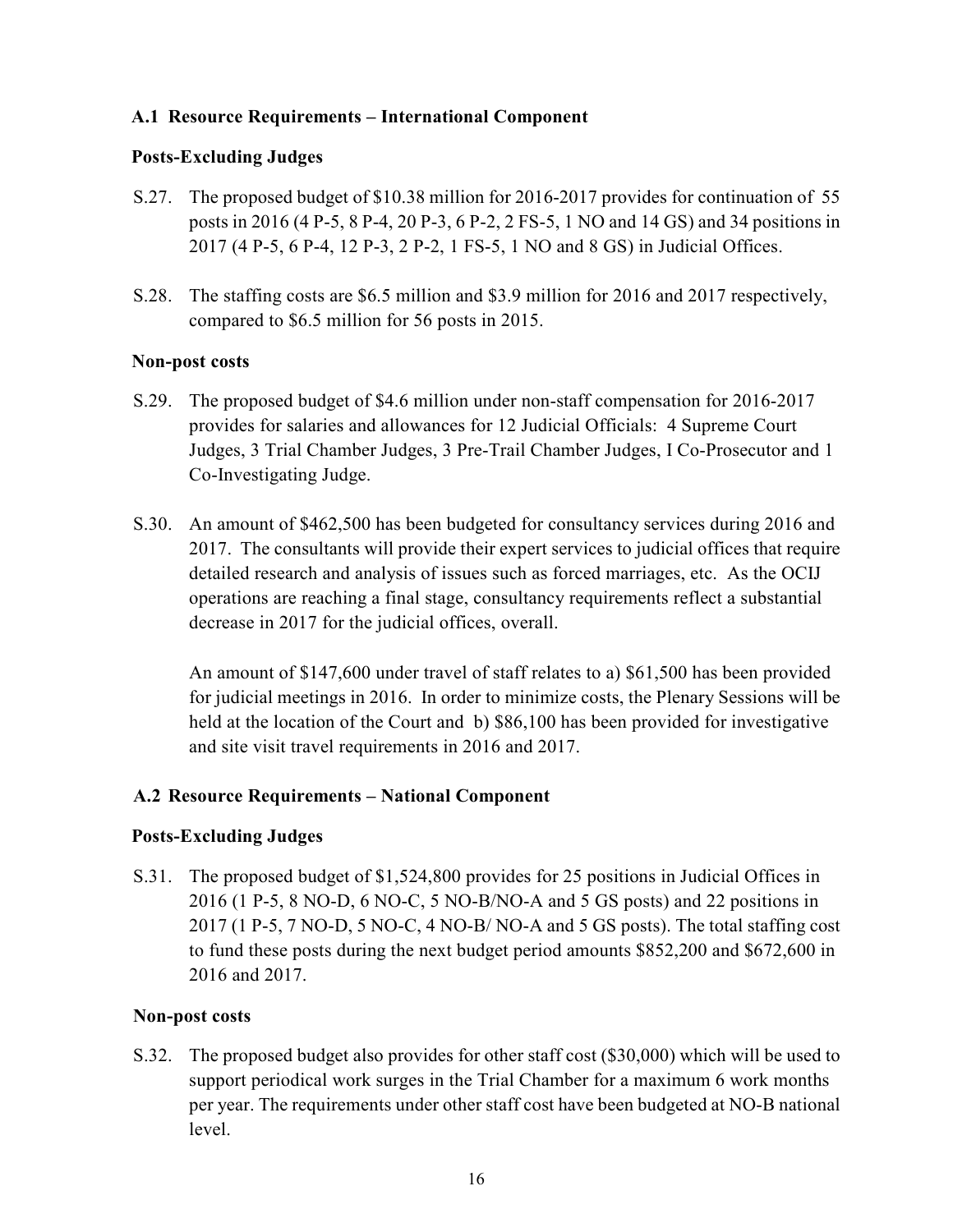- S.33. The proposed 2016-2017 budget of \$1,779,200 under Non-staff compensation provides for salaries and allowances for 14 Judicial Officials (\$1,770,300): 4 Supreme Court Judges, 4 Trial Chamber Judges, 4 Pre-Trial Chamber Judges, 1 Co-Prosecutors and 1 Co-Investigating Judge and for judicial meeting in 2016 (\$8,900).
- S.34. A provision of \$1,440 is proposed to cover OCP staff travel costs to attend various forums and outreach meetings during 2016-17.

#### **Table S.2.c**

**(1) United Nations Staffing** 

|                | -<br>No. Office       | Year | $D-2$          | $D-1$                    | $P-5$                    | $P-4$                    | $P-3$ | $P-2$             | P  | <b>FS</b><br><b>Total Total</b> | <b>NO</b> Total          | <b>GS</b> | <b>Grand Total</b> |
|----------------|-----------------------|------|----------------|--------------------------|--------------------------|--------------------------|-------|-------------------|----|---------------------------------|--------------------------|-----------|--------------------|
|                |                       | 2015 | 4              | -                        |                          | -                        | 2     | -                 |    | $\overline{\phantom{0}}$        | -                        |           |                    |
|                | Supreme Court Chamber | 2016 | $\overline{4}$ |                          |                          | $\overline{\phantom{0}}$ |       |                   |    | -                               | -                        |           |                    |
|                |                       | 2017 | 4              |                          |                          | $\overline{\phantom{0}}$ |       |                   |    | -                               | -                        |           |                    |
|                |                       | 2015 | 3              | -                        |                          |                          | 4     | $\overline{2}$    | 11 |                                 | $\overline{\phantom{0}}$ |           | 13                 |
| $\overline{2}$ | <b>Trial Chamber</b>  | 2016 | 3              | -                        |                          |                          |       | $\mathbf{\hat{}}$ | 11 |                                 | -                        |           | 13                 |
|                |                       | 2017 | $\overline{3}$ | -                        |                          |                          | 4     | 2                 | 11 |                                 | $\overline{\phantom{0}}$ |           | 13                 |
|                |                       | 2015 | 3              | -                        | $\overline{\phantom{a}}$ | $\overline{\phantom{a}}$ |       |                   | 5  | -                               | -                        |           |                    |
| 3              | Pre-Trial Chamber     | 2016 | 3              |                          | $\overline{\phantom{a}}$ | $\overline{\phantom{a}}$ |       |                   |    | -                               |                          |           |                    |
|                |                       | 2017 | 3              |                          | ۰                        | -                        |       |                   | 5  | -                               | -                        |           |                    |
|                |                       | 2015 | 10             | $\overline{\phantom{0}}$ |                          |                          |       |                   | 23 |                                 | -                        | 3         | 27                 |
|                | <b>TOTAL:</b>         | 2016 | 10             | $\overline{\phantom{0}}$ | $\overline{2}$           |                          | 8     | $\mathbf{2}$      | 23 |                                 | -                        | 3         | 27                 |
|                |                       | 2017 | 10             | -                        |                          |                          | 8     |                   | 23 |                                 | -                        | 3         | 27                 |

#### **(2) Cambodian Staffing**

| $\overline{\phantom{a}}$ | $\circ$<br>No. Office     | Year | $D-2$                    | $D-1$ | $P-5$                    | <b>NOD</b>               | NOC            | NOB/<br><b>NOA</b>      | P<br><b>Total</b> | FS<br><b>Total</b>       | <b>NO Total</b>          | <b>GS</b> | <b>Grand Total</b> |
|--------------------------|---------------------------|------|--------------------------|-------|--------------------------|--------------------------|----------------|-------------------------|-------------------|--------------------------|--------------------------|-----------|--------------------|
|                          |                           | 2015 | $\overline{\phantom{a}}$ | 4     |                          |                          |                |                         | 6                 | $\overline{\phantom{a}}$ | $\overline{\phantom{a}}$ |           |                    |
|                          | Supreme Court Chamber     | 2016 | $\blacksquare$           | 4     |                          |                          |                |                         | 6                 | $\overline{\phantom{a}}$ | $\overline{\phantom{a}}$ |           |                    |
|                          |                           | 2017 | $\overline{\phantom{a}}$ | 4     |                          |                          |                |                         | 6                 | $\overline{\phantom{a}}$ | $\overline{\phantom{0}}$ |           |                    |
|                          |                           | 2015 | $\overline{\phantom{a}}$ | 4     | -                        |                          | $\overline{2}$ |                         | 8                 | $\overline{\phantom{a}}$ | $\overline{\phantom{0}}$ |           | 9                  |
| 2                        | <b>Trial Chamber</b>      | 2016 | $\blacksquare$           | 4     | -                        |                          | 2              |                         | 8                 | $\overline{\phantom{a}}$ | $\qquad \qquad$          |           | 9                  |
|                          |                           | 2017 | $\overline{\phantom{a}}$ | 4     | $\overline{\phantom{0}}$ |                          | $\overline{c}$ |                         | 8                 | $\overline{\phantom{a}}$ | $\overline{\phantom{a}}$ |           | $\boldsymbol{9}$   |
|                          |                           | 2015 | $\overline{\phantom{a}}$ | 4     | -                        | $\overline{\phantom{a}}$ |                |                         | 6                 | $\overline{\phantom{a}}$ | $\overline{\phantom{a}}$ |           |                    |
| 3                        | Pre-Trial Chamber         | 2016 | $\overline{\phantom{a}}$ | 4     |                          | $\overline{\phantom{a}}$ |                |                         | 6                 | $\overline{\phantom{a}}$ | $\overline{\phantom{a}}$ |           |                    |
|                          |                           | 2017 | $\overline{\phantom{a}}$ | 4     | ٠                        | $\overline{\phantom{a}}$ |                |                         | 6                 | $\overline{\phantom{a}}$ | $\overline{\phantom{a}}$ |           |                    |
|                          |                           | 2015 | $\overline{\phantom{a}}$ | 12    |                          | $\overline{2}$           | $\mathbf{3}$   | 3                       | 20                | $\overline{\phantom{a}}$ | $\overline{\phantom{a}}$ | 3         | 23                 |
|                          | <b>TOTAL:</b>             | 2016 | $\overline{\phantom{a}}$ | 12    | -                        | $\overline{2}$           | 3              | 3                       | 20 <sup>°</sup>   | $\overline{\phantom{a}}$ | $\overline{\phantom{a}}$ | 3         | 23                 |
|                          |                           | 2017 | $\overline{\phantom{a}}$ | 12    |                          | $\overline{2}$           | $\mathbf{3}$   | $\overline{\mathbf{3}}$ | 20 <sup>°</sup>   | $\overline{\phantom{a}}$ | $\overline{\phantom{a}}$ | 3         | 23                 |
|                          |                           |      |                          |       |                          |                          |                |                         |                   |                          |                          |           |                    |
|                          |                           | 2015 | 10                       | 12    | $\overline{2}$           | 3                        | 11             | 5                       | 43                |                          | $\overline{\phantom{0}}$ | 6         | 50                 |
|                          | <b>Total Requirements</b> | 2016 | 10                       | 12    | $\overline{2}$           | $\mathbf{3}$             | 11             | 5 <sup>5</sup>          | 43                |                          | $\overline{\phantom{0}}$ | 6         | 50                 |

**2017 10 12 2 3 11 5 43 1 - 6 50**

#### **I. SUPREME COURT CHAMBER**

- S.35. The Supreme Court Chamber's workload during the budgetary cycle is expected to include the delivery of a substantive judgment in the appeals against the judgment in case 002/01, and immediate appeals in case 002/02, if any.
- S.36. The Supreme Court Chamber continues to research and decide on additional evidence applications, evaluating the additional evidence against the findings in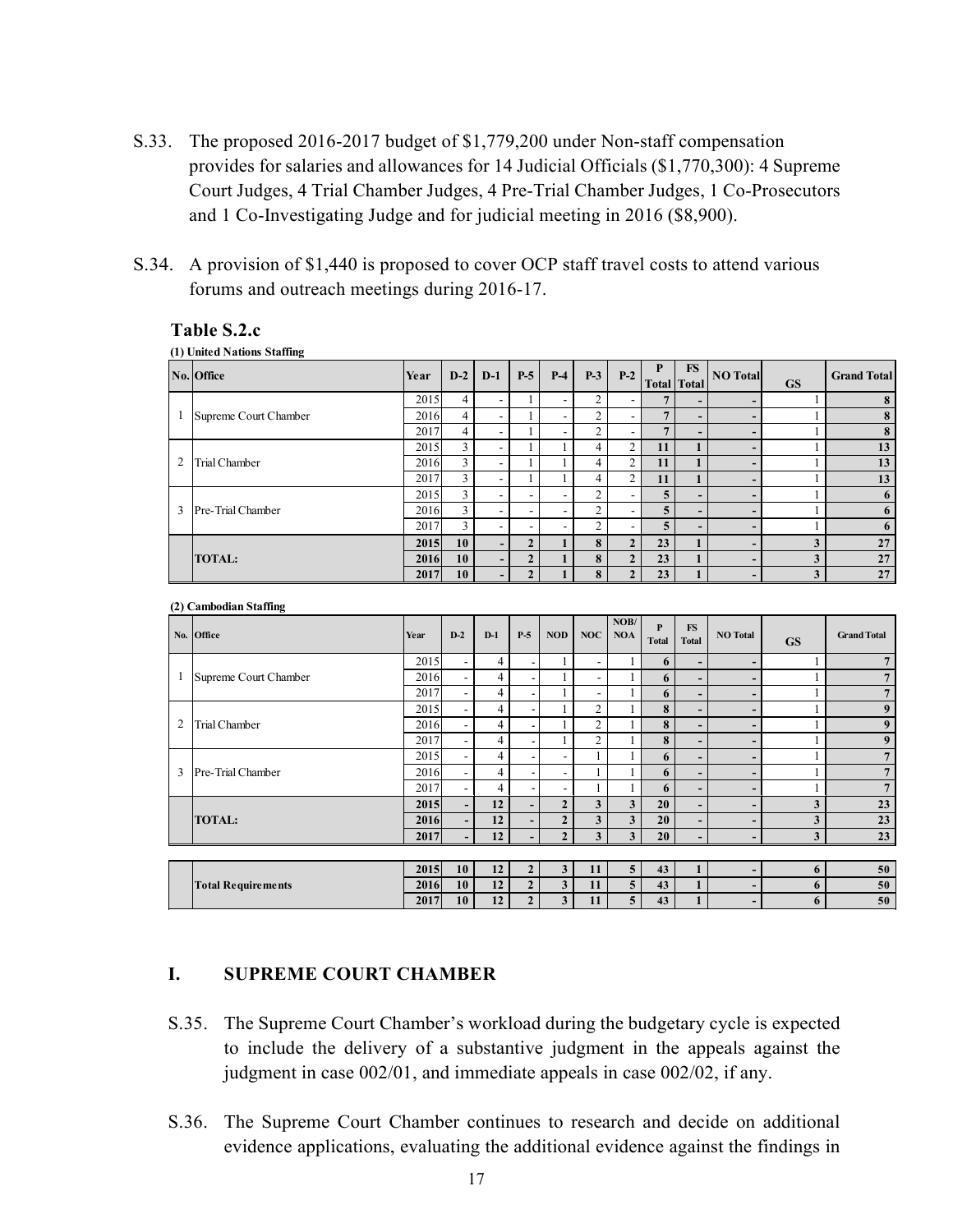the trial judgment. It will continue to assess each of the 371 grounds of appeal filed by the parties in the light of additional evidence that may be accepted by the Chamber. After the final hearing of all the grounds of appeal, the Chamber will hold deliberations to decide each ground of appeal in order to compile the judgment on appeal. The appeal raised by the Co-Prosecutors on the so-called third version of Joint Criminal Enterprise (JCE III) will be finalized within the appeal judgment. This will require considerable deliberations, so that the legal issues on the characterization of criminal conduct alleged against accused persons is properly ascertained.

- S.37. The International Component of the Chamber is currently staffed with 3 international resident judges, 1 non-resident reserve judge, 1 P-5 Legal Officer, 2 P-3 Legal Officers and 1 GS-4 Administrative Assistant. For the budget period 2016-2017, all positions are proposed to be retained to continue research on legal issues that will arise.
- S.38. Consultants will be engaged according to their specialization in the legal issues raised. Joint Criminal Enterprise versions I, II and III raised by the Co-Prosecutor's appeal will require research to distinguish the different forms of liability in the light of the evidence accepted by the Chamber. Legal issues touching superior responsibility for acts of murder, extermination, political persecution, forced transfer and attacks against human dignity and inhumane acts, as found in the trial judgment, will require evaluation in the light of additional evidence that may be accepted by the Chamber. The consultant(s) will analyze the evidence accepted by the Chamber; align the findings of fact in order to spell out the elements of crimes found to have been committed.
- S.39. The National Component of the SCC is staffed with four judges (including 1 reserve judge), 1 NO-D Legal Officer, 1 NO-B Greffier/Associate Legal Officer, and 1 GS-4 Administrative Assistant. For 2016 and 2017, the National Component of the Supreme Court Chamber proposes to maintain the same level of posts as in 2015. Since 2014, with the full time installation of the Supreme Court Chamber, the resources of the Office of the Resident Judge (1 Resident Judge, 1 NO-D Legal Officer and 1 GS-4 Support Staff) were integrated into the Supreme Courts Chamber.

## **II. TRIAL CHAMBER**

S.40. Within this budget period, the Trial Chamber is expected to complete the trial hearings and deliver a trial judgement in case 002/02. The charges in case 002 have been, to date, severed into two trials. A significant milestone during the biennium 2014-2015 was the delivery by the Trial Chamber of judgement in the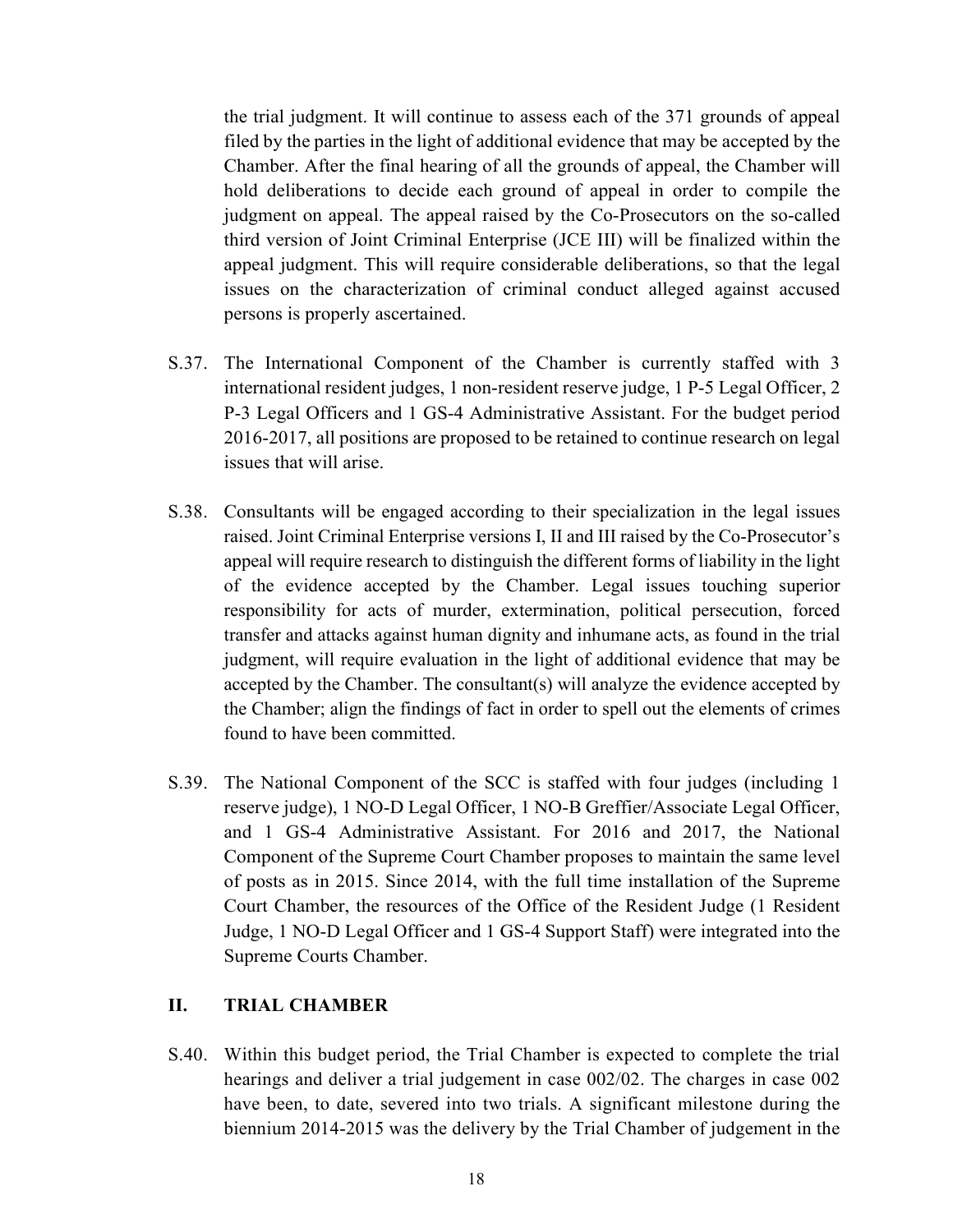first trial, styled as case 002/01, on 7 August 2014. Khieu Samphan and Nuon Chea were both found guilty of crimes against humanity committed between 17 April 1975 and December 1977 and sentenced to life imprisonment. A third accused, Ieng Sary, passed away on 14 March 2013, and proceedings against him were terminated. A fourth accused, Ieng Thirith, was found unfit to stand trial due to a condition of progressive dementia, and the proceedings against her were terminated following her death on 22 August 2015.

- S.41. Both Nuon Chea and Khieu Samphan, as well as the Co-Prosecutors, have filed appeals against the trial judgement in case 002/01. The second, current trial in this case, styled as case 002/02, focuses on a representative selection of the remaining charges against the two remaining accused. The Trial Chamber directed that the trial topics will focus on the charges related to a group of cooperatives, including treatment of Buddhists, and a related security center, followed by the charges related to three specific worksites, the treatment of targeted groups (Cham, Vietnamese and former officials of the Khmer Republic), further security centers and internal purges, the regulation of marriage, the nature of the armed conflict and the role of the accused.
- S.42. Consistent with its milestones for the biennium 2014-2015, the substantive hearing commenced on 17 October 2014. This was, however, immediately followed by a three-month "boycott" of proceedings by the Khieu Samphan Defence Team, while the Nuon Chea Defence Team abstained from the proceedings for one month. The Chamber has since taken steps to discourage a repeat of that situation, including by appointing Standby Counsel to take over representation in the event that present counsel refuses to participate; by verifying that Defence Teams have adequate resources; and by referring the conduct of a Defence Team to the relevant bodies for possible disciplinary proceedings.
- S.43. As indicated in the ECCC Completion Plan, the Trial Chamber's projected workload during this budgetary cycle will comprise:
	- a) Trial on the substance and judgment drafting in case 002/02. It is expected that the Trial Chamber will conclude the hearings in third quarter 2016 with closing statements to follow in the fourth quarter 2016. A judgement is expected in third quarter 2017;
	- b) The remaining charges in case 002 which have not been included in cases 002/01 and 002/02 have been temporarily stayed. The Trial Chamber will be required to dispose these additional charges by issuing a decision reducing the scope of the indictment in case 002 as provided under the Internal Rules of the Court, or through a third trial;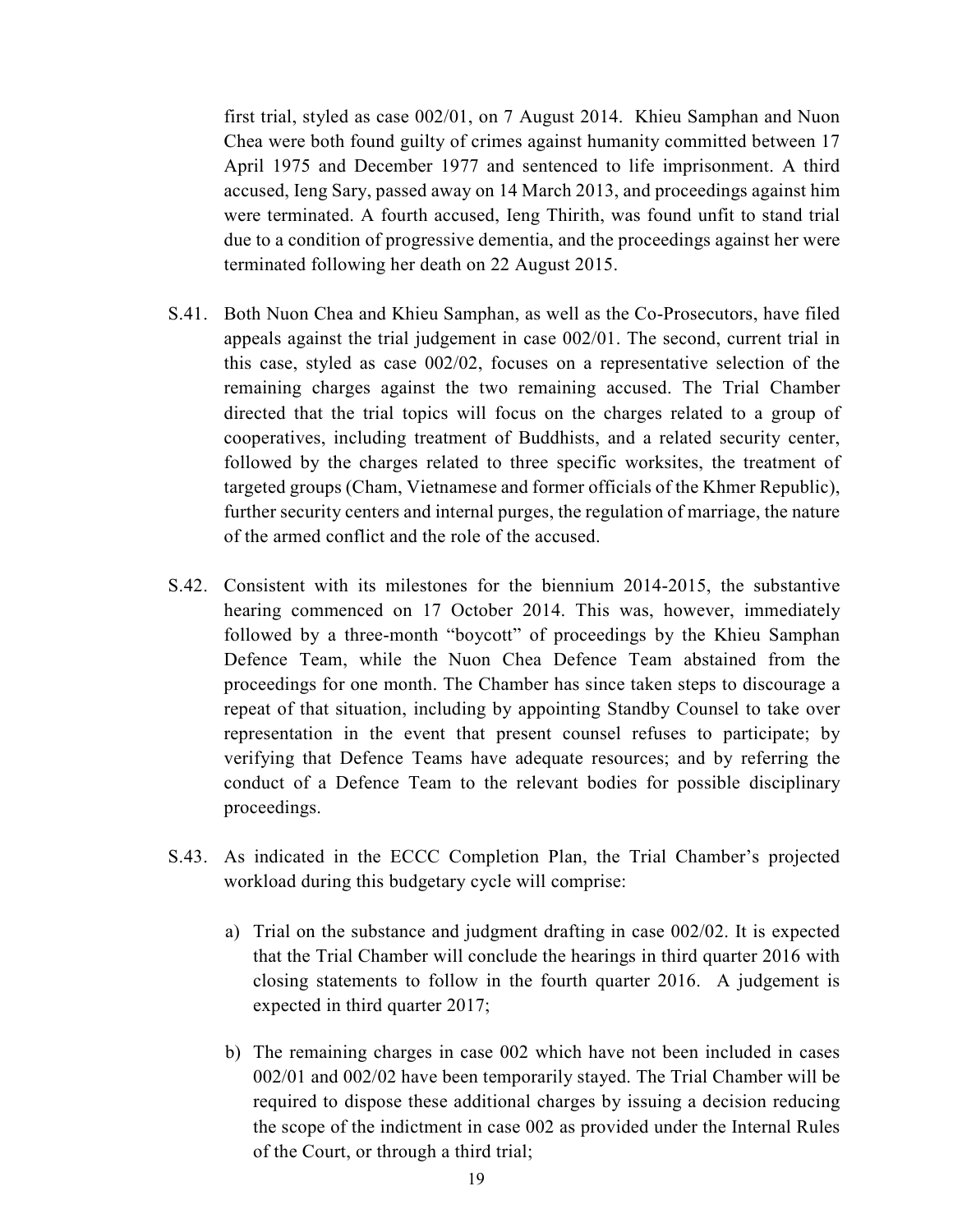- c) Possible pre-trial preparations in potential future trials before the ECCC resulting from the vases currently under judicial investigation. Should a Closing Order become final in respect of either/or both case 003 and case 004, the Trial Chamber would accordingly be seized of subsequent case(s) for trial during 2017. Any additional resources which may be required for any trial related activities for cases 003 and/or 004 would be the subject as required of separate budget revision.
- S.44. The current projection in case 002/02 is based on the assumption that the trial will be at least as equally complex and time consuming as the trial in case  $002/01$ . To support the work on case 002/02, therefore, the Trial Chamber will need to maintain the current level of resources allotted to it up to the third quarter of 2017. In particular and consistent with the requirement that the Reserve Judges be present at all stages of the proceedings, it will be necessary for the international Reserve Judge to remain resident in Phnom Penh during the judgement drafting phase. This will allow the Reserve Judges to remain fully aware of the status and outcome of all deliberations and decisions taken in case 002/02, as well as up to date on the direction and content of the draft judgement.
- S.45. The International Component of the Trial Chamber is currently staffed with 2 judges and 1 reserve judge, 1 P-5 Senior Legal Officer, 1 P-4 Legal Officer, 4 P-3 Legal Officers, 2 P-2 Associate Legal officer, 1 FS-5 Case Manager and 1 GS-4 Administrative Assistant. All 13 positions are proposed to be retained during 2016-2017 budget period.
- S.46. The National Component is currently staffed with nine posts. The National Component of the Trial Chamber would maintain the same level of staffing as in 2015. They are: 4 Judges including 1 reserve judge, 1 NO-D Legal Officer, 2 NO-C Greffiers/Legal Officers, 1 NO-B Associate Legal Officers and 1 GS-4 Administrative Assistant. It is to be noted that Chamber benefits from the assistance of an additional legal officer provided at no cost by the German Centre for International Migration.

#### **III. PRE-TRIAL CHAMBER**

- S.47. Pre-Trial Chamber (PTC) will continue to work on the following issues during 2016-17:
	- a) Decision on all appeals, applications and disagreements against decisions related to the judicial investigations in cases 003 and 004, excluding closing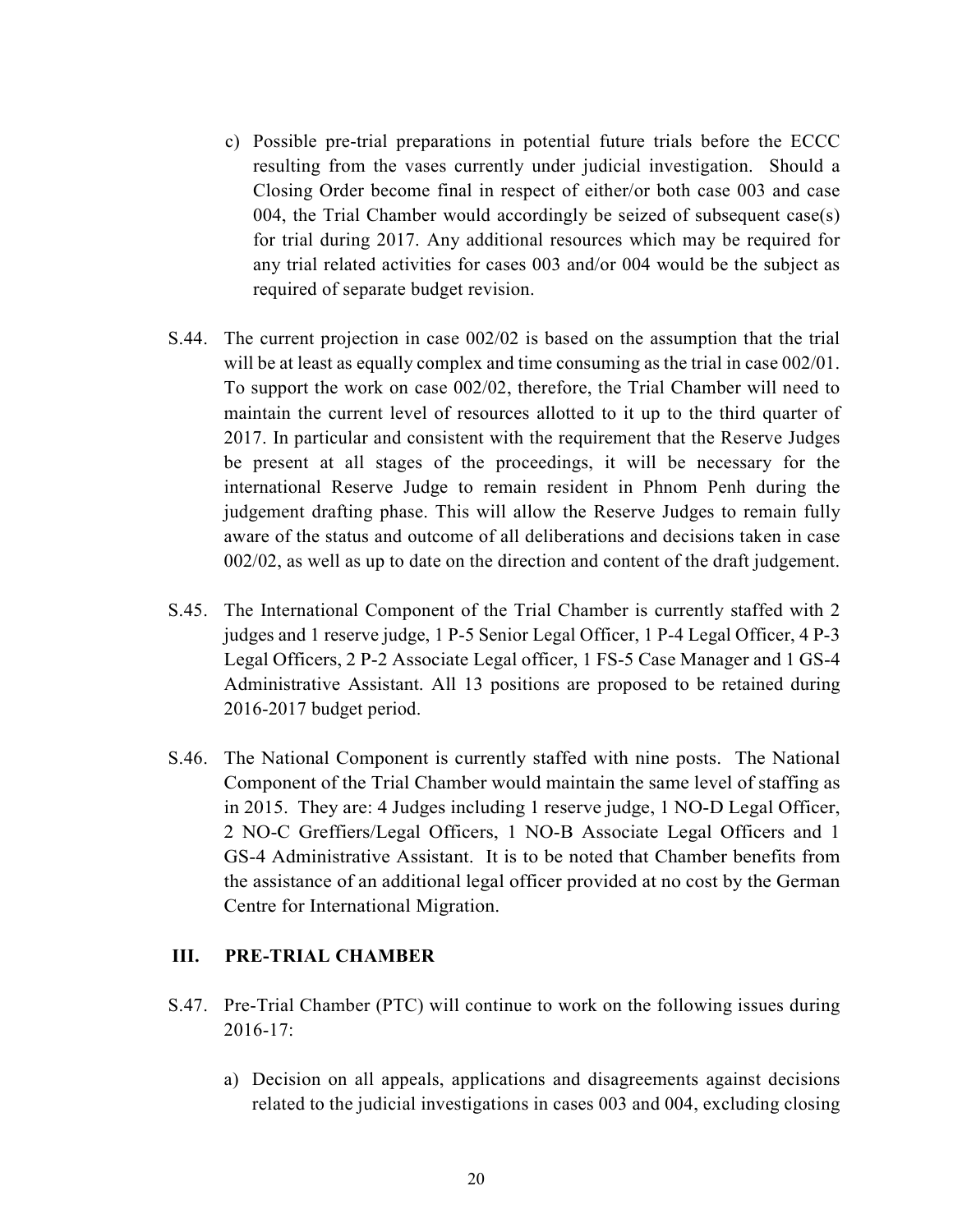orders and decision on admissibility of civil party applications, by the end of 2016;

- b) Decision on all appeals and disagreements related to the closing order in case 003 and on all civil party applications by the first quarter of 2017; and
- c) Decision on all appeals and disagreements related to the closing order in case 004 and all civil party applications by the second quarter of 2017.
- S.48. Since May 2011, the Pre-Trial Chamber has been seized of appeals and applications related to the investigations in cases 003 and 004, which are ongoing. To date, the Pre-Trial Chamber has been seized of 46 appeals and applications in relation to these proceedings, despite the fact that the four suspects did not have access to the case file until March 2015.
- S.49. The Pre-Trial Chamber has experienced a surge in its workload from March 2015, when the international Co-Investigating Judge charged three of the four suspects in cases 003 and 004 and granted their lawyers access to the investigation case files. Now that three Defence Teams are in a position to fully participate in the proceedings, the number of appeals will likely continue to increase. All four Defence Teams have already lodged a large number of applications before the Co-Investigating Judges, notably requests for investigative actions and applications for annulment. It is expected that decisions on these will continue to generate a high volume of appeals before the Pre-Trial Chamber. In this regards, it is noted that the international Co-Investigating Judge has stated that he is investigating 10 crime scenarios in case 003 and 55 in case 004, which makes the current scope of these cases broader than case 002. It is therefore reasonable to assume that the Pre-Trial Chamber will receive a substantially larger volume of appeals against decisions related to investigative actions than in case 002, where it received 33 appeals relating to 46 separate requests for investigative action.
- S.50. Based on its experience in case 002, it is expected that the workload the Chambers will reach peaks when the Co-Investigating Judges notify conclusion of the investigations in cases 003 and 004, being at the end of 2015 in case 003 and March 2016 for case 004. The Pre-Trial Chamber will experience another peak in its workload at the end of 2016 and during the first half of 2017 when it is likely to be seized with litigation in respect of two or possibly more closing orders together with possible appeals by victims whose application to become civil party may be rejected.
- S.51. The current Completion Plan estimates that the Pre-Trial Chamber will dispose simultaneously of all appeals and/or disagreements in respect of Closing Orders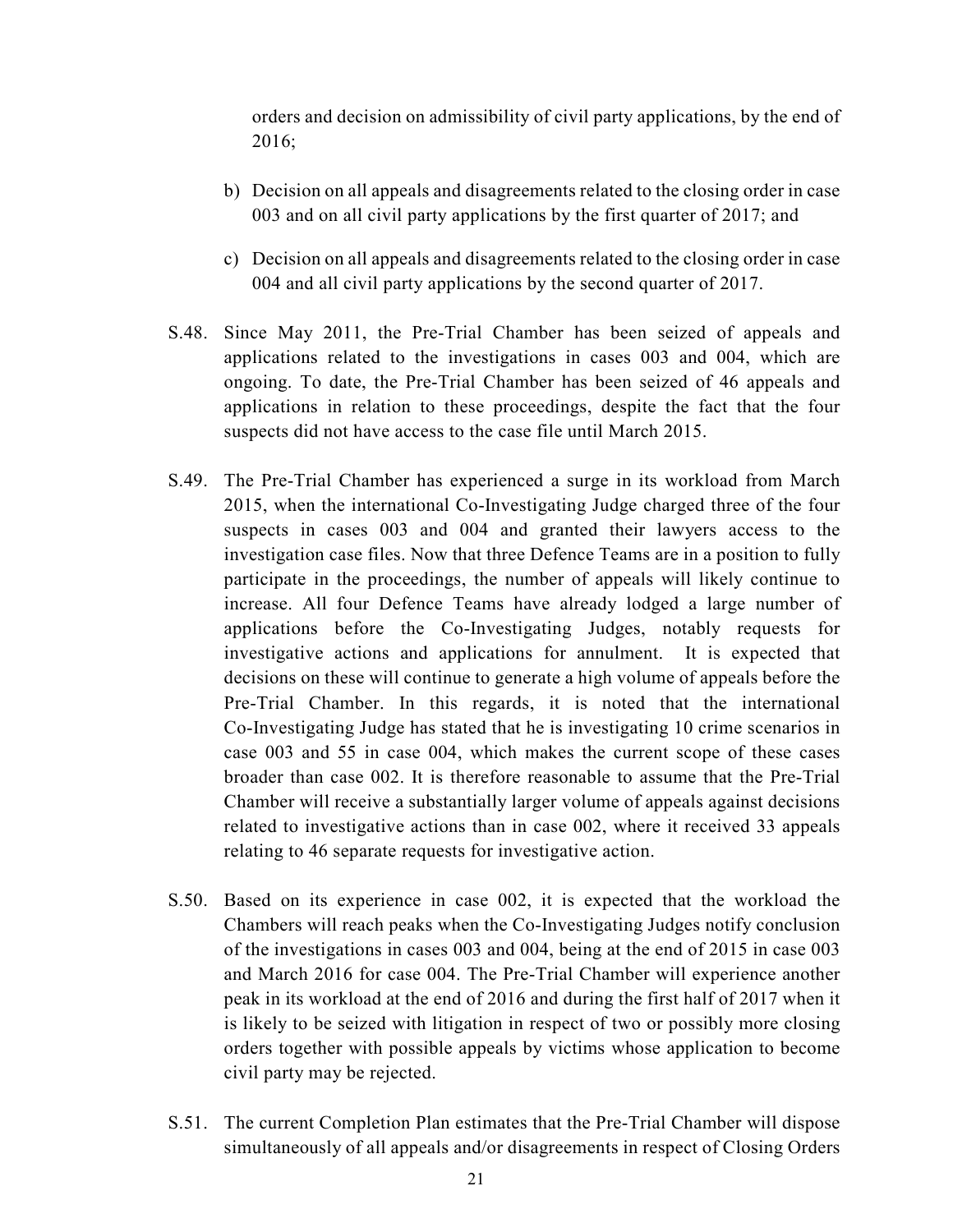in cases 003 and 004 and all civil party appeals within six months. The Pre-Trial Chamber has projected that any appeals against the Closing Orders will be decided by June 2017.

- S.52. The Chamber of the international component is currently staffed with 2 resident judges, 1 reserve judge, 2 P-3 Legal officers, and 1 GS-4 Administrative assistant. All posts are proposed to be maintained for this budget period. Staff members will be required to work on a full-time basis during the biennium to ensure completion of the Chamber's judicial work and its closing down process starting in 2017. The regular judges will need to remain resident until the end of the biennium and this budget proposes one work-month for the reserve judge each for 2016 and 2017.
- S.53. Due to the increase in the Chamber's workload following the international Co-Investigating Judge's decision to grant three charged persons the right to participate in the investigation and the tight timeline for the Pre-Trial Chamber to issue decisions on all appeals, applications and related litigation in case 003 and 004, simultaneously, the Pre-Trial Chamber requires additional legal support. The use of consultants will allow the Chamber the flexibility to quickly recruit experts when most needed and short-term. The Chamber, therefore, proposes to allocate budget for consultancies at P-2 level for 12 work months in 2016.
- S.54. The National Component proposes to maintain seven posts, as in 2015, during 2016-2017. The seven posts under the National Component of the PTC are: 4 judges (including one reserve), 1 NO-C Greffier\Legal Officer, 1 NO-B Associate Legal Officer and 1 GS-4 Administrative Assistant.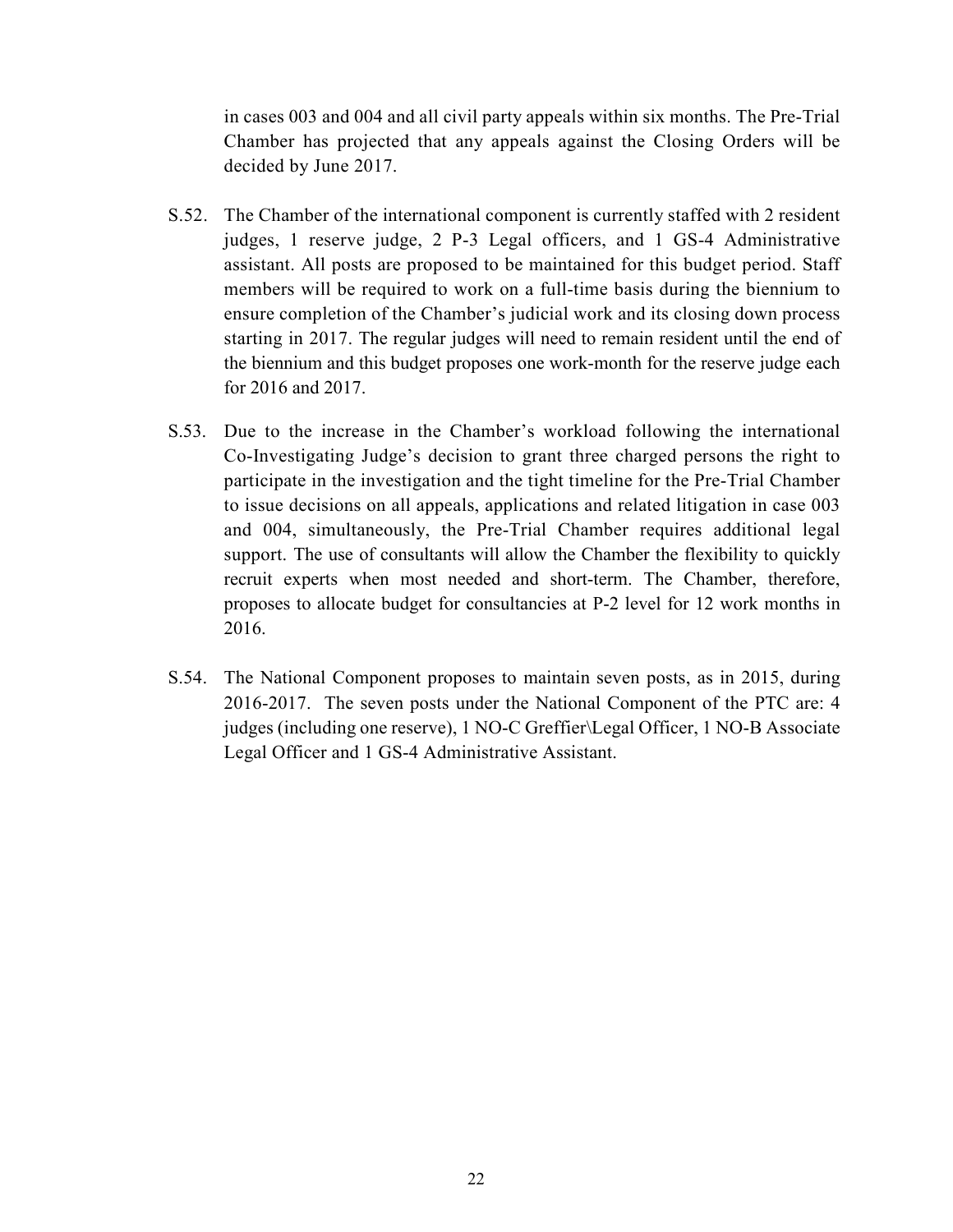#### **IV OFFICE OF THE CO-PROSECUTORS**

#### **Table S.2.d**

#### **Post requirements for the Office of Co-Prosecutors (OCP)**

**(1) United Nations Staffing** 

|  | Office of the Co-Prosecutor |      |       |       |       |       |       |  |  |    |                      |           |                    |  |
|--|-----------------------------|------|-------|-------|-------|-------|-------|--|--|----|----------------------|-----------|--------------------|--|
|  | No. Office                  | Year | $D-2$ | $D-1$ | $P-5$ | $P-4$ | $P-3$ |  |  | FS | Total Total NO Total | <b>GS</b> | <b>Grand Total</b> |  |
|  |                             |      | 2015  |       | -     |       |       |  |  |    |                      |           |                    |  |
|  | Office of the Co-Prosecutor | 2016 |       |       |       |       |       |  |  |    |                      |           | 17                 |  |
|  |                             | 2017 |       |       |       |       |       |  |  |    |                      |           | 14                 |  |

#### **(2) Cambodian Staffing**

| Office of the Co-Prosecutor |      |       |       |       |            |     |                    |            |                           |                          |             |                    |
|-----------------------------|------|-------|-------|-------|------------|-----|--------------------|------------|---------------------------|--------------------------|-------------|--------------------|
| No. Office                  | Year | $D-2$ | $D-1$ | $P-5$ | <b>NOD</b> | NOC | NOB/<br><b>NOA</b> | P<br>Total | <b>FS</b><br><b>Total</b> | <b>NO</b> Total          | <b>GS</b>   | <b>Grand Total</b> |
|                             | 2015 |       |       |       |            |     |                    |            | $\overline{\phantom{0}}$  |                          |             |                    |
| Office of the Co-Prosecutor | 2016 |       |       |       | 4          |     |                    |            | -                         |                          |             | $\mathbf{a}$       |
|                             | 2017 |       |       |       | 4          |     |                    |            | $\overline{\phantom{0}}$  | $\overline{\phantom{0}}$ |             |                    |
|                             |      |       |       |       |            |     |                    |            |                           |                          |             |                    |
|                             | 2015 |       |       |       |            | 4   |                    | 18         | $\overline{\phantom{0}}$  |                          |             | 25                 |
| <b>Total Requirements</b>   | 2016 |       |       |       |            |     |                    | 18         | $\overline{\phantom{0}}$  |                          |             | 25                 |
|                             | 2017 |       |       |       |            |     |                    | 15         | $\overline{\phantom{a}}$  |                          | $\mathbf o$ | 22                 |

- S.55. The Co-Prosecutors of the Extraordinary Chambers have the sole authority to initiate judicial investigations at the ECCC and they are involved in every stage of investigations and judicial proceedings before the Court. They also ultimately bear the burden of proving beyond a reasonable doubt the guilt of each accused indicted by the Co-Investigating Judges. The work of the Office of the Co-Prosecutors thus entails a wide range of activities spanning the entire life of a case.
- S.56. The projected workload faced by the Office of the Co-Prosecutors over 2016-2017 is as follows:
	- a) Case 002/01 Appeals:

 The Completion Plan currently predicts that the case 002/01 appeal Judgement will be issued in the second quarter of 2016.

b) Case 002/02 Trial:

 As is noted in the Completion Plan, the Trial Chamber expects that trial in case 002/02 could be equally complex and time consuming to the trial in case 002/01.The OCP will be involved in trial (oral arguments, document hearings, and witness examination), final submissions, and oral arguments throughout 2016. Final submissions will involve multiple months of extensive work analyzing evidence and distilling it into a final brief covering the multitude of crime sites and crimes in case 002/02**.**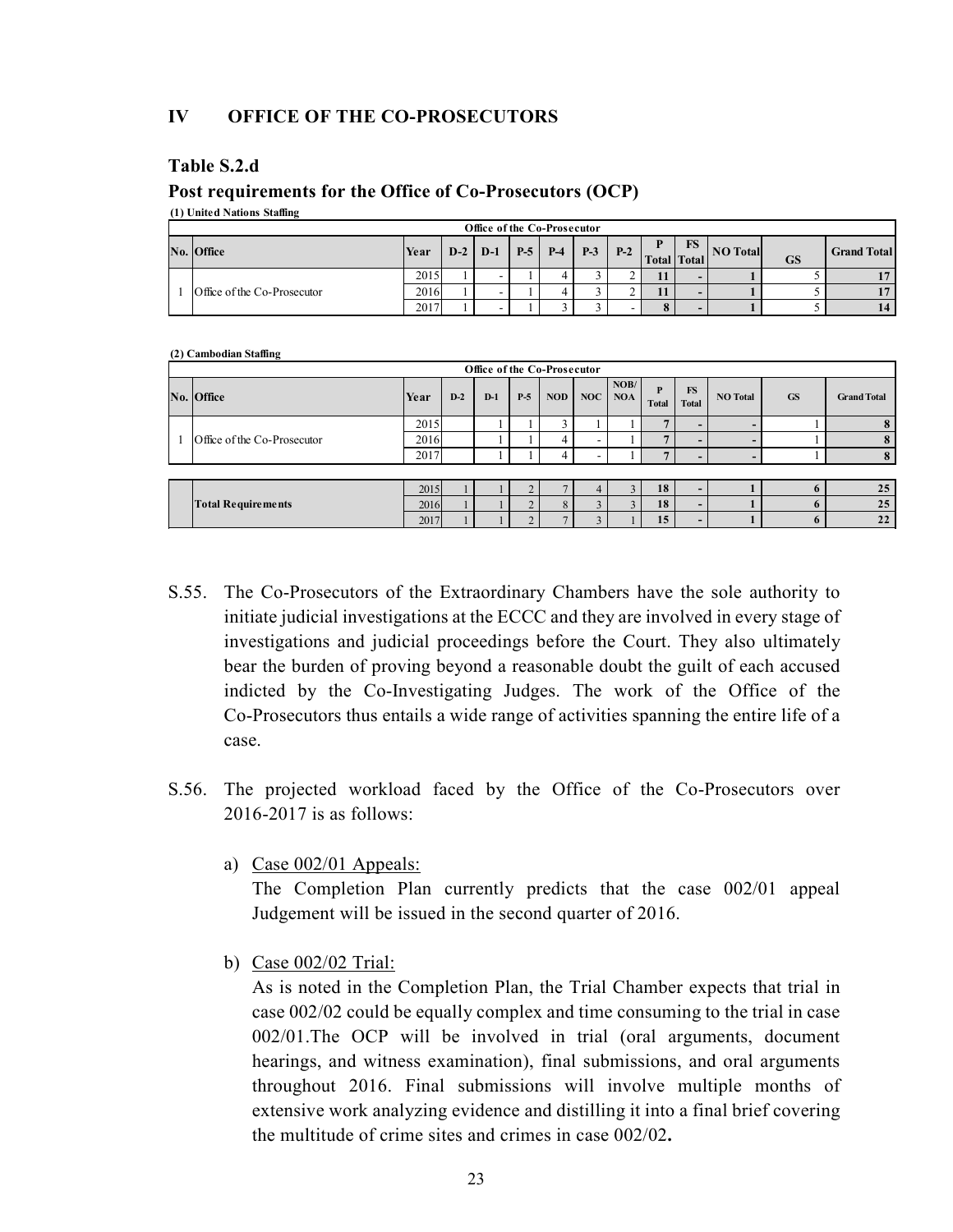## c) Case 003:

 The Completion Plan currently calls for the issuance of a Closing Order in case 003 during 2016. That will be preceded during 2016 by multiple filings in response to Defence motions, requests for clarifications as to the scope of the investigation filed by the OCIJ and OCP filings generally aiming to further focus the investigation. It will also be preceded by the drafting and submission of a comprehensive Final Submission by the Co-Prosecutors.

 Following the issuance of the Closing Order (anticipated in third quarter 2016), any Closing Order may be appealed to the Pre-Trial Chamber for which the Co-Prosecutors will need to dedicate significant resources.

#### d) Case 004:

 The Completion Plan estimates that investigations in case 004 will conclude by first quarter of 2016. Prior to that, the Office of the Co-Prosecutors will have to respond to numerous filings from all three defence teams in case 004 as well as file their own motions and investigative requests. The Co-Prosecutors will also have to draft the equivalent of three comprehensive Final Submissions in those cases. Following Closing Orders in those cases (anticipated fourth quarter 2016), the Co-Prosecutors will have to file and/or respond to appeals in those cases.

 The Completion Plan also notes that the case 004 may be severed. Should that occur, while it may allow the proceedings against certain charged persons to proceed more quickly, it also could result in an increase in work for the Office of the Co-Prosecutors at specific points because there will likely be diminished procedural overlap between the cases, requiring additional filings, hearings, etc.

#### e) Disclosure:

 In addition to the significant work on each of these cases individually, one additional obligation of the Co-Prosecutors requires mention here because of the extensive resources it requires. Until all of the investigations are closed in cases 003 and 004, the Co-Prosecutors have an obligation to review all evidence obtained in those cases for disclosure purposes in case 002. There is extensive overlap between the criminal policies, crime sites and crimes in cases alleged in 003 and 004, and case 002. The disclosure process requires analyzing every piece of evidence placed on case files 003 and 004, determining whether it is relevant to case 002, and if it is, filing a request for permission to disclose it into case 002, and then, once permission is obtained, actually disclosing the evidence in case 002. This is both a time and resource intensive task and critical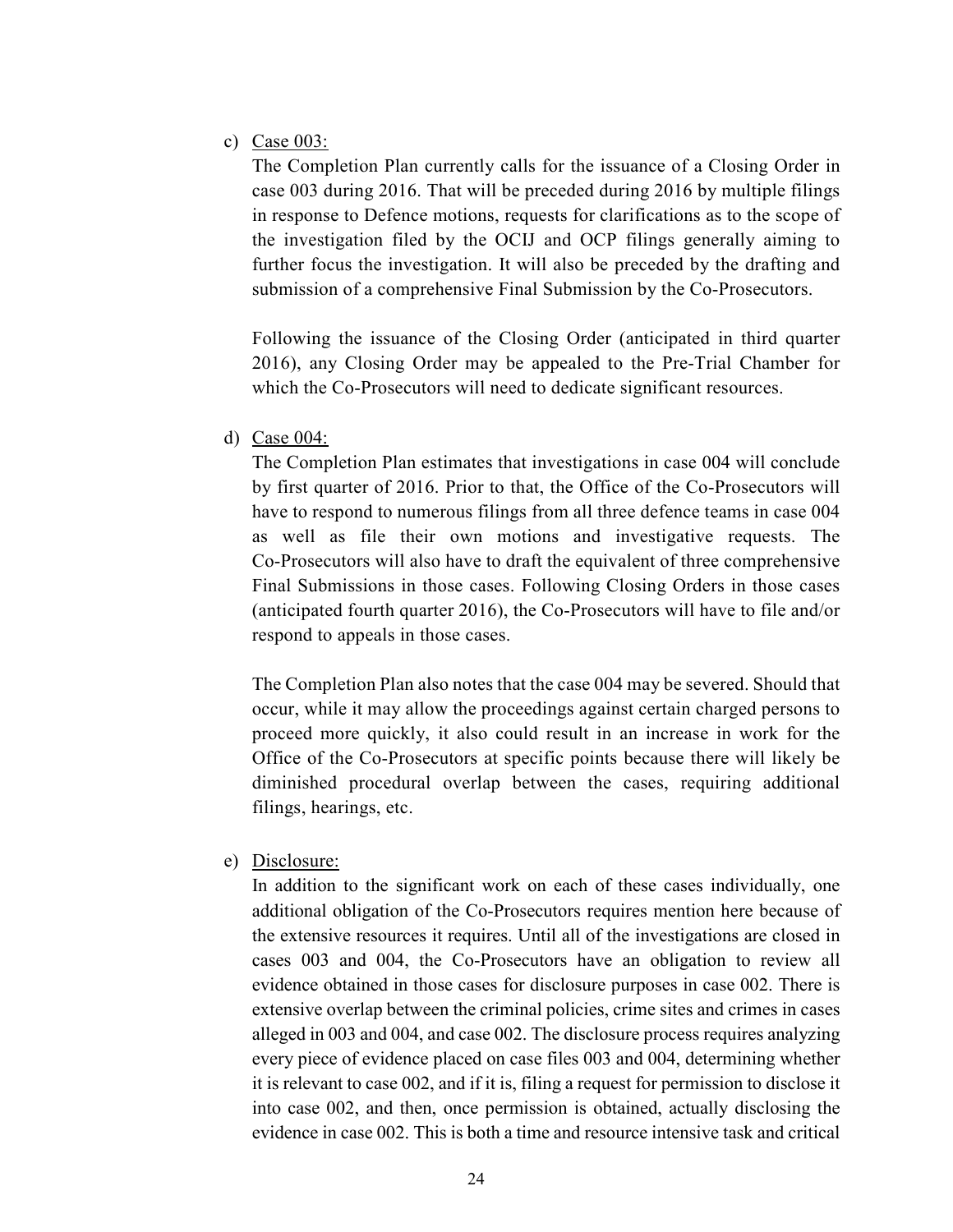as any failure to timely disclose evidence could result in delays in the trial in Case 002/02 to allow the defence to review material and even require the re-examination of witnesses who have already testified.

- S.57. Additional to post requirements, the OCP requests travel resources in order to conduct outreach activities to the provinces in Cambodia regarding the work of the ECCC. The OCP currently has no budget to conduct travel for outreach purposes and as a result is largely unable to participate in events outside of Phnom Penh to explain the functioning of the ECCC, the United Nations' role, and the progress of the cases. One of the greatest advantages of having an internationally-supported tribunal in the country where the events under adjudication took place is that the proceedings are more accessible to the affected population, but without financial support for outreach the OCP cannot maximize this opportunity. For this reason, the OCP requests a modest yearly budget of \$2,126 in order to allow OCP staff members to travel to provinces. The OCP firmly believes that such outreach events will make a significant contribution not only to the benefits of the ECCC to Cambodia today, but also to its long-term legacy.
- S.58. The International Component of the Office of the Co-Prosecutors (OCP) had 17 posts in 2015. They are: 1 D-2 Co-Prosecutor, 1 P-5 Deputy Co-Prosecutor, 4 P-4 Senior Assistant Prosecutor, 3 P-3 Legal officer/Assistant Prosecutor,2 P-2 Associate legal officer, 1 NO-B Research/Translator/Interpreter, 3 GS-7 Legal Assistants, 1 GS-6 Case Manager, and 1 GS-4 Administrative Assistant. One P-4 and two P-2 posts will be abolished effectively on 01 January 2017.
- S.59. The National Component of the OCP had 8 posts in 2015. It proposes to maintain the same number of posts including the proposed change below. The posts are: 1 D-1 Co-Prosecutor, 1 P-5 Deputy Co-Prosecutor, 4 NO-D Senior Assistants Co-Prosecutors, 1 NO-B Data Coder, and 1 GS-4 Support Staff.
- S.60. Based on the increased projected workload requirements during the next biennium, the National Component of the OCP proposes to abolish 1 NO-C Investigator/Researcher/Analyst to establish 1 NO-D Senior Assistant Co-Prosecutor in order to facilitate and provide legal support to the National Co-prosecutor as follows:
	- a) Devise strategies during judicial investigation, prosecution and appeal hearings by analyzing law, procedure and evidence for submissions in writing and defend the submissions before the investigating judges, the Pre-Trial Chamber, Trial Chamber and Supreme Court Chamber;
	- b) Represent the Office of Co-Prosecutors before the Office of Co-Investigating Judges, Pre-Trial Chamber and Trial Chamber;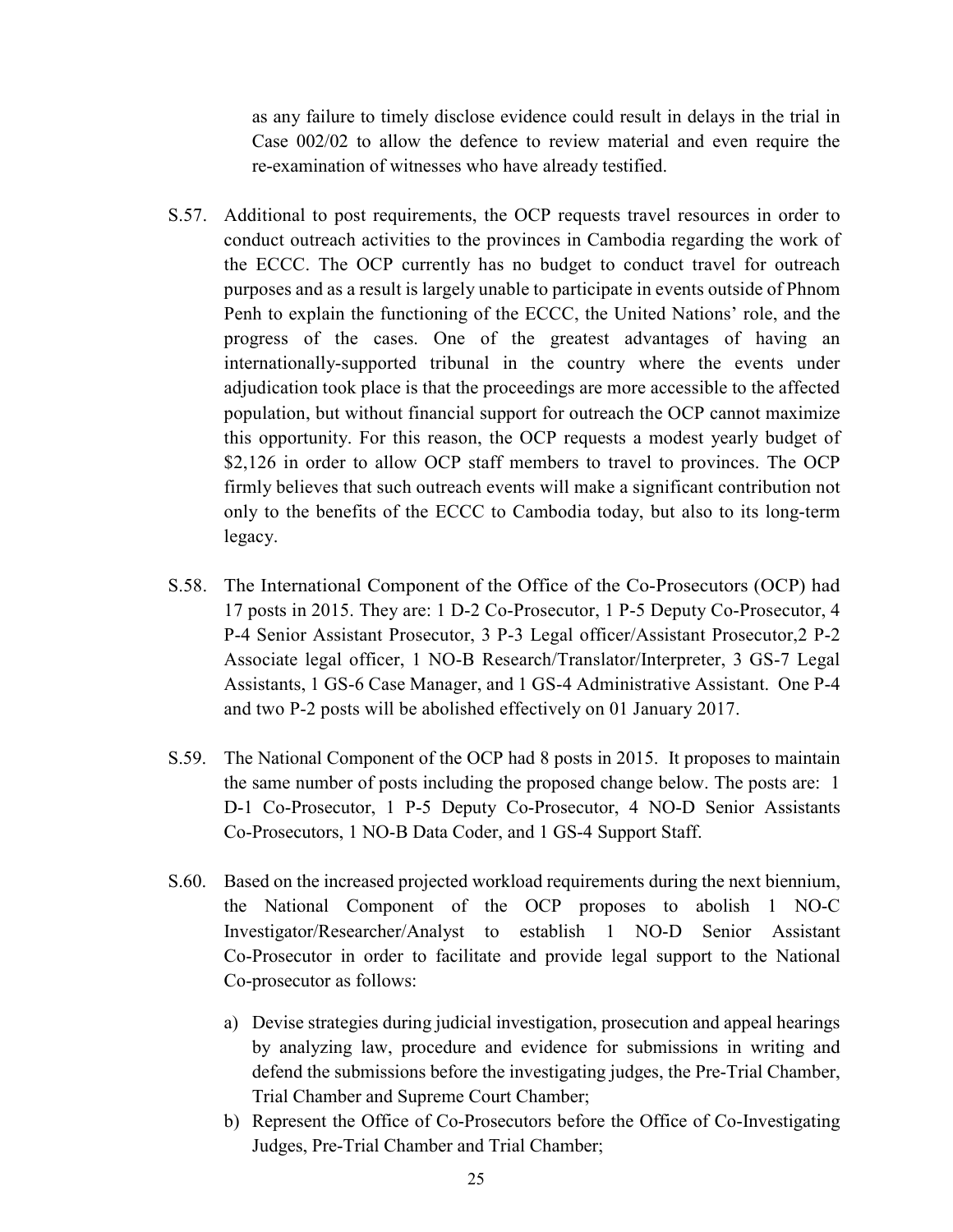- c) Examine witnesses who appear at the court to provide witness testimony;
- d) Provide supplementary support services such as translation, case management, and office administration as required.

## **V. OFFICE OF THE CO-INVESTIGATING JUDGES**

#### **Table S.2.e**

#### **Post requirements for Office of the Co-Investigating Judges**

|  | (1) United Nations Staffing |  |
|--|-----------------------------|--|
|  |                             |  |

|   | Office of the Co-Investigating Judges |      |                          |                          |                          |                |                |                    |                              |                            |                          |                          |                    |
|---|---------------------------------------|------|--------------------------|--------------------------|--------------------------|----------------|----------------|--------------------|------------------------------|----------------------------|--------------------------|--------------------------|--------------------|
|   | No. Office                            | Year | $D-2$                    | $D-1$                    | $P-5$                    | $P-4$          | $P-3$          | $P-2$              | P                            | <b>FS</b><br>Total   Total | <b>NO</b> Total          | <b>GS</b>                | <b>Grand Total</b> |
|   |                                       | 2015 |                          | $\overline{\phantom{a}}$ | $\overline{\phantom{a}}$ | 4              | 9              | 3                  | 17                           |                            | $\overline{\phantom{0}}$ | 6                        | 24                 |
| 1 | Office of the Co-Investigating Judges | 2016 |                          | $\overline{\phantom{0}}$ |                          | 3              | 9              | $\overline{2}$     | 16                           |                            | $\overline{\phantom{0}}$ | 6                        | 23                 |
|   |                                       | 2017 |                          | $\overline{\phantom{a}}$ |                          | $\overline{2}$ |                |                    | 5                            | $\overline{\phantom{0}}$   | $\overline{\phantom{a}}$ | $\overline{\phantom{a}}$ | $\overline{5}$     |
|   | (2) Cambodian Staffing                |      |                          |                          |                          |                |                |                    |                              |                            |                          |                          |                    |
|   | Office of the Co-Investigating Judges |      |                          |                          |                          |                |                |                    |                              |                            |                          |                          |                    |
|   | No. Office                            | Year | $D-2$                    | $D-1$                    | $P-5$                    | <b>NOD</b>     | <b>NOC</b>     | NOB/<br><b>NOA</b> | $\mathbf{P}$<br><b>Total</b> | <b>FS</b><br><b>Total</b>  | <b>NO</b> Total          | <b>GS</b>                | <b>Grand Total</b> |
|   |                                       | 2015 | $\overline{\phantom{a}}$ |                          |                          | $\overline{c}$ | 3              |                    | 7                            | $\overline{a}$             | $\overline{\phantom{a}}$ |                          | 8                  |
|   | Office of the Co-Investigating Judges | 2016 | $\overline{\phantom{a}}$ |                          |                          | $\overline{2}$ | 3              |                    | $\overline{7}$               | $\overline{a}$             | $\overline{\phantom{0}}$ |                          | 8                  |
|   |                                       | 2017 | $\overline{\phantom{a}}$ |                          |                          |                | $\overline{2}$ |                    | 4                            | $\overline{\phantom{0}}$   | $\overline{\phantom{a}}$ |                          |                    |
|   |                                       | 2015 |                          |                          |                          | 6              | 12             | $\overline{4}$     | 24                           |                            | ٠                        | 7                        | 32                 |
|   | <b>Total Requirements</b>             | 2016 |                          |                          |                          | 5              | 12             | $\overline{3}$     | 23                           |                            | $\overline{\phantom{a}}$ | 7                        | 31                 |
|   |                                       | 2017 |                          |                          |                          | $\mathbf{3}$   | $\overline{3}$ |                    | 9                            | $\overline{\phantom{0}}$   | $\overline{\phantom{0}}$ |                          | 10                 |

- S.61. The office of the Co-Investigating Judges (OCIJ) consists of the Investigations, the Analytical and the Legal Units. The current workload of the OCIJ consists of cases 003 and 004. The OCIJ projects Notification of Conclusion of Judicial Investigation for cases 003 and 004 and issuance of Closing Orders, dismissing or sending for trial, cases 003 and 004, in 2016.
- S.62. Judicial investigations in cases 003 and 004 were initiated following an introductory submission filed by the acting international Co-Prosecutor in September 2009. The international Co-Investigating Judge is actively investigating the commission of alleged crimes at more than 10 different crime scenarios in case 003, and alleged crimes at 55 different crime scenarios in case 004. To date, three persons have been charged (one Suspect in case 003) and (two Suspects in case 004). Allegations against a fourth suspect have been dismissed due to his death while an investigation is ongoing against a fifth suspect.
- S.63. At the outset, it is important to recall that the number of crime sites and scenarios under investigation in cases 003 and 004 is more than double the number under case 002. Furthermore, the scope of the investigations has been expanded by two supplementary submissions filed by the International Co-Prosecutor in 2014.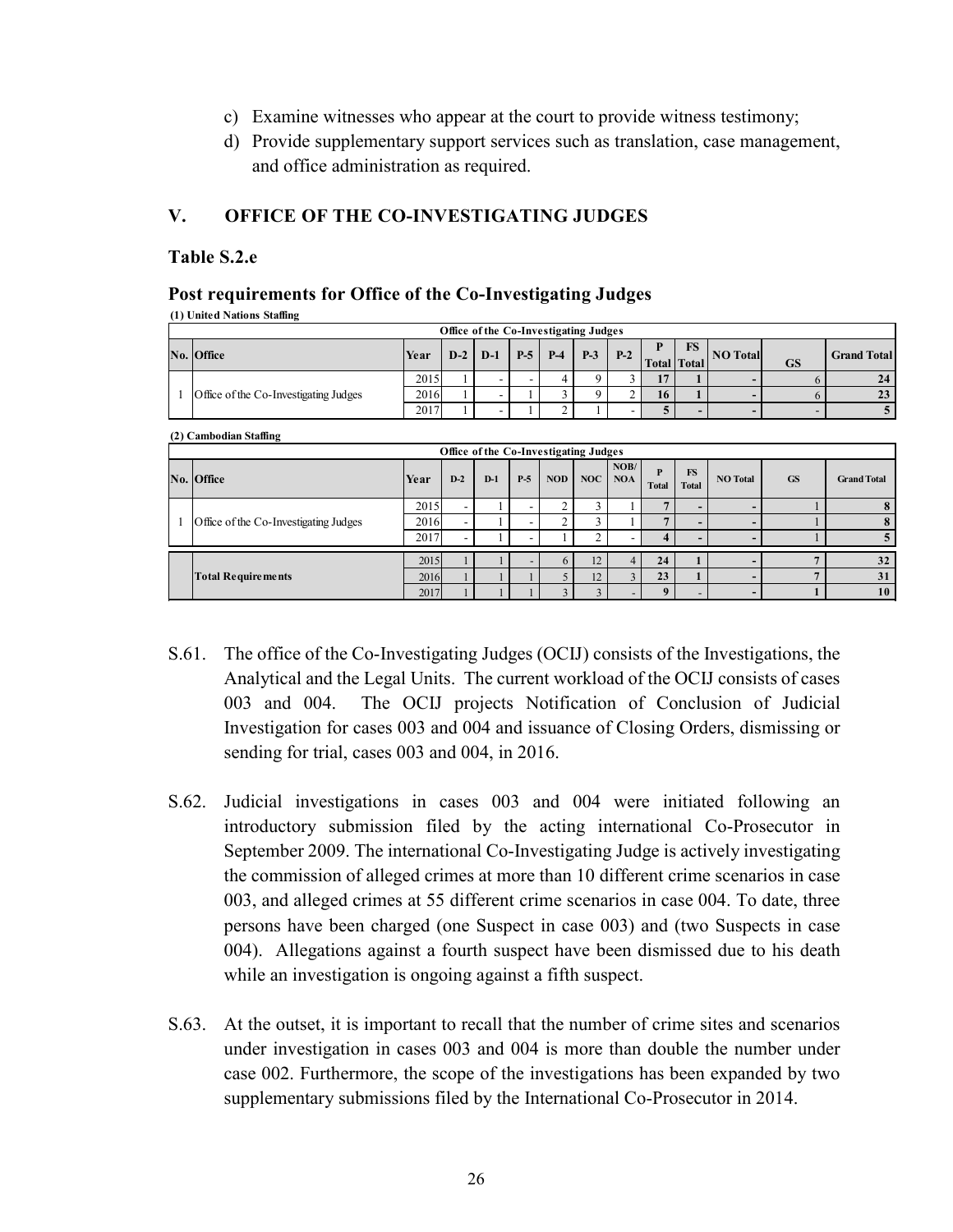- S.64. The speed of the judicial investigations is dictated by the Internal Rules which prescribe a series of procedural steps that must be followed by the Co-Investigating Judges in order to fully complete the investigative process. The Co-Investigating Judges shall investigate the facts set out in an introductory submission or a supplementary submission filed by the Co-Prosecutors. In the conduct of such judicial investigations, the Co-Investigating Judges may take any investigative action conducive to ascertaining the truth. Parties may request the Co-Investigating Judges to carry out specific investigative actions. A refusal to accommodate such a request can be appealed to the Pre-Trial Chamber. The persons recently charged, as parties to the proceedings, have now been given access to the case files through their lawyers and reasonable amount of time to review the case files. This will allow them to participate in the investigations by making investigative requests, as well as to challenge orders and decisions made by the Co-Investigating Judges.
- S.65. When the Co-Investigating Judges consider that an investigation has been concluded, they shall notify all the parties. The parties have 15 days to request further investigative actions, unless they waive such period. If the Co-Investigating Judges decide to reject such requests; they shall issue a reasoned order. All the parties may, within 30 days from notice of such order, file appeals to the Pre-Trial Chamber. Once this period has expired, been waived, or the abovementioned appeals heard, the Co-Investigating Judges shall immediately forward the case file to the Co-Prosecutors for their final submission. The Co-Prosecutors shall issue a written, reasoned final submission and return the case file to the Co-Investigating Judges, within 45 days if a charged person is detained, and within 3 months in other cases. Only after all the above mentioned steps have been concluded, the Co-Investigating Judges will issue a Closing Order, either indicting a charged person, sending him or her for trial, or dismissing the case. The Co-Prosecutors can file an appeal against the Closing Order to the Pre-Trial Chamber, whereas Civil Parties can file an appeal only if the Closing Order contains dismissal of charges and only in cases where also the Co-Prosecutors have appealed against such dismissal. The Pre-Trial Chamber has in addition granted the charged person a right to challenge the jurisdictional elements of a Closing Order through an appeal. Appeals against the Closing Order must be filed within 30 days after the notification of the order. The Pre-Trial Chamber may amend or confirm the Closing Order.
- S.66. The OCIJ's projected workload during 2016 will comprise:
	- a) The continuation of investigations in cases 003 and 004. This includes the interview of witnesses, review of documents, reviewing, researching and responding to motions filed by the parties (as well as from a Suspect who has not been charged), reviewing and analyzing evidence, conducting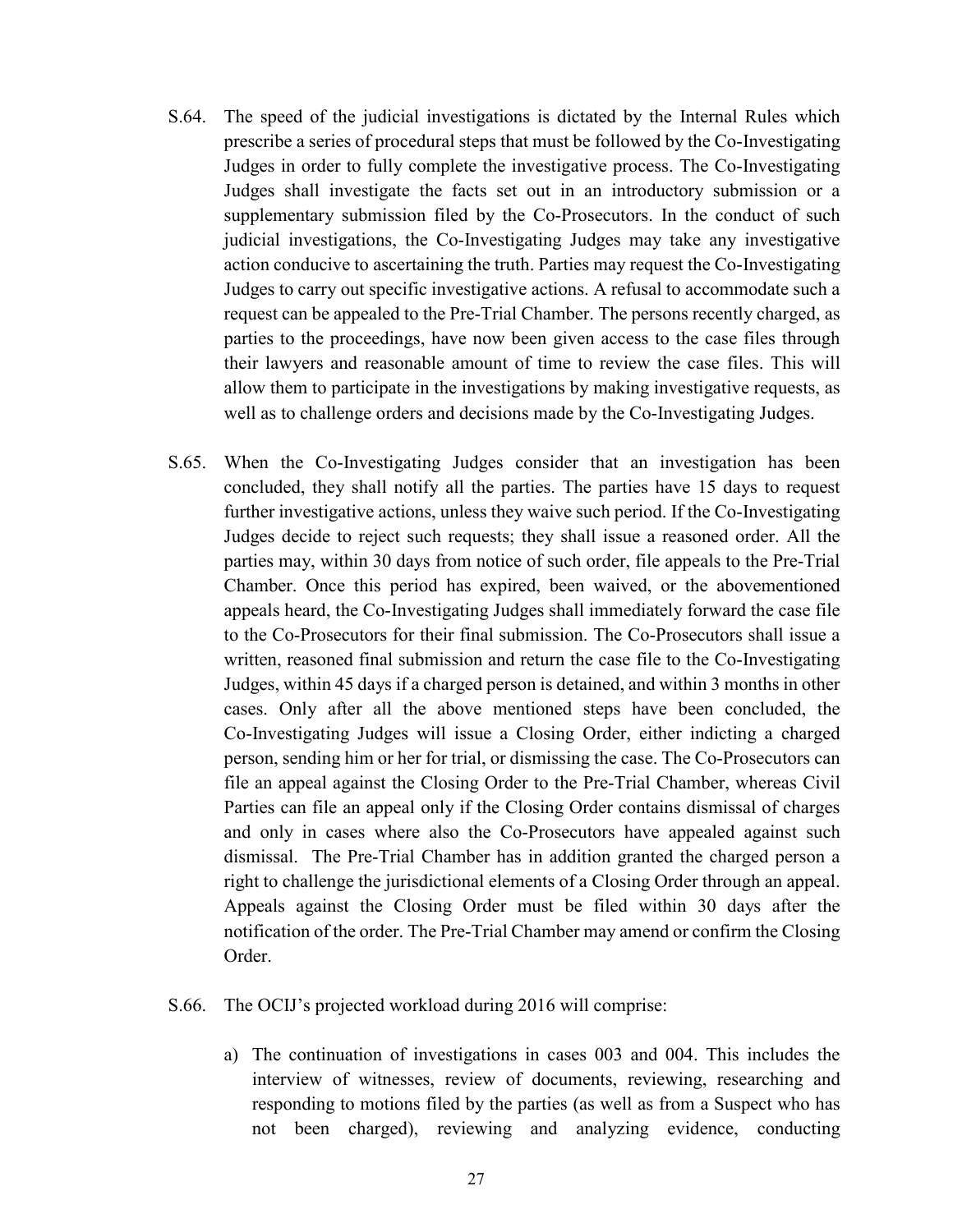Confrontations and Hearings as well as completing of Notices of Closing of Investigations and Closing Orders;

- b) The investigations into cases 003 and 004 will be concluded with the issuance of an Order either dismissing the case or sending it for trial (Closing Orders dismissing the submission or indicting). These Orders will consist of a detailed analysis of the evidence on the case files together with a legal analysis of the applicable law and the merging of the legal and factual findings. The drafting of these Orders is a coordinated effort of all the various units within the Office. To illustrate the magnitude of this task, the drafting of the Closing Order in case 002 marshalled the workforce of thirteen lawyers, together with the assistance of five analysts and six investigators in the international side of the Office with full dedication to this task over a period of nine months.
- S.67. The Office of the International Co-Investigating Judge (OCIJ) is currently staffed with 24 posts: 1 D-2 Resident Judge, 1 P-4 Investigator, 1 P-4 Research Analyst, 2 P-4 Legal Officers, 5 P-3 Legal Officers, 4 P-3 Investigator/Researcher/Analyst, 3 P-2 Associate Legal Officers, 1 FS-5 Case Manager, 5 GS-7 Legal Assistant, and 1 GS-4 Administrative Assistant. In addition, OCIJ has also has been provided with three gratis personnel (Investigators) by the Govt. of Canada. All of these staff positions are either presently encumbered or will be filled. While the OCIJ does not require any additional posts, the existing staffing complement is required for the duration of the investigative phase for cases 003 and 004 in 2016. A small staff complement (5 posts) is proposed to be maintained till the end of June 2017. These are: I Judge, 2 Legal Officers, 1 Investigator and 1 Analyst. This capacity will enable the judge to address any queries from the Co-Prosecutors and Pre-Trial Chamber. The retained staff capacity will also archive and hand over OCIJ documents as classified at the end of the Closing Order.
- S.68. During the budget period 2016-2017, 1 P-2 Associate Officer (Greffier) post is proposed to be abolished effective 1 January 2016 and an equivalent consultancy is being proposed to meet the uneven workload requirements. The Office of the International Co-Investigating Judge requests that the Legal Officer/Chief of Legal Unit post be reclassified from P-4 to P-5 as the role and duties are evolving significantly. As the office is progressing towards the conclusion of the investigations, decisions must be made on certain complex issues. The Chief of the Legal Unit (CLU) works closely with the Judge, and advises him on all matters/issues in the cases before the Office including management issues.
- S.69. The OCIJ proposes to allocate budget for travel for 2016 for field missions for cases 003 and 004. While case 003 is scheduled for Notice of Closing of the Investigation at the end of 2015, there are still reasons for field missions in January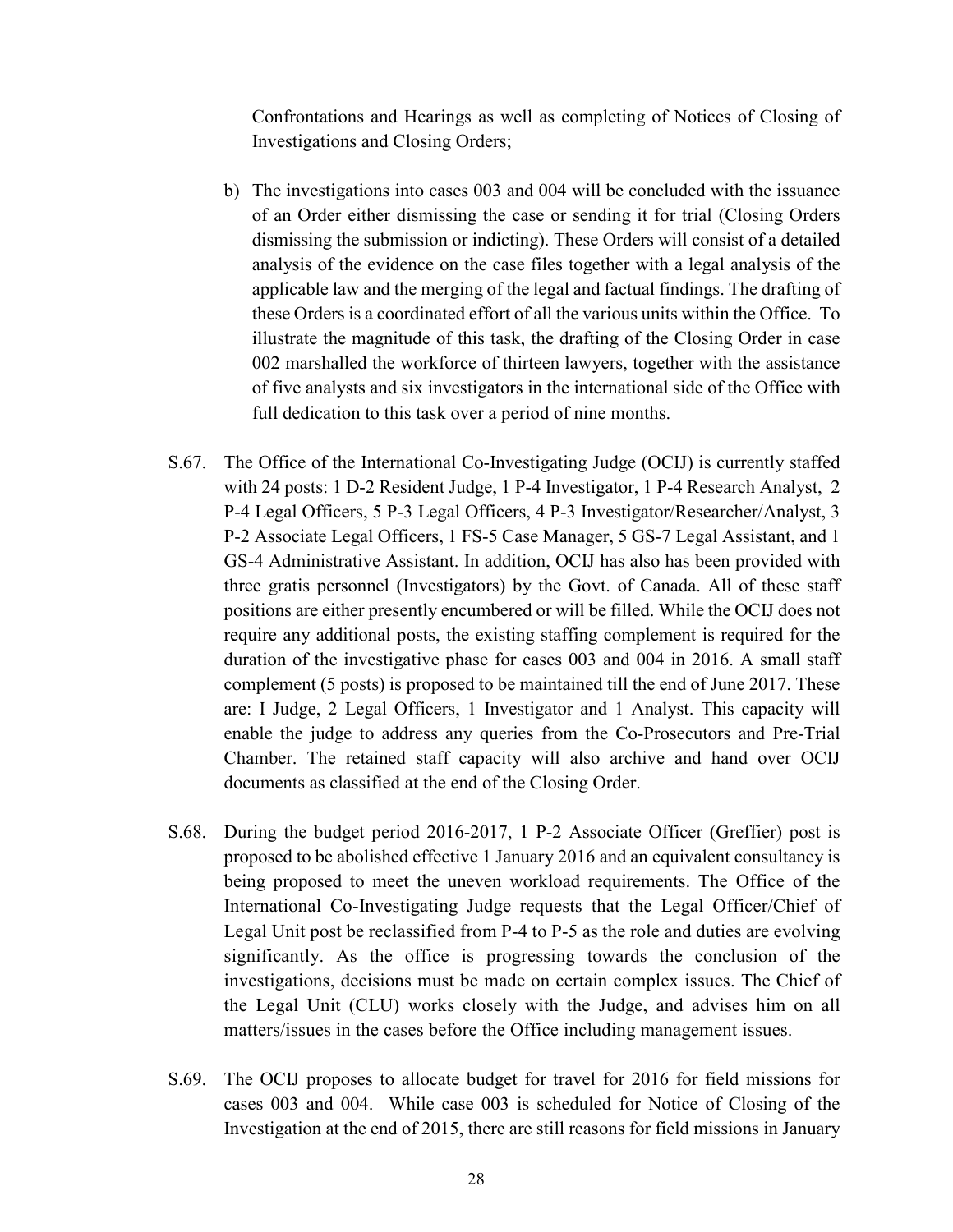and February 2016. Specifically, a charged person in that case has the right to request investigative action (witness interviews). Anticipating that an extensive number of requests will be made, further field missions in 2016 will be required. Assuming, however, that the investigation will be concluded by the end of 2015, either of the parties may oppose this action on the grounds that further interviews are necessary. In order to satisfy any reasonable or last minute requests, to finalize or resolve any outstanding issues or to comply with any orders for further interviews issued by the Pre-Trial Chamber, additional field missions will be needed in order to close the investigation and proceed towards a closing/dismissal order.

S.70. With regard to case 004, all of the investigative staff will be going on field missions in order to complete those investigations as expeditiously as possible. While it is planned to finish field missions by the end of the first quarter, trips for an extra few months have been budgeted to deal with last minute requests from either party or to comply with any orders from the Pre-Trial Chamber (as noted above).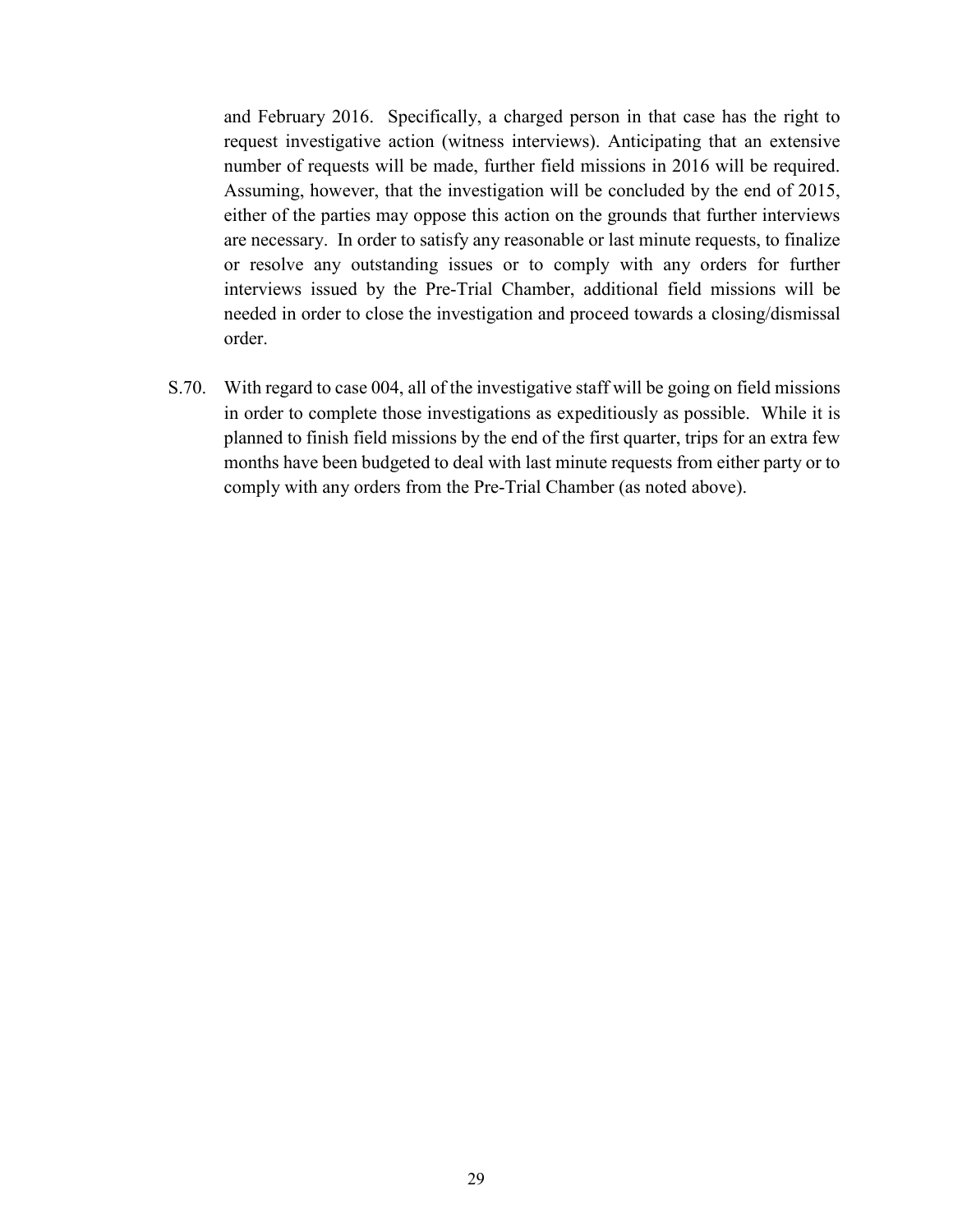# **B. Defence and Victims Support Section (VSS)<sup>4</sup>**

## **Table S.2.f**

## **Resource Requirements by Object of Expenditure**

(Thousands of United States Dollars)

#### **(1) United Nations Fuding by Obejct of Expenditrue**

|     | <b>Defence and Victims Support Section</b> |                            |                               |                          |                          |              |  |  |  |  |  |  |
|-----|--------------------------------------------|----------------------------|-------------------------------|--------------------------|--------------------------|--------------|--|--|--|--|--|--|
|     |                                            |                            |                               |                          | <b>Proposal</b>          |              |  |  |  |  |  |  |
| No. | Object of expenditure                      | <b>Expenditure</b><br>2014 | <b>Revised Budget</b><br>2015 | 2016                     | 2017                     | <b>Total</b> |  |  |  |  |  |  |
|     | Posts                                      | 491.8                      | 488.4                         | 505.1                    | 515.2                    | 1,020.2      |  |  |  |  |  |  |
|     | Non-staff Compensation                     |                            |                               | $\overline{\phantom{a}}$ |                          |              |  |  |  |  |  |  |
| 3   | Other staff cost                           | $\blacksquare$             | ٠                             | $\overline{\phantom{a}}$ | ٠                        |              |  |  |  |  |  |  |
| 4   | <b>Consultants and Experts</b>             | 2,446.5                    | 4,315.8                       | 3,987.3                  | 2,667.1                  | 6,654.4      |  |  |  |  |  |  |
| 5   | Travel of staff                            | $\blacksquare$             | 0.9                           | 7.9                      | 7.9                      | 15.9         |  |  |  |  |  |  |
| 6   | Travel of witnesses                        | $\overline{a}$             | $\overline{\phantom{a}}$      | $\overline{\phantom{a}}$ | ۰                        |              |  |  |  |  |  |  |
|     | <b>Contractual Services</b>                | $\overline{a}$             | -                             | 21.8                     | 21.8                     | 43.5         |  |  |  |  |  |  |
| 8   | General Operating Expenses                 | $\blacksquare$             | ٠                             | $\overline{\phantom{a}}$ | ۰                        |              |  |  |  |  |  |  |
| 9   | <b>Supplies</b>                            | $\overline{ }$             | -                             | $\overline{\phantom{a}}$ |                          |              |  |  |  |  |  |  |
| 10  | Furniture and Equipment                    | $\blacksquare$             | ٠                             | $\overline{\phantom{a}}$ | $\overline{\phantom{0}}$ |              |  |  |  |  |  |  |
|     | Total (1)                                  | 2,938.3                    | 4,805.1                       | 4,522.1                  | 3,211.9                  | 7.734.0      |  |  |  |  |  |  |

**(2) Cambodian Fuding by Class**

|     | <b>Defence and Victims Support Section</b> |                            |                               |                          |                          |                |  |  |  |  |  |
|-----|--------------------------------------------|----------------------------|-------------------------------|--------------------------|--------------------------|----------------|--|--|--|--|--|
|     |                                            |                            |                               |                          | <b>Proposal</b>          |                |  |  |  |  |  |
| No. | Object of expenditure                      | <b>Expenditure</b><br>2014 | <b>Revised Budget</b><br>2015 | 2016                     | 2017                     | <b>Total</b>   |  |  |  |  |  |
|     | Posts                                      | 219.5                      | 298.9                         | 272.8                    | 272.8                    | 545.6          |  |  |  |  |  |
|     | Non-staff Compensation                     |                            | $\overline{\phantom{a}}$      |                          |                          |                |  |  |  |  |  |
| 3   | Other staff cost                           |                            | $\overline{\phantom{a}}$      | 2.5                      | 2.5                      | 5.0            |  |  |  |  |  |
| 4   | Consultants and Experts                    | 132.5                      | 120.0                         | 138.0                    | 138.0                    | 276.0          |  |  |  |  |  |
| 5   | Travel of staff                            | 6.7                        | 2.7                           | 4.7                      | 4.7                      | 9.4            |  |  |  |  |  |
| 6   | <b>Contractual Services</b>                | $\overline{\phantom{a}}$   | $\overline{\phantom{a}}$      | $\overline{\phantom{a}}$ | $\overline{\phantom{a}}$ | $\blacksquare$ |  |  |  |  |  |
|     | <b>General Operating Expenses</b>          | 34.4                       | 28.8                          | 18.2                     | 16.2                     | 34.4           |  |  |  |  |  |
| 8   | Hospitality                                |                            | $\overline{\phantom{a}}$      | ٠                        | $\overline{\phantom{a}}$ | ٠              |  |  |  |  |  |
| 9   | Premises Alteration                        |                            | ٠                             | ٠                        | ۰                        | ٠              |  |  |  |  |  |
| 10  | Training and Meeting                       | 69.2                       | 134.5                         | 75.9                     | 75.9                     | 151.8          |  |  |  |  |  |
|     | Total (2)                                  | 462.3                      | 584.9                         | 512.1                    | 510.1                    | 1,022.2        |  |  |  |  |  |
|     |                                            |                            |                               |                          |                          |                |  |  |  |  |  |
|     | Total Requirements $(1) + (2)$             | 3,400.6                    | 5,390.0                       | 5,034.2                  | 3,722.0                  | 8,756.2        |  |  |  |  |  |

<sup>&</sup>lt;sup>4</sup> Resource requirements for Victims Support Section include the Victims Support Section and Civil Party Lead Co-Lawyers Section.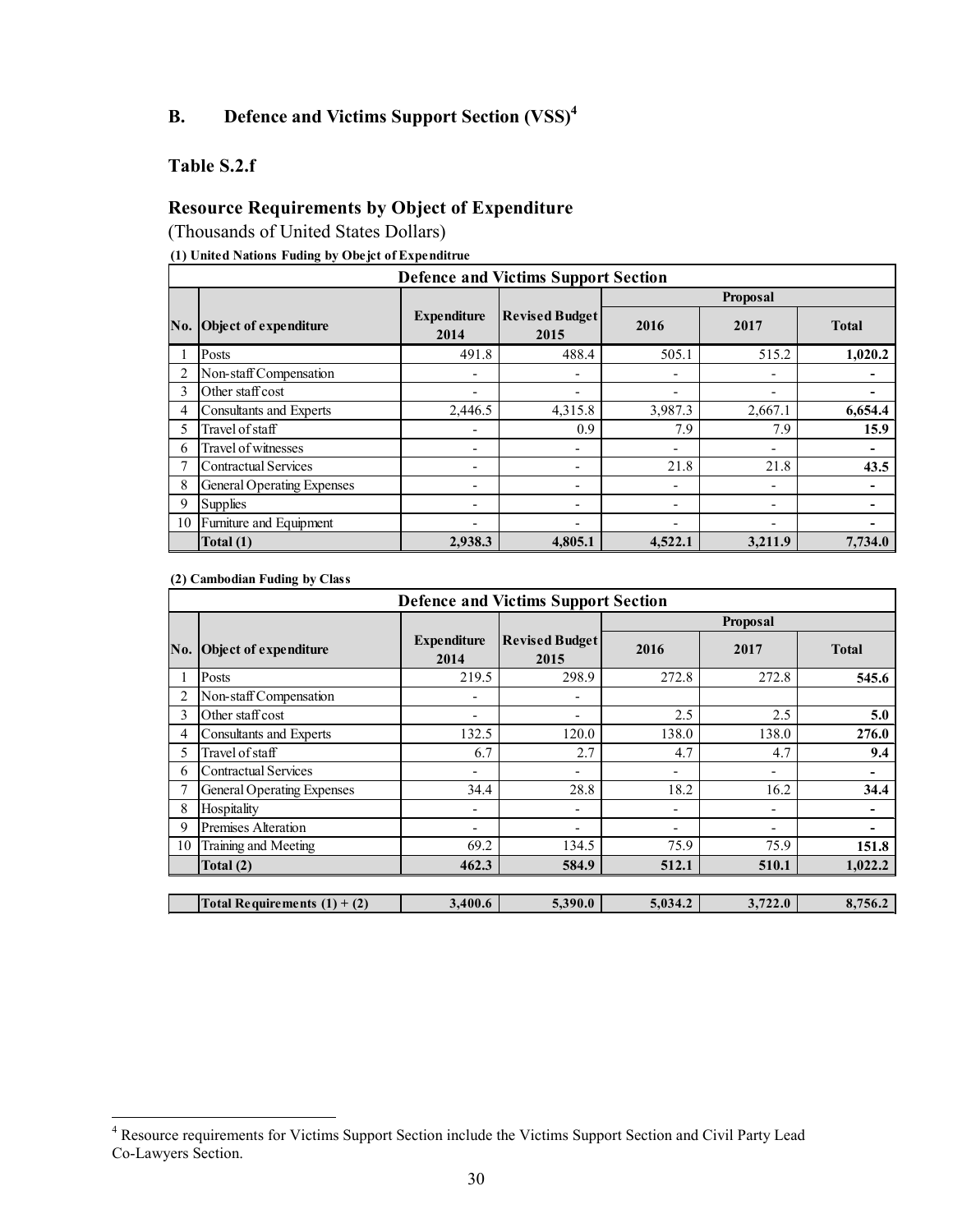| <b>Post requirements for Defence and Victims Support Section</b> |
|------------------------------------------------------------------|
|------------------------------------------------------------------|

| (1) United Nations Staffing         |      |  |           |       |       |       |       |  |    |                      |           |                    |
|-------------------------------------|------|--|-----------|-------|-------|-------|-------|--|----|----------------------|-----------|--------------------|
| Defence and Victims Support Section |      |  |           |       |       |       |       |  |    |                      |           |                    |
| No. Office                          | Year |  | $D-2$ D-1 | $P-5$ | $P-4$ | $P-3$ | $P-2$ |  | FS | Total Total NO Total | <b>GS</b> | <b>Grand Total</b> |
|                                     | 2015 |  | -         |       |       |       |       |  |    |                      |           |                    |
| Defence Support Section             | 2016 |  | -         |       |       |       |       |  |    |                      |           |                    |
|                                     | 2017 |  |           |       |       |       |       |  |    |                      |           | 6                  |

#### **(2) Cambodian Staffing**

|                | Defence and Victims Support Section |      |                          |                          |                          |                          |                          |                    |                              |                           |                 |                          |                    |
|----------------|-------------------------------------|------|--------------------------|--------------------------|--------------------------|--------------------------|--------------------------|--------------------|------------------------------|---------------------------|-----------------|--------------------------|--------------------|
|                | <b>Offices</b>                      | Year | $D-2$                    | $D-1$                    | $P-5$                    | <b>NOD</b>               | NOC                      | NOB/<br><b>NOA</b> | $\mathbf{P}$<br><b>Total</b> | <b>FS</b><br><b>Total</b> | <b>NO</b> Total | <b>GS</b>                | <b>Grand Total</b> |
|                |                                     | 2015 | $\overline{\phantom{a}}$ | $\blacksquare$           | $\overline{\phantom{a}}$ | $\overline{\phantom{a}}$ | $\overline{\phantom{0}}$ |                    | $\overline{\phantom{0}}$     | $\overline{\phantom{0}}$  |                 | $\overline{\phantom{a}}$ | -                  |
| $\mathbf{1}$   | Defence Support Section             | 2016 | $\overline{\phantom{a}}$ | $\overline{\phantom{a}}$ | $\overline{\phantom{a}}$ | $\overline{\phantom{a}}$ | $\overline{\phantom{0}}$ |                    | $\overline{\phantom{0}}$     | $\overline{\phantom{0}}$  |                 | -                        | -                  |
|                |                                     | 2017 | $\overline{\phantom{a}}$ | $\overline{\phantom{a}}$ | $\blacksquare$           | ۰                        | $\overline{\phantom{0}}$ |                    | $\overline{\phantom{0}}$     | $\overline{\phantom{0}}$  |                 | -                        | -                  |
|                |                                     | 2015 | $\overline{\phantom{a}}$ | $\overline{\phantom{a}}$ | $\overline{\phantom{a}}$ |                          |                          | $\overline{2}$     | 4                            | $\overline{\phantom{0}}$  |                 | 6                        | 10                 |
| $\overline{2}$ | Victims Support Section             | 2016 | $\overline{\phantom{a}}$ | $\blacksquare$           | $\overline{\phantom{a}}$ |                          |                          | $\overline{2}$     | 4                            | $\overline{\phantom{0}}$  |                 | 6                        | 10                 |
|                |                                     | 2017 | $\overline{\phantom{a}}$ | $\blacksquare$           | $\overline{\phantom{a}}$ |                          |                          | $\overline{2}$     | 4                            | $\overline{\phantom{0}}$  |                 | 6                        | 10                 |
|                |                                     | 2015 | $\overline{\phantom{a}}$ | $\overline{\phantom{0}}$ | $\overline{\phantom{a}}$ | $\overline{\phantom{a}}$ | $\overline{\phantom{0}}$ | $\overline{2}$     | $\overline{2}$               | $\overline{\phantom{0}}$  |                 | ٠                        | $\overline{2}$     |
| 3              | Lead Co-Lawyers Section             | 2016 | $\overline{\phantom{a}}$ | ۰.                       | $\overline{\phantom{a}}$ | $\overline{\phantom{a}}$ | $\overline{\phantom{0}}$ | $\overline{2}$     | $\overline{2}$               | $\overline{\phantom{a}}$  |                 | $\overline{\phantom{a}}$ | $\overline{2}$     |
|                |                                     | 2017 | $\overline{\phantom{a}}$ | $\overline{\phantom{a}}$ | $\overline{\phantom{a}}$ | $\overline{\phantom{a}}$ | $\overline{\phantom{0}}$ | $\overline{2}$     | $\overline{2}$               | $\qquad \qquad$           |                 | $\overline{\phantom{a}}$ | $\overline{2}$     |
|                |                                     | 2015 | $\overline{\phantom{a}}$ | $\overline{\phantom{a}}$ | $\overline{\phantom{a}}$ |                          |                          | $\overline{4}$     | 6                            | $\overline{\phantom{a}}$  |                 | 6                        | 12                 |
|                | <b>TOTAL</b>                        | 2016 | $\overline{\phantom{a}}$ | $\overline{\phantom{0}}$ | $\overline{\phantom{a}}$ |                          |                          | $\overline{4}$     | 6                            | -                         |                 | 6                        | 12                 |
|                |                                     | 2017 | $\sim$                   | $\overline{\phantom{a}}$ | $\overline{\phantom{a}}$ |                          |                          | $\overline{4}$     | 6                            | $\overline{\phantom{a}}$  |                 | 6                        | 12                 |
|                |                                     |      |                          |                          |                          |                          |                          |                    |                              |                           |                 |                          |                    |
|                |                                     | 2015 |                          | $\overline{\phantom{0}}$ |                          |                          | $\overline{2}$           | $\overline{4}$     | 8                            | $\overline{\phantom{a}}$  | 3               | $\overline{7}$           | 18                 |
|                | <b>Total Requirements</b>           | 2016 | $\overline{\phantom{a}}$ | $\overline{\phantom{a}}$ |                          |                          | $\overline{2}$           | $\overline{4}$     | 8                            | $\overline{a}$            | 3               | $\overline{7}$           | 18                 |
|                |                                     | 2017 | $\overline{\phantom{a}}$ | $\overline{\phantom{a}}$ |                          |                          | $\overline{2}$           | 4                  | 8                            | $\overline{\phantom{0}}$  | 3               | 7                        | 18                 |

#### **B.1 Resource Requirements – International Component**

#### **Defence Support Section**

#### **Posts**

S.71. The approved 2015 staffing of the DSS comprises six posts on the International Component (1 P-5 Chief, 1 P-3 Legal Officer, 3 NO-B Case Officers, and 1 GS-4 Administrative Assistant). The International Component of the Court proposes to maintain the same staffing level for 2016 and 2017 including the reclassification of the GS-4 post to GS-5. An Administrative Assistant's post, currently at GS-4 level, is being proposed to be reclassified to GS-5 (Administrative and Travel Assistant). Taking into account the increased Umoja related travel functionalities the post is called upon to perform for all UN officials and non-staff. Moreover, the post is expected to function as an alternate to the Travel Officer which requires additional responsibilities such as liaison with the Ministry of Foreign Affairs on visa and other related duties. The proposed budget of \$1.02 million will fund 6 posts in DSS during 2016-2017.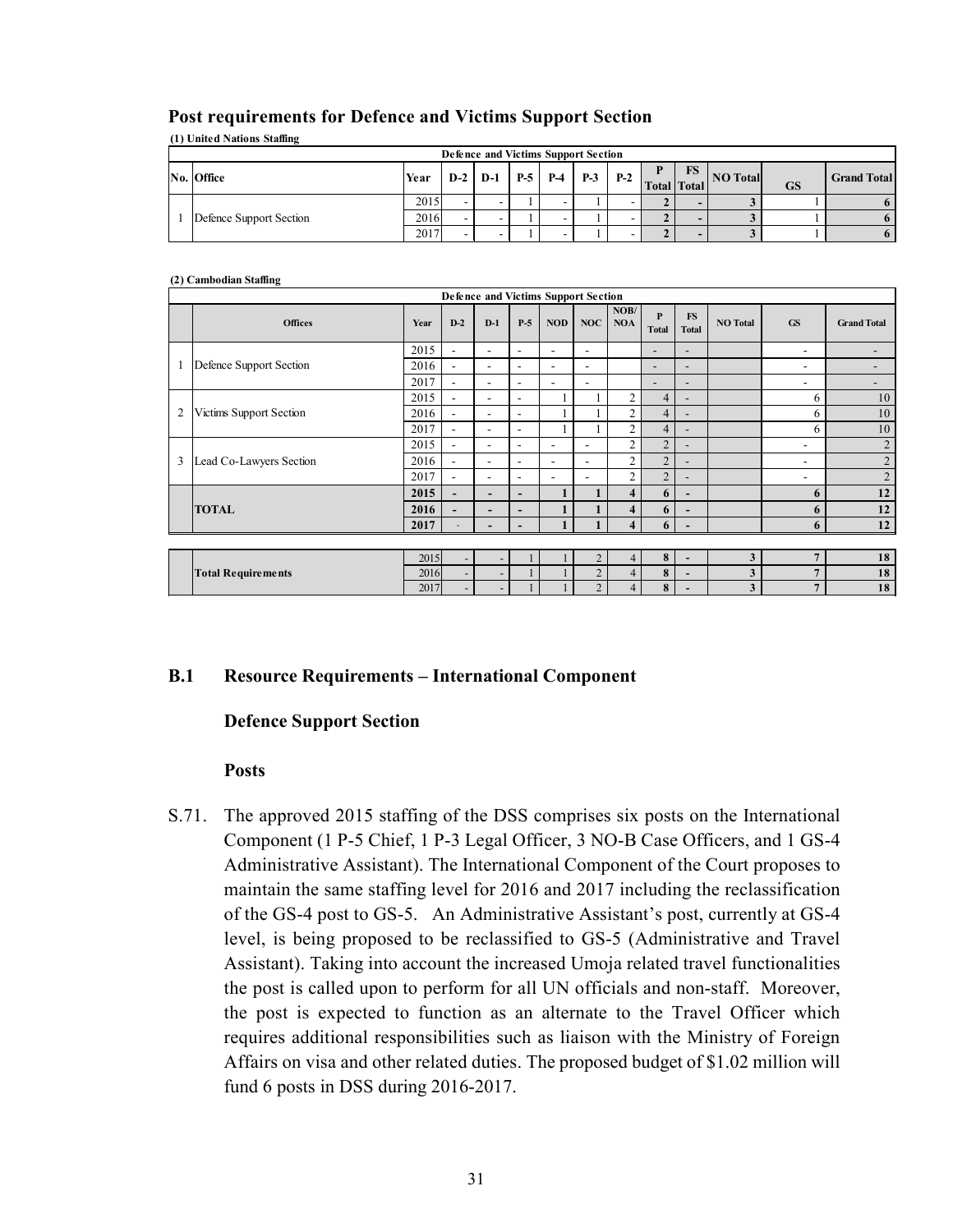#### **Non-post costs**

S.72. The DSS will provide continued legal assistance to the remaining two accused in case 002 and three charged persons and one suspect in cases 003 and 004 throughout 2016 and 2017. Each accused or suspect will be provided with an international lawyer who will have a team consisting of national co-lawyers, legal consultants and case managers. An amount of \$5.9 million is requested to provide legal assistance for the accused in all cases. In 2016, an amount of \$3.6 million is proposed to fund teams to assist the accused in 6 cases. During 2017, \$2.3 million has been provisioned to provide legal assistance in 6 cases. Any required resource requirement changes, e.g. in case of trials in cases 003 and 004 will be reflected in the 2016 budget revision. The following table shows the amounts proposed for each case in 2016 and 2017.

| Cases                    | 2016      | 2017      | <b>Total</b> |
|--------------------------|-----------|-----------|--------------|
| Case 2/A-Nuon Chea       | 544,010   | 544,010   | 1,088,020    |
| Case 2/D - Khieu Samphan | 826,765   | 544,010   | 1,370,774    |
| Case 3 - Meas Muth       | 544,010   | 291,355   | 835,365      |
| Case 3 - Ta An           | 544,010   | 291,355   | 835,365      |
| Case 4 - Im Chaem        | 544,010   | 291,355   | 835,365      |
| Case 4 - Suspect E       | 544,010   | 291,355   | 835,365      |
| <b>Travel of Lawyers</b> | 53,750    | 26,875    | 80,625       |
| <b>Total</b>             | 3,600,564 | 2,280,314 | 5,880,878    |

S.73. An amount of \$43,500 has also been budgeted for DSS to meet its English to Khmer translation needs. Furthermore, an amount of \$15,900 is proposed to provide for fair trial, general defence and case manager training and travel of VSS field trips.

#### **Victims Support (Victims Support Section and Lead Co-Lawyer Section)**

S.74. CLCLS will ensure effective representation of Civil Party interests during trials. The proposed International Component non-post resource requirements in the amount of \$786,400 will fund the Lead Co-Lawyers Section consisting of one Lead Co-Lawyer and three international lawyers during 2016 and 2017.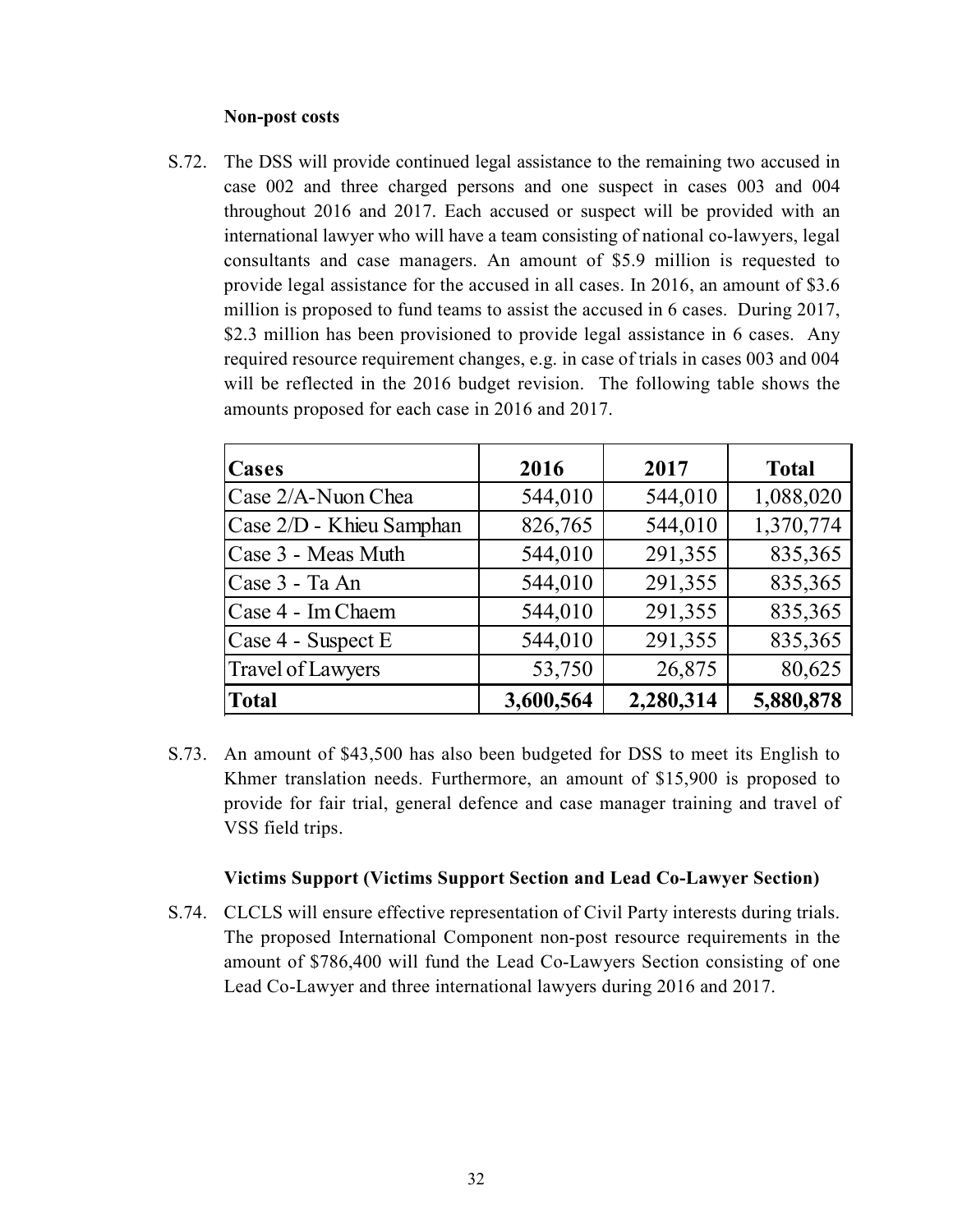## **B.2 Resource Requirements – National Component**

S.75. In line with the Agreement between the Royal Government of Cambodia and the United Nations, the National Component does not provide any defence support and, therefore, no resources are required to support DSS activities under the national side.

## **Victims Support (Victims Support Section and Lead Co-Lawyer Section)**

## **Posts**

S.76. The proposed budget of \$545,600 for 2016-2017 (see Table S.2.f) provides for 12 positions (1 NO-D, 1 NO-C, 4 NO-B/A, and 6 GS posts) in the Victim Support Section (10 posts) and Lead Co-Lawyer Section (2 posts). The proposed staffing cost is \$272,800 to fund 12 posts in each of 2016 and 2017. The proposed requirement each year is \$26,100 lower than the revised budget of \$298,900 for 12 posts in 2015. This decrease is mainly due to the actual post adjustment in line with the German project funding agreement.

## **Non-post costs**

- S.77. The proposed consultancy budget of \$276,000 is provisioned to hire four lawyers (3 Civil Party Lawyers and 1 national Lead Co-Lawyer) under the Victims Support Section and Lead Co-Lawyers Section. This will enable CLCLS to ensure effective legal representation of Civil Party interests during trials.
- S.78. During 2016-17, \$5,000 is proposed to fund an internship programme. The programme will provide prospective interns an opportunity to gain first-hand understanding of the work of the ECCC.
- S.79. With a view to ensure smooth and timely implementation of the German funded project "Meaningful Redress of Victims and Civil Parties", which covers activities such as legal representation of Civil Parties, case management, outreach and reparations and non-judicial measures, the Victims Support Section proposes the following additional resources/costs:
- S.80. Travel-The provision of \$9,400 is budgeted for the domestic travel required by the VSS and Lead Co-Lawyers Section, of which:
	- a) \$8,000 is budgeted for travel relating to the VSS such as outreach, reparation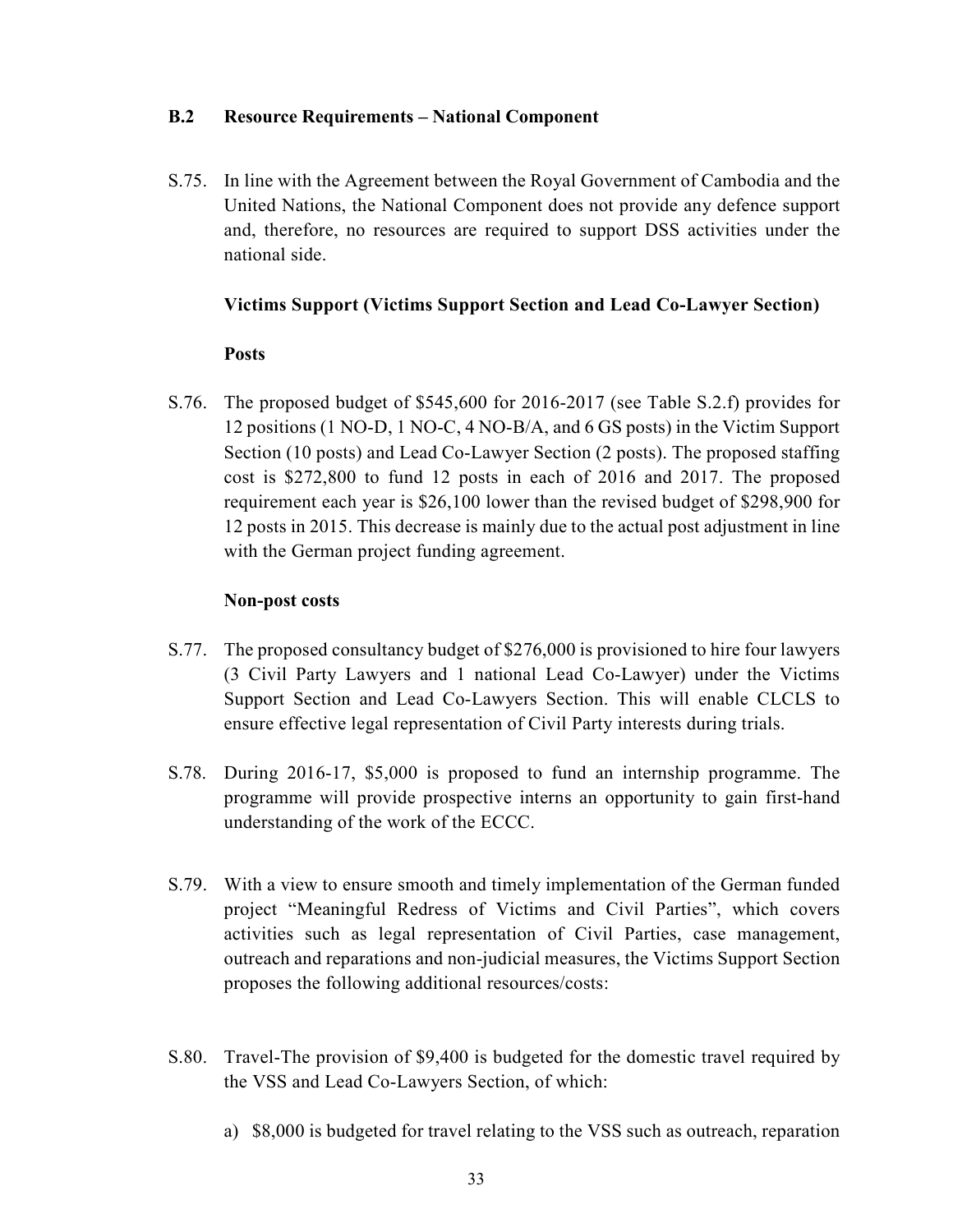and non-judicial measures, civil party activities; preparation & organization of forums and other programs related to the project.

- b) \$1,400 is for travel of the Lead Co-Lawyers Section staff to the provinces to attend VSS and NGO forums and outreach meetings with the civil parties.
- S.81. The amount of \$151,800 is budgeted for contractual services as follows:
	- a) \$30,000 is allocated for monitoring and evaluation of the German funded project throughout 2016-2017.
	- b) \$3,800 is for training and workshops (Civil Parties, Victims' Rights, Reparation Workshops/Trainings and Meeting). The VSS and the Lead Co-Lawyers Section plan to advocate the reparation and non-judicial measures program for case 002/02 to ministries, non-governmental organizations and other institutions. It is expected that there will be many meetings and trainings with relevant ministries, local authorities, victims and other stakeholders.
	- c) \$18,600 is allocated to organize civil party forums both at central and provincial levels: Throughout 2016 and 2017, the VSS plans to organize one forum each year. The purpose of the forum is to allow the civil parties and victims applicants to raise their concerns and receive updated information regarding the progress of the court. The forum includes up to 155 civil party applicants from the provinces.
	- d) \$99,400 is provisioned for bringing the Civil Parties to attend daily public hearings of case 002/02. The Victims Support Section will continue its work and ensure that civil parties are able to attend hearings of the Chambers and ECCC Study Tour Programs as often as possible. The VSS will collaborate with the Public Affairs Section to ensure that 10 civil parties per day are invited to be present at the Court. It is estimated that hearings days and Study Tour Programs will be conducted over 233 days during the biennium. The VSS is responsible for domestic travel to Phnom Penh, and DSA for the full day will be paid to participants while attending the hearings and Study Tour Program of the ECCC.
- S.82. The proposed budget of \$34,300 for 2016-2017 is requested for outreach materials and overall operating costs as follows:
	- a) \$15,000 is proposed for the publication costs of newsletters, quarterly bulletins, newspaper articles, printing material and a small subcontract to the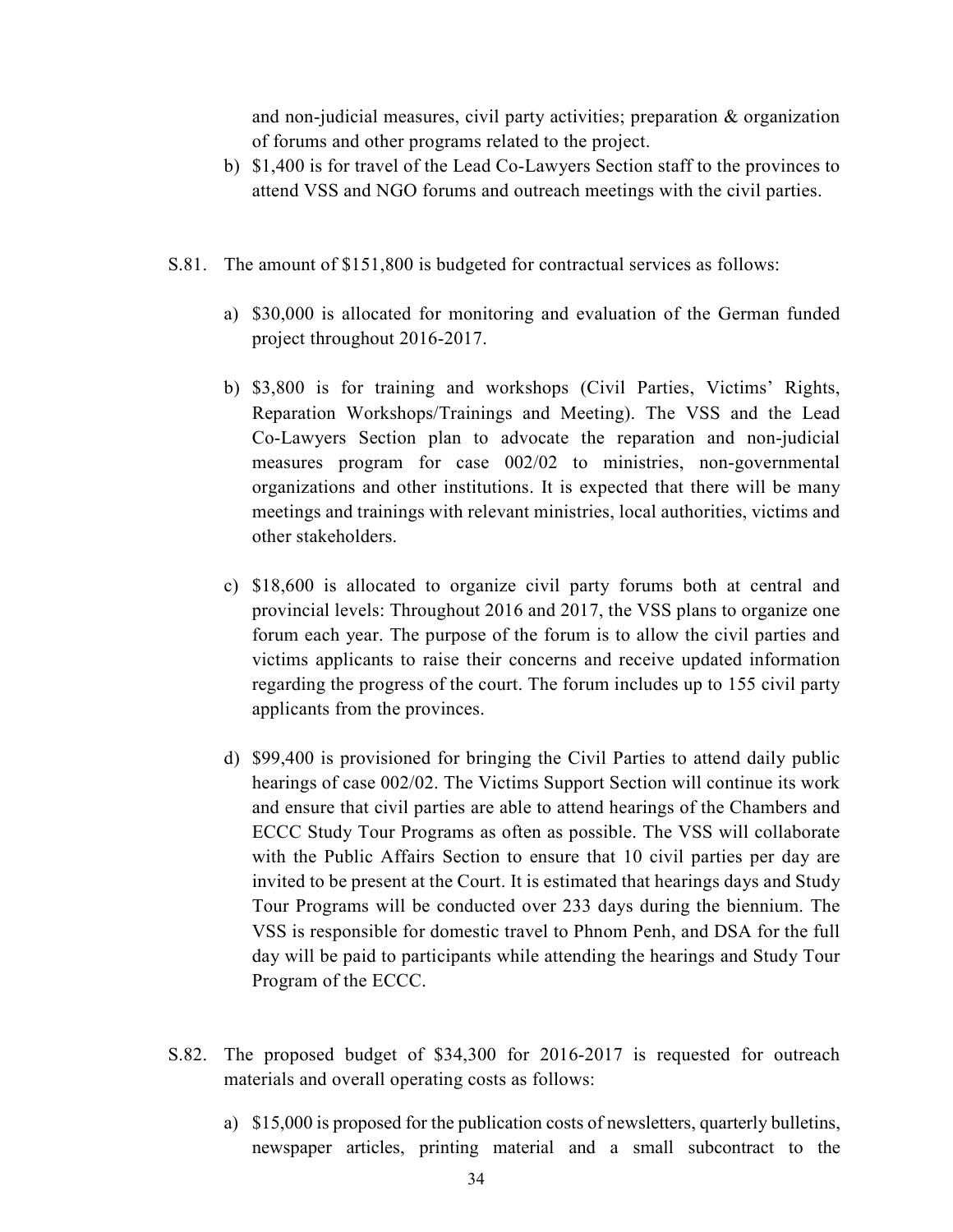Transcultural Psychological Organization (TPO) for radio programs and broadcasting on mental health issues;

- b) \$4,800 is for the operational costs of vehicles, such as gasoline, maintenance and repairs.
- c) \$2,400 is budgeted for car rental for complainants and civil party applicants.
- d) \$1,800 is budgeted for internal and public communications (telephone, internet, etc.)
- e) \$1,600 is budgeted for the insurance costs of staff and vehicles.
- f) \$3,600 is budgeted for miscellaneous expenses to be incurred during bringing Victims and Civil Party to attend forums and outreach meetings.
- g) \$4,500 is for office supplies, cartridges and toners for photocopy machines.
- h) \$600 is budgeted for office meetings and refreshment costs.

## **Defense Support Section (DSS)**

- S.83. The primary objective of the DSS is to work to ensure respect for fair trial rights at the ECCC by guaranteeing effective legal representation for suspects, charged persons and accused entitled to a defence lawyer at the ECCC. The secondary objective of the DSS is to assist the ECCC in leaving behind a positive legacy for the Cambodian justice system, by transferring skills and knowledge from the DSS and Defence teams to the Cambodian justice sector.
- S.84. The DSS provides legal and administrative support to defence lawyers, processes their fee claims and provides them with human and other resources to assist in their defence work. It also provides other support as necessary. The lawyers and their teams are completely independent from the DSS on substantive legal matters, including their defence strategy and legal work**.**
- S.85. In order to achieve the foregoing objectives, the DSS undertakes activities anchored in its mandate set out in Rule 11 of the ECCC internal Rules. These activities include:
	- a) Developing and managing the Legal Assistance Scheme ("LAS") Monitoring and assessing the fulfillment of defence lawyers' contracts, remunerating defence lawyers, and providing them with human and other resources to assist in their defence of persons before the ECCC;
	- b) Legal support Providing legal support to the defence lawyers and their legal teams, including research and legal memoranda. In providing this legal support, the DSS utilizes its research network;
	- c) Outreach and media work Raising awareness about defence teams'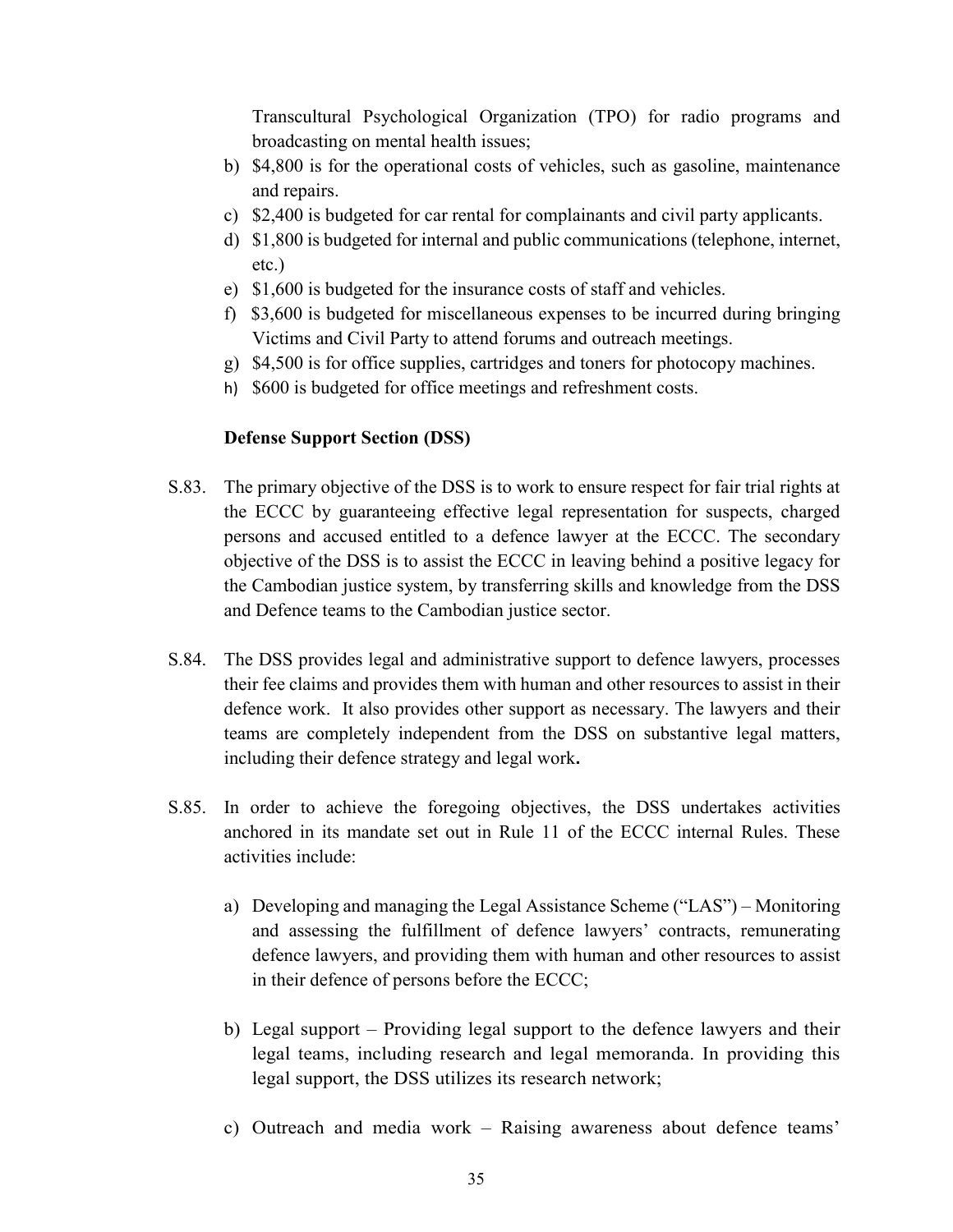concerns on general fair trial rights issues and on the role of the defence, thus helping to contribute to the work of the defence teams by emphasizing their role in upholding fair trial rights; conducting outreach as part of DSS legacy work, to help improve public understanding of and demand for fair trial rights; and speaking out on particular defence issues where there is no defence team to do so.

S.86. The revised 2015 budget provided a total of six posts for DSS: (1 P-5 Chief of DSS, 1 P-3 Legal Officer, 3 NO-B Case Officers and 1 GS-4). During the budget period 2016-2017, DSS proposes to maintain the same staffing level. It is proposed to reclassify one GS-4 post to GS-5 to reflect additional Umoja-related travel functionalities the post is called upon to perform for all staff and non-staff. Moreover, the post is expected to function as an alternate to the Travel Officer, which requires additional responsibilities such as liaison with the Ministry of Foreign Affairs on visa and other related duties.

## **Victims Support**

S.87. The Extraordinary Chambers provides support to victims through two sections: a Victims Support Section funded through the National Component; and a Civil Party Co-Lawyer Section predominantly funded through the International Component.

## **a) Victims Support Section (VSS)**

- S.88. The National Component of VSS will continue to implement the project entitled "Meaningful Redress of Victims and Civil Parties" funded by an earmarked contribution from the Government of Germany. The project covers areas such as legal representation of civil parties, case management, outreach and reparations and non-judicial measures.
- S.89. 2015 revised budget provides for 10 posts for VSS. These posts are funded by earmarked German contributions. These contributions support a range VSS outreach activities including equipment and operational costs that are required to complete the actions planned for 2016-17.
- S.90. The following are the activities planned to be implemented by the National Component during 2016-17:
	- a) Receive applications and complaints from victims, process victims' information into the computerized database, carry-out prima facie analysis before sending it to the OCIJ. The team also assists lawyers, OCIJ and the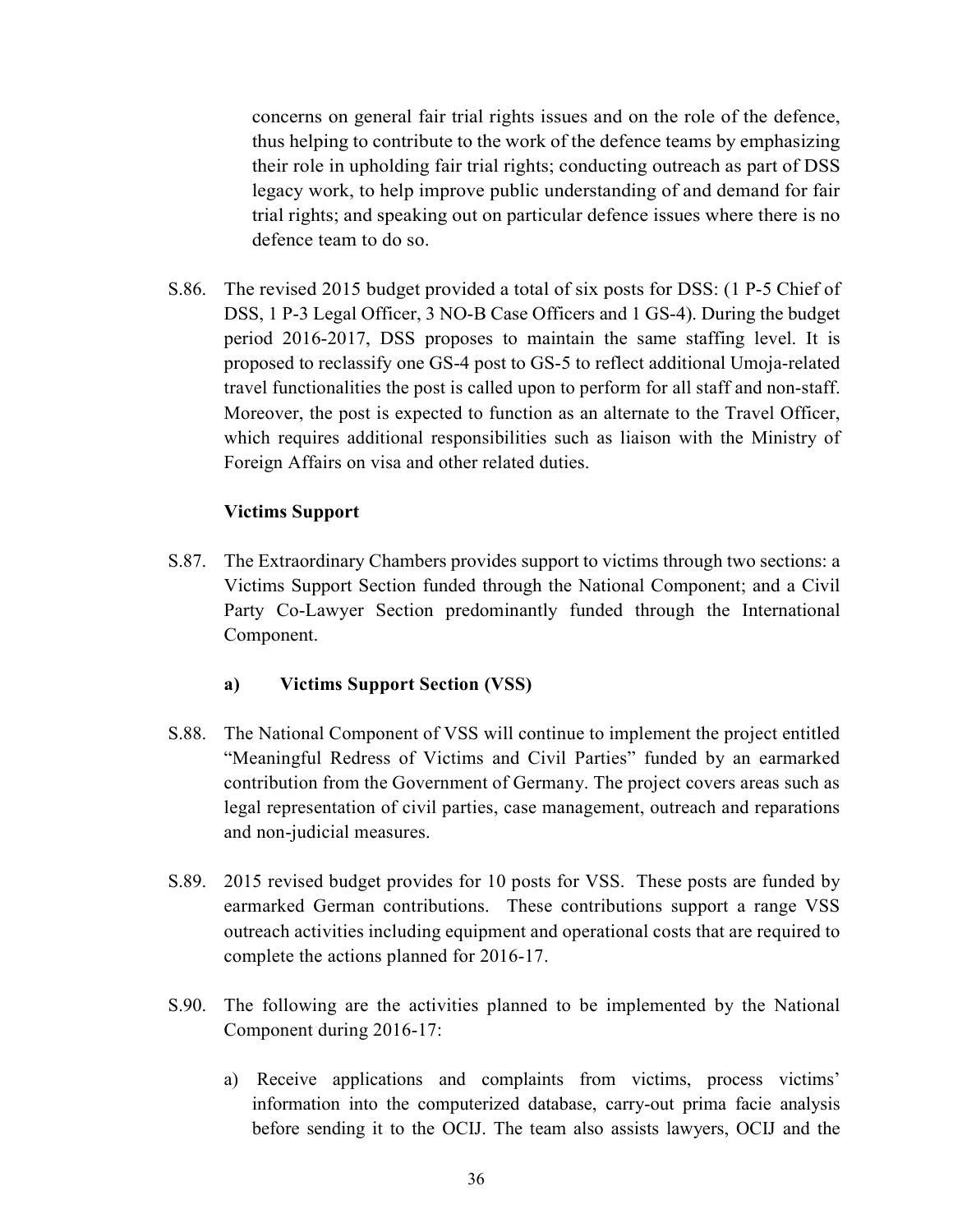Chambers in managing information and responding to the requests from these offices;

- b) Coordinate and advocate the ECCC Reparation Program for case 002/2 ensuring that meaningful projects related to reparations and non-judicial measures are being implemented through external support and funding;
- c) Carry out public relations activities to promote the ECCC Reparation Program for case 002/2 and its objectives and the various projects that it supports in order to raise public awareness and support and to pursue an active fundraising strategy to finance the ECCC Reparation Program for case 002/2;
- d) Organize consultation workshops and forums with regard to meaningful victim redress and national reconciliation; organize conferences and seminars with relevant stakeholders and beneficiaries;
- e) Assist Civil Party lawyers with admittance to the Bar Association of the Kingdom of Cambodia so that they can represent Civil Parties in the judicial proceedings. The team works on policy and rules that affect the interests of Civil Parties;
- f) Plan a sustainable funding and implementation mechanism (a Victims Foundation) that relevant activities of the VSS could be transferred to  $-$  at the end of the lifespan of the ECCC – to guarantee a smooth continuation of tasks and to secure the achievements of the VSS with regard to direct participation of victims and meaningful redress.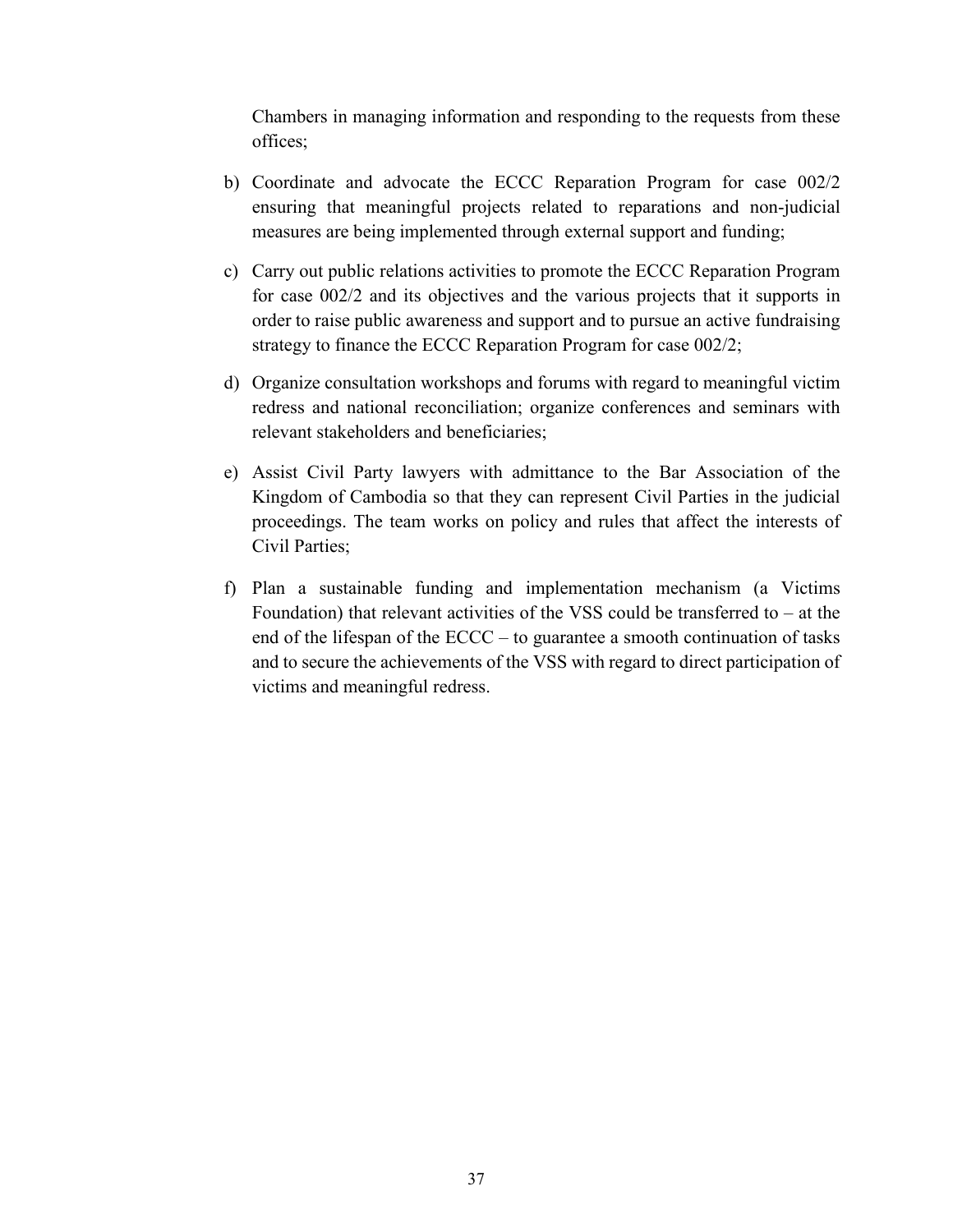S.91. The following staffing table is the proposed for Victims Support Section during 2016-2017

| <b>Posts</b>                                 | <b>Level</b> | 2015<br><b>Approved</b><br><b>Posts</b> | <b>Proposed</b><br><b>Changes</b> | 2016-2017<br><b>Proposed</b><br><b>Posts</b> |
|----------------------------------------------|--------------|-----------------------------------------|-----------------------------------|----------------------------------------------|
| a. Core Team                                 |              |                                         |                                   |                                              |
| <b>VSS Chief</b>                             | $NOD/P-4$    |                                         | $\theta$                          |                                              |
| Finance/Admin Officer                        | $NOB/P-2$    |                                         | $\theta$                          |                                              |
| Finance/Admin Assistant                      | GS5          | 0                                       |                                   |                                              |
| <b>Support Staff</b>                         | GS4          |                                         | $-1$                              | $\theta$                                     |
| Sub-total $(a)$                              |              | 3                                       | $\boldsymbol{0}$                  | 3                                            |
| b. Reparation and Non-Judicial Measures Team |              |                                         |                                   |                                              |
| <b>RNJM Program Manager</b>                  | $NOB/P-2$    | 1                                       | $\theta$                          |                                              |
| <b>RNJM Program Assistant</b>                | GS5          |                                         | $\theta$                          |                                              |
| Sub-total (b)                                |              | $\overline{2}$                          | $\boldsymbol{0}$                  | $\overline{2}$                               |
| c. Outreach Team                             |              |                                         |                                   |                                              |
| <b>Outreach Assistants</b>                   | GS5          | $\overline{2}$                          | $\theta$                          | $\overline{2}$                               |
| Sub-total (c)                                |              | $\overline{2}$                          | $\boldsymbol{0}$                  | $\overline{2}$                               |
| d. Processing and Analyst Team               |              |                                         |                                   |                                              |
| <b>Complaints/Application Manager</b>        | $NOC/P-3$    | 1                                       | $\theta$                          |                                              |
| <b>Complaints/Application Assistants</b>     | GS5          | $\overline{2}$                          | $\theta$                          | $\overline{2}$                               |
| Sub-total (d)                                |              | 3                                       | $\mathbf{0}$                      | 3                                            |
| <b>TOTAL</b>                                 |              | 10                                      | $\boldsymbol{0}$                  | 10                                           |

#### **Staffing Table for Victims Support Activities Earmarked for German Contribution**

## **b) Civil Party Lead Co-Lawyers Section**

- S.92. The Civil Party Lead Co-Lawyers Section (CLCLS) was established by ECCC Internal Rules. It is responsible to coordinate and represent the consolidated interest of the Civil Parties and provides advocacy, strategy and representation of the Civil Parties during trials and beyond.
- S.93. Following the Trial Judgement of case 002/01 dated 7 August 2014, the Trial Chamber endorsed 11 out of 13 projects as reparations projects in case 002/01. Since mid-2013, the Section in cooperation with VSS and non-government organization (NGO) partners has held various consultation workshops with Civil Parties to identify reparation projects in case 002/02.
- S.94. Currently, 22 projects have been identified, of which 18 projects have been undertaken and designed by NGOs. CLCLS and VSS also continue their work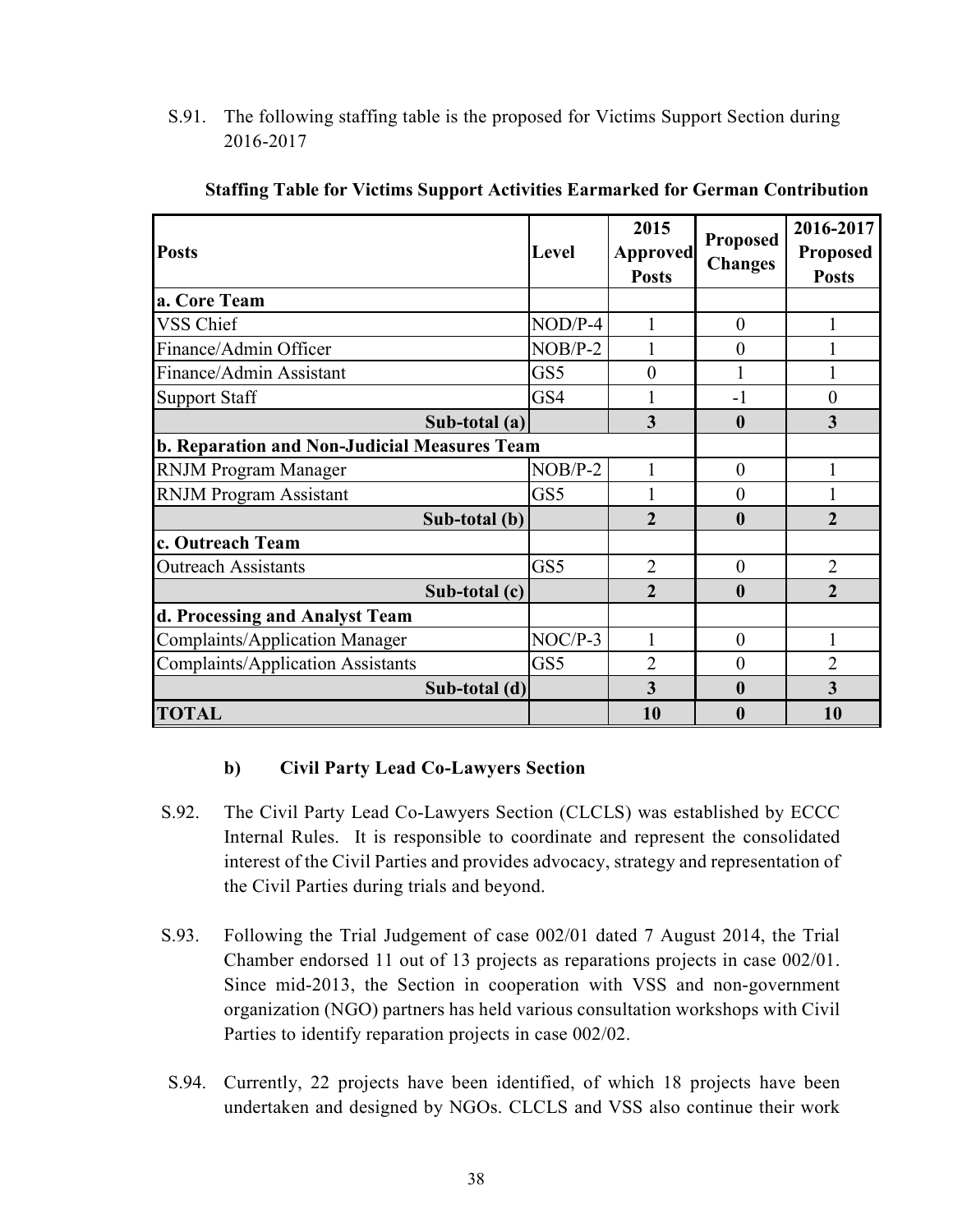with NGOs in order to update the current status of all projects and help them to raise funds for project implementation.

- S.95. The activities under International Component are carried out by one Lead Co-Lawyer, three Lawyers and one case manager. The same level of budgetary resources is requested for the International Component in 2016-17. An amount of \$773,500 is budgeted to cover the consultancy fee during the biennium. The resource requirements will have to be reassessed in case of cases 003 and 004 reaching the trial phase during this period.
- S.96. There are two approved posts under the National Component of CLCLS. These are: 1 NO-B Legal Officer, 1 NO-A Associate Legal Officer. It is proposed to continue the same level of staffing resources in 2016-2017 as well.
- S.97. The National Component activities are also supported by one national Lead Co-Lawyer and three Civil Party Lawyers. It is proposed to maintain the same level of resources to provide legal representation to Civil Parties during trials.
- S.98. For the biennium 2016 and 2017, CLCLS has identified below expected results in line with the latest ECCC completion plan:

#### Case 002/01

 The ECCC completion plan anticipates the Supreme Court Chamber to have finished all Appeal Hearings by the end of 2015, with judgement to follow in 2016.

#### Case 002/02

 VSS aims to conclude the substantive hearing in Case 002/02 by the third quarter of 2016 and closing statements in Case 002/02 by the fourth quarter of 2016. Cases 003 and 004

 At the moment, the mandate of the current Lead Co-Lawyers does not extend to cases 003 and 004 as the functions of the Civil Party Lead Co-Lawyers commence once the Trial Chamber is seized of the case (IR 12 *ter* 4). Access to the case file could nevertheless be granted to the Civil Party Lead Co-Lawyers at the issuance of the Closing Order (as it was the case in case 002/01). If so, the resource requirements will have to be reassessed.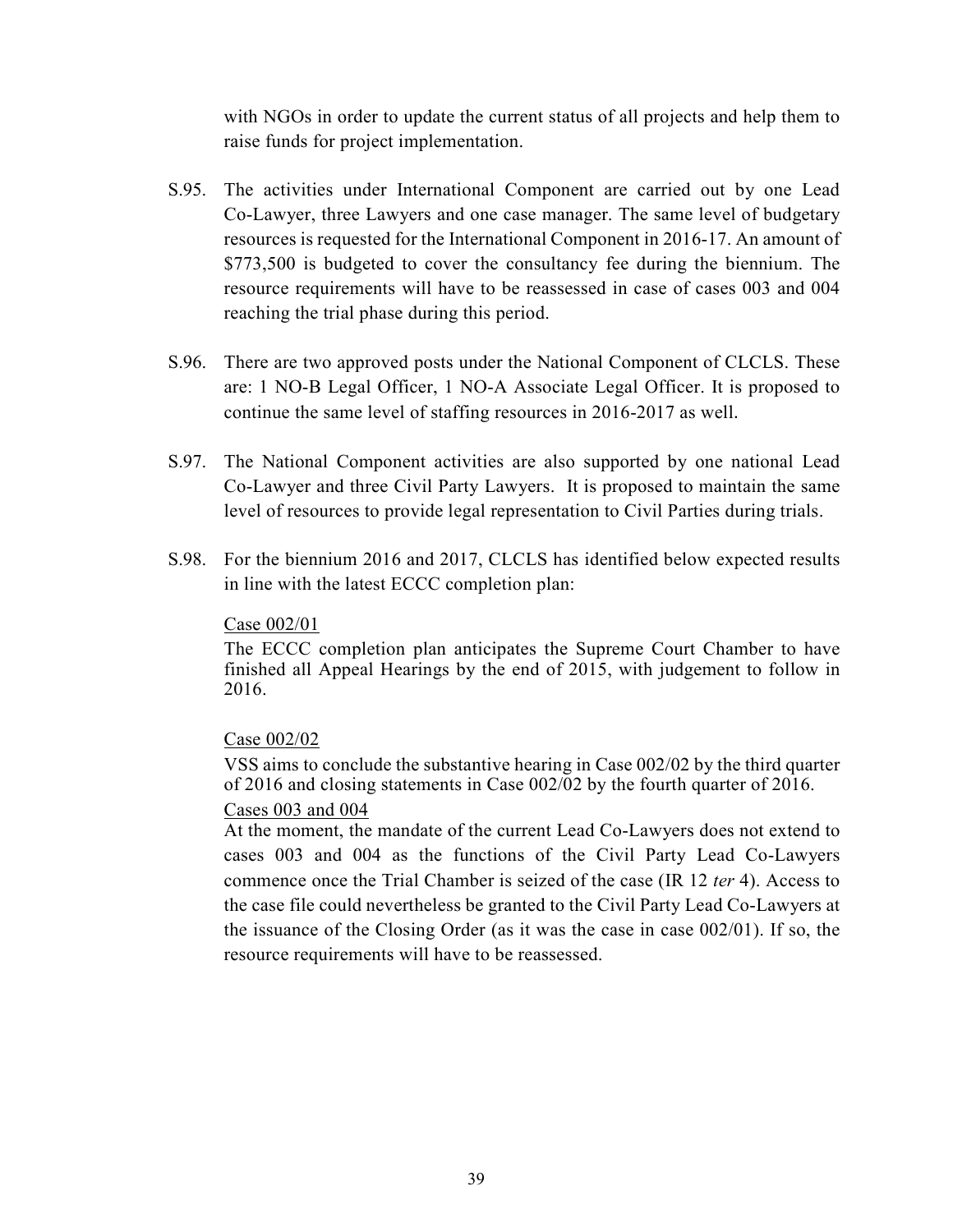## **C. Office of Administration**

## **Table S.2.h**

# **Resource Requirements by Component**

(Thousands of United States Dollars)

#### **(1) United Nations Funding**

|           | <b>Office of Administration</b>  |                    |                       |                 |              |          |  |  |  |  |  |  |
|-----------|----------------------------------|--------------------|-----------------------|-----------------|--------------|----------|--|--|--|--|--|--|
|           | No. Component                    | <b>Expenditure</b> | <b>Revised Budget</b> | <b>Proposal</b> |              |          |  |  |  |  |  |  |
|           |                                  | 2014               | 2015                  | 2016            | <b>Total</b> |          |  |  |  |  |  |  |
|           | Administrative Support Services  | 4,113.3            | 3,503.8               | 3.246.5         | 3,235.4      | 6,481.9  |  |  |  |  |  |  |
| $\vert$ 2 | Judicial Support Services        | 4.041.0            | 7,734.5               | 6.607.2         | 5,470.8      | 12,078.0 |  |  |  |  |  |  |
| 13        | <b>Security Support Services</b> | 2,180.1            | 1,896.6               | 1,920.0         | 1.948.7      | 3,868.7  |  |  |  |  |  |  |
|           | Total $(1)$                      | 10,334.4           | 13,134.9              | 11,773.7        | 10,654.9     | 22,428.6 |  |  |  |  |  |  |

#### **(2) Cambodian Funding**

|           | <b>Office of Administration</b>        |                    |                       |                 |          |              |  |  |  |  |  |  |
|-----------|----------------------------------------|--------------------|-----------------------|-----------------|----------|--------------|--|--|--|--|--|--|
|           | No. Component                          | <b>Expenditure</b> | <b>Revised Budget</b> | <b>Proposal</b> |          |              |  |  |  |  |  |  |
|           |                                        | 2014               | 2015                  | 2016            | 2017     | <b>Total</b> |  |  |  |  |  |  |
|           | <b>Administrative Support Services</b> | 1,650.2            | 1,820.3               | 1,814.5         | 1,820.8  | 3,635.3      |  |  |  |  |  |  |
| 2         | Judicial Support Services              | 2,051.0            | 2,066.9               | 2,080.7         | 2,027.1  | 4,107.8      |  |  |  |  |  |  |
| $\vert$ 3 | <b>Security Support Services</b>       | 450.3              | 457.3                 | 457.3           | 457.3    | 914.6        |  |  |  |  |  |  |
|           | Total (2)                              | 4,151.5            | 4.344.5               | 4,352.5         | 4,305.2  | 8,657.7      |  |  |  |  |  |  |
|           |                                        |                    |                       |                 |          |              |  |  |  |  |  |  |
|           | Total Requirement $(1) + (2)$          | 14,485.9           | 17,479.4              | 16,126.2        | 14,960.1 | 31,086.3     |  |  |  |  |  |  |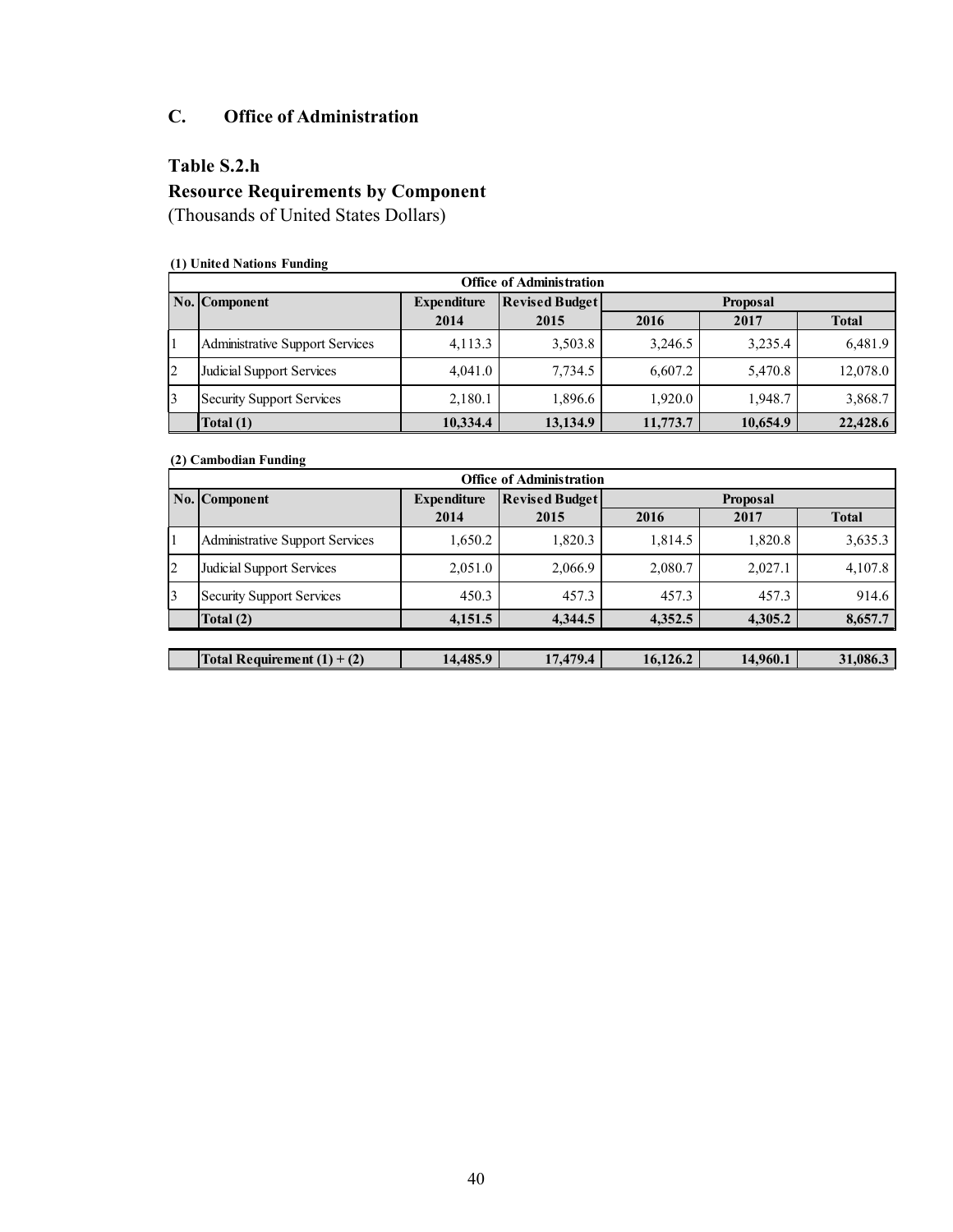# **Table S.2.i**

## **Resource Requirements by Object of Expenditure**

(Thousands of United States Dollars)

**(1) United Nations Funding by Object of Expenditure**

|     | <b>Office of Administration</b>   |                            |                               |          |                 |              |  |  |  |  |  |  |
|-----|-----------------------------------|----------------------------|-------------------------------|----------|-----------------|--------------|--|--|--|--|--|--|
|     |                                   |                            |                               |          | <b>Proposal</b> |              |  |  |  |  |  |  |
| No. | Object of expenditure             | <b>Expenditure</b><br>2014 | <b>Revised Budget</b><br>2015 | 2016     | 2017            | <b>Total</b> |  |  |  |  |  |  |
|     | Posts                             | 8,024.0                    | 8,588.3                       | 8,312.0  | 8,235.7         | 16,547.7     |  |  |  |  |  |  |
|     | Non-staff Compensation            |                            |                               |          |                 |              |  |  |  |  |  |  |
| 3   | Other staff cost                  |                            | ۰                             | ٠        | ٠               |              |  |  |  |  |  |  |
| 4   | <b>Consultants and Experts</b>    | (15.2)                     | 591.7                         | 1,138.3  | 446.4           | 1,584.7      |  |  |  |  |  |  |
| 5   | Travel of staff                   | ۰                          | 89.8                          | 38.3     | 38.3            | 76.6         |  |  |  |  |  |  |
| 6   | Travel of witnesses               | 33.3                       | 69.2                          | 78.2     | 19.4            | 97.6         |  |  |  |  |  |  |
|     | <b>Contractual Services</b>       | 1,429.7                    | 2,934.2                       | 1,309.6  | 1,020.1         | 2,329.7      |  |  |  |  |  |  |
| 8   | <b>General Operating Expenses</b> | 433.2                      | 471.1                         | 488.6    | 484.6           | 973.2        |  |  |  |  |  |  |
| 9   | <b>Supplies</b>                   | 248.2                      | 248.2                         | 270.9    | 189.2           | 460.1        |  |  |  |  |  |  |
| 10  | Furniture and Equipment           | 181.2                      | 142.4                         | 137.8    | 221.2           | 359.0        |  |  |  |  |  |  |
|     | Total (1)                         | 10.334.4                   | 13.134.9                      | 11,773.7 | 10,654.9        | 22,428.6     |  |  |  |  |  |  |

**(2) Cambodian Funding by object of expenditure**

|     |                                   |                            | <b>Office of Administration</b> |          |          |              |  |  |  |  |
|-----|-----------------------------------|----------------------------|---------------------------------|----------|----------|--------------|--|--|--|--|
|     |                                   |                            |                                 |          | Proposal |              |  |  |  |  |
| No. | Object of expenditure             | <b>Expenditure</b><br>2014 | <b>Revised Budget</b><br>2015   | 2016     | 2017     | <b>Total</b> |  |  |  |  |
|     | Posts                             | 2,163.1                    | 2,471.5                         | 2,445.2  | 2,445.3  | 4,890.5      |  |  |  |  |
|     | Non-staff Compensation            |                            |                                 |          |          |              |  |  |  |  |
| 3   | Other staff cost                  | 172.0                      | 177.9                           | 219.2    | 213.8    | 433.0        |  |  |  |  |
| 4   | Consultants and Experts           | 3.7                        | 5.4                             | 5.4      | 5.4      | 10.8         |  |  |  |  |
| 5   | Travel of staff                   | 47.6                       | 61.5                            | 44.1     | 44.0     | 88.1         |  |  |  |  |
| 6   | <b>Contractual Services</b>       | 1,308.2                    | 1,030.3                         | 1,030.3  | 986.5    | 2,016.8      |  |  |  |  |
|     | <b>General Operating Expenses</b> | 380.3                      | 461.3                           | 471.9    | 471.9    | 943.8        |  |  |  |  |
| 8   | Hospitality                       | 24.5                       | 29.4                            | 29.4     | 29.4     | 58.8         |  |  |  |  |
| 9   | Premises Alteration               | 52.1                       | 99.1                            | 99.1     | 101.1    | 200.2        |  |  |  |  |
| 10  | Training and Meeting              |                            | 8.1                             | 7.9      | 7.8      | 15.7         |  |  |  |  |
|     | Total (2)                         | 4,151.5                    | 4,344.5                         | 4,352.5  | 4,305.2  | 8,657.7      |  |  |  |  |
|     |                                   |                            |                                 |          |          |              |  |  |  |  |
|     | Total Requirements $(1)+(2)$      | 14,485.9                   | 17,479.4                        | 16,126.2 | 14,960.1 | 31,086.3     |  |  |  |  |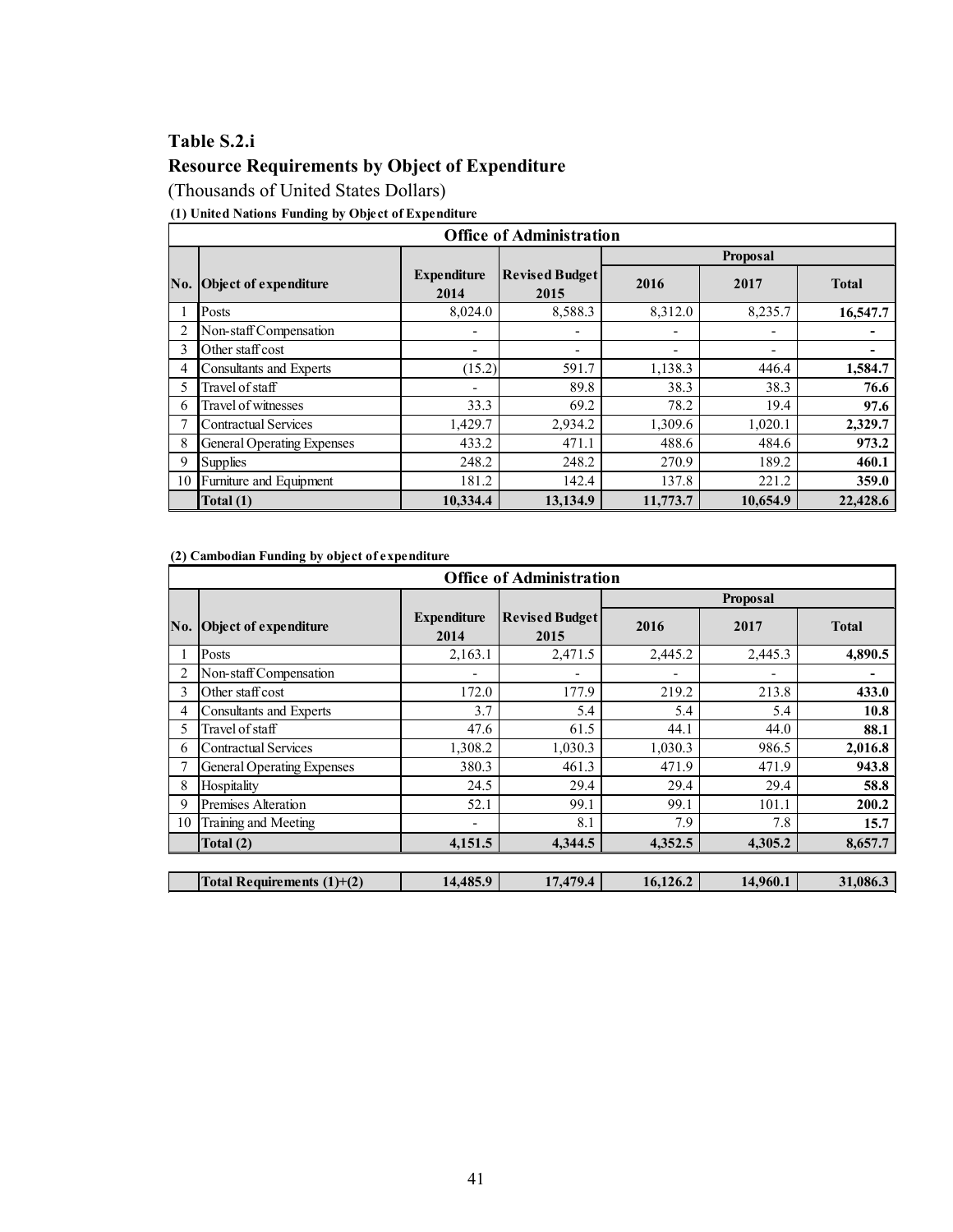## **Table S.2.j Post Requirements (Office of Administration)**

**(1) United Nations Staffing** 

|                | <b>Office of Administration</b>             |      |                              |                          |                          |                              |                          |                          |                   |                           |                              |                          |                         |
|----------------|---------------------------------------------|------|------------------------------|--------------------------|--------------------------|------------------------------|--------------------------|--------------------------|-------------------|---------------------------|------------------------------|--------------------------|-------------------------|
|                | No. Office                                  | Year | $D-2$                        | $D-1$                    | $P-5$                    | $P-4$                        | $P-3$                    | $P-2$                    | P<br><b>Total</b> | <b>FS</b><br><b>Total</b> | <b>NO</b> Total              | <b>GS</b>                | <b>Grand Total</b>      |
|                | <b>Administrative Support Services</b>      |      |                              |                          |                          |                              |                          |                          |                   |                           |                              |                          |                         |
|                |                                             | 2015 | $\overline{a}$               | $\mathbf{1}$             | 1                        |                              | $\frac{1}{2}$            |                          | $\mathbf{2}$      | Ĭ.                        | $\overline{\phantom{a}}$     | $\mathbf{1}$             | $\mathbf{3}$            |
| 1              | Office of the Deputy Director/Coordinator   | 2016 | $\overline{\phantom{a}}$     | $\mathbf{1}$             | $\mathbf{1}$             | $\frac{1}{2}$                | $\overline{\phantom{a}}$ | $\overline{\phantom{a}}$ | $\mathbf{2}$      | Ĭ.                        | $\qquad \qquad \blacksquare$ | $\mathbf{1}$             | $\mathbf{3}$            |
|                |                                             | 2017 | $\overline{a}$               | $\mathbf{1}$             | 1                        |                              | $\overline{a}$           |                          | $\overline{2}$    | ÷,                        | $\overline{\phantom{m}}$     | $\mathbf{1}$             | $\overline{\mathbf{3}}$ |
|                |                                             | 2015 | $\mathbb{L}$                 | $\overline{\phantom{a}}$ | $\overline{\phantom{a}}$ | $\mathbf{1}$                 | $\blacksquare$           | $\overline{\phantom{a}}$ | $\mathbf{1}$      | $\mathbf{2}$              | $\mathbf{1}$                 | $\overline{2}$           | 6                       |
| 2              | Budget and Finance Section                  | 2016 | $\overline{\phantom{a}}$     | $\overline{\phantom{a}}$ | $\overline{\phantom{a}}$ | 1                            | $\overline{\phantom{a}}$ | $\overline{\phantom{a}}$ | $\mathbf{1}$      | $\mathbf{2}$              | $\mathbf{1}$                 | $\overline{2}$           | 6                       |
|                |                                             | 2017 | $\ddot{\phantom{a}}$         | $\frac{1}{2}$            | $\frac{1}{2}$            | $\mathbf{1}$                 | $\overline{\phantom{a}}$ | $\overline{a}$           | $\mathbf{1}$      | $\overline{2}$            | $\mathbf{1}$                 | $\overline{2}$           | $\boldsymbol{6}$        |
|                |                                             | 2015 | $\Box$                       | $\overline{\phantom{a}}$ | $\blacksquare$           | $\mathbf{1}$                 | $\blacksquare$           | $\overline{\phantom{a}}$ | $\mathbf{1}$      | $\mathbf{2}$              | $\mathbf{1}$                 | 3                        | $\overline{7}$          |
| 3              | Human Resource Management Section           | 2016 | $\overline{\phantom{a}}$     | $\overline{a}$           | $\overline{a}$           | $\mathbf{1}$                 | $\overline{a}$           | $\overline{a}$           | $\mathbf{1}$      | $\mathbf{1}$              | $\mathbf{1}$                 | $\mathfrak{Z}$           | $\overline{\mathbf{6}}$ |
|                |                                             | 2017 | $\overline{\phantom{a}}$     | $\frac{1}{2}$            | $\blacksquare$           | $\mathbf{1}$                 | $\overline{\phantom{a}}$ | L,                       | $\mathbf{1}$      | Ĭ.                        | $\mathbf{1}$                 | 3                        | 5                       |
|                |                                             | 2015 | $\blacksquare$               | $\blacksquare$           | $\frac{1}{2}$            | $\mathbf{1}$                 | $\mathbf{1}$             | $\overline{\phantom{a}}$ | $\overline{2}$    | $\overline{a}$            | $\overline{\phantom{a}}$     | 5                        | $\boldsymbol{7}$        |
| 4              | Information and Communication Technology    | 2016 | $\overline{\phantom{a}}$     | $\overline{\phantom{a}}$ | $\overline{a}$           | $\mathbf{1}$                 | $\mathbf{1}$             | L,                       | $\overline{2}$    | $\overline{a}$            | $\overline{a}$               | 5                        | $\overline{7}$          |
|                |                                             | 2017 | $\overline{\phantom{a}}$     | $\overline{a}$           | $\overline{a}$           | $\mathbf{1}$                 | $\mathbf{1}$             | $\overline{a}$           | $\overline{2}$    | L,                        | $\overline{\phantom{a}}$     | 5                        | $\overline{7}$          |
|                |                                             | 2015 | $\overline{\phantom{a}}$     | $\overline{\phantom{a}}$ | $\overline{\phantom{a}}$ | $\qquad \qquad \blacksquare$ | $\mathbf{1}$             | $\overline{\phantom{a}}$ | $\mathbf{1}$      | $\overline{\phantom{a}}$  | $\qquad \qquad \blacksquare$ | $\mathbf{1}$             | $\overline{2}$          |
| 5              | Procurement Unit                            | 2016 | $\overline{\phantom{a}}$     | $\overline{\phantom{a}}$ | $\overline{\phantom{a}}$ | $\overline{a}$               | $\mathbf{1}$             | $\overline{a}$           | $\mathbf{1}$      | $\overline{a}$            | $\qquad \qquad \blacksquare$ | $\mathbf{1}$             | $\mathbf 2$             |
|                |                                             | 2017 | $\overline{a}$               | $\overline{a}$           | $\overline{a}$           | $\overline{a}$               | $\mathbf{1}$             | $\overline{a}$           | $\mathbf{1}$      | $\overline{a}$            | $\overline{a}$               | $\mathbf{1}$             | $\overline{2}$          |
|                |                                             | 2015 | $\overline{\phantom{a}}$     | $\overline{\phantom{a}}$ | $\overline{\phantom{a}}$ | $\qquad \qquad \blacksquare$ | $\overline{\phantom{a}}$ | L,                       | $\overline{a}$    | $\mathbf{1}$              | $\mathbf{1}$                 | $\overline{2}$           | $\overline{\mathbf{4}}$ |
| 6              | <b>General Service Section</b>              | 2016 | $\overline{a}$               | $\overline{\phantom{a}}$ | $\overline{\phantom{a}}$ | $\overline{\phantom{a}}$     | $\blacksquare$           |                          | $\overline{a}$    | $\mathbf{1}$              | $\mathbf{1}$                 | $\overline{c}$           | $\overline{\mathbf{4}}$ |
|                |                                             | 2017 | $\Box$                       | $\blacksquare$           | $\frac{1}{2}$            | $\frac{1}{2}$                | $\overline{\phantom{a}}$ | $\frac{1}{2}$            | $\overline{a}$    | $\mathbf{1}$              | $\mathbf{1}$                 | $\overline{2}$           | $\overline{\mathbf{4}}$ |
|                |                                             | 2015 | $\blacksquare$               | $\mathbf{1}$             | $\mathbf{1}$             | 3                            | $\mathbf{2}$             | $\blacksquare$           | $\overline{7}$    | 5                         | $\mathbf{3}$                 | 14                       | 29                      |
|                | Sub-total                                   | 2016 | $\overline{a}$               | $\mathbf 1$              | $\mathbf{1}$             | $\mathbf{3}$                 | $\mathbf 2$              | $\overline{a}$           | $\overline{7}$    | $\overline{\mathbf{4}}$   | $\overline{\mathbf{3}}$      | 14                       | $\overline{28}$         |
|                |                                             | 2017 | $\overline{a}$               | $\mathbf{1}$             | 1                        | 3                            | $\overline{2}$           | $\overline{a}$           | $\overline{7}$    | $\overline{\mathbf{3}}$   | $\overline{\mathbf{3}}$      | 14                       | 27                      |
|                | <b>Judicial Support Services</b>            |      |                              |                          |                          |                              |                          |                          |                   |                           |                              |                          |                         |
|                | Court Management Section                    | 2015 | $\overline{\phantom{a}}$     | $\blacksquare$           | $\mathbf{1}$             | 6                            | 14                       | $\overline{a}$           | 21                | 6                         | $\overline{2}$               | $\overline{2}$           | 31                      |
| $\overline{7}$ | (ITU, TU, Detension, RAU, WESU)             | 2016 | $\Box$                       | $\overline{\phantom{a}}$ | $\mathbf{1}$             | 6                            | 14                       | $\overline{\phantom{a}}$ | $\overline{21}$   | 5                         | $\overline{\mathbf{3}}$      | $\overline{2}$           | 31                      |
|                |                                             | 2017 | $\blacksquare$               | $\blacksquare$           | 1                        | 6                            | 14                       | $\blacksquare$           | 21                | 5                         | $\overline{\mathbf{3}}$      | $\overline{2}$           | 31                      |
|                |                                             | 2015 | L,                           | $\overline{\phantom{a}}$ | $\overline{a}$           | $\qquad \qquad \blacksquare$ | $\mathbf{1}$             |                          | $\mathbf{1}$      | L,                        | $\overline{a}$               | $\overline{\phantom{a}}$ | $\mathbf 1$             |
| 8              | <b>Public Affairs Section</b>               | 2016 | $\mathbb{L}$                 | $\blacksquare$           | $\frac{1}{2}$            | $\frac{1}{2}$                | $\mathbf{1}$             | $\overline{\phantom{a}}$ | $\mathbf{1}$      | $\overline{a}$            | $\overline{a}$               | $\overline{\phantom{a}}$ | $\mathbf{1}$            |
|                |                                             | 2017 | $\overline{\phantom{a}}$     | $\overline{\phantom{a}}$ |                          | $\overline{a}$               | $\mathbf{1}$             | $\overline{a}$           | $\mathbf{1}$      | ÷,                        | $\overline{\phantom{a}}$     | $\overline{\phantom{a}}$ | $\mathbf{1}$            |
|                |                                             | 2015 | ÷,                           | $\blacksquare$           | $\mathbf{1}$             | 6                            | $\overline{15}$          | $\overline{\phantom{a}}$ | $\overline{22}$   | 6                         | $\mathbf{2}$                 | $\overline{2}$           | $\overline{32}$         |
|                | Sub-total                                   | 2016 | $\overline{\phantom{a}}$     | $\overline{\phantom{a}}$ | $\mathbf{1}$             | 6                            | 15                       | $\overline{\phantom{a}}$ | 22                | 5                         | $\mathbf{3}$                 | $\mathbf{2}$             | 32                      |
|                |                                             | 2017 | $\overline{a}$               |                          | 1                        | 6                            | 15                       |                          | 22                | 5                         | $\mathbf{3}$                 | $\overline{2}$           | 32                      |
|                | <b>Security and Safety Support Services</b> |      |                              |                          |                          |                              |                          |                          |                   |                           |                              |                          |                         |
|                |                                             | 2015 | $\overline{\phantom{a}}$     | $\overline{\phantom{a}}$ | $\overline{\phantom{a}}$ | $\mathbf{1}$                 | $\overline{\phantom{a}}$ | $\overline{a}$           | $\mathbf{1}$      | 12                        | $\overline{a}$               | 14                       | 27                      |
| 9              | Security & Safety Services                  | 2016 | $\overline{a}$               | $\overline{a}$           | $\blacksquare$           | $\mathbf{1}$                 | $\overline{a}$           | $\overline{\phantom{a}}$ | $\mathbf{1}$      | 12                        | $\overline{\phantom{a}}$     | 14                       | 27                      |
|                |                                             | 2017 | $\overline{\phantom{a}}$     | $\frac{1}{2}$            | $\overline{a}$           | $\mathbf{1}$                 | $\frac{1}{2}$            | L,                       | $\mathbf{1}$      | 12                        | $\overline{a}$               | 14                       | 27                      |
|                |                                             | 2015 | $\overline{a}$               | $\blacksquare$           | $\overline{a}$           | $\mathbf{1}$                 | $\blacksquare$           | $\overline{\phantom{m}}$ | $\mathbf{1}$      | 12                        | $\overline{a}$               | 14                       | $\bf 27$                |
|                | Sub-total                                   | 2016 | $\overline{\phantom{a}}$     | $\overline{\phantom{a}}$ | $\overline{\phantom{a}}$ | $\mathbf{1}$                 | $\overline{\phantom{a}}$ | $\blacksquare$           | $\mathbf{1}$      | 12                        | $\overline{\phantom{m}}$     | 14                       | 27                      |
|                |                                             | 2017 | L,                           | $\overline{a}$           | $\overline{a}$           | $\mathbf{1}$                 | $\overline{a}$           |                          | $\mathbf{1}$      | $\overline{12}$           | $\qquad \qquad \blacksquare$ | 14                       | 27                      |
|                |                                             | 2015 | $\qquad \qquad \blacksquare$ | $\mathbf{1}$             | $\overline{2}$           | 10                           | 17                       | $\overline{a}$           | 30                | 23                        | $\overline{\mathbf{5}}$      | 30                       | 88                      |
|                | <b>Total (Office of Administration)</b>     | 2016 | $\overline{\phantom{a}}$     | $\mathbf{1}$             | $\mathbf{2}$             | 10                           | 17                       | $\overline{\phantom{m}}$ | 30                | 21                        | 6                            | 30                       | 87                      |
|                |                                             | 2017 |                              | $\mathbf{1}$             | $\overline{2}$           | 10                           | 17                       |                          | 30                | 20                        | 6                            | 30                       | 86                      |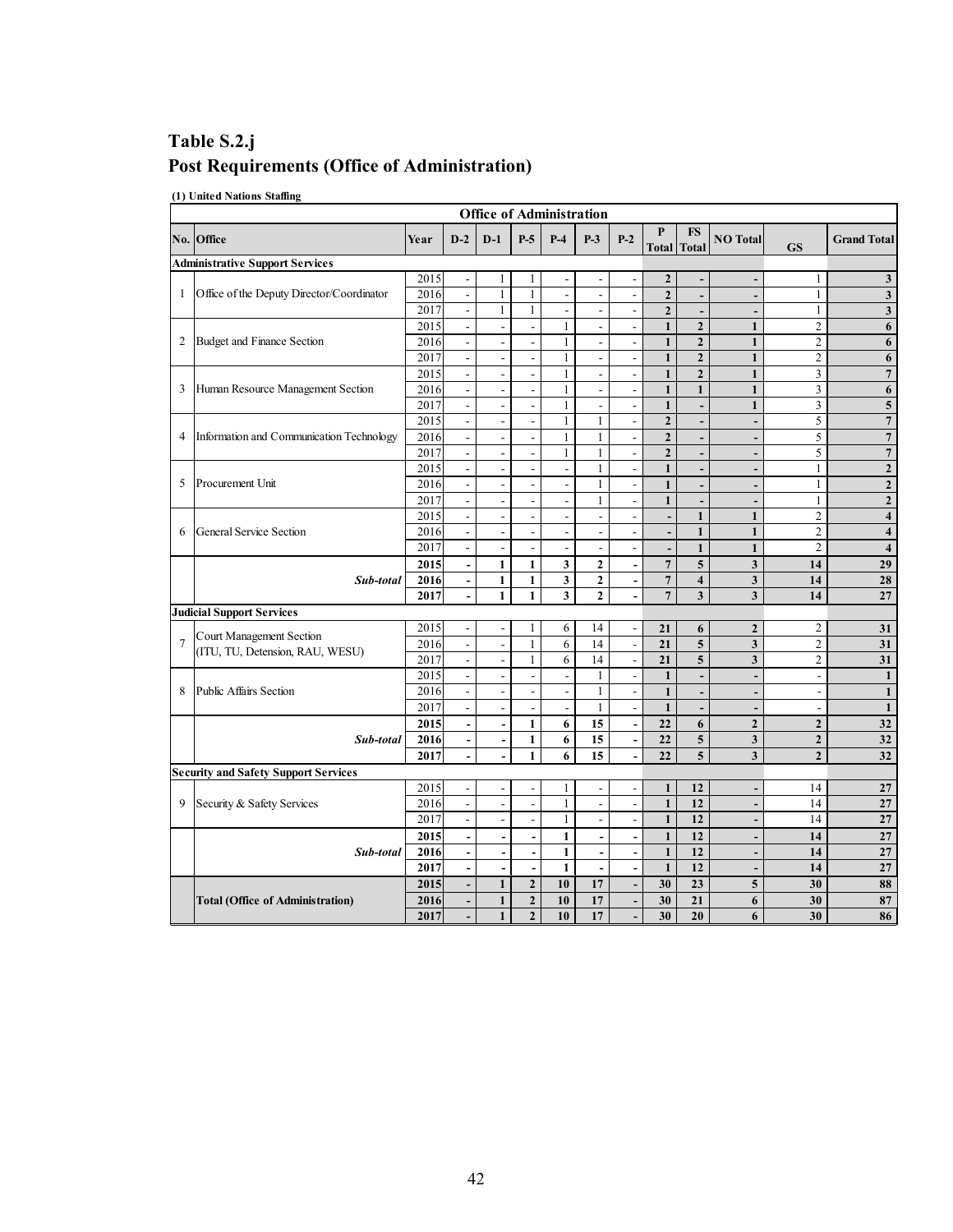|                |                                                             |              |                                    | <b>Office of Administration</b>  |                                  |                              |                                  |                              |                                  |                               |                              |                              |                                         |
|----------------|-------------------------------------------------------------|--------------|------------------------------------|----------------------------------|----------------------------------|------------------------------|----------------------------------|------------------------------|----------------------------------|-------------------------------|------------------------------|------------------------------|-----------------------------------------|
| No.            | Office                                                      | Year         | $D-2$                              | $D-1$                            | $P-5$                            | <b>NOD</b>                   | <b>NOC</b>                       | NOB/<br><b>NOA</b>           | $\mathbf{P}$<br><b>Total</b>     | $\mathbf{FS}$<br><b>Total</b> | <b>NO Total</b>              | <b>GS</b>                    | <b>Grand Total</b>                      |
|                | <b>Administrative Support Services</b>                      |              |                                    |                                  |                                  |                              |                                  |                              |                                  |                               |                              |                              |                                         |
|                |                                                             | 2015         | $\overline{\phantom{a}}$           | $\mathbf{1}$                     | $\overline{\phantom{a}}$         | $\overline{\phantom{a}}$     |                                  | 1                            | $\overline{2}$                   | L,                            | $\overline{a}$               | $\overline{2}$               | $\overline{\mathbf{4}}$                 |
| $\mathbf{1}$   | Office of Director                                          | 2016         | $\frac{1}{2}$                      | $\mathbf{1}$                     | $\frac{1}{2}$                    | L,                           |                                  | $\mathbf{1}$                 | $\overline{2}$                   | $\overline{a}$                | $\overline{a}$               | $\overline{c}$               | $\overline{4}$                          |
|                |                                                             | 2017         | $\blacksquare$                     | $\mathbf{1}$                     | $\overline{a}$                   | $\overline{a}$               |                                  | 1                            | $\overline{2}$                   | L,                            | $\overline{a}$               | $\overline{c}$               | $\overline{\mathbf{4}}$                 |
|                |                                                             | 2015         | $\Box$                             | $\blacksquare$                   | $\mathbf{r}$                     | $\mathbf{1}$                 | $\overline{\phantom{a}}$         | $\mathbf{1}$                 | $\overline{2}$                   | L,                            | ÷,                           | $\mathbf{1}$                 | $\overline{\mathbf{3}}$                 |
| 2              | Budget and Finance Section                                  | 2016         | $\blacksquare$                     | $\blacksquare$<br>$\mathbb{L}$   | $\blacksquare$                   | $\mathbf{1}$<br>$\mathbf{1}$ | $\overline{a}$<br>$\overline{a}$ | $\mathbf{1}$<br>$\mathbf{1}$ | $\overline{2}$<br>$\overline{2}$ | $\overline{a}$                | $\overline{a}$               | $\mathbf{1}$<br>$\mathbf{1}$ | $\mathbf{3}$<br>$\overline{\mathbf{3}}$ |
|                |                                                             | 2017<br>2015 | $\Box$<br>$\overline{\phantom{a}}$ | $\overline{\phantom{a}}$         | $\Box$<br>$\blacksquare$         | $\mathbf{1}$                 | $\mathbf{r}$                     | $\mathbf{1}$                 | $\overline{2}$                   | L,                            | ÷,<br>$\overline{a}$         | $\mathbf{1}$                 | $\overline{\mathbf{3}}$                 |
| 3              | Human Resource Management Section                           | 2016         | $\Box$                             | $\omega$                         | $\overline{\phantom{a}}$         | $\mathbf{1}$                 | $\overline{\phantom{a}}$         | $\mathbf{1}$                 | $\overline{2}$                   | $\overline{a}$<br>L,          | $\overline{a}$               | $\mathbf{1}$                 | $\overline{\mathbf{3}}$                 |
|                |                                                             | 2017         | $\blacksquare$                     | $\overline{\phantom{a}}$         | $\overline{a}$                   | $\mathbf{1}$                 | $\overline{\phantom{a}}$         | $\mathbf{1}$                 | $\overline{2}$                   | $\overline{\phantom{m}}$      | ÷,                           | $\mathbf{1}$                 | $\mathbf{3}$                            |
|                |                                                             | 2015         | $\overline{\phantom{a}}$           | $\Box$                           | $\overline{\phantom{a}}$         | $\mathbf{1}$                 | $\mathbf{1}$                     | $\overline{a}$               | $\overline{2}$                   | L,                            | ÷.                           | $\overline{4}$               | 6                                       |
| $\overline{4}$ | Information and Communication Technology                    | 2016         | $\overline{\phantom{a}}$           | $\frac{1}{2}$                    | $\frac{1}{2}$                    | $\mathbf{1}$                 | $\frac{1}{2}$                    | $\overline{\phantom{a}}$     | $\mathbf{1}$                     | $\overline{\phantom{m}}$      | $\overline{a}$               | 5                            | $\boldsymbol{6}$                        |
|                |                                                             | 2017         | $\Box$                             | $\blacksquare$                   | $\overline{\phantom{a}}$         | $\mathbf{1}$                 | $\overline{\phantom{a}}$         | $\overline{\phantom{a}}$     | $\mathbf{1}$                     | $\overline{a}$                | $\overline{a}$               | 5                            | 6                                       |
|                |                                                             | 2015         | $\blacksquare$                     | $\overline{\phantom{a}}$         | $\blacksquare$                   | $\frac{1}{2}$                | $\overline{\phantom{a}}$         | $\overline{\phantom{a}}$     | $\blacksquare$                   | $\overline{\phantom{a}}$      | $\overline{\phantom{m}}$     | $\mathbf{1}$                 | $\mathbf{1}$                            |
| 5              | Procurement Unit                                            | 2016         | $\overline{\phantom{a}}$           | $\overline{\phantom{a}}$         | $\overline{\phantom{a}}$         | $\overline{\phantom{a}}$     | $\overline{\phantom{a}}$         | $\overline{\phantom{a}}$     | $\overline{\phantom{a}}$         | $\overline{a}$                | $\frac{1}{2}$                | $\mathbf{1}$                 | $\mathbf{1}$                            |
|                |                                                             | 2017         | $\overline{\phantom{a}}$           | $\overline{\phantom{a}}$         | $\overline{\phantom{a}}$         | $\overline{a}$               | $\overline{a}$                   | $\overline{\phantom{a}}$     | $\overline{\phantom{a}}$         | $\overline{\phantom{m}}$      | $\overline{a}$               | $\mathbf{1}$                 | $\mathbf{1}$                            |
|                |                                                             | 2015         | $\Box$                             | $\blacksquare$                   | $\overline{\phantom{a}}$         | $\mathbf{1}$                 | $\overline{\phantom{a}}$         | $\mathbf{1}$                 | $\overline{2}$                   | $\overline{\phantom{m}}$      | $\overline{a}$               | 30                           | 32                                      |
| 6              | <b>General Service Section</b>                              | 2016         | $\overline{\phantom{a}}$           | $\overline{\phantom{a}}$         | $\blacksquare$                   | $\mathbf{1}$                 | $\overline{\phantom{a}}$         | $\mathbf{1}$                 | $\overline{2}$                   | $\overline{a}$                | $\overline{a}$               | 30                           | $\overline{32}$                         |
|                |                                                             | 2017         | $\Box$                             | $\Box$                           | $\blacksquare$                   | $\mathbf{1}$                 | $\frac{1}{2}$                    | $\mathbf{1}$                 | $\overline{2}$                   | $\overline{a}$                | $\frac{1}{2}$                | 30                           | 32                                      |
|                |                                                             | 2015         | $\blacksquare$                     | $\mathbf{1}$                     | $\overline{a}$                   | $\overline{\mathbf{4}}$      | $\mathbf{1}$                     | $\overline{\mathbf{4}}$      | 10                               | $\overline{a}$                | $\overline{a}$               | 39                           | 49                                      |
|                | Sub-total                                                   | 2016         | $\overline{\phantom{a}}$           | $\overline{1}$                   | $\overline{\phantom{a}}$         | $\overline{4}$               | $\overline{\phantom{a}}$         | $\overline{\mathbf{4}}$      | 9                                | ÷,                            | $\overline{\phantom{a}}$     | 40                           | 49                                      |
|                |                                                             | 2017         | $\overline{\phantom{a}}$           | $\mathbf{1}$                     |                                  | $\overline{\mathbf{4}}$      | $\overline{a}$                   | $\overline{\mathbf{4}}$      | 9                                | L,                            | $\overline{a}$               | 40                           | 49                                      |
|                | <b>Judicial Support Services</b>                            |              |                                    |                                  |                                  |                              |                                  |                              |                                  |                               |                              |                              |                                         |
|                |                                                             | 2015         | $\overline{\phantom{a}}$           | $\overline{a}$                   | $\blacksquare$                   | 7                            | 9                                | 5                            | 21                               | $\overline{a}$                | $\overline{a}$               | 23                           | 44                                      |
| $\overline{7}$ | Court Management Section<br>(ITU, TU, Detension, RAU, WESU) | 2016         | $\Box$                             | $\mathbb{L}$                     | $\overline{\phantom{a}}$         | 7                            | $\overline{9}$                   | $\overline{5}$               | 21                               | $\overline{a}$                | $\overline{a}$               | 23                           | 44                                      |
|                |                                                             | 2017         | $\overline{\phantom{a}}$           | $\overline{\phantom{a}}$         | $\overline{\phantom{a}}$         | 7                            | $\overline{9}$                   | $\overline{5}$               | 21                               | $\overline{\phantom{a}}$      | $\overline{a}$               | $\overline{23}$              | 44                                      |
|                |                                                             | 2015         | $\Box$                             | $\overline{\phantom{a}}$         | $\blacksquare$                   | $\mathbf{1}$                 | $\mathbf{1}$                     | $\Box$                       | $\overline{2}$                   | L,                            | $\frac{1}{2}$                | $\mathbf{1}$                 | $\overline{\mathbf{3}}$                 |
| 8              | <b>Public Affairs Section</b>                               | 2016         | $\blacksquare$                     | $\overline{a}$                   | $\overline{\phantom{a}}$         | $\mathbf{1}$                 | $\mathbf{1}$                     | $\blacksquare$               | $\mathbf{2}$                     | L,                            | $\overline{a}$               | $\mathbf{1}$                 | $\overline{\mathbf{3}}$                 |
|                |                                                             | 2017         | $\overline{\phantom{a}}$           | $\Box$                           | $\blacksquare$                   | $\overline{1}$               | $\overline{1}$                   | $\mathbb{L}$                 | $\mathbf{2}$                     | $\overline{a}$                | $\blacksquare$               | $\mathbf{1}$                 | $\overline{\mathbf{3}}$                 |
|                |                                                             | 2015         | $\overline{\phantom{a}}$           | $\overline{\phantom{a}}$         | $\overline{a}$                   | $\overline{\bf 8}$           | 10                               | 5                            | 23                               | $\overline{a}$                | $\overline{a}$               | 24                           | 47                                      |
|                | Sub-total                                                   | 2016         | $\Box$                             | ÷,                               | $\overline{\phantom{a}}$         | 8                            | 10                               | 5                            | 23                               | $\overline{a}$                | $\overline{a}$               | 24                           | 47                                      |
|                |                                                             | 2017         | $\blacksquare$                     | L.                               |                                  | 8                            | 10                               | 5                            | 23                               | L,                            | $\overline{a}$               | 24                           | 47                                      |
|                | <b>Security and Safety Support Services</b>                 |              |                                    |                                  |                                  |                              |                                  |                              |                                  |                               |                              |                              |                                         |
|                |                                                             | 2015         | $\overline{\phantom{a}}$           | $\overline{\phantom{a}}$         | $\overline{a}$                   | $\mathbf{1}$                 | $\blacksquare$                   | $\mathbf{1}$                 | $\overline{2}$                   | L,                            | $\overline{a}$               | 36                           | 38                                      |
| 9              | Security & Safety Services                                  | 2016         | $\overline{\phantom{a}}$           | $\mathbb{Z}^2$                   | $\overline{\phantom{a}}$         | $\mathbf{1}$                 | $\overline{\phantom{a}}$         | $\mathbf{1}$                 | $\overline{2}$                   | $\overline{a}$                | ÷.                           | 36                           | 38                                      |
|                |                                                             | 2017         | $\overline{a}$                     | $\mathbb{Z}^2$                   | $\overline{a}$                   | $\mathbf{1}$                 | $\overline{a}$                   | $\mathbf{1}$                 | $\overline{2}$                   | $\overline{a}$                | $\overline{a}$               | 36                           | 38                                      |
|                |                                                             | 2015         | $\overline{\phantom{a}}$           | $\overline{\phantom{a}}$         | $\overline{\phantom{a}}$         | $\mathbf{1}$                 | $\frac{1}{2}$                    | $\mathbf{1}$                 | $\overline{2}$                   | $\overline{a}$                | $\overline{\phantom{a}}$     | 36                           | 38                                      |
|                | Sub-total                                                   | 2016         | $\overline{\phantom{a}}$           | $\blacksquare$                   | $\overline{a}$                   | $\mathbf{1}$                 | $\frac{1}{2}$                    | $\mathbf{1}$                 | $\overline{2}$                   | $\frac{1}{2}$                 | $\qquad \qquad \blacksquare$ | 36                           | 38                                      |
|                |                                                             | 2017         | $\blacksquare$                     | L,                               | $\overline{\phantom{a}}$         | $\mathbf{1}$                 | $\overline{a}$                   | $\mathbf{1}$                 | $\overline{2}$                   | $\overline{a}$                | $\overline{\phantom{0}}$     | 36                           | 38                                      |
|                |                                                             | 2015         | $\overline{\phantom{a}}$           | $\mathbf{1}$                     | $\overline{\phantom{a}}$         | 13                           | 11                               | 10                           | 35 <sub>5</sub>                  | $\overline{a}$                | $\overline{a}$               | 99                           | 134                                     |
|                | <b>Total (Office of Administration)</b>                     | 2016         | $\blacksquare$                     | $\mathbf{1}$                     | $\overline{\phantom{a}}$         | 13                           | 10                               | 10                           | 34                               | $\overline{a}$                | $\overline{a}$               | 100                          | 134                                     |
|                |                                                             | 2017         | $\blacksquare$                     | $\mathbf{1}$                     | $\overline{a}$                   | 13                           | 10                               | 10                           | 34                               | L,                            | $\overline{a}$               | 100                          | 134                                     |
|                |                                                             |              |                                    |                                  |                                  |                              |                                  |                              |                                  |                               |                              |                              |                                         |
|                |                                                             | 2015         |                                    | $\overline{2}$                   | $\sqrt{2}$                       | 23                           | 28                               | 10                           | 65                               | 23                            | 5                            | 129                          | 222                                     |
|                | <b>Total Requirements</b>                                   | 2016<br>2017 | $\Box$<br>$\overline{\phantom{a}}$ | $\overline{2}$<br>$\overline{2}$ | $\overline{c}$<br>$\overline{2}$ | 23<br>23                     | 27<br>27                         | 10<br>10                     | 64<br>64                         | 21<br>20                      | 6<br>6                       | 130<br>130                   | 221<br>220                              |
|                |                                                             |              |                                    |                                  |                                  |                              |                                  |                              |                                  |                               |                              |                              |                                         |

**(2) Cambodian Staffing**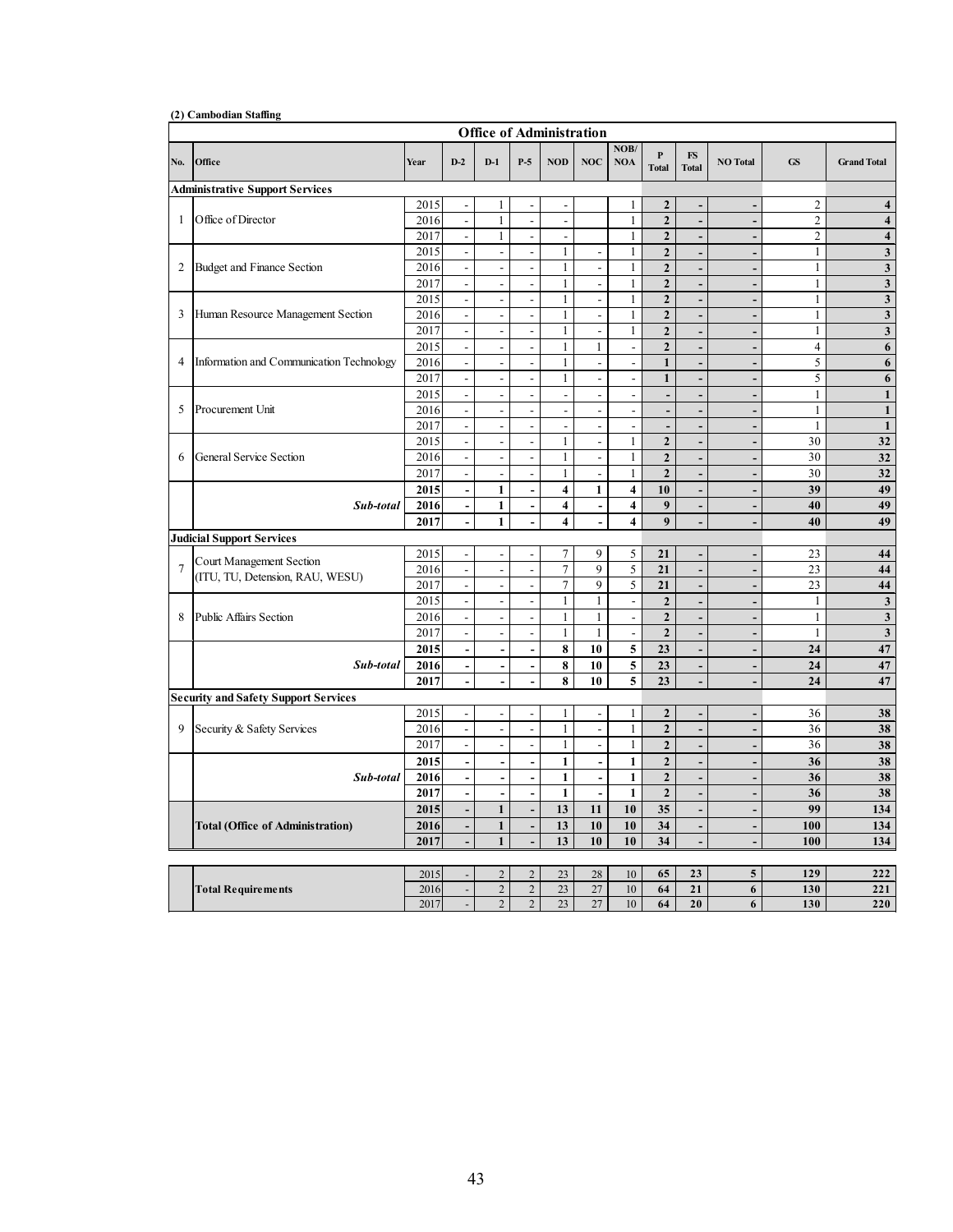- S.99. The Office of Administration provides administrative, judicial and security and safety services to deliver the mandates of the ECCC. Administrative Support Services consists of the Offices of the Director and Deputy Director and administrative support offices such as Human Resources Management Section, Budget and Finance Section, Information and Communication Technology Unit, General Services Section and Procurement Unit.
- S.100. Judicial Support Services (JSS) provides essential services required to support ongoing judicial activities. The JSS includes a Court Management Section (Interpretation and Translation Unit, Transcription Unit, Witness and Expert Support Unit (WESU), Detention Unit and Records and Archives Unit) and the Public Affairs Section (PAS). PAS disseminates information regarding Court activities to international and national audiences, conducts the Court's outreach activities and acts as the Court's spokesperson.
- S.101. The Security and Safety Section (SSS) discharges its responsibilities in line with the Supplementary Agreement with the Royal Government of Cambodia (RGC) and the United Nations that defines the responsibility of the RGC and the UN with regards to the security and safety of the ECCC and its officials and staff. While the UN is responsible for the security and safety of the Compound of the ECCC and its officials and staff, the RGC is responsible for security outside the ECCC compound. The SSS comprises three units: Close Protection, Compound Security and Operations Units.
- S.102. The proposed budget of \$16.5 million provides for 87 posts under the Office of Administration (1 D-1, 2 P-5, 10 P-4, 17 P-3, 21 FS,6 NO and 30 GS) in 2016. During 2017, 86 posts are proposed and they are: (1 D-1, 2 P-5, 10 P-4, 17 P-3, 20 FS and 6 NO and 30 GS). One international post FS-5 under the Witness and Expert Support Unit (WESU) is converted to establish 1 NOB post in 2016. It is expected that the establishment of national post will increase capacity to meet the workload surges during 2016-17 at a lesser cost.
- S.103. Administration budget also provides for contractual services (\$2.3 million), consultants (\$1.6 million), travel – (\$76,510), general operating expenses (\$973,220), supplies (\$460,044) and equipment, vehicle and furniture (\$358,965) details of which are explained under respective Service.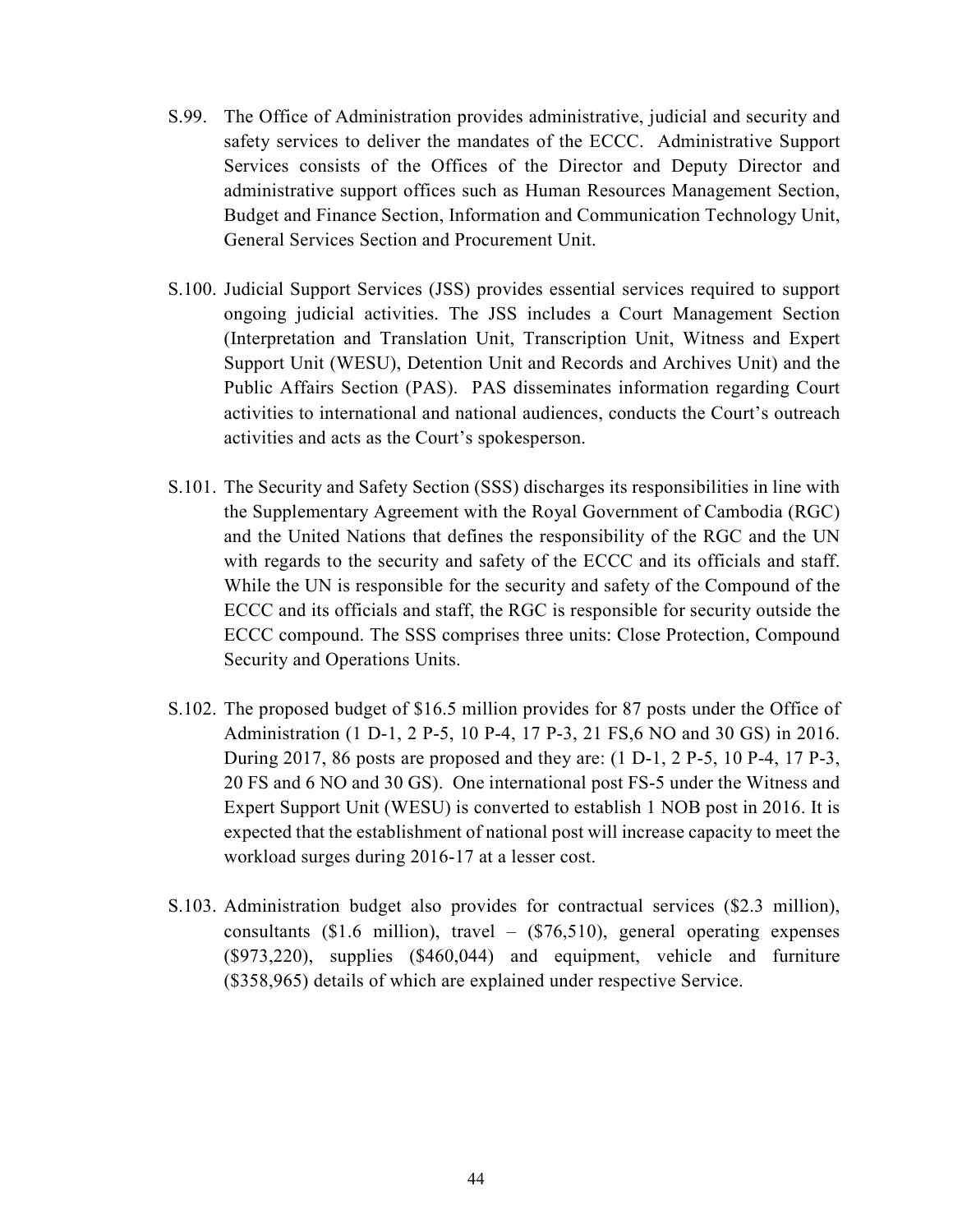#### **C.1. Administrative Support Services:**

S.104. Administrative Support Services consists of the Office of the Director/Deputy Director (Coordinator, UNAKRT), Budget and Finance Section, Human Resources Management Section, General Services Section, Information and Communication Technology Section and Procurement Unit.

#### **Table S.2.k**

.

**Resource Requirements by Object of Expenditure (Administrative Support Services)**  (Thousands of United States Dollars)

|     | <b>Administrative Support Services</b> |                            |                               |         |                          |              |  |  |  |  |  |  |
|-----|----------------------------------------|----------------------------|-------------------------------|---------|--------------------------|--------------|--|--|--|--|--|--|
|     |                                        |                            |                               |         | Proposal                 |              |  |  |  |  |  |  |
| No. | Object of expenditure                  | <b>Expenditure</b><br>2014 | <b>Revised Budget</b><br>2015 | 2016    | 2017                     | <b>Total</b> |  |  |  |  |  |  |
|     | Posts                                  | 2,454.8                    | 2,566.6                       | 2,282.1 | 2,264.9                  | 4,547.0      |  |  |  |  |  |  |
|     | Non-staff Compensation                 |                            |                               | -       | -                        |              |  |  |  |  |  |  |
| 3   | Other staff cost                       | $\overline{ }$             | ٠                             | ٠       | ٠                        |              |  |  |  |  |  |  |
|     | Consultants and Experts                | $\overline{ }$             | ٠                             | ٠       | ۰                        |              |  |  |  |  |  |  |
|     | Travel of staff                        | $\overline{ }$             | 44.6                          | 15.4    | 15.4                     | 30.8         |  |  |  |  |  |  |
| 6   | Travel of witnesses                    | $\blacksquare$             | ٠                             | ٠       | $\overline{\phantom{0}}$ | ۰            |  |  |  |  |  |  |
|     | <b>Contractual Services</b>            | 873.0                      | 145.7                         | 155.5   | 155.5                    | 311.0        |  |  |  |  |  |  |
| 8   | <b>General Operating Expenses</b>      | 418.2                      | 437.3                         | 438.3   | 434.3                    | 872.6        |  |  |  |  |  |  |
| 9   | <b>Supplies</b>                        | 193.5                      | 205.3                         | 229.2   | 152.2                    | 381.4        |  |  |  |  |  |  |
| 10  | Furniture and Equipment                | 173.8                      | 104.3                         | 126.0   | 213.1                    | 339.1        |  |  |  |  |  |  |
|     | Total (1)                              | 4,113.3                    | 3,503.8                       | 3,246.5 | 3,235.4                  | 6,481.9      |  |  |  |  |  |  |

**(1) United Nations Funding by Obejct of Expenditure**

**(2) Cambodian Funding by Class**

|     | <b>Administrative Support Services</b> |                            |                               |         |          |              |  |  |  |  |  |  |
|-----|----------------------------------------|----------------------------|-------------------------------|---------|----------|--------------|--|--|--|--|--|--|
|     |                                        |                            |                               |         | Proposal |              |  |  |  |  |  |  |
| No. | Object of expenditure                  | <b>Expenditure</b><br>2014 | <b>Revised Budget</b><br>2015 | 2016    | 2017     | <b>Total</b> |  |  |  |  |  |  |
|     | Posts                                  | 722.3                      | 808.4                         | 780.7   | 780.9    | 1,561.6      |  |  |  |  |  |  |
|     | Non-staff Compensation                 |                            | -                             | ۰       | ٠        |              |  |  |  |  |  |  |
| 3   | Other staff cost                       | 45.5                       | $\overline{\phantom{a}}$      | 24.4    | 19.0     | 43.4         |  |  |  |  |  |  |
| 4   | Consultants and Experts                | 3.7                        | 5.4                           | 5.4     | 5.4      | 10.8         |  |  |  |  |  |  |
|     | Travel of staff                        | 0.3                        | 28.7                          | 16.2    | 25.8     | 42.0         |  |  |  |  |  |  |
| 6   | <b>Contractual Services</b>            | 421.5                      | 379.9                         | 379.5   | 379.5    | 759.0        |  |  |  |  |  |  |
|     | General Operating Expenses             | 380.3                      | 461.3                         | 471.9   | 471.9    | 943.8        |  |  |  |  |  |  |
| 8   | Hospitality                            | 24.5                       | 29.4                          | 29.4    | 29.4     | 58.8         |  |  |  |  |  |  |
| 9   | <b>Premises Alteration</b>             | 52.1                       | 99.1                          | 99.1    | 101.1    | 200.2        |  |  |  |  |  |  |
| 10  | Training and Meeting                   |                            | 8.1                           | 7.9     | 7.8      | 15.7         |  |  |  |  |  |  |
|     | Total (2)                              | 1,650.2                    | 1,820.3                       | 1,814.5 | 1,820.8  | 3,635.3      |  |  |  |  |  |  |
|     |                                        |                            |                               |         |          |              |  |  |  |  |  |  |
|     | Total Requirements $(1)+(2)$           | 5,763.5                    | 5,324.1                       | 5,061.0 | 5,056.2  | 10,117.2     |  |  |  |  |  |  |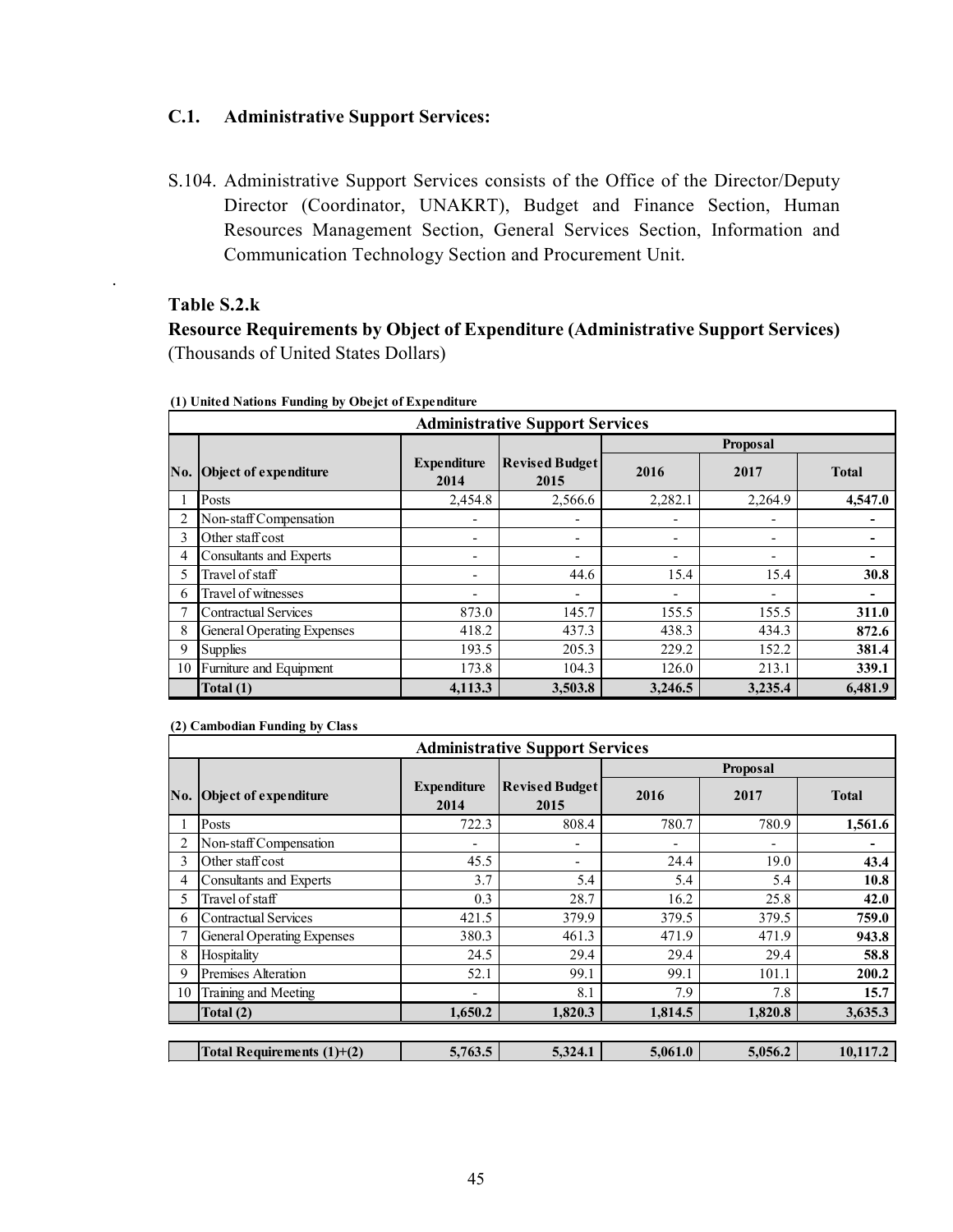## **Table S.2.l**

# **Posts (Administrative Support Services)**

**(1) United Nations Staffing**

|                |                                                |      |                          | <b>Administrative Support Services</b> |                          |                          |                          |                          |                |                                 |                 |                |                         |
|----------------|------------------------------------------------|------|--------------------------|----------------------------------------|--------------------------|--------------------------|--------------------------|--------------------------|----------------|---------------------------------|-----------------|----------------|-------------------------|
| No.            | Office                                         | Year | $D-2$                    | $D-1$                                  | $P-5$                    | $P-4$                    | $P-3$                    | $P-2$                    | P              | <b>FS</b><br><b>Total</b> Total | <b>NO</b> Total | <b>GS</b>      | <b>Grand Total</b>      |
|                | <b>Administrative Support Services</b>         |      |                          |                                        |                          |                          |                          |                          |                |                                 |                 |                |                         |
|                |                                                | 2015 |                          |                                        |                          |                          |                          |                          | $\overline{2}$ |                                 |                 |                | 3                       |
| $\mathbf{1}$   | Office of the Deputy Director/Coordinator      | 2016 | $\overline{\phantom{a}}$ |                                        |                          |                          |                          |                          | $\overline{2}$ |                                 |                 |                | 3                       |
|                |                                                | 2017 | $\overline{\phantom{a}}$ |                                        |                          | $\overline{\phantom{a}}$ | $\overline{\phantom{a}}$ |                          | $\overline{2}$ |                                 |                 |                | 3                       |
|                |                                                | 2015 | $\overline{\phantom{a}}$ | $\overline{\phantom{a}}$               |                          |                          | $\overline{\phantom{a}}$ |                          |                | $\overline{2}$                  |                 | $\overline{2}$ | 6                       |
| $\overline{2}$ | Budget and Finance Section                     | 2016 | $\overline{\phantom{a}}$ | $\overline{\phantom{a}}$               |                          |                          | $\overline{\phantom{a}}$ |                          |                | $\overline{2}$                  |                 | $\overline{2}$ | 6                       |
|                |                                                | 2017 | $\overline{\phantom{a}}$ | $\overline{\phantom{0}}$               |                          |                          | $\overline{\phantom{a}}$ |                          |                | $\overline{2}$                  |                 | $\overline{2}$ | 6                       |
|                |                                                | 2015 | $\overline{\phantom{a}}$ | $\overline{\phantom{a}}$               |                          |                          | $\overline{\phantom{0}}$ |                          |                | $\overline{2}$                  |                 | 3              |                         |
| 3              | Human Resource Management Section              | 2016 | $\blacksquare$           | $\overline{\phantom{a}}$               |                          |                          | $\overline{\phantom{0}}$ |                          |                | 1                               |                 | 3              | 6                       |
|                |                                                | 2017 | $\overline{\phantom{a}}$ | $\overline{\phantom{0}}$               | $\overline{\phantom{0}}$ |                          | $\overline{\phantom{0}}$ | $\overline{\phantom{0}}$ |                |                                 |                 | 3              | 5                       |
|                |                                                | 2015 | $\overline{\phantom{a}}$ | $\overline{\phantom{a}}$               | $\overline{\phantom{a}}$ |                          |                          |                          | $\overline{2}$ |                                 |                 | 5              | 7                       |
| $\overline{4}$ | Information and Communication Technology       | 2016 | $\overline{\phantom{a}}$ | $\overline{\phantom{a}}$               | $\overline{\phantom{a}}$ |                          |                          |                          | $\overline{2}$ |                                 |                 | 5              | 7                       |
|                |                                                | 2017 | $\overline{\phantom{a}}$ | $\overline{\phantom{a}}$               | $\overline{\phantom{a}}$ |                          |                          |                          | $\overline{2}$ |                                 |                 | 5              | 7                       |
|                |                                                | 2015 | $\overline{\phantom{0}}$ | $\overline{\phantom{0}}$               |                          |                          |                          |                          |                |                                 |                 |                | $\overline{2}$          |
| 5              | Procurement Unit                               | 2016 |                          | $\overline{\phantom{a}}$               |                          | $\overline{\phantom{0}}$ |                          |                          |                |                                 |                 |                | $\mathbf{2}$            |
|                |                                                | 2017 |                          |                                        |                          |                          |                          |                          |                |                                 |                 |                | $\mathbf{2}$            |
|                |                                                | 2015 |                          |                                        |                          |                          |                          |                          |                | $\mathbf{1}$                    |                 | $\overline{2}$ | $\overline{\mathbf{4}}$ |
| 6              | <b>General Service Section</b>                 | 2016 |                          | $\overline{\phantom{0}}$               |                          |                          |                          |                          |                | $\mathbf{1}$                    | 1               | $\overline{2}$ | $\overline{\mathbf{4}}$ |
|                |                                                | 2017 | $\overline{\phantom{a}}$ | $\overline{\phantom{0}}$               | $\overline{\phantom{0}}$ | $\overline{\phantom{a}}$ | $\overline{\phantom{0}}$ |                          |                | $\mathbf{1}$                    | 1               | $\overline{2}$ | $\overline{\mathbf{4}}$ |
|                |                                                | 2015 |                          | $\mathbf{1}$                           |                          | 3                        | $\overline{2}$           |                          | $\overline{7}$ | 5                               | 3               | 14             | 29                      |
|                | <b>Total (Administrative Support Services)</b> | 2016 |                          | $\mathbf{1}$                           | 1                        | 3                        | $\overline{2}$           |                          | $\overline{7}$ | $\overline{\bf{4}}$             | 3               | 14             | 28                      |
|                |                                                | 2017 |                          |                                        |                          | 3                        | $\overline{2}$           |                          | $\overline{7}$ | 3                               | 3               | 14             | 27                      |

#### **(2) Cambodian Staffing**

|                | <b>Administrative Support Services</b>         |      |                          |                          |                              |                          |                          |                    |                              |                           |                         |                |                         |
|----------------|------------------------------------------------|------|--------------------------|--------------------------|------------------------------|--------------------------|--------------------------|--------------------|------------------------------|---------------------------|-------------------------|----------------|-------------------------|
| No.            | Office                                         | Year | $D-2$                    | $D-1$                    | $P-5$                        | <b>NOD</b>               | <b>NOC</b>               | NOB/<br><b>NOA</b> | $\mathbf{P}$<br><b>Total</b> | <b>FS</b><br><b>Total</b> | <b>NO</b> Total         | <b>GS</b>      | <b>Grand Total</b>      |
|                | <b>Administrative Support Services</b>         |      |                          |                          |                              |                          |                          |                    |                              |                           |                         |                |                         |
|                |                                                | 2015 |                          |                          |                              |                          |                          |                    | $\mathbf{2}$                 |                           |                         | $\overline{2}$ | 4                       |
| $\mathbf{1}$   | Office of Director                             | 2016 | $\overline{a}$           | $\mathbf{1}$             | $\overline{a}$               |                          |                          |                    | $\overline{2}$               | $\overline{\phantom{0}}$  |                         | $\overline{c}$ | $\overline{\mathbf{4}}$ |
|                |                                                | 2017 | $\overline{\phantom{a}}$ | 1                        |                              | $\overline{\phantom{0}}$ |                          |                    | $\overline{2}$               |                           |                         | $\overline{2}$ | $\overline{\mathbf{4}}$ |
|                |                                                | 2015 | $\overline{a}$           |                          |                              |                          |                          |                    | $\overline{2}$               |                           |                         |                | 3                       |
| $\overline{2}$ | Budget and Finance Section                     | 2016 | $\overline{a}$           | $\overline{\phantom{0}}$ |                              | 1                        | $\overline{a}$           |                    | $\overline{2}$               | ٠                         |                         |                | 3                       |
|                |                                                | 2017 | $\overline{\phantom{a}}$ | $\overline{\phantom{a}}$ |                              | 1                        | $\overline{\phantom{a}}$ |                    | $\overline{2}$               | $\overline{\phantom{a}}$  |                         |                | 3                       |
|                |                                                | 2015 | $\overline{\phantom{a}}$ | $\overline{\phantom{0}}$ | $\overline{a}$               | 1                        | $\frac{1}{2}$            |                    | $\overline{2}$               |                           |                         |                | 3                       |
| 3              | Human Resource Management Section              | 2016 |                          | $\overline{\phantom{a}}$ |                              | 1                        | $\overline{\phantom{0}}$ |                    | $\overline{2}$               |                           |                         |                | 3                       |
|                |                                                | 2017 | $\overline{\phantom{a}}$ | $\overline{\phantom{a}}$ |                              | 1                        | $\overline{\phantom{a}}$ |                    | $\overline{2}$               |                           |                         |                | 3                       |
|                |                                                | 2015 | $\overline{\phantom{a}}$ | $\overline{\phantom{a}}$ |                              | 1                        | 1                        |                    | $\overline{2}$               |                           |                         | $\overline{4}$ | 6                       |
| $\overline{4}$ | Information and Communication Technology       | 2016 | $\overline{\phantom{a}}$ | $\overline{\phantom{a}}$ |                              | 1                        | $\overline{\phantom{a}}$ |                    | $\mathbf{1}$                 |                           |                         | 5              | 6                       |
|                |                                                | 2017 | $\overline{\phantom{a}}$ | $\overline{\phantom{a}}$ | $\overline{a}$               |                          | $\overline{\phantom{a}}$ |                    | $\mathbf{1}$                 | ٠                         |                         | 5              | 6                       |
|                |                                                | 2015 | $\overline{\phantom{a}}$ | $\overline{\phantom{0}}$ |                              |                          | $\overline{\phantom{0}}$ |                    |                              |                           |                         |                | $\mathbf{1}$            |
| 5              | Procurement Unit                               | 2016 | $\overline{\phantom{a}}$ | $\overline{\phantom{a}}$ |                              |                          |                          |                    |                              |                           |                         |                | 1                       |
|                |                                                | 2017 |                          | $\overline{\phantom{0}}$ |                              |                          |                          |                    |                              |                           |                         |                | $\mathbf{1}$            |
|                |                                                | 2015 | $\overline{\phantom{a}}$ | $\overline{\phantom{a}}$ |                              | 1                        | $\overline{\phantom{a}}$ |                    | $\overline{2}$               |                           |                         | 30             | 32                      |
| 6              | General Service Section                        | 2016 | $\overline{\phantom{a}}$ | $\overline{\phantom{a}}$ | $\overline{a}$               |                          | $\overline{\phantom{a}}$ |                    | $\overline{2}$               |                           |                         | 30             | 32                      |
|                |                                                | 2017 | $\overline{\phantom{a}}$ | $\overline{\phantom{a}}$ |                              | 1                        | $\overline{a}$           |                    | $\overline{2}$               |                           |                         | 30             | 32                      |
|                |                                                | 2015 | $\overline{\phantom{a}}$ | 1                        |                              | 4                        | $\mathbf{1}$             | 4                  | 10                           |                           |                         | 39             | 49                      |
|                | <b>Total (Administrative Support Services)</b> | 2016 | $\overline{\phantom{a}}$ | $\mathbf{1}$             | $\qquad \qquad \blacksquare$ | 4                        | $\overline{\phantom{a}}$ | 4                  | 9                            | ٠                         |                         | 40             | 49                      |
|                |                                                | 2017 |                          | $\mathbf{1}$             |                              | $\overline{\bf{4}}$      | $\overline{a}$           | 4                  | $\boldsymbol{Q}$             |                           |                         | 40             | 49                      |
|                |                                                |      |                          |                          |                              |                          |                          |                    |                              |                           |                         |                |                         |
|                |                                                | 2015 |                          | $\overline{2}$           |                              |                          | 3                        | 4                  | 17                           | 5                         | 3                       | 53             | 78                      |
|                | <b>Total Requirements</b>                      | 2016 | $\overline{\phantom{a}}$ | $\overline{2}$           |                              | $\overline{7}$           | $\overline{2}$           | $\overline{4}$     | 16                           | $\overline{\mathbf{4}}$   | $\overline{\mathbf{3}}$ | 54             | 77                      |

2017 - 2 1 7 2 4 **16 3 3 54 76**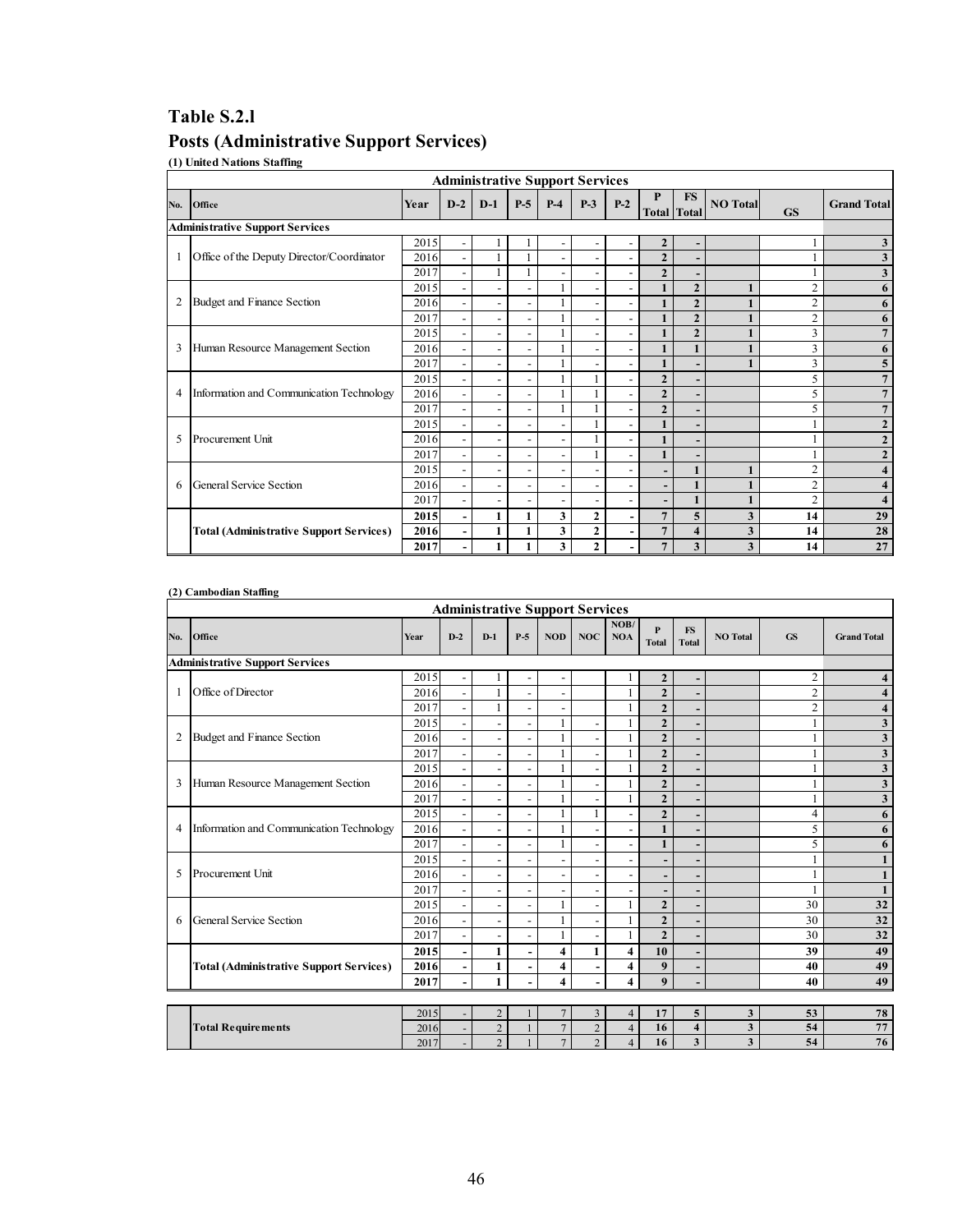### **a) Office of the Director/Deputy Director**

The Office of the Deputy Director (DDOA) provides the executive direction and management of the Court. It also supports the smooth functioning of judicial offices and coordinates with the National Component of the Court. This office also provides overall policy guidelines and manages administrative support, judicial support and security and safety services Court. The International Component of the Court is headed by the Deputy Director. This office had three posts in 2015. These posts are: 1 D-1 UNAKRT Coordinator/Deputy Director, 1 P-5 Senior Programme Management Officer, and 1 GS Administrative Assistant. It is proposed to continue the same staffing level during 2016-17.

The 2015 approved staffing for the Office of the Director (DOA) was composed of four posts: 1 D-1 Director of Administration, 1 NO-B Associate Legal Officer, 1 GS-6 Administrative Assistant, and 1 GS-6 Protocol and Liaison Assistant. It is proposed to continue the same staffing level as in 2015 during the period 2016-2017.

## **b) Budget and Finance Section**

The Budget and Finance Section (BFS) of the International Component manages the financial resources entrusted to the UN side of the Court. It also implements, monitors and reports on the approved budget. It ensures that the financial and other resources of the UNAKRT are spent in line with UN regulations and rules. Furthermore, BFS puts in place various internal control mechanisms for the effective financial management at UNAKRT and ensures compliance. In addition to the current responsibilities, BFS would also take over payroll administration of 57 locally recruited staff and consultants in 2016 and 51 in 2017. Currently, BFS is staffed with six posts. It is proposed to retain the same staffing level during the coming biennium as well. These posts are: 1 P-4 Chief of Budget and Finance, 1 NO-C Budget Officer, 2 FS-5 Finance Assistants, and 2 GS Finance Assistants.

In 2015, the approved staffing of the National Component Budget and Finance Section consists of three posts: 1 NO-D Chief of Section, 1 NO-A Associate Finance Officer and 1 GS-6 Finance Assistant. It is proposed to continue the same staffing level as in 2015 during the period 2016-2017.

## **c) Human Resources Management Section**

The Human Resources Management Section (HRMS) supports all UNAKRT offices to recruit, retain and manage the human resources that are needed to support the effective functioning of various UNAKRT offices. The proposed UNAKRT staffing table has 104 and 91 international posts respectively during 2016 and 2017. Effective 1 Jan 2016, these international posts will be administered by DESA, NY. UNAKRT will administer 57 (2016) and 51 (2017) national posts, 75 consultants and approximately 45 interns. Due to the shifting of responsibilities, HRMS is proposing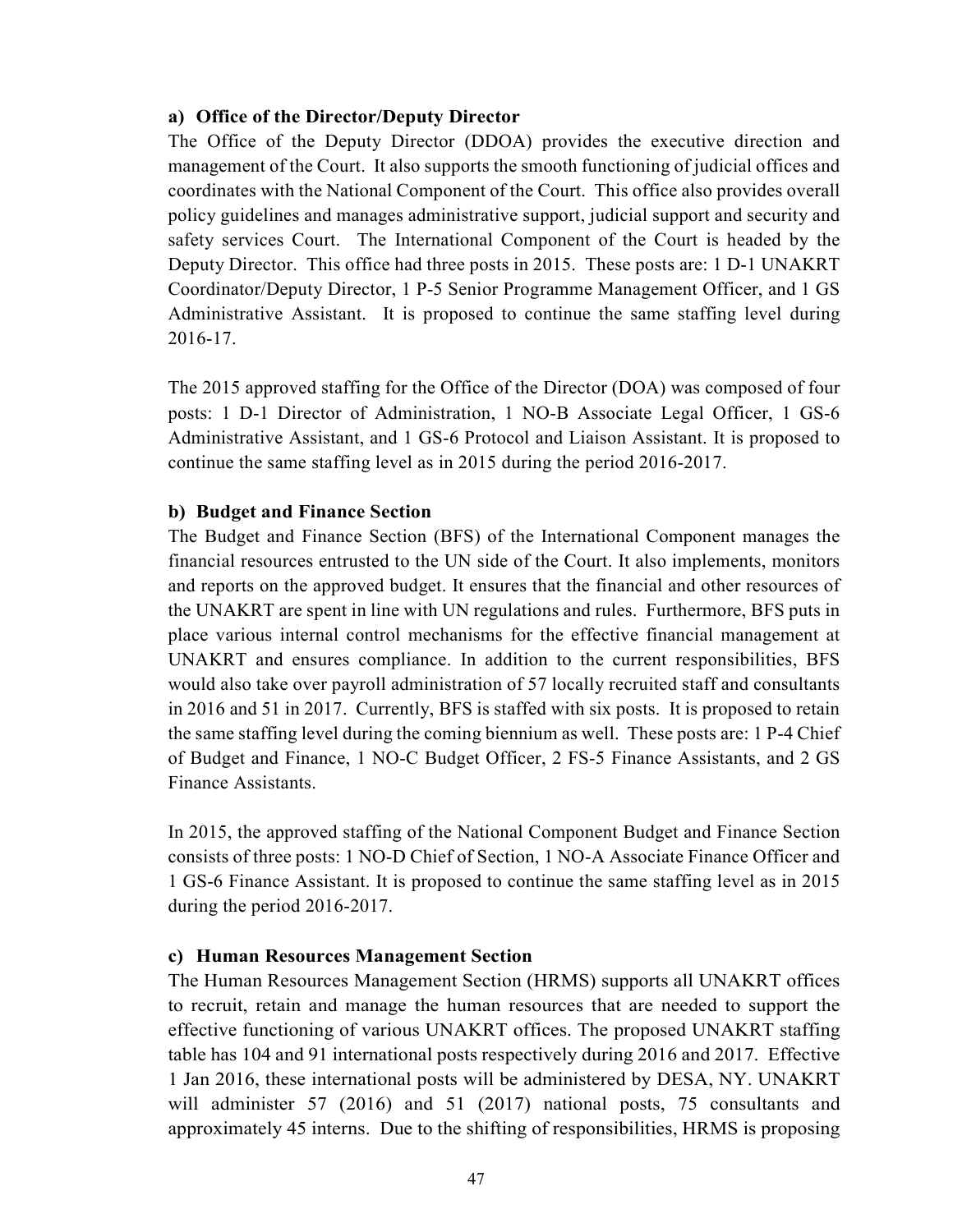to abolish one FS-4 post effective 01 January 2016, and another FS-4 post effective 1 July 2016, following stabilization of the new human resources operational model.

HRMS had seven posts in 2015 under the International Component. These are: 1 P-4 Chief of Section, 1 NO-B Human Resources Officer, 2 FS-4 Human Resources Assistants, 2 GS-6 HR Assistants and 1 GS-5 HR Assistant. One GS-6 post is based in NY which will be utilized to administer international staff effective 1 Jan 2016. Two FS-4 posts will be abolished in 2016 (one FS-4 posts for six months) due to the international staff administration to be managed from NY following the implementation of the new human resources model whereby international staff will be administered by DESA/NY. HRMS in Phnom Penh will administer local staff, consultants and interns.

The National Component had three posts in 2015. They were: 1 NO-D Chief of Section, 1 NO-B Associate HR Officer, and 1 GS-6 HR Assistant. It is proposed to continue the same staffing level as in 2015 during the period 2016-2017.

## **d) General Services Section**

The General Services Section will continue to provide administrative and logistical support in the areas of buildings management, travel and shipping, asset management, supply as well as mail, pouch and messenger services. Current approved staffing levels under the International Component includes four posts under GSS: 1 NO-C General Service Officer, 1 FS-5 Property Control/Receiving & Inspection, 1 GS-7 Travel Assistant and 1 GS-5 Store/Supply Assistant. It is proposed to continue the same staffing level during the coming biennium.

In 2015, the approved national staffing consists of 32 posts: 1 NO-D Deputy Chief of General Services Section, 1 NO-B Building Supervisor, 1 GS-6 Technical Assistant, 1 GS-5 Messenger Supervisor, 1 GS-5 Vehicle Dispatcher, 1 GS-5 Administrative Assistant, 1 GS-4 Store Supply Assistant, 5 GS-4 Technical and Clerical Support, 2 GS-4 Mail Clerk Messengers, 3 GS-2 Warehouse Clerks and 15 GS-2 Drivers. It is proposed to continue the same staffing level as in 2015 during the period 2016-2017.

#### **e) Information and Communication Technology Section**

The Information and Communication Technology (ICT) Section manages and develops networks, application software, and associated equipment and facilities for the Court. The core functions are to facilitate email, internet, database, data storage, web and application design through the provision of cost-effective, reliable and secure ICT services and system. The Section is headed by a P-4 Section Chief, who is supported by one international P-3 ICT Technical Officer, four G-6 IT Assistants and one G-5 Telecommunication Assistant. There are seven posts in the International Component of ICT in 2015 and all posts are proposed to be retained during the next biennium.

In 2015, the approved staffing of National Component of the ITC Section is made up of six posts, namely: 1 NO-D Deputy Chief of Section, 1 NO-C Client Service Coordinator, 1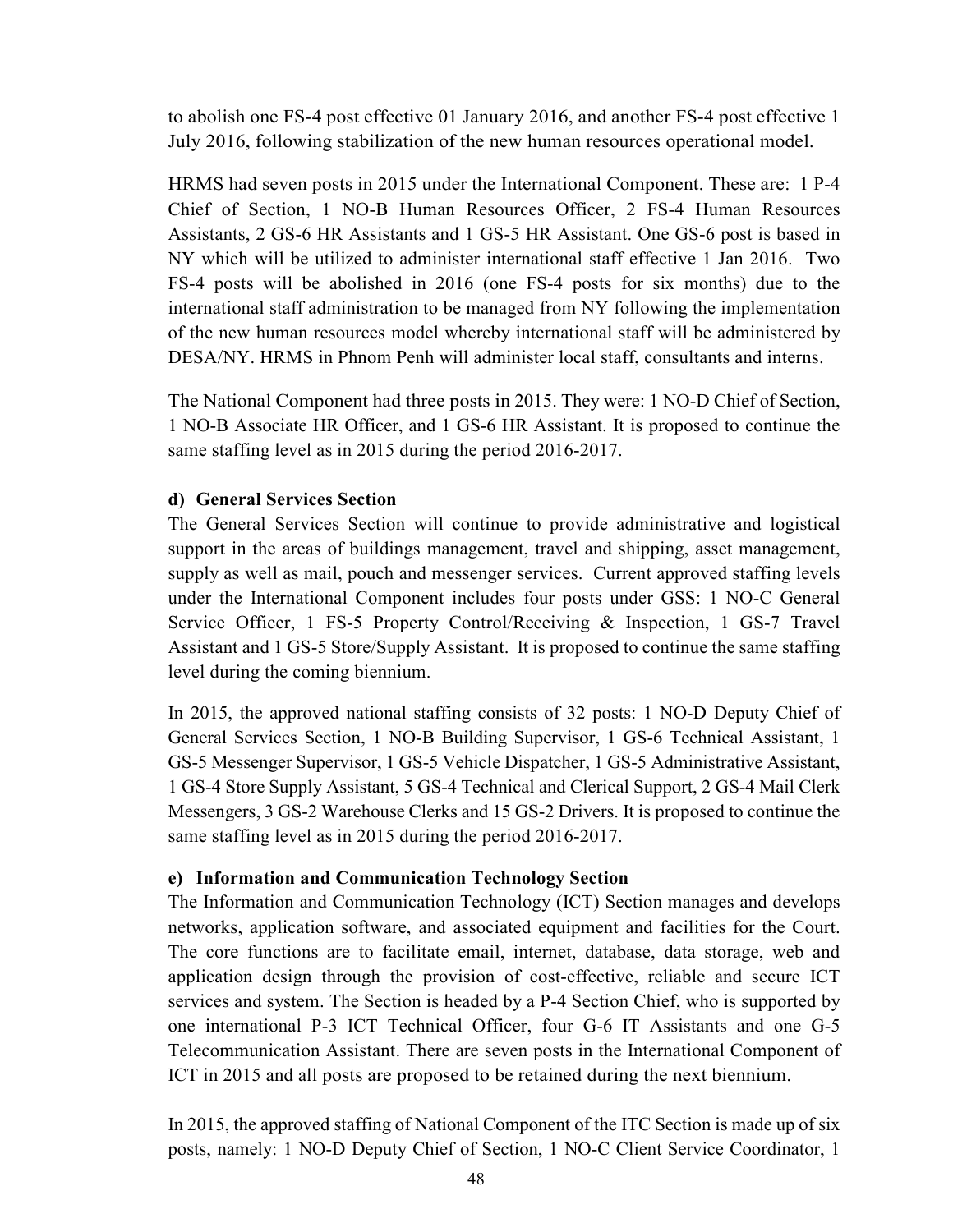GS-6 Web Developer, 1 GS-6 IT Help Desk Assistant, 1 GS-5 IT Asset Assistant, and 1 IT Support Staff. In 2016-2017, one post of NO-C Service Client Coordinator is proposed to be abolished and 1 GS-6 ICT Assistant is proposed to establish so as to partially absorb some tasks of the abolished post and to respond to the current workload requirement.

## **f) Procurement Unit**

The International Component of the Procurement Unit (PU) conducts procurement activities of a complex nature for the International Component of the Court through fair and effective international competition; best value for money concept and with due regard to procure goods and services locally, wherever possible. It also provides guidance to all offices on procurement matters and liaises with the Procurement Division in UNHQ as required. Currently, the International Component of the PU is staffed with 1P-3 and 1 GS-6 and it is proposed to continue the same level of staff resources during 2016-2017.

The National Component of the Procurement Unit includes one post (GS-6 Procurement Assistant). It is proposed to continue with the same staffing level as in 2015 during the period 2016-2017.

## **C.1.A Resource Requirements (Administrative Support Services – International Component):**

**Posts** 

S.105. The proposed budget of \$4.5 million provides for 28 posts in 2016 1 D-1, 1 P-5, 3 P-4, 2 P-3, 3 FS-5, 1 FS-4, 2 NOC, 1 NOB and 14 GS posts) and 27 post in 2017 (1 D-1, 1 P-5, 3 P-4, 2 P-3, 3 FS-5, 2 NOC, 1 NOB and 14 GS posts). Compared to 2015, there is slight increase in personnel costs due to a 2% increase factored into budgeted salary costs.

## **Non-post costs**

- S.106. A travel budget of \$30,800 covers Umoja related travel expenses and mission to New York by the Deputy Director for budget presentation and deliberations with DESA and the Principal Donors Group (PDG).
- S.107. The proposed contractual services amount of \$311,000 will cover customs and forwarding charges, a vehicle tracking system, pathologist's service and UN share of the ECCC Independent Counsellor's fee.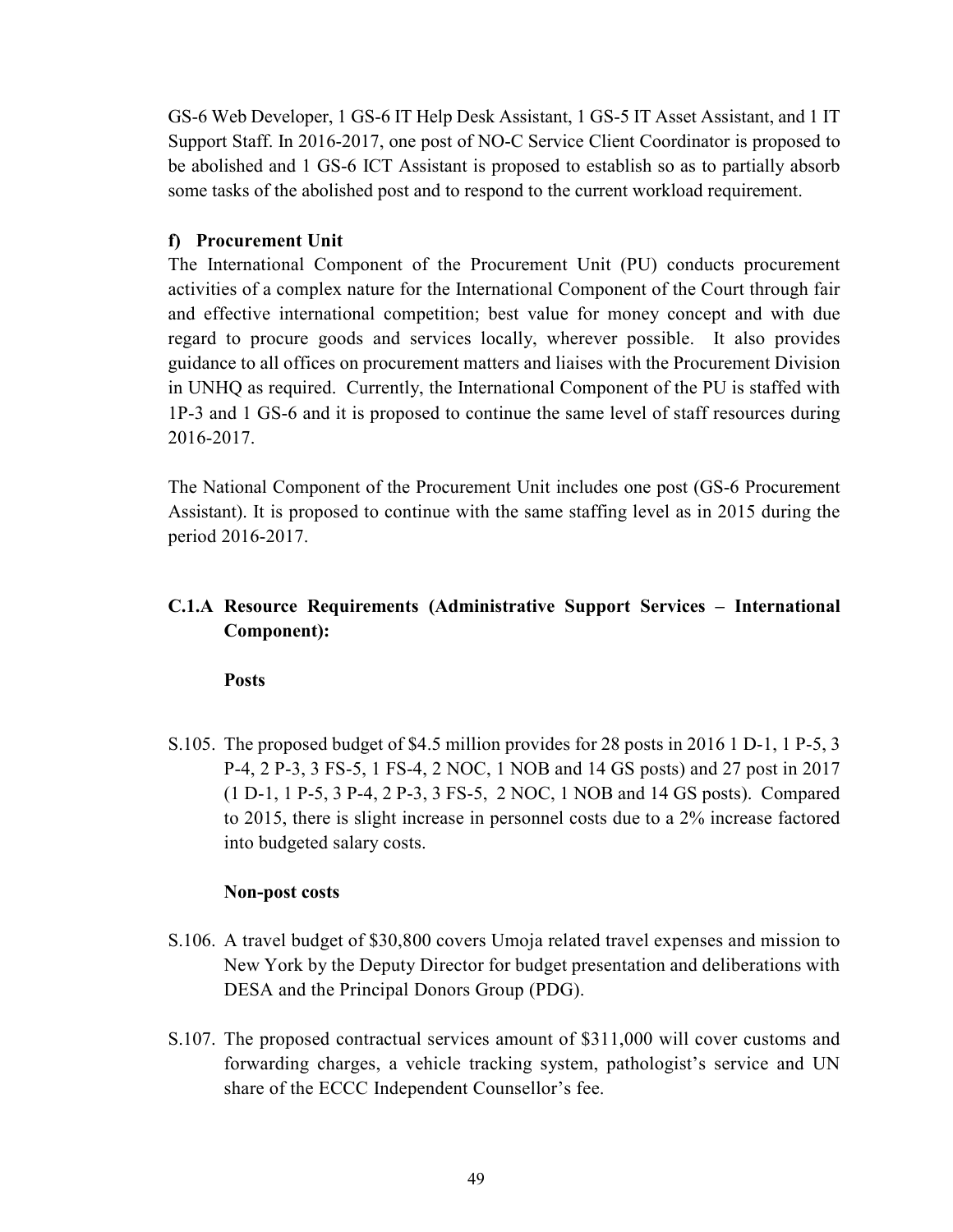- S.108. The estimated amount of \$1.25 million during 2016-17 provides for general operating expenses and supplies as follows:
	- a) General operating expenses \$872,600 is budgeted to cater for postal, courier and pouch charges, internet costs including live video broadcast of the Court proceeding and to support Umoja system connectivity, satellite phone charges, vehicle tracking services, maintenance of UPS batteries and ICT equipment to ensure uninterrupted operations at the Court;
	- b) Supplies \$381,400 is requested, including for office supplies, fuel, ICT supplies, consumables, stationeries and periodicals.
- S.109. Equipment an amount of \$339,100 has been proposed for software licenses, computer accessories, servers, video conferencing equipment, back-up solution for ECCC data and an upgrade to the Checkpoint firewall to comply with UN standards.

## **C.1.B Resource Requirements (Administrative Support Services - National Component)**

#### **Posts**

S.110. The proposed budget of \$1,561,304 provides for 49 posts during the biennium 2016-17 (1 D-1, 4 NO-D, 4 NO-B/A, and 40 GS posts). There are no changes proposed in the staffing level compared to 2015. The estimated budget per year amounts to \$780,652 which is slightly lower than the 2015 revised budget of \$808,400.

## **Non-post costs**

- S.111. During biennium 2016-2017, an amount of \$54,200 is proposed to fund short-term staff and consultants as follows:
	- a) \$5,400 is proposed to hire two short-term drivers for 6 months in 2016 to meet workload surges related OCIJ investigative missions;
	- b) An amount of \$18,000 is proposed to fund two temporary Technical Assistant posts under GSS to conduct air conditioner cleaning and repairs during the dry season;
	- c) \$20,000 is required for supplemental allowances of volunteers and interns who support various offices to meet periodic workload surges;
	- d) \$10,800 is provisioned for one consultant to provide routine maintenance of two generators during the night shifts.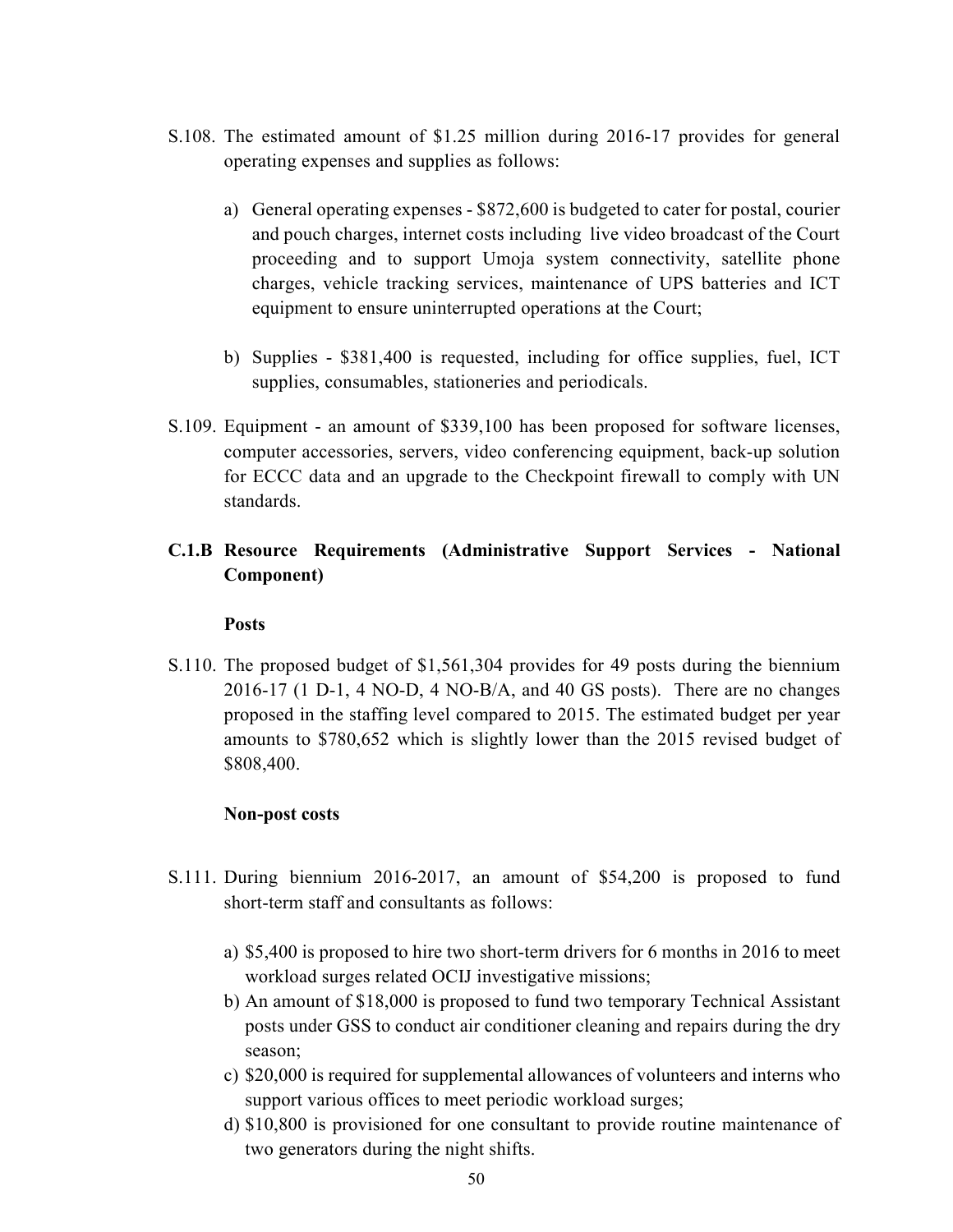- S.112. Other costs which are budgeted under the Administrative Support Services are contractual services, travel, grants-out and operational costs-other costs details of which are given below.
- S.113. The proposed budget of \$759,100 for 2016-2017 under contractual services covers the costs of bus transportation, annual audit fees, medical services for detainees, cleaning and gardening services of the Court premises and other expenses which are broken down below:
	- a) \$521,000 is planned for bus services to transport both national and international staff from Phnom Penh to the ECCC location (a distance of approximately 20 km). Total current staff size is 398 (200 national staff including interns and volunteers; 198 international staff and interns). The budget also includes a vehicle allowance to compensate all judicial officers and senior administrative members for the use of their private vehicles for official business purposes and the rental fee of one vehicle for the media, public and civil party groups who attend the public hearings;
	- b) \$45,000 is budgeted for the ECCC external audit fee, with audits to be conducted annually;
	- c)  $$151,300$  is requested for services<sup>5</sup> of cleaning and gardening for the ECCC office buildings, court room and the compound. The average cost is \$6,304 per month including the CINTRI garbage collection;
	- d) \$36,000 is provided for the honorarium payment of the Independent Counsellor that has been established by the United Nations and the Royal Government of Cambodia;
	- e) \$5,800 is allocated for job announcements and ECCC procurement related advertisements.
- S.114. The proposed travel budget of \$42,000 for 2016-2017 covers the following:
	- a) \$13,300 is proposed for domestic travel of staff in the Office of Administration to attend outreach activities, and other related seminars and forums;

l

 $<sup>5</sup>$  The cleaning area comprises of 12,375 square meters of office space, about 350 rooms, 200 toilets and 41, 239 square</sup> meters of garden.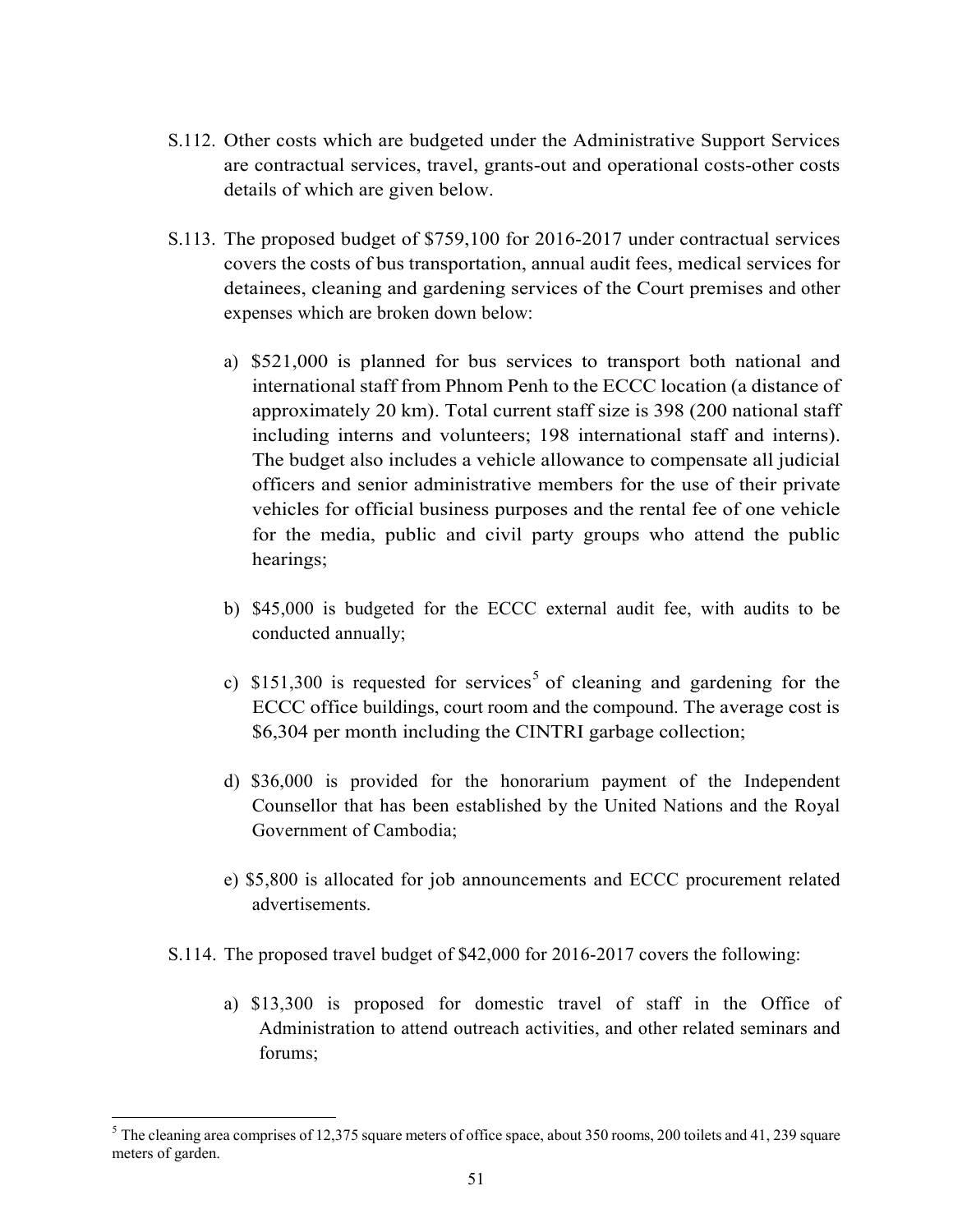- b) \$28,700 is budgeted for overseas travel costs of senior staff of the Office of Administration to attend meetings with the Principal Donors Group (PDG), Steering Committee and the Group of Interested States (GIS) in New York for annual fundraising and budget presentation. It also provides for fundraising travel activities within Asia.
- S.115. The proposed budget of \$15,700 under training and meeting in 2016-2017 supports training and outreach activities as follows:
	- a) \$4,100 is budgeted for the Office of Administration to jointly organize technical and professional training and seminars with Law Schools, NGOs or involved stakeholders regarding the ECCC progress and judicial process;
	- b) \$11,600 is planned to cover ECCC meeting costs to organize 3 public forums (2 in 2016 and 1 in 2017) to disseminate Court decisions and progress at the provincial level with targeted participants including local/provincial judicial professionals (local judges and prosecutors, Greffiers, and law clerks) and local authorities.
- S.116. Improvement of Premises**:** The proposed budget of \$200,100 for 2016-2017 provides for the following improvement projects, which are considered critical for the smooth operations of the Court:
	- a) \$43,500 is budgeted for four projects in 2016 and another five projects in 2017 to be implemented for the Courtroom renovation and installation;
	- b) \$61,000 is planned for five projects in 2016 and another five projects in 2017 to be implemented for Office Building renovation and installation;
	- c) \$59,600 is allocated for seven projects in 2016 and seven projects in 2017 to be implemented for Site and Ground Works in the ECCC compound;
	- d) \$31,100 is provisioned for five projects for routine maintenance and repairs 2016 and 2017 at the Detention Facility;
	- e) \$4,900 is estimated for one project to be implemented under the Guard Accommodation Facility in 2016.
- S.117. General Operating Expenses**:** The proposed budget of \$943,900 for 2016-2017 covers the costs of general operations (electricity, water, diesel fuel, general maintenance, cleaning of premises, detention), equipment, outreach materials, database for the ECCC.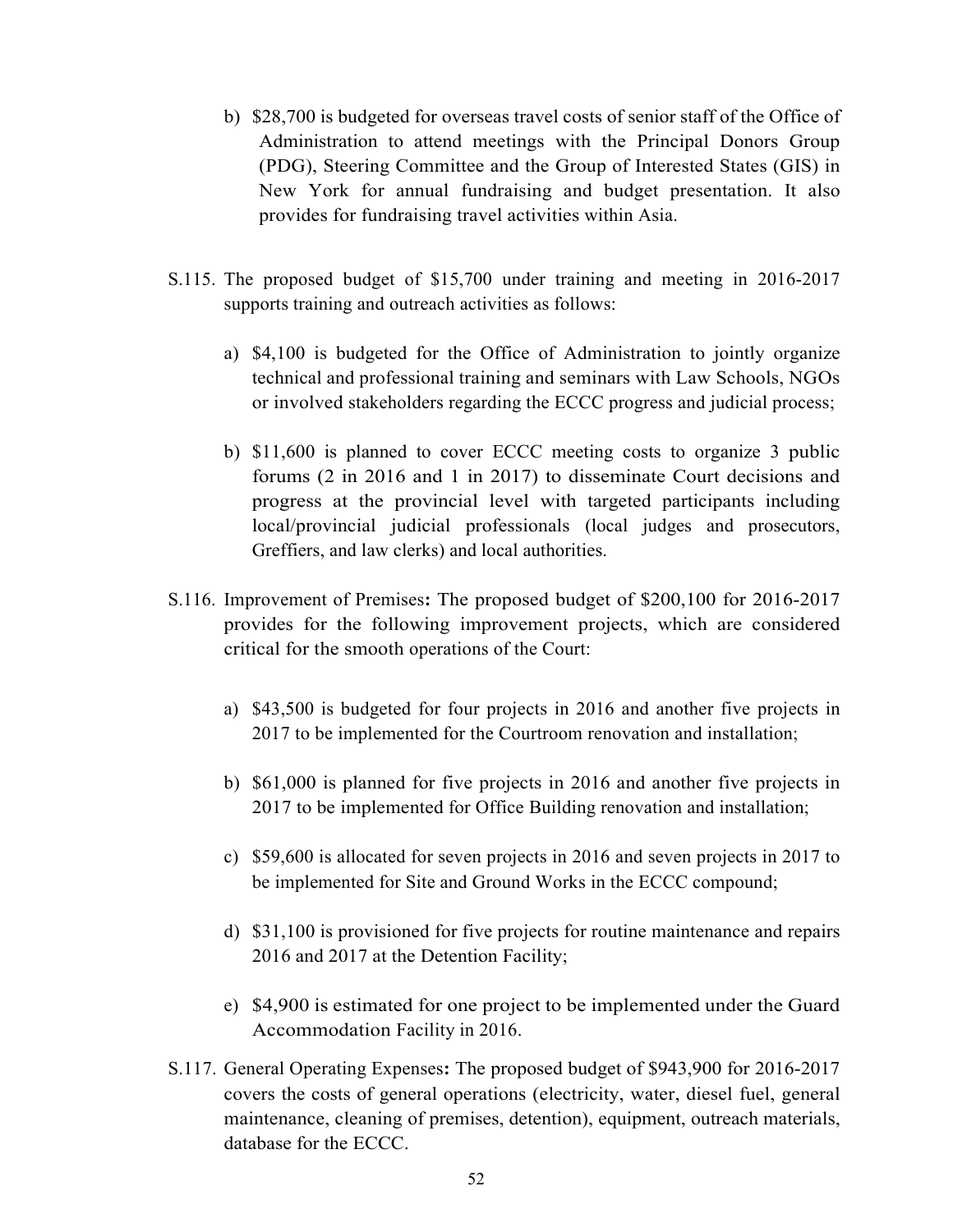- a) \$768,000 is budgeted for (i) electricity consumption (office building, court room, and town office); (ii) electrical transmission line from Phnom Penh to the ECCC compound to provide an internal electrical network for continuous electricity supply; (ii) diesel for 2 back-up generators to supply power separately for the Courtroom (147 sessions in 2016 and 96 sessions in 2017); and (iv) rental fees for a 1000 kVA back-up generator. Since mid-2013, the ECCC offices, factories and other institutions which surround the ECCC locations still faced severe power shortages, especially during the six months of dry season. To ensure sufficient electricity supply including for air conditioning within ECCC premises during power outages, ECCC continues to rent a 1000 KVA back-up power generator at ECCC. This generator has met the requirements of both the main building and the court building.
- b) \$29,100 is budgeted for water consumption in the office building, court room and grounds compound, and other costs of the water distributing and generating system;
- c) \$28,800 is budgeted for building routine maintenance and repairs for 350 rooms in the court room and ECCC office buildings, as well as room partitions to accommodate the staffing needs of relevant offices and sections on a periodic basis;
- d) \$22,800 is allocated for the catering/refreshment: (i) purified drinking water for all ECCC staff (400 persons for both national and international components) and the general public who attend public hearings of the Courts (approximately 32,000 persons per annum), (ii) refreshments during judicial interviews with detainees, (ii) refreshments during official meetings, training and other seminars held at the ECCC, and (iv) a daily snack and refreshment for 58 members of all involved parties who take part in the ECCC public hearings;
- e) \$13,000 is reserved for (i) miscellaneous expenses including banking charges and (ii) unforeseen operational costs;
- f) \$2,000 is planned for the replacement costs of two sets per annum for 12 judges' robes and for stamp-making and other related costs for all chambers, if needed;
- g) \$11,400 is budgeted for the day-to-day supplies and material required for the two detainees;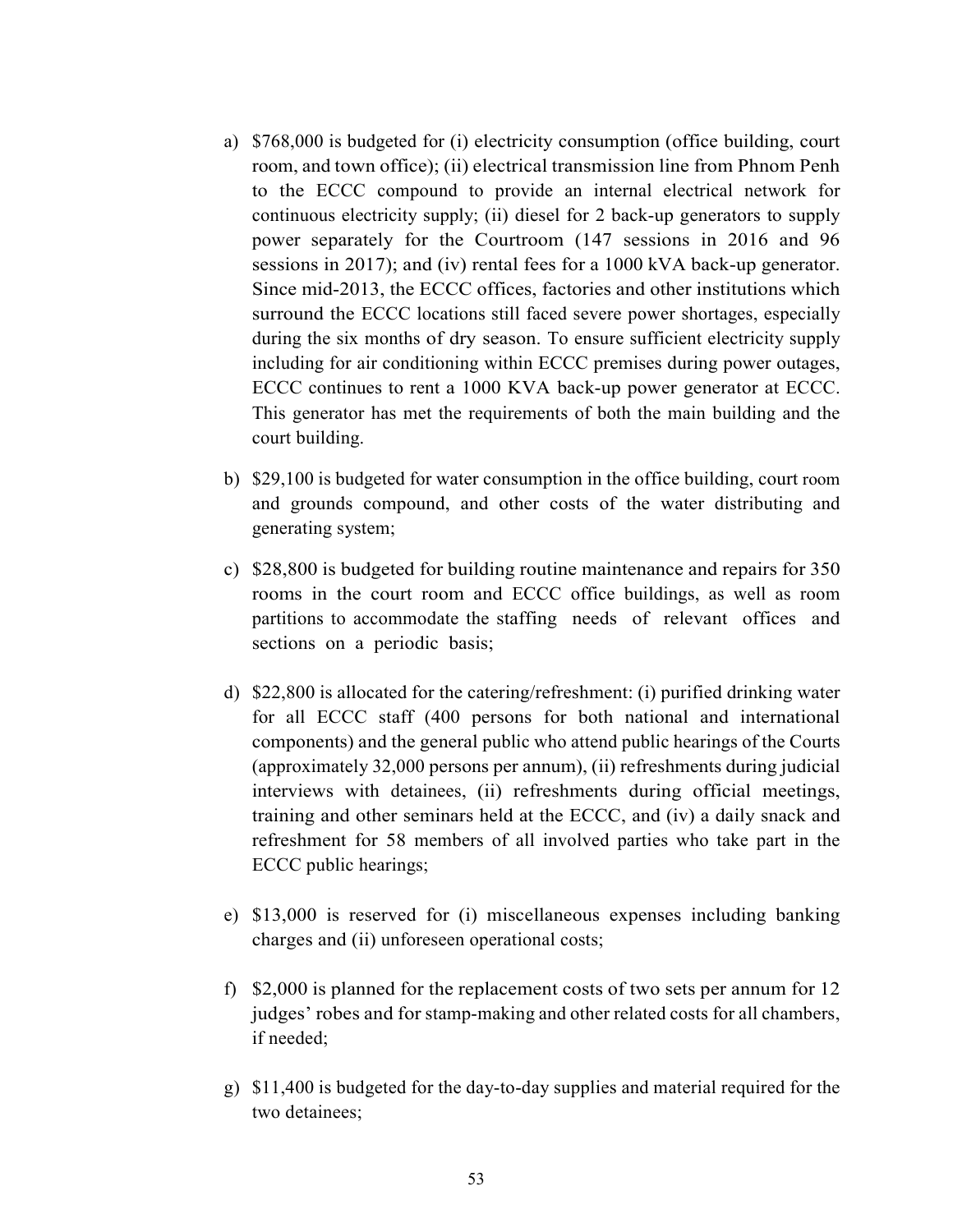- h) \$13,600 is proposed for daily meals for two detainees;
- i) \$11,400 is for replacement costs of furniture and equipment in the detention facility;
- j) \$43,800 is allocated for provision of supplementary payment for 20 detention workers from the Ministry of Interior who are required to work 24hours/7days at the Detention Center.
- S.118. Hospitality Costs: The proposed budget of \$58,900 for 2016-2017 covers the following expenditures:
	- a) \$14,400 is budgeted for the hospitality and protocol costs for VIPs, as needed, formal meetings of judges, prosecutors and their reserves as well as for judicial training and seminar events;
	- b) \$14,400 covers expenses for signing ceremonies and official functions/events;
	- c) \$25,000 is budgeted for reception and meeting costs for senior management to conduct coordination meetings with stakeholders of the Court (Royal Government of Cambodia, United Nations, donors, and civil society, etc.);
	- c) \$1,900 is proposed for the Public Affairs Section for its coordination meeting costs with the press and media, especially the live broadcasting of the Court's public hearings through radio and TV stations;
	- e) \$3,200 is reserved for the reception and hosting costs for national guests, especially judges and prosecutors in the domestic courts, as well as international guests who pay official visits to learn and/or share experiences regarding the functioning of the ECCC.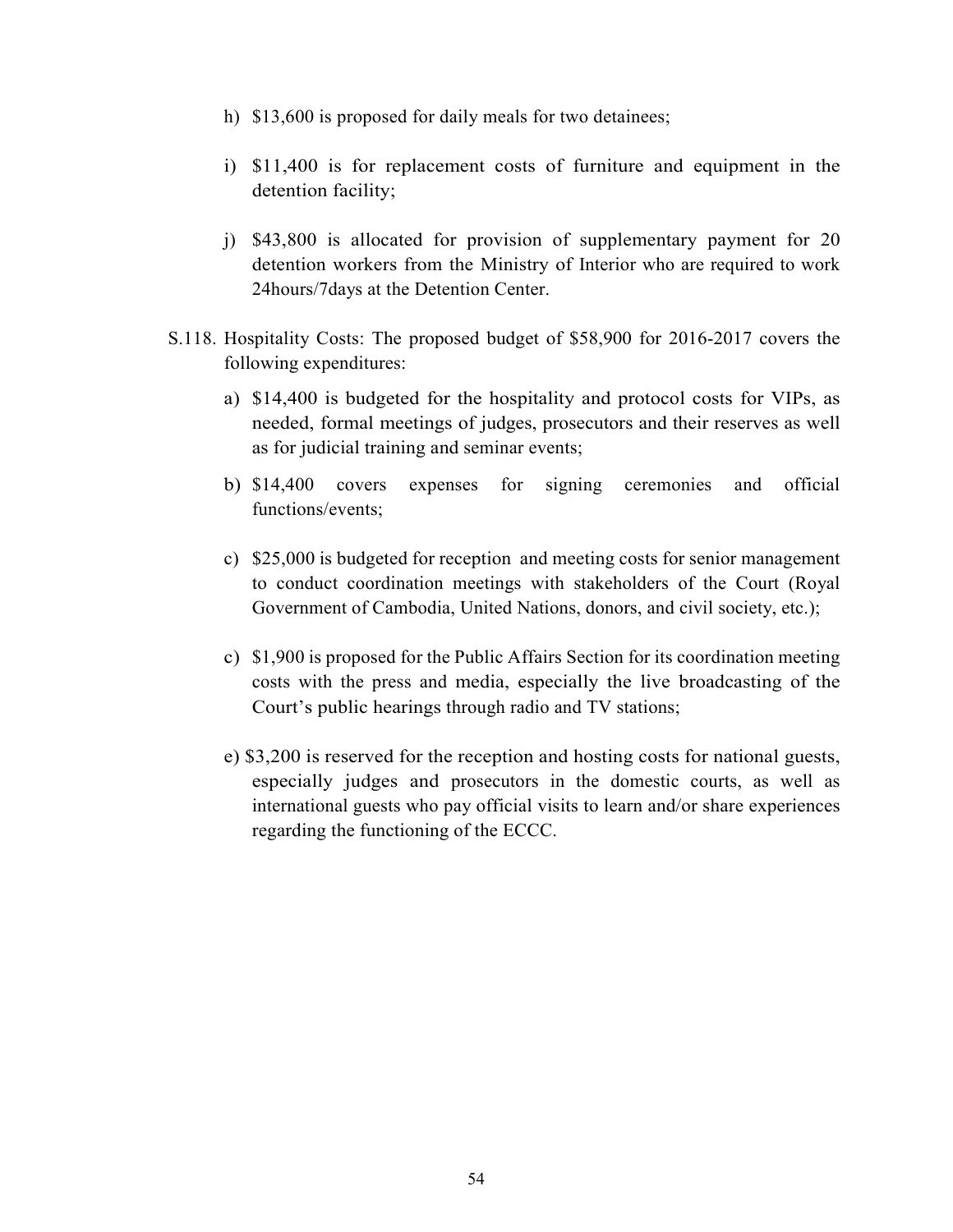## **C.2 Judicial Support Services**

- S.119. Judicial Support Services (JSS) provides critical services to judicial offices at the Court. JSS consists of Court Management (Interpretation and Translation, Transcription, Records and Archives, Witness and Expert Support, Audio/Video Team and Detention) and Public and External Affairs.
- S.120. JSS support Court activities by providing interpretation services to chambers and judicial offices, revision and translation of Court documents and transcription services as required by various offices of the Court. It also provides records and archives services, witness support services and detention facilities. JSS also include public communication related to the work of the Court and to disseminate its achievements through various outreach initiatives among the general public, both nationally and internationally.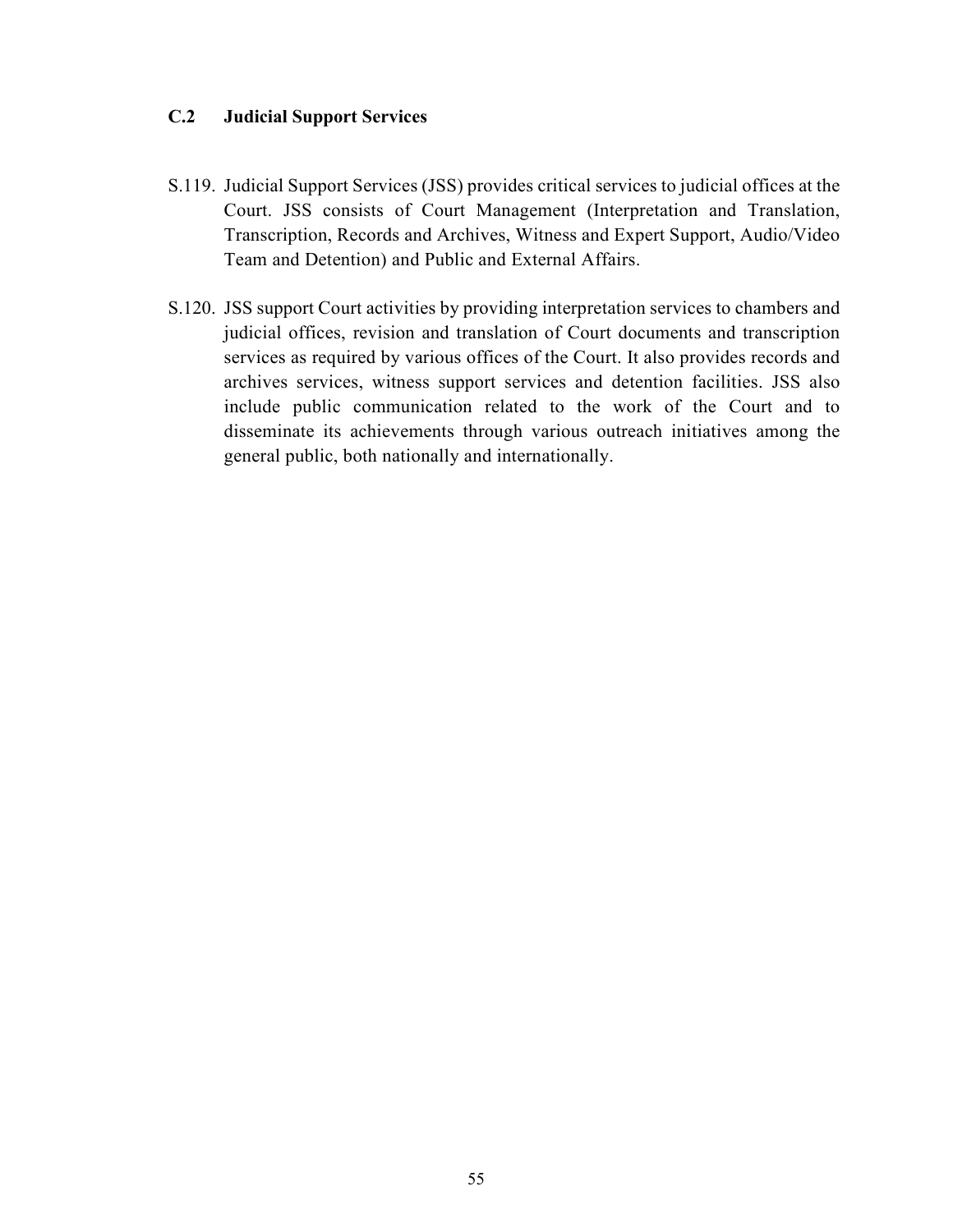## **Table S.2.m**

## **Resource Requirements by Object of Expenditure (Judicial Support Services)**  (Thousands of United States Dollars)

**(1) United Nations Funding by Obejct of Expendiure**

|     |                                |                            | <b>Judicial Support Services</b> |                          |         |              |  |  |  |
|-----|--------------------------------|----------------------------|----------------------------------|--------------------------|---------|--------------|--|--|--|
|     |                                |                            | <b>Proposal</b>                  |                          |         |              |  |  |  |
| No. | <b>Object of expenditure</b>   | <b>Expenditure</b><br>2014 | <b>Revised Budget</b><br>2015    | 2016                     | 2017    | <b>Total</b> |  |  |  |
|     | Posts                          | 3,431.8                    | 4,251.9                          | 4,232.6                  | 4,137.4 | 8,370.0      |  |  |  |
|     | Non-staff Compensation         |                            | -                                | ۰                        | ٠       |              |  |  |  |
| 3   | Other staff cost               | $\overline{a}$             | $\overline{\phantom{a}}$         | $\overline{\phantom{a}}$ | ۰       |              |  |  |  |
| 4   | <b>Consultants and Experts</b> | (15.2)                     | 591.7                            | 1,138.3                  | 446.4   | 1,584.7      |  |  |  |
| 5   | Travel of staff                |                            | 0.3                              | 6.1                      | 6.1     | 12.2         |  |  |  |
| 6   | Travel of witnesses            | 33.3                       | 69.2                             | 78.2                     | 19.4    | 97.6         |  |  |  |
|     | <b>Contractual Services</b>    | 556.7                      | 2,788.5                          | 1,136.7                  | 847.3   | 1,984.0      |  |  |  |
| 8   | General Operating Expenses     |                            | 4.7                              | ۰                        | ۰       |              |  |  |  |
| 9   | <b>Supplies</b>                | 34.4                       | 28.2                             | 15.3                     | 14.2    | 29.5         |  |  |  |
| 10  | Furniture and Equipment        |                            | $\overline{\phantom{0}}$         | ۰                        | ۰       | -            |  |  |  |
|     | Total (1)                      | 4,041.0                    | 7,734.5                          | 6,607.2                  | 5,470.8 | 12,078.0     |  |  |  |

**(2) Cambodian Funding by Class**

|     |                              |                            | <b>Judicial Support Services</b> |                          |                          |              |
|-----|------------------------------|----------------------------|----------------------------------|--------------------------|--------------------------|--------------|
|     |                              |                            |                                  |                          | Proposal                 |              |
| No. | Object of expenditure        | <b>Expenditure</b><br>2014 | <b>Revised Budget</b><br>2015    | 2016                     | 2017                     | <b>Total</b> |
|     | Posts                        | 1,017.5                    | 1,273.3                          | 1,274.7                  | 1,274.7                  | 2,549.4      |
|     | Non-staff Compensation       |                            | ٠                                | ٠                        | ٠                        | -            |
| 3   | Other staff cost             | 99.5                       | 110.4                            | 127.3                    | 127.3                    | 254.6        |
| 4   | Consultants and Experts      |                            |                                  | ٠                        | ٠                        | ۰            |
|     | Travel of staff              | 47.3                       | 32.9                             | 27.9                     | 18.1                     | 46.0         |
| 6   | <b>Contractual Services</b>  | 886.7                      | 650.4                            | 650.8                    | 607.0                    | 1,257.8      |
|     | General Operating Expenses   |                            | ٠                                | ٠                        | ٠                        |              |
| 8   | Hospitality                  | $\overline{\phantom{a}}$   | $\overline{\phantom{a}}$         | $\overline{\phantom{a}}$ | $\overline{\phantom{a}}$ |              |
| 9   | <b>Premises Alteration</b>   | ٠                          | $\overline{\phantom{a}}$         | ٠                        | ٠                        |              |
| 10  | Training and Meeting         |                            |                                  | ٠                        |                          |              |
|     | Total $(2)$                  | 2,051.0                    | 2,066.9                          | 2,080.7                  | 2,027.1                  | 4,107.8      |
|     |                              |                            |                                  |                          |                          |              |
|     | Total Requirements $(1)+(2)$ | 6,092.0                    | 9,801.4                          | 8,687.9                  | 7,497.9                  | 16,185.8     |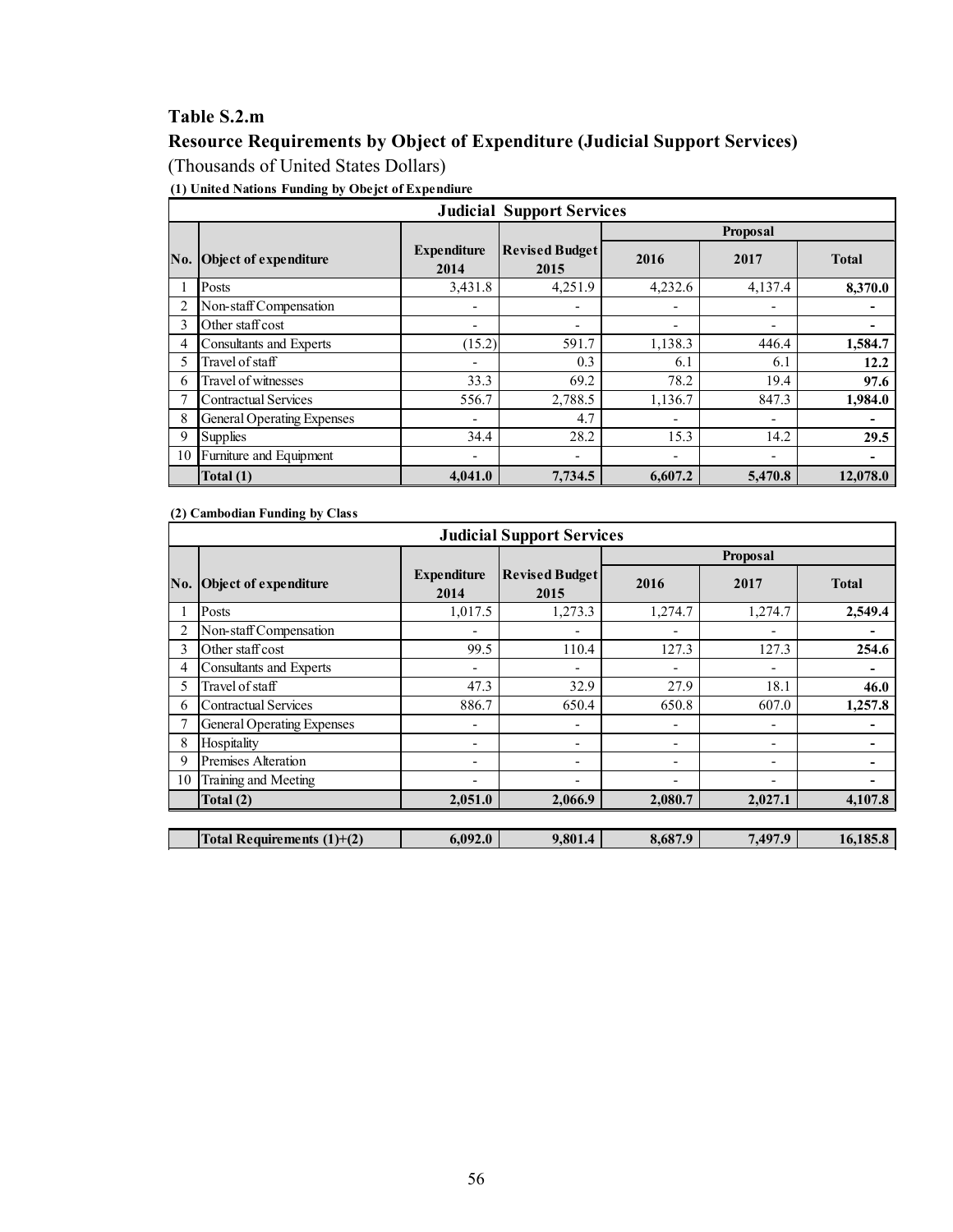### **Table S.2.n**

#### **Posts (Judicial Support Services)**

#### **(1) United Nations Staffing**

**(2) Cambodian Staffing** 

| <b>Judicial Support Service</b>          |      |                          |   |       |              |       |       |    |                                 |                 |           |                    |  |  |
|------------------------------------------|------|--------------------------|---|-------|--------------|-------|-------|----|---------------------------------|-----------------|-----------|--------------------|--|--|
| No. Office                               | Year | $D-2$ D-1                |   | $P-5$ | $P-4$        | $P-3$ | $P-2$ |    | <b>FS</b><br><b>Total</b> Total | <b>NO</b> Total | <b>GS</b> | <b>Grand Total</b> |  |  |
| Court Management Section                 | 2015 | $\overline{\phantom{a}}$ |   |       | <sub>6</sub> | 14    |       | 21 | o                               |                 |           | 31                 |  |  |
| (ITU, TU, Detension, RAU, WESU)          | 2016 | $\overline{\phantom{a}}$ |   |       | 6            | 14    |       | 21 |                                 |                 |           | 31                 |  |  |
|                                          | 2017 | $\overline{\phantom{a}}$ | - |       | <sub>6</sub> | 14    |       | 21 |                                 |                 |           | 31                 |  |  |
|                                          | 2015 | $\overline{\phantom{a}}$ | - |       |              |       |       |    | $\overline{\phantom{0}}$        |                 |           |                    |  |  |
| Public Affairs Section                   | 2016 | $\overline{\phantom{a}}$ | - |       |              |       | -     |    | $\overline{\phantom{0}}$        | ۰               |           |                    |  |  |
|                                          | 2017 | $\overline{\phantom{a}}$ | ۰ |       |              |       | -     |    |                                 |                 |           |                    |  |  |
|                                          | 2015 | $\overline{\phantom{0}}$ | - |       | 6            | 15    | - 1   | 22 | $\mathbf{r}$                    |                 |           | 32                 |  |  |
| <b>Total (Judicial Support Services)</b> | 2016 | $\overline{\phantom{0}}$ | - |       | 6            | 15    | ۰.    | 22 | 5                               | 3               |           | 32                 |  |  |
|                                          | 2017 |                          | - |       |              | 15    | - 1   | 22 | 5                               | 3               |           | 32                 |  |  |

|                | <b>Judicial Support Services</b>         |      |                          |                          |                          |                |            |                    |                   |                           |                          |           |                    |  |  |
|----------------|------------------------------------------|------|--------------------------|--------------------------|--------------------------|----------------|------------|--------------------|-------------------|---------------------------|--------------------------|-----------|--------------------|--|--|
| No.            | <b>Office</b>                            | Year | $D-2$                    | $D-1$                    | $P-5$                    | <b>NOD</b>     | <b>NOC</b> | NOB/<br><b>NOA</b> | P<br><b>Total</b> | <b>FS</b><br><b>Total</b> | <b>NO</b> Total          | <b>GS</b> | <b>Grand Total</b> |  |  |
|                | Court Management Section                 | 2015 | $\overline{\phantom{0}}$ | ۰                        | $\overline{\phantom{a}}$ | $\overline{ }$ | 9          | 5                  | 21                | -                         | -                        | 23        | 44                 |  |  |
|                | (ITU, TU, Detension, RAU, WESU)          | 2016 | $\overline{\phantom{a}}$ | $\overline{\phantom{0}}$ | $\overline{\phantom{a}}$ | 7              | 9          | 5.                 | 21                | $\overline{\phantom{0}}$  | $\overline{\phantom{0}}$ | 23        | 44                 |  |  |
|                |                                          | 2017 | $\overline{\phantom{a}}$ | $\overline{\phantom{0}}$ | $\overline{\phantom{a}}$ | $\overline{ }$ | 9          | 5.                 | 21                |                           | -                        | 23        | 44                 |  |  |
|                |                                          | 2015 | $\overline{\phantom{a}}$ | $\overline{\phantom{0}}$ | $\overline{\phantom{a}}$ |                |            | -                  | $\overline{2}$    | -                         | -                        |           | 3                  |  |  |
| $\overline{2}$ | Public Affairs Section                   | 2016 | $\overline{\phantom{0}}$ | $\overline{\phantom{0}}$ | $\overline{\phantom{a}}$ |                |            |                    | $\overline{2}$    | -                         | -                        |           | 3                  |  |  |
|                |                                          | 2017 | $\overline{\phantom{a}}$ | $\overline{\phantom{0}}$ | $\overline{\phantom{a}}$ |                |            | -                  |                   | -                         | $\overline{\phantom{0}}$ |           | 3                  |  |  |
|                |                                          | 2015 | $\overline{\phantom{0}}$ | $\overline{\phantom{0}}$ | $\overline{\phantom{a}}$ | 8              | 10         | 5 <sup>1</sup>     | 23                | -                         | -                        | 24        | 47                 |  |  |
|                | <b>Total (Judicial Support Services)</b> | 2016 | $\overline{\phantom{0}}$ | $\overline{\phantom{0}}$ |                          | 8              | 10         | $\overline{5}$     | 23                | -                         | -                        | 24        | 47                 |  |  |
|                |                                          | 2017 | ۰.                       | ۰                        |                          | 8              | 10         | 5 <sup>1</sup>     | 23                | -                         | -                        | 24        | 47                 |  |  |
|                |                                          |      |                          |                          |                          |                |            |                    |                   |                           |                          |           |                    |  |  |
|                |                                          | 2015 | $\overline{a}$           | $\overline{\phantom{a}}$ |                          | 14             | 25         | $\overline{5}$     | 45                | 6                         | $\overline{2}$           | 26        | 79                 |  |  |
|                | <b>Total Staffing Requirement</b>        | 2016 | $\overline{\phantom{0}}$ | $\overline{\phantom{0}}$ |                          | 14             | 25         | 5                  | 45                | 5                         | 3                        | 26        | 79                 |  |  |
|                |                                          | 2017 | $\overline{\phantom{0}}$ | $\overline{\phantom{0}}$ |                          | 14             | 25         | 5                  | 45                | 5                         | 3                        | 26        | 79                 |  |  |

#### **Judicial Support Services (International Component)**

#### S.121. **Court Management Section**

The Court Management Section is responsible for the translation and interpretation of all court documents, transcription services, the management of records and archives, and the provision of witnesses and detention facilities, functions that are central in running efficient judicial proceedings. On the whole, the section is responsible for i) managing case-related records, archives and evidence, ii) managing the Court's library, iii) providing witness support and protection services, iv) assisting the planning and coordination of hearings and providing audio/visual and transcription support, v) providing interpretation and translation services, and vi) liaising with the ECCC detention facility.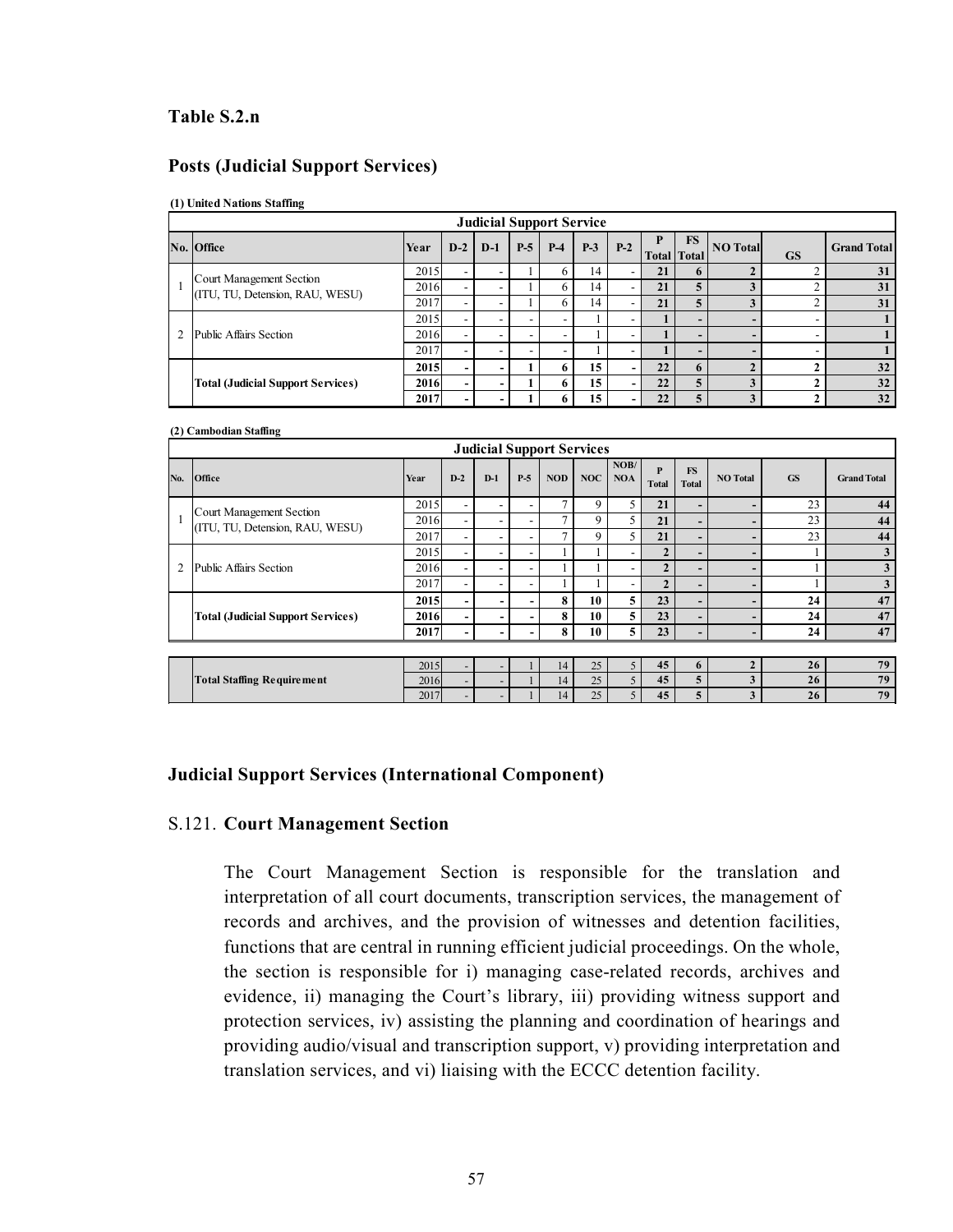#### **a) Interpretation and Translation Unit (ITU)**

ITU provides interpretation and translation services to the Office of the Co-Prosecutors, the Office of the Co-Investigating Judges, the Pre-Trial Chamber, the Trial Chamber, the Supreme Court Chamber, the Defence Support Section, the Civil Party Lead Co-Lawyers Section, the Victims Unit, and the Office of Administration by using staff, both national and international, outsourcing and the recruitment of temporary staff during peak periods.

The International Component of the ITU had 22 posts in 2015. ITU will have 22 posts, including the proposed conversion during 2016 and 2017, as follows: 1 P-5, 5 P-4,12 P-3, 5 FS, 2 NO-C and 2 GS-5.

In 2015, the National Component consists of 17 posts: 6 NO-D Revisers/Senior Interpreters, 8 NO-C Interpreters/Translators, 1 GS-7 Editorial Assistant, 1 GS-6 Interpretation Assistant, and 1 GS-5 Document Control Assistant. It is proposed that the ITU continues to retain the same staffing levels as in 2015 during the period 2016-2017. At the same time, the ITU proposes to employ short term and temporary 5 posts (1 NO-D reviser, 1 NO-C simultaneous interpreter, and 3 NO-B translators) under General Temporary Assistance (GTA), in order to accommodate periodical surges in workload from the Judicial Offices and Chambers.

## **b) Transcription Unit (TU)**

The Transcription Unit produces verbatim transcripts of all Court proceedings in each of the official court languages: Khmer, English, and French. The transcripts are an essential working tool for the Chambers and parties to the proceedings, an important resource for trial monitors and the public, and will last as the historical record of the Court proceedings. Additionally, the Transcription Unit provides assistance to the Office of the Co-Investigating Judges (OCIJ) during field missions and interviews.

The international Component of the TU had four posts (1FS-5 and 3 FS-4) in 2015. It is proposed to continue the same staffing level in 2016. However, based on the workload projections, 18 work months for the 3 FS-4 posts and 12 work months for the FS-5 post are proposed for 2017.

In 2015, the national component for the Transcription Unit (TU) consists of 10 posts: 1 GS-7 Transcribers' supervisor, 1 GS-6 Editorial Assistant and 8 GS-5 Transcribers. It is proposed that the TU continues to retain the same staffing level as in 2015 during in 2016 and 2017.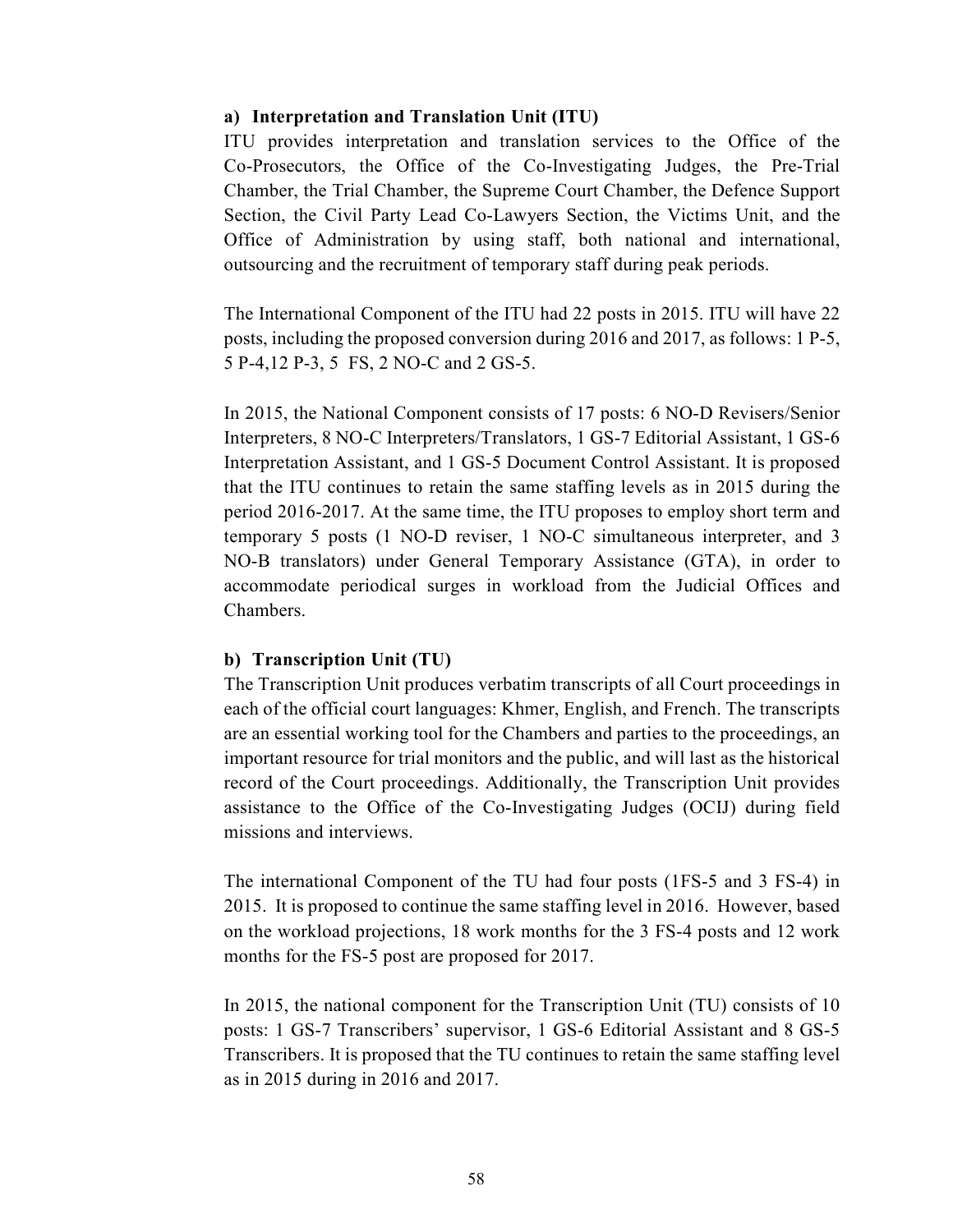#### **c) Records and Archives Unit (RAU)**

RAU manages court records and archives that act as the repository of all case-files and evidence, as well as other case-related records. RAU also receives and distributes filings and manages an electronic document management system that provides instantaneous electronic access to case-files for all participants in the proceedings (both onsite and remotely).

The International Component had one P-3 post in 2015. It is proposed to retain the same staffing level during 2016 and 2017.

In 2015, the National Component of RAU consists of nine posts: 1 NO-C Case File/Court Officer, 2 NO-B Greffier/Court Officers, 2 NO-B Record/Archive Officers, 3 GS-5 Record/Archive Assistants, and 1 GS-4 Librarian. It is proposed that the RAU continues to retain the same staffing level as in 2015 during the period 2016-2017.

## **d) Witness and Expert Support Unit (WESU)**

WESU makes arrangements for witness logistics and operations, such as delivery of summonses, provision of safe transportation and accommodation of witnesses to meet the judicial schedules. WESU also provides support to witnesses to ensure their psychological, emotional, physical and practical well-being. WESU activities also includes witness protection such as confidential consultation with Chambers on protective measures for witnesses and civil parties, secure movement of witnesses, recommendation of judicial protective measures and witness risk assessment. It also implements Expertise Orders from all Chambers including logistical arrangements for the timely delivery of the requested services.

The International Component of WESU is currently staffed with two posts in 2015 (one P-4 and one FS-5). In order to create national capacity and to transfer knowledge and skills, it is proposed to convert the FS-5 into a NO-B post in 2016 and 2017. It is requested to maintain two posts (1 P-4 and 1 NO-B) in 2016 and 2017.

In 2015, the National Component of WESU is comprised of five posts: 1NO-B Witness Expert Support and 2 GS-5 WESU Assistants. It is proposed that WESU continues to retain the same staffing level as in 2015 during the period 2016-2017.

#### **e) Audio Video (AV) Team**

AV Team manages the Court's audio/visual systems and provides AV support to Chambers and Co-Investigating Judges during hearings and interviews.

The International Component has no positions in the AV Team.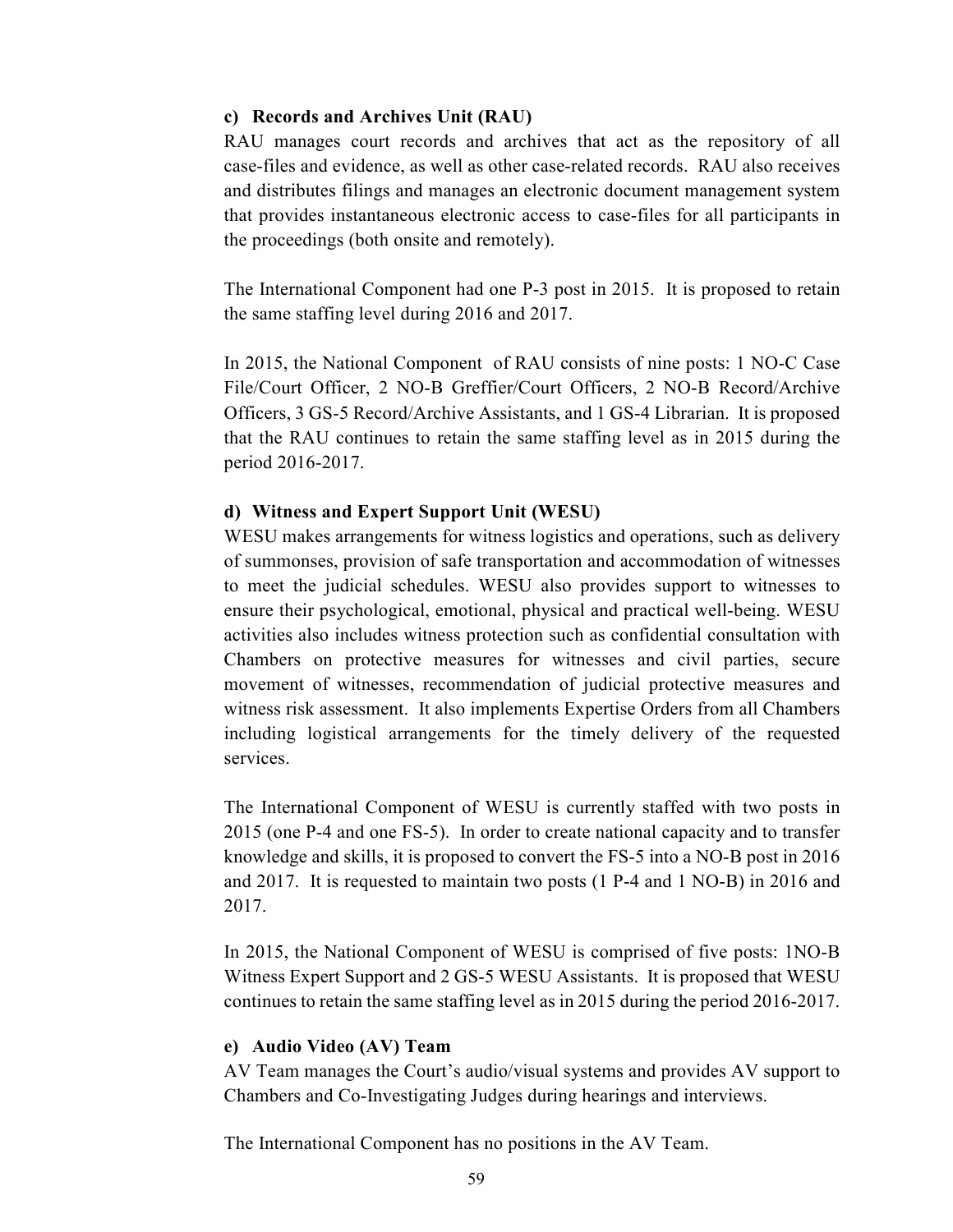In 2015, under the National Component, the AV Team is staffed with 1 GS-7 AV technicians and 2 GS-6 AV Technician Assistant. It is proposed that the AV team continues to retain the same staffing level as in 2015 during the period 2016-2017.

#### **f) Detention Unit**

The Detention Unit coordinates communication between the ECCC and the Detention Facility operated by the Department of Prisons, Ministry of Interior, facilitates compliance with judicial orders and provides expert advice on matters pertaining to the welfare, health and conditions of the detained persons.

The International Component of the Detention Unit is staffed with one FS-6 Detention Facility Officer. It is proposed to continue the same staffing level in 2016 and 2017.

The National Component of the DU had one GS-7 Detention Facility Liaison Assistant in 2015. The DU proposes to maintain the staffing level for 2016-2017.

#### S.122. **Public Affairs Section (PAS)**

The Public Affairs Section (PAS) is responsible for external communication related to the work of the Court and its achievements. Its primary target audiences are victims of the Khmer Rouge, Cambodian youth and the Cambodian population at large. Secondary target audiences are donor countries and international researchers and advocates of international justice. The Section disseminates information about the court's activities and achievements through various outreach, public information and media initiatives.

During 2016-17, PAS will conduct the following activities:

- a) Audio/Video and written information material related to all major developments in the judicial proceedings will be developed in a minimum of two of the official working languages of the Court;
- b) Cambodian TV-stations will be provided with audio and video packages for each day of the public hearings;
- c) All public decisions and key filings are published on the Court's website within 24 hours of notification to the parties;
- d) PAS will facilitate the participation of a minimum of 250 Cambodians to attend each public hearing day;
- e) A one-hour radio programme will be produced and broadcast every week.
- S.123. The International Component of PAS is staffed by 1 P-3 post in 2015. It is proposed to continue the same post during the next biennium.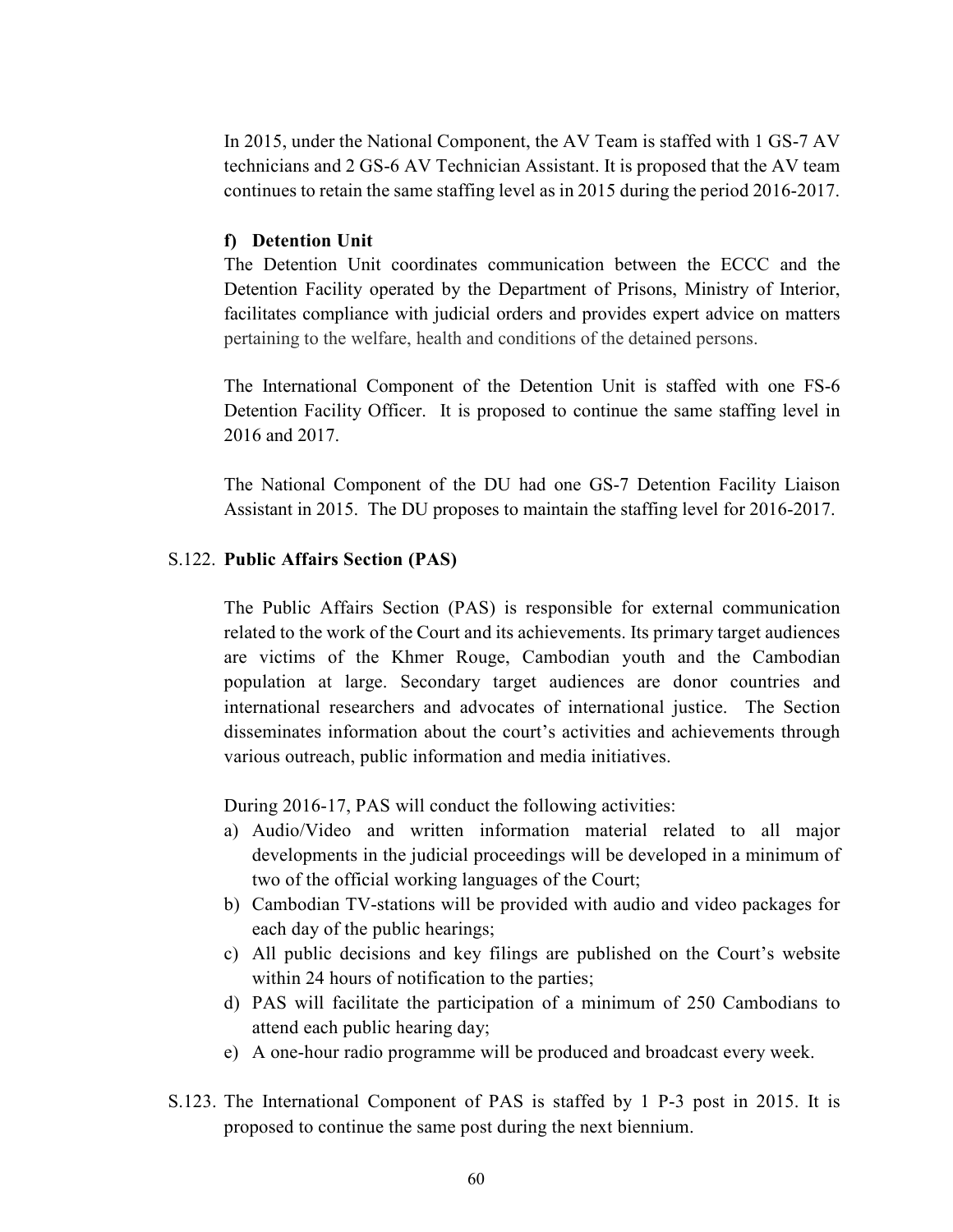S.124. The National Component of PAS consists of three posts: 1 NO-D Chief of Public Affairs Section, 1 NO-C Press Officer, 1 GS-7 Public Affairs Assistant. It is proposed to continue the same staffing level as in 2015 during the period 2016-2017.

### **C.2.A Judicial Support Services – International Component**

#### **Posts**

S.125. The proposed budget of \$8.4 million provides for 32 posts during the biennium 2016-2017 (1 P-5, 6 P-4, 15 P-3, 1 FS-6, 1 FS-5, 3 FS-4, 2 NOC, 1 NOB and 2 GS posts). It is proposed to convert 1 FS-5 post under WESU to establish 1 NOB to assist with the workload surges WESU is projecting until the middle of 2017.

#### **Non-post costs**

- S.126. During the biennium, an amount of \$1.6 million is requested for consultants and expert services. It will be used to hire short-term international contractors to meet workload surges during peak periods. Increases under ITU and TU consultancy requirements are offset by a reduction in external contractual services. This provision also includes an amount of \$239,400 for WESU - witness expert services (\$183,400) and individual contractors (\$56,400).
- S.127. An amount of \$109,800 provides for outreach missions within Cambodia and WESU and related travel expenses.
- S.128. Based on the projected workload, an amount of \$2.0 million for contractual translation, revision and transcription services is needed in 2016-2017 to cover three working languages of the Court (English, French and Khmer). The amount also includes a provision of \$284,000 to produce ECCC booklets, appeals judgements, a weekly radio progamme and printing of public information materials.
- S.129. The budgeted operational and other costs of \$29,500 provides for periodicals, archival supplies and library books during 2016-17.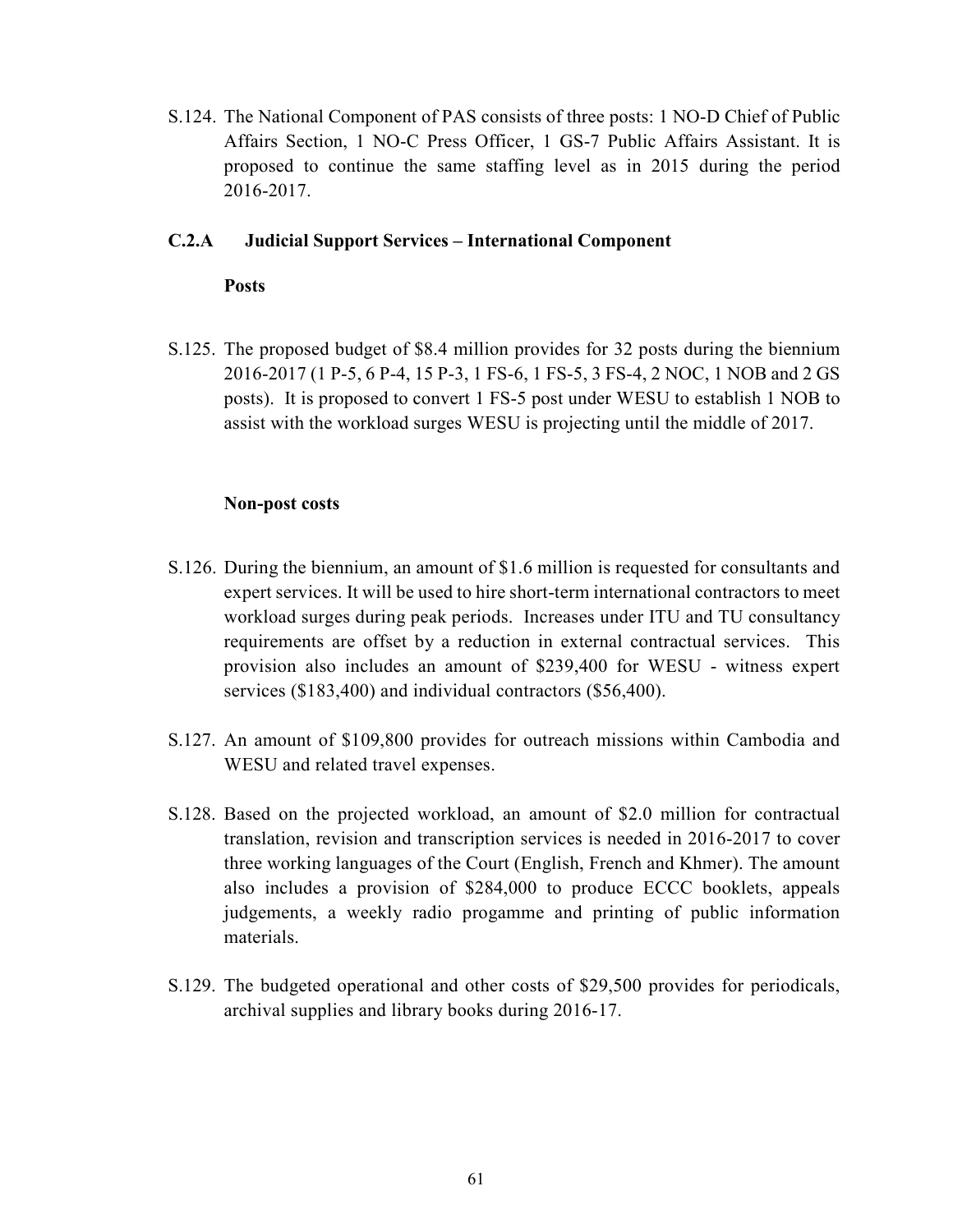#### **C.2.B Judicial Support Services – National Component**

#### **Posts**

S.130. The proposed budget of \$2,549,400 provides for 47 posts during the biennium 2016-17 (8 NO-D, 10 NO-C, 5 NO-B/A, 5 GS-7, 5 GS-6, 13 GS-5, and 1 GS-4). The above amount is proposed for 44 posts in the Court Management Section (CMS) amounting to \$2,337,800 and for 3 posts in the PAS amounting to \$211,600.

#### **Non-post costs**

- S.131. During the biennium, an amount of \$254,600 is requested for temporary posts, consultants and expert services, details of which are given below:
	- a) \$210,600 proposed to fund five temporary posts (1 NO-D reviser, 1 NO-C simultaneous interpreter, and 3 NO-B translators) to meet periodical workload surges in Judicial Offices and Chambers.
	- b) \$44,000 is planned for continued activities relating to advocacy and dissemination, including television productions and purchases of airtime for broadcasting ECCC-produced programs on television and radio, and advertisement of ECCC events in newspapers. These activities are deemed necessary to continue promoting the work of the ECCC and to further the public's understanding of the institution.
- S.132. An amount of \$46,000 is budgeted for the travel activities required by the relevant sections, mainly the CMS (WESU, ITU, Transcription Unit) and PAS, in order to continuously support the judicial proceedings in case 002/02 and completion of judicial investigations in cases 003 and 004.
- S.133. An amount of \$1,257,800 is requested for contractual services to support the judicial process during 2016-17 as below:
	- a) \$296,000 is budgeted to provide: (i) general medical treatment services for detainees on a 24/7 basis and emergency services for all ECCC national and international staff as well as members of the public attending court proceedings (\$216,000); (ii) provision for specialized medical treatment and medicine, medical equipment and supplies for the detainees (\$60,000) and (iii) provision to meet expenses for death in custody of detainees and staff emergency medical evacuation costs (20,000);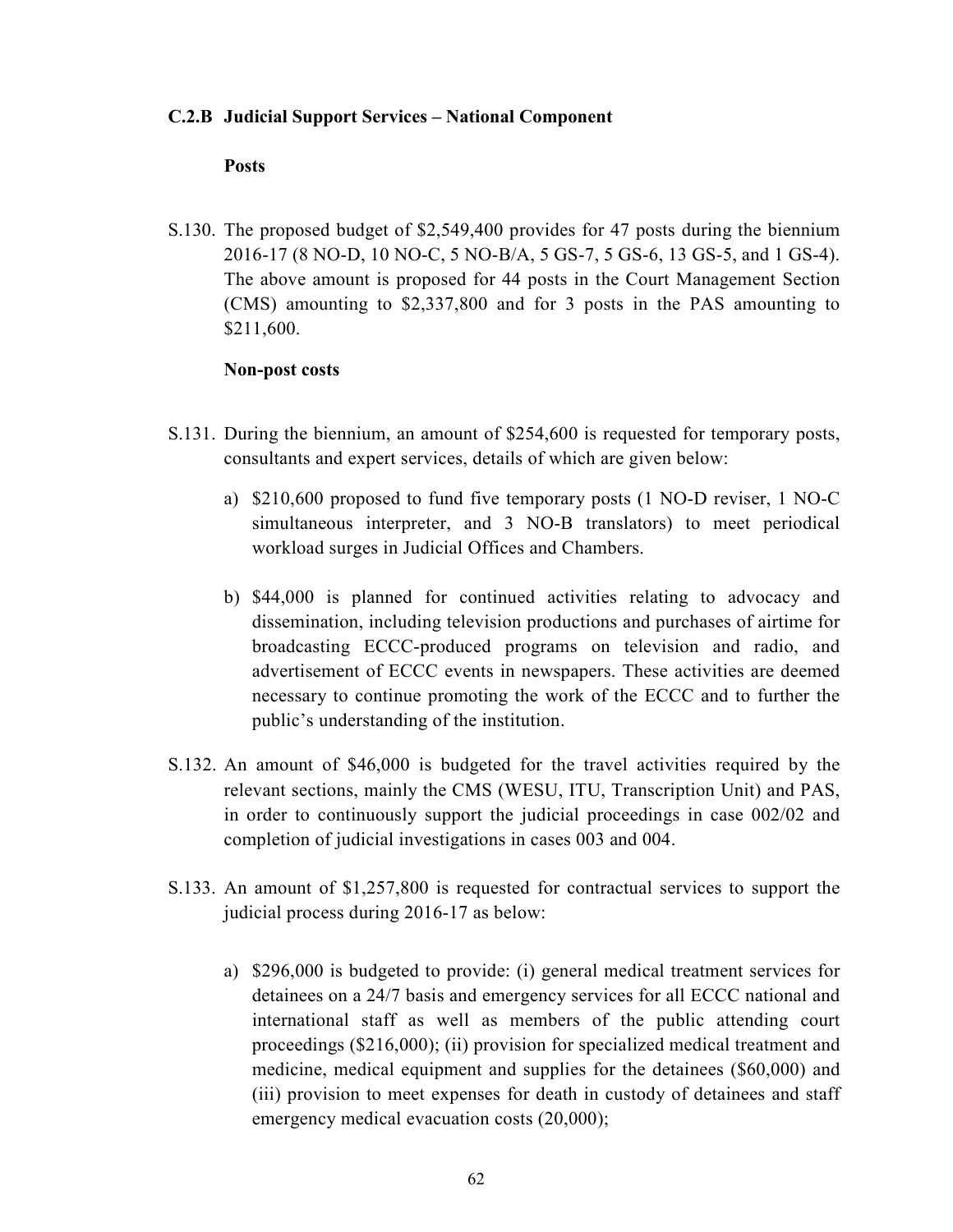- b) \$6,000 is planned for allowances and other related fees for bilateral experts from development partners that provide legal services to the ECCC;
- c) \$955,800 is budgeted for on-going outreach activities for the hearings and study tours, including the transportation of the general public (villagers/youth/local commune council members/students) from both central and provincial levels to attend the ECCC trial hearings, and the provision of snacks and refreshments for them. It is expected that, in 2016, 200 participants, at an average cost of \$17 per person (transportation and refreshment costs), will attend annually an estimated 147 sessions of public and non-public hearings (\$499,800); and in 2017, 250 participants at an average of \$19 per person (transportation & refreshment costs), will attend annually the estimated 96 study tours (\$456,000) organized by PAS;

 From March 2009 to June 2015, a total of 306,000 persons attended study tours and PTC hearings, public trial and appeal hearings of case 001 and trial hearings of case 002/01 and Case 002/02. It is expected that more interested public throughout the country will attend the public trial hearings of case 002/02 and ECCC Study Tours throughout 2016-2017. Details of participants in the ECCC Study Tours Program and Public Hearings are broken down by years in Annex D.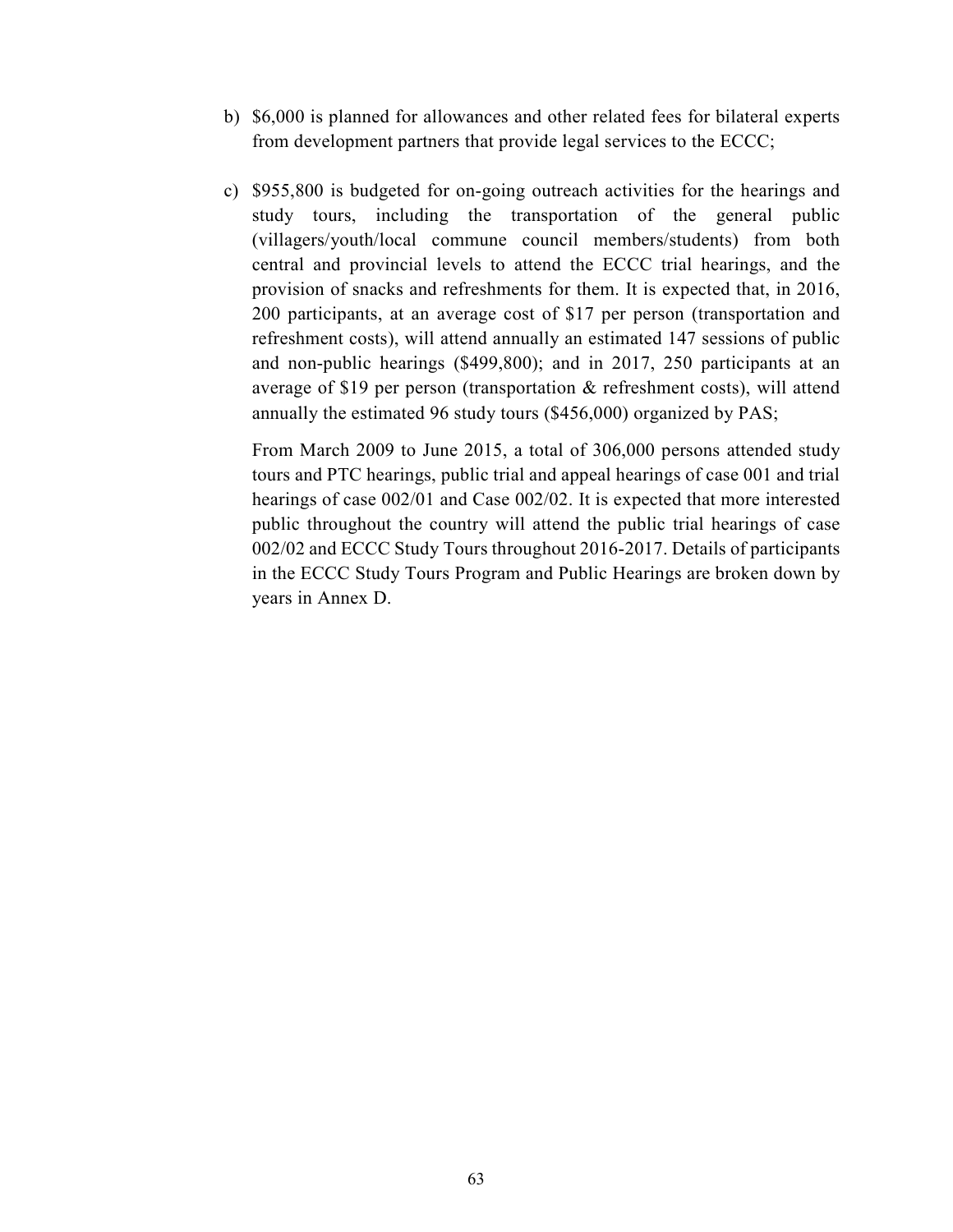## **C.3 Security and Safety Services**

## **Table S.2.o**

## **Resource Requirements by Object of Expenditure (Security Support Services)**

(Thousands of United States Dollars)

**(1) United Nations Funding by Object of Expenditure**

|     | <b>Security and Safety Support Services</b> |                            |                               |         |                          |              |  |  |  |  |  |  |  |  |
|-----|---------------------------------------------|----------------------------|-------------------------------|---------|--------------------------|--------------|--|--|--|--|--|--|--|--|
|     |                                             |                            |                               |         | <b>Proposal</b>          |              |  |  |  |  |  |  |  |  |
| No. | Object of expenditure                       | <b>Expenditure</b><br>2014 | <b>Revised Budget</b><br>2015 | 2016    | 2017                     | <b>Total</b> |  |  |  |  |  |  |  |  |
|     | Posts                                       | 2,137.4                    | 1,769.7                       | 1,797.3 | 1,833.3                  | 3,630.6      |  |  |  |  |  |  |  |  |
|     | Non-staff Compensation                      |                            | $\overline{\phantom{a}}$      | ۰       | $\overline{\phantom{0}}$ |              |  |  |  |  |  |  |  |  |
| 3   | Other staff cost                            | ٠                          | $\overline{\phantom{a}}$      | -       | $\overline{\phantom{a}}$ |              |  |  |  |  |  |  |  |  |
| 4   | Consultants and Experts                     | ٠                          | $\overline{\phantom{a}}$      | ۰       | $\overline{\phantom{0}}$ |              |  |  |  |  |  |  |  |  |
| 5   | Travel of staff                             | $\overline{\phantom{0}}$   | 44.9                          | 16.7    | 16.7                     | 33.5         |  |  |  |  |  |  |  |  |
| 6   | Travel of witnesses                         | ٠                          | $\overline{\phantom{a}}$      | -       | $\overline{\phantom{a}}$ |              |  |  |  |  |  |  |  |  |
|     | <b>Contractual Services</b>                 | $\overline{\phantom{0}}$   | ٠                             | 17.4    | 17.4                     | 34.8         |  |  |  |  |  |  |  |  |
| 8   | General Operating Expenses                  | 14.9                       | 29.1                          | 50.3    | 50.3                     | 100.7        |  |  |  |  |  |  |  |  |
| 9   | <b>Supplies</b>                             | 20.4                       | 14.8                          | 26.4    | 22.8                     | 49.2         |  |  |  |  |  |  |  |  |
| 10  | Furniture and Equipment                     | 7.4                        | 38.1                          | 11.8    | 8.1                      | 19.9         |  |  |  |  |  |  |  |  |
|     | Total (1)                                   | 2,180.1                    | 1,896.6                       | 1,920.0 | 1,948.7                  | 3,868.7      |  |  |  |  |  |  |  |  |

**(2) Cambodian Funding by Class**

|     | <b>Security and Safety Support Services</b> |                            |                               |                          |          |              |  |  |  |  |  |  |  |  |
|-----|---------------------------------------------|----------------------------|-------------------------------|--------------------------|----------|--------------|--|--|--|--|--|--|--|--|
|     |                                             |                            |                               |                          | Proposal |              |  |  |  |  |  |  |  |  |
| No. | Object of expenditure                       | <b>Expenditure</b><br>2014 | <b>Revised Budget</b><br>2015 | 2016                     | 2017     | <b>Total</b> |  |  |  |  |  |  |  |  |
|     | Posts                                       | 423.3                      | 389.8                         | 389.8                    | 389.8    | 779.7        |  |  |  |  |  |  |  |  |
|     | Non-staff Compensation                      |                            | $\overline{\phantom{a}}$      | $\overline{\phantom{0}}$ | ٠        |              |  |  |  |  |  |  |  |  |
| 3   | Other staff cost                            | 27.0                       | 67.5                          | 67.5                     | 67.5     | 135.0        |  |  |  |  |  |  |  |  |
| 4   | Consultants and Experts                     |                            | ٠                             | $\overline{\phantom{a}}$ | ٠        |              |  |  |  |  |  |  |  |  |
| 5   | Travel of staff                             | ٠                          | $\overline{\phantom{a}}$      | $\overline{\phantom{a}}$ | ٠        |              |  |  |  |  |  |  |  |  |
| 6   | <b>Contractual Services</b>                 |                            | ٠                             | $\overline{\phantom{a}}$ | ٠        |              |  |  |  |  |  |  |  |  |
|     | <b>General Operating Expenses</b>           | ٠                          | ٠                             | -                        | ۰        |              |  |  |  |  |  |  |  |  |
| 8   | Hospitality                                 | ٠                          | ٠                             | $\overline{\phantom{a}}$ | -        |              |  |  |  |  |  |  |  |  |
| 9   | Premises Alteration                         |                            | ٠                             | $\overline{\phantom{0}}$ | -        |              |  |  |  |  |  |  |  |  |
| 10  | Training and Meeting                        |                            | ٠                             | ٠                        | ۰        |              |  |  |  |  |  |  |  |  |
|     | Total (2)                                   | 450.3                      | 457.3                         | 457.3                    | 457.3    | 914.7        |  |  |  |  |  |  |  |  |
|     |                                             |                            |                               |                          |          |              |  |  |  |  |  |  |  |  |
|     | Total Requirements $(1)+(2)$                | 2,630.4                    | 2,353.9                       | 2,377.3                  | 2,406.0  | 4,783.3      |  |  |  |  |  |  |  |  |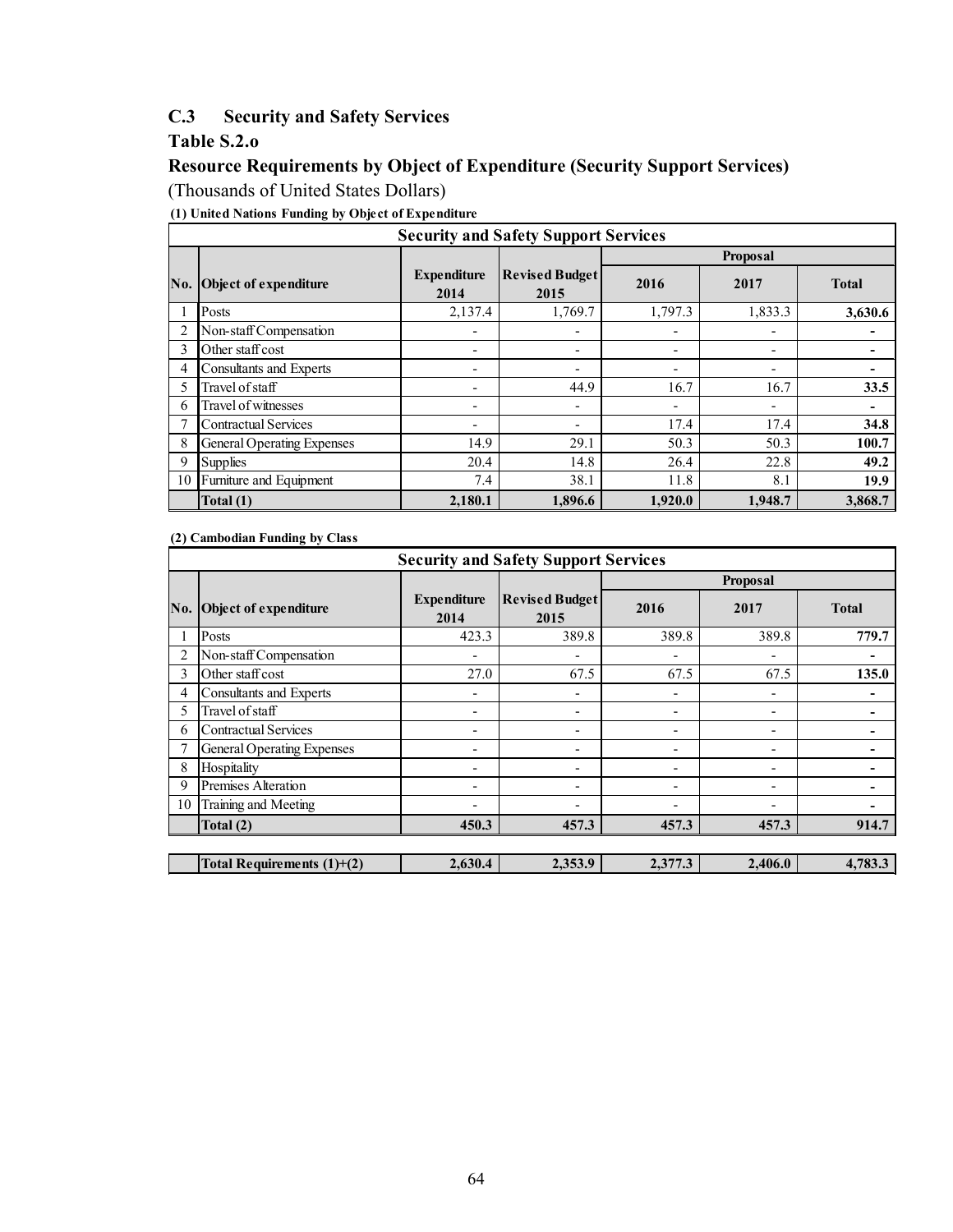## **Table S.2.p Posts (Security and Safety Services)**

|  |  |  | (1) United Nations Staffing |
|--|--|--|-----------------------------|
|--|--|--|-----------------------------|

|  | <b>Security and Safety Support Services</b>          |      |                          |   |       |             |   |               |      |                          |          |                  |                    |  |  |
|--|------------------------------------------------------|------|--------------------------|---|-------|-------------|---|---------------|------|--------------------------|----------|------------------|--------------------|--|--|
|  | No. Office                                           | Year | $D-2$   $D-1$            |   | $P-5$ | <b>P</b> -4 |   | $P-3$   $P-2$ | - 17 | FS<br><b>Total</b> Total | NO Total | NO(<br><b>GS</b> | <b>Grand Total</b> |  |  |
|  |                                                      | 2015 |                          |   |       |             |   |               |      | 12                       |          | 14               | 27                 |  |  |
|  | Security & Safety Services                           | 2016 |                          |   |       |             |   |               |      | 12                       |          | 14               | 27                 |  |  |
|  |                                                      | 2017 |                          |   |       |             |   |               |      | 12                       |          | 14               | 27                 |  |  |
|  |                                                      | 2015 | -                        | - |       |             |   |               |      | 12                       |          | 14               | 27                 |  |  |
|  | <b>Total (Security &amp; Safety Support Serives)</b> | 2016 |                          | - |       |             | - |               |      | 12                       |          | 14               | 27                 |  |  |
|  |                                                      | 2017 | $\overline{\phantom{0}}$ | - |       |             |   |               |      | 12                       |          | 14               | 27                 |  |  |

#### **(2) Cambodian Staffing**

|     |                                                      |      |                          | <b>Security and Safety Support Services</b> |       |            |     |                    |                   |                           |                 |           |                    |
|-----|------------------------------------------------------|------|--------------------------|---------------------------------------------|-------|------------|-----|--------------------|-------------------|---------------------------|-----------------|-----------|--------------------|
| No. | <b>Office</b>                                        | Year | $D-2$                    | $D-1$                                       | $P-5$ | <b>NOD</b> | NOC | NOB/<br><b>NOA</b> | P<br><b>Total</b> | <b>FS</b><br><b>Total</b> | <b>NO</b> Total | <b>GS</b> | <b>Grand Total</b> |
|     |                                                      | 2015 | $\overline{\phantom{a}}$ |                                             |       |            |     |                    |                   |                           |                 | 36        | 38                 |
| 9   | Security & Safety Services                           | 2016 | $\overline{\phantom{a}}$ |                                             |       |            |     |                    |                   |                           |                 | 36        | 38                 |
|     |                                                      | 2017 | ۰.                       |                                             |       |            |     |                    |                   |                           |                 | 36        | 38                 |
|     |                                                      | 2015 | $\overline{\phantom{0}}$ | -                                           |       |            |     |                    |                   |                           |                 | 36        | 38                 |
|     | <b>Total (Security &amp; Safety Support Serives)</b> | 2016 | ۰                        | -                                           |       |            |     |                    |                   | -                         |                 | 36        | 38                 |
|     |                                                      | 2017 | -                        |                                             |       |            |     |                    |                   |                           |                 | 36        | 38                 |
|     |                                                      |      |                          |                                             |       |            |     |                    |                   |                           |                 |           |                    |
|     |                                                      | 2015 |                          |                                             |       |            |     |                    |                   | 12                        |                 | 50        | 65                 |

|                                                 | 2015<br>20137  | $\overline{\phantom{0}}$ |  |  |  |     | 50 | 02 |
|-------------------------------------------------|----------------|--------------------------|--|--|--|-----|----|----|
| l cre<br><b>Staffing Requirement</b><br>1 o tal | 201<br>$-010$  |                          |  |  |  | .   | 50 | 02 |
|                                                 | 201'<br>20 I J |                          |  |  |  | . . | 50 | 02 |
|                                                 |                |                          |  |  |  |     |    |    |

- S.134. The Security and Safety Services (SSS) ensures the overall protection of the UN staff and property by ensuring UN Minimum Operating Security Standards (MOSS). The Security and Safety Services consists of Close Protection, Compound Security and Operations Units. The Close Protection Unit ensures security and safety of UN Officials on OCIJ investigative missions. SSS also ensures the security and safety of all staff and property within the Court compound.
- S.135. The Security and Safety Services, in close coordination with United Nations Department of Security and Safety (UNDSS), assesses security threat levels, monitors security related incidents and advises UN officials on personal protection issues.

#### **C.3.A Security and Safety Services- International Component**

#### **Posts**

S.136. Security and Safety Section had 27 approved posts in 2015. They are: (1 P-4, 1 FS-6, 4 FS-5, 6 FS-4, 1 FS-3 and 14 GS posts). The International Component proposes the same staffing level in 2016 -17. The total cost to fund 27 posts during 2016-17 will be \$3.6 million.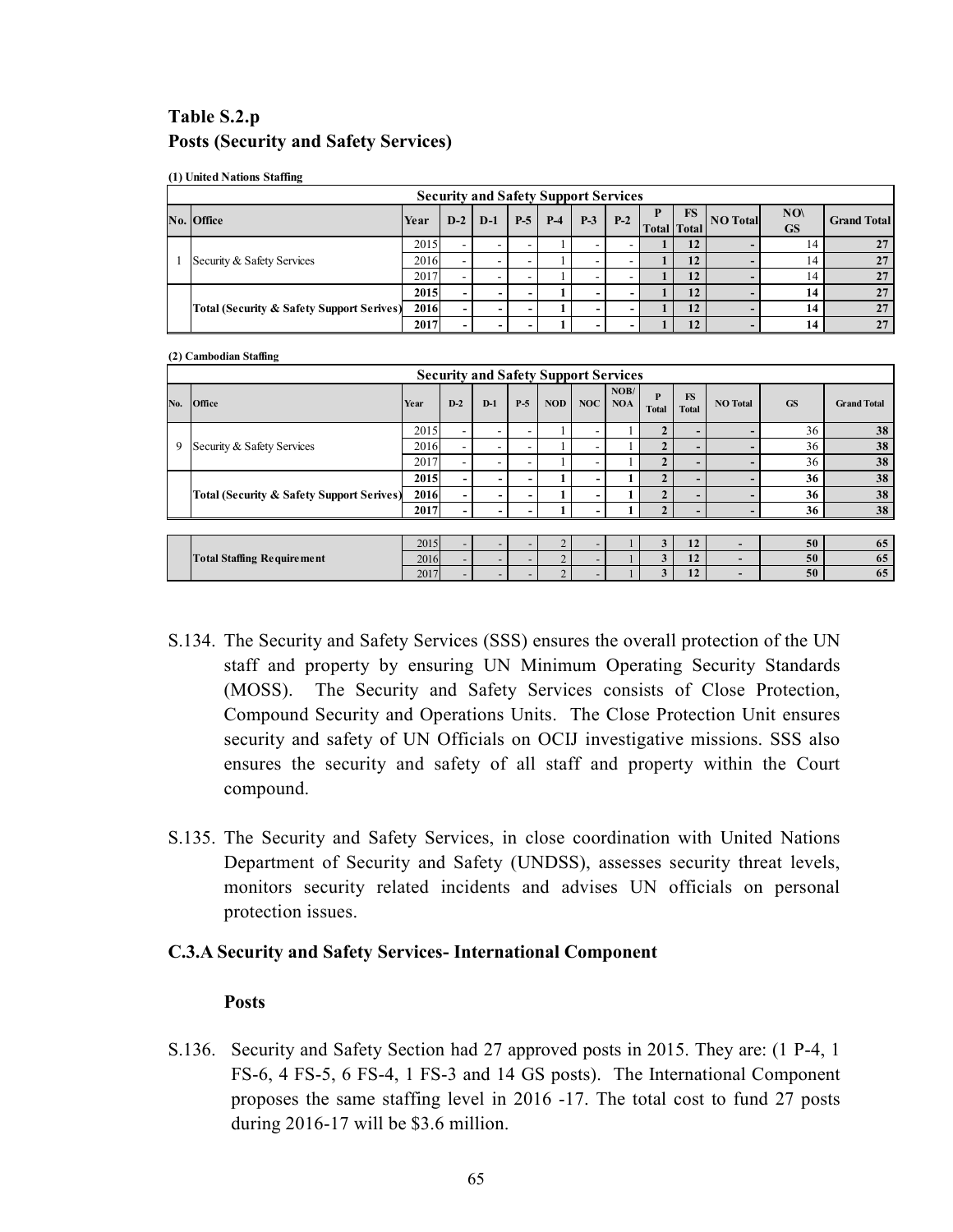#### **Non-post costs**

S.137. During the biennium, an amount of \$238,100 is requested for: Alternate Security Service Operations Office (\$34,900); travel of staff for mandatory firearms recertification training, hand gun qualification and requalification trainings and first aid course (\$33,500); maintenance expenses for x-ray machines and security control systems, general operating expense, UNAKRT share of UNDSS in country expenditure (\$100,700); security supplies (\$49,200) and security equipment (\$19,900).

#### **C.3.B Security and Safety Services- National Component**

#### **Posts**

S.138. The proposed budget of \$779,700 provides for 38 posts during the 2016-2017 biennium in the Security and Safety Section. In 2015, the approved staffing on the National Component had 38 posts: 1 NO-D Chief of Section, 1 NO-B Deputy Chief, 1 GS-6 Personnel Protection Coordination and Training Officer, 1 GS-6 Fire/Safety/Evacuation/Rescue Officer, 1 GS-6 Guard Platoon Supervisor, 1 GS-5 Courtroom Security Supervisor, 3 GS-4 Control Center Staff, 2 GS-3 Close Protection Officers and 27 GS-3 Guard Platoons. This budget proposes to continue the same staffing level during 2016-17.

#### **Non-post costs**

S.139. During the biennium 2016-2017, in addition to the above resources requested for posts, an amount of \$135,000 is budgeted to provide for the same level of security related services delivered in 2015 during hearings and study tour visits. The proposed amount will fund 15 temporary posts for Guard Platoons as in 2015.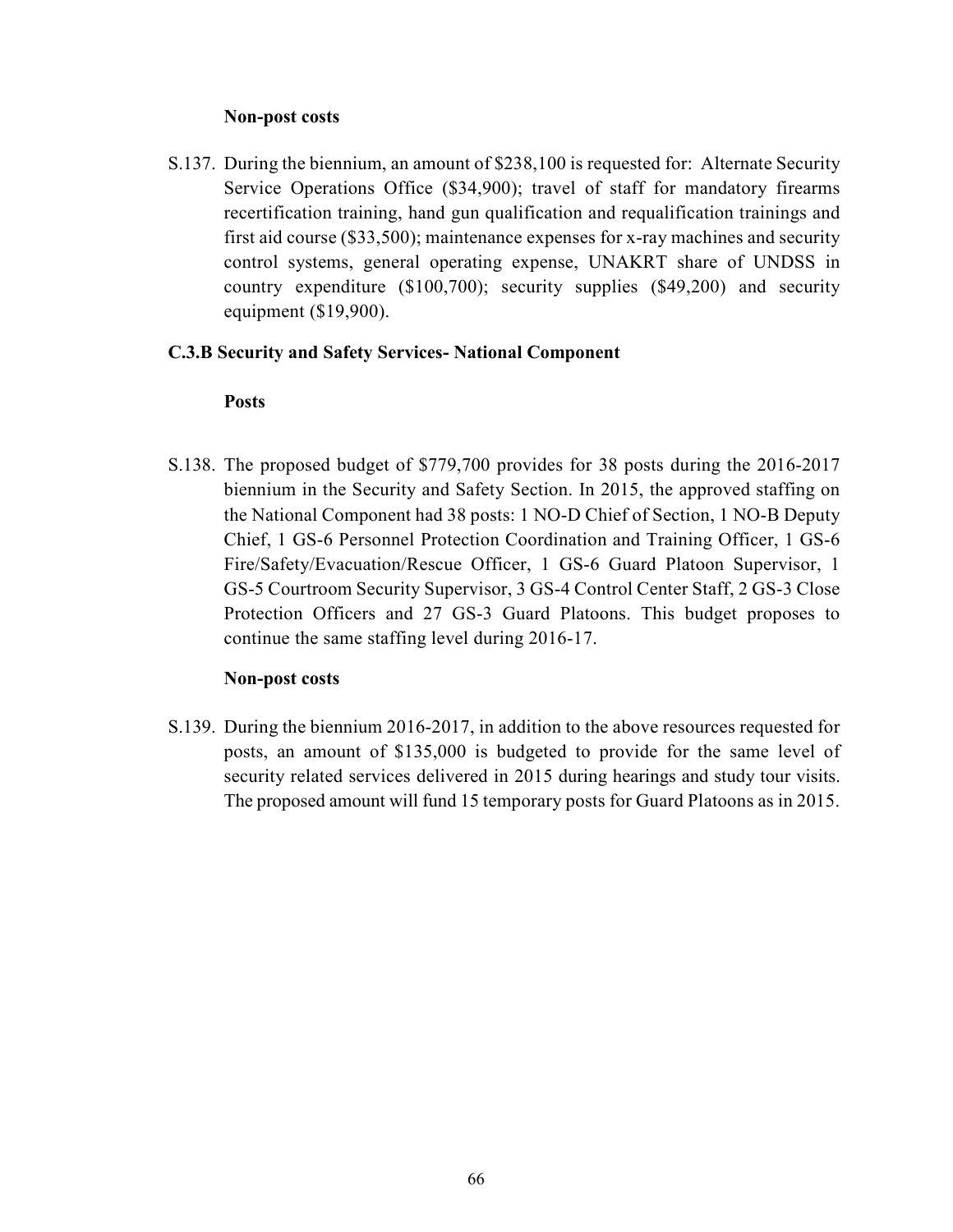Note to reader: The projected timelines, including milestones, are updated quarterly in the ECCC Completion Plan, and the timelines below have been replaced by more recent projections in the ECCC Completion plan, available at <http://www.eccc.gov.kh/en/about-eccc/finances>

## **Chart of projected timelines, including milestones**

|                                                                                                                                                                  | 2015       |                               |     | 2016           |                                                |                                         | 2017 |                |     |    |    | 2018                                    |    |    |     | 2019           |    |
|------------------------------------------------------------------------------------------------------------------------------------------------------------------|------------|-------------------------------|-----|----------------|------------------------------------------------|-----------------------------------------|------|----------------|-----|----|----|-----------------------------------------|----|----|-----|----------------|----|
| Case                                                                                                                                                             | Q4         | Q1                            | Q2  | Q <sub>3</sub> | Q4                                             | Q1                                      | Q2   | Q <sub>3</sub> | Q4  | Q1 | Q2 | Q3                                      | Q4 | Q1 | Q2  | Q <sub>3</sub> | Q4 |
| Case 002/01                                                                                                                                                      | (a)        | Appeals proceedings           | (b) |                |                                                |                                         |      |                |     |    |    |                                         |    |    |     |                |    |
| (a) Conclusion of appeal hearings<br>(b) Appeal Judgment                                                                                                         |            |                               |     |                |                                                |                                         |      |                |     |    |    |                                         |    |    |     |                |    |
| Case 002/02                                                                                                                                                      |            | Trial phase                   |     | (c)            | (d)                                            |                                         |      | (e)            | (f) |    |    | Appeals against Trial Chamber Judgement |    |    | (g) |                |    |
| (c) Conclusion of Substantive Hearings<br>(d) Closing Statements<br>(e) Trial Judgment<br>(f) Deadline for appeals against Trial Judgment<br>(g) Appeal Judgment |            |                               |     |                |                                                |                                         |      |                |     |    |    |                                         |    |    |     |                |    |
| Case 003<br>(h) Notification of conclusion of investigation<br>(i) OCIJ Closing Order<br>(j) PTC Closing Order                                                   | (h)        | Judicial investigation        |     | (i)            | <b>Appeals against</b><br><b>Closing Order</b> |                                         |      |                |     |    |    |                                         |    |    |     |                |    |
| Case 004 with no<br>severance                                                                                                                                    |            | Judicial investigation<br>(k) |     |                | (1)                                            | Appeals against<br><b>Closing Order</b> | (m)  |                |     |    |    |                                         |    |    |     |                |    |
| Severed Case<br>004/01<br>Severed Case<br>1004/02                                                                                                                | (k)<br>(k) | (1)                           |     | (m)<br>(1)     |                                                | (m)                                     |      |                |     |    |    |                                         |    |    |     |                |    |
| <b>ISevered Case</b><br>1004/03                                                                                                                                  |            | (k)                           |     |                | (1)                                            |                                         | (m)  |                |     |    |    |                                         |    |    |     |                |    |

(k) Notification of conclusion of investigation. The timing will depended on whether or not the case will be severed.

(l) OCIJ Closing Order. The timing will depended on whether or not the case will be severed.

(m) PTC Closing Order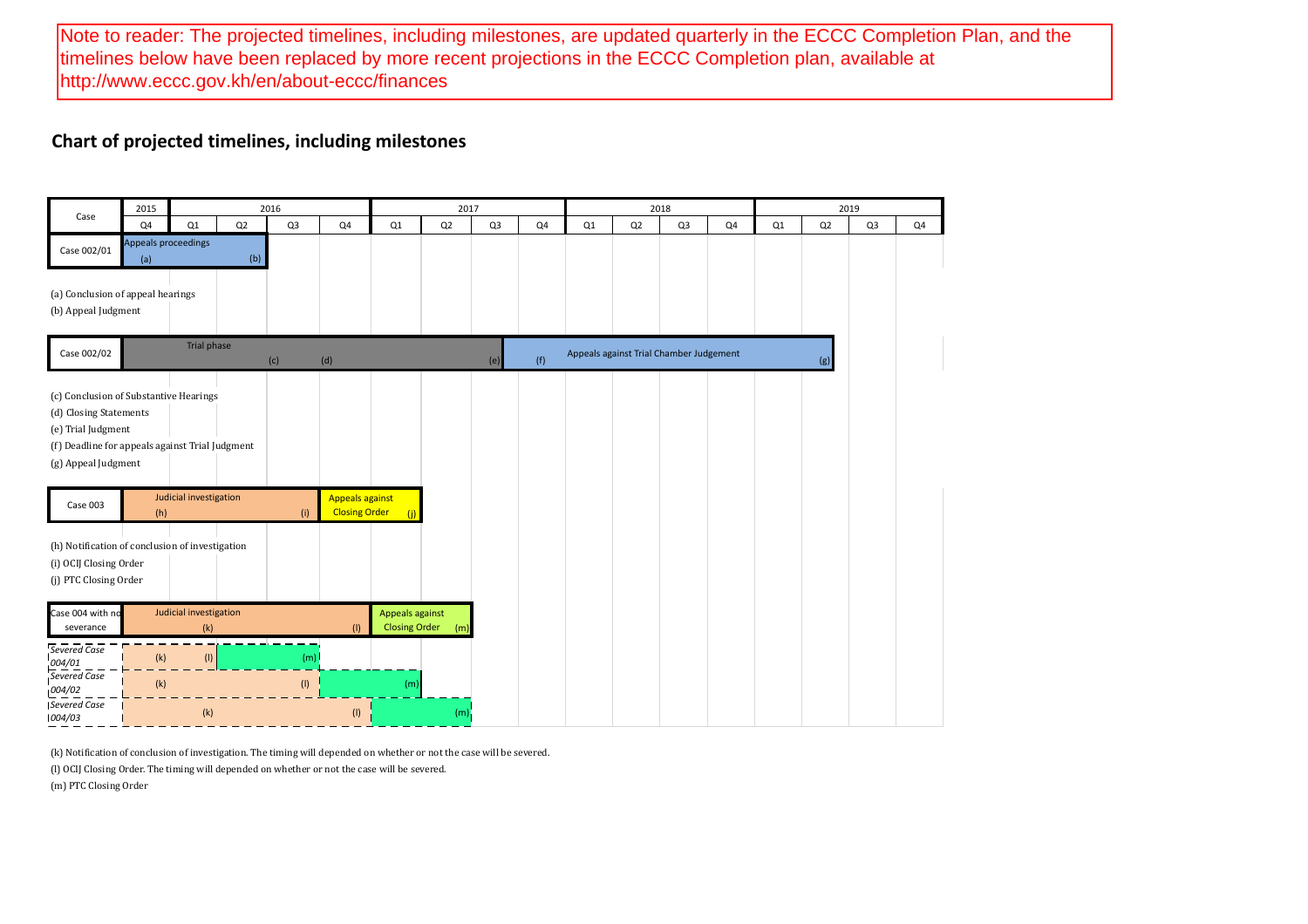### **United Nations Assistance to the Khmer Rouge Trials**

Organizational Structure and Post Distribution 2016-2017



### **Annex B.1**

| <b>Supreme Court Chamber</b>                        | <b>Trial Chamber</b>            | <b>Pre-Trial Chamber</b>                            | Office of Co-Prosecutors (*)                                            | <b>Office of Co-Investigating Judges</b>                  |
|-----------------------------------------------------|---------------------------------|-----------------------------------------------------|-------------------------------------------------------------------------|-----------------------------------------------------------|
| Judges (resident) $x$ 3                             | Judges (resident) $x$ 2         | Judges (resident) $x$ 2<br>Judge (reserve) (1month) | Prosecutor                                                              | Judge (resident)                                          |
| Judge (reserve)                                     | Judge (reserve)                 | Legal Officer $P-3 \times 2$                        | Senior Legal Officer P-5                                                | Senior Legal Officer P-5                                  |
| Legal Officer P-5                                   | Senior Legal Officer P-5        | <b>Administrative Assistant GS-4</b>                | Legal Officer $P-4 \times 4$                                            | Investigator (Team leader) P-4                            |
| Legal Officer $P-3 \times 2$                        | Legal Officer P-4               |                                                     | Legal Officer $P-3 \times 3$<br>Associate Legal Officer P-2 x 2         | Investigator/Researcher/Analyst P-4<br>Legal Officer P-4  |
| Administrative Assistant GS-4 Legal Officer P-3 x 4 | Associate Legal Officer P-2 x 2 |                                                     | Researcher/Translator/Interpreter NO-B                                  | Legal Officers P-3 x 5                                    |
|                                                     | Case Manager FS-5               |                                                     | Legal Assistant GS-7 x 3                                                | Investigator/Researcher/Analyst P-3 x 4                   |
|                                                     | Administrative Assistant GS-4   |                                                     | Case Manager GS-6                                                       | Associate Legal Officer P-2 x 2                           |
|                                                     |                                 |                                                     | <b>Administrative Assistant GS-4</b>                                    | Case Manager FS-5                                         |
|                                                     |                                 |                                                     |                                                                         | Legal Assistant GS-7 x 5<br>Administrative Assistant GS-4 |
|                                                     |                                 |                                                     | (*) 3 posts (1 P-4 and 2 P-2) are<br>proposed to be abolished on 01 Jan |                                                           |
|                                                     |                                 |                                                     | 2017.                                                                   | 18 posts are proposed to be                               |
|                                                     |                                 |                                                     |                                                                         | abolished on 01 Jan 2017 and 5 posts                      |
|                                                     |                                 |                                                     |                                                                         | will be funded up to 30 June 2017.                        |
|                                                     |                                 |                                                     |                                                                         |                                                           |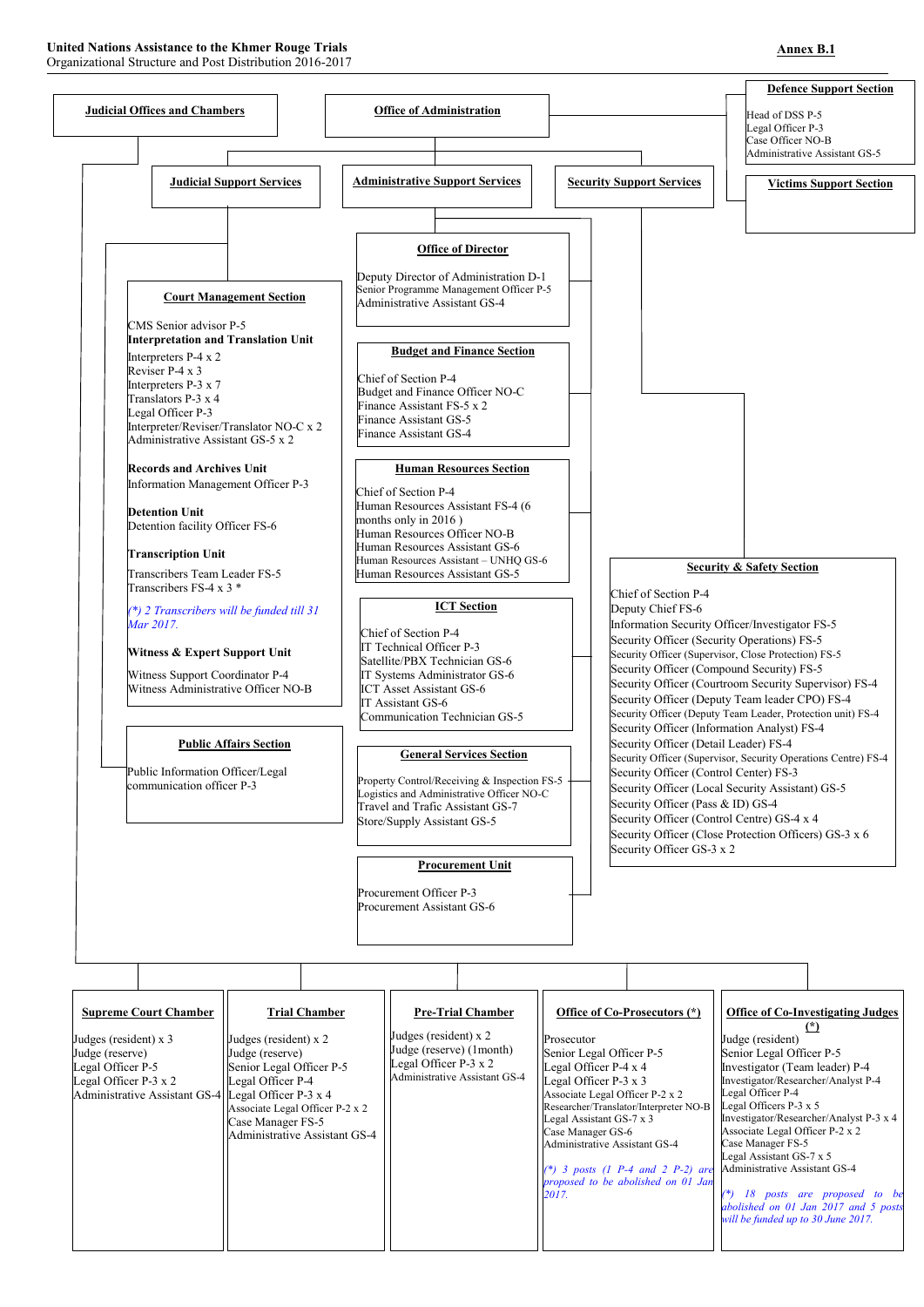#### **ECCC-NATIONAL COMPONENT**

Organizational Structure and Post Distribution 2016-2017



**Pre-Trial Chamber**  Judges x 3 Reserve Judge (4months) Greffier/Legal Officer (NO-C) Associate Legal Officer (NO-B) Support Staff (GS4) **Trial Chamber**  Judges x 3 Reserve Judge Legal Officer (NO-D) Greffier (NO-C) x 2 Associate Legal Officer (NO-B) Support Staff (GS-4) **Office of Co-Prosecutors**  Co-Prosecutor Deputy Prosecutor (P-5) Sen. Assist. Prosecutor  $(NO-D)$   $x$  4 Data Coder (NO-B) Support Staff (GS4) **Office of Co-Investigating Judges\*** Co-Investigating Judge Legal Team Leader (NO-D) Analyst Team Leader (NO-D) Legal Officer (NO-C) x 3 Associate Legal Officer (NO-B) Support Staff (GS-4) \*All 8 posts for 12 months each in 2016, and 5 posts for 6 months each in 2017 **Supreme Court Chamber**  Judge x 4 Greffier/Legal Officer (NO-D) Associate Legal Officer (NO-B) Support Staff (GS-4)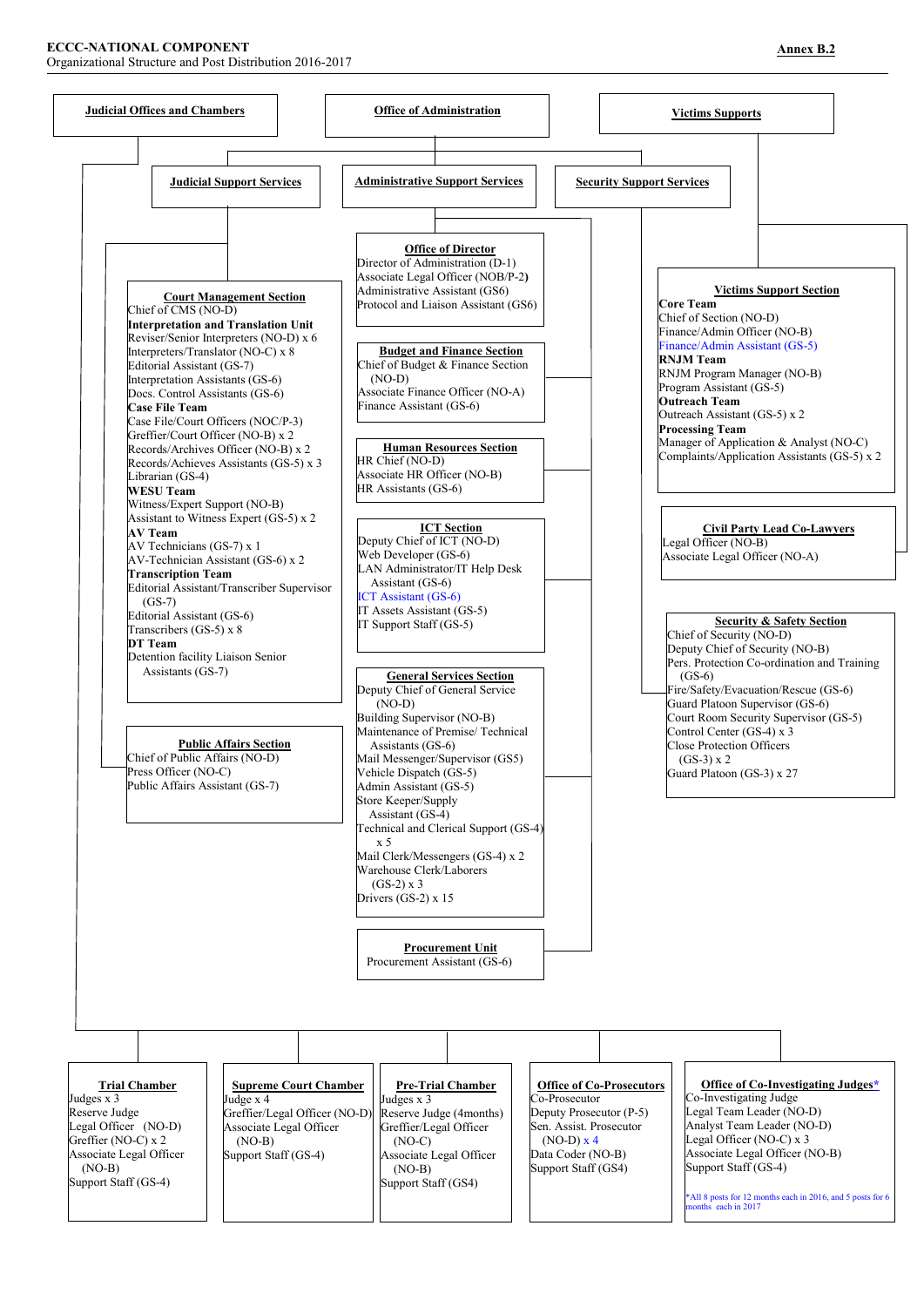#### **ANNEX C: ECCC Outreach and Public Hearing Attendance Data**

#### **From March 2009 to 30 June 2015**

As of 30 June 2015

#### **PAS Outreach Overview (2009 - 2015)**

|              | <b>Public Hearings</b><br>(people/days) | <b>KRT Study Tours</b><br>(participants/<br>tours) | <b>Court Visits</b><br>(people/<br>groups) | <b>VIP Visits</b><br>(people/<br>delegations) | Video<br><b>Screenings</b><br>(viewers/<br>screenings) | <b>School Lectures</b><br>(students/schools) | <b>TOTAL</b><br>(people) |
|--------------|-----------------------------------------|----------------------------------------------------|--------------------------------------------|-----------------------------------------------|--------------------------------------------------------|----------------------------------------------|--------------------------|
| 2009         | 33,010/87                               | 3,018/10                                           | N/A                                        | N/A                                           | N/A                                                    | 4,000/1                                      | 40,028                   |
| 2010         | 3,326/5                                 | 29,291/80                                          | 1,780/69                                   | 151/23                                        | 31,118/71                                              | 16,100/5                                     | 81,766                   |
| 2011         | 19,207/25                               | 25,400/74                                          | 447/38                                     | 119/32                                        | 23,991/56                                              | 31,620/13                                    | 100,784                  |
| 2012         | 60,492/133                              | 10,147/31                                          | 949/46                                     | 90/18                                         | 10,696/23                                              | 14,100/20                                    | 96,474                   |
| 2013         | 36,871/84                               | 11,040/39                                          | 594/52                                     | 95/24                                         | 2,583/9                                                | 8,000/7                                      | 59,183                   |
| 2014         | 3,407/6                                 | 28,141/92                                          | 792/54                                     | 20/10                                         | 0/0                                                    | 15,910/15                                    | 48,270                   |
| 2015         | 24,587/75                               | 2,490/8                                            | 134/8                                      | 14/3                                          | 0/0                                                    | 100/1                                        | 27,325                   |
| <b>TOTAL</b> | 180,900/415                             | 109,527/334                                        | 4,696/265                                  | 489/110                                       | 68,388/159                                             | 89,830/62                                    | 453,830                  |

#### **Case 002/01 Trial - Public Hearing Attendance 2011 - 2014**

|                 |                    |        |       | <b>General Public</b> |       |       |       | <b>Others</b> |            | <b>Total</b> |
|-----------------|--------------------|--------|-------|-----------------------|-------|-------|-------|---------------|------------|--------------|
|                 |                    | PAS-   | Nat'l | Int'l                 | Nat'l | Intl  | NGO   | Civil         | <b>VIP</b> |              |
|                 |                    | escort |       |                       |       |       |       | Party         |            |              |
| Nov 2011 -      | 223                | 86,052 | 2,197 | 3.054                 | 2,561 | 1.406 | 1,177 | 7.442         | 555        | 104.444      |
| <b>Aug 2014</b> | $_{\rm{days}}$ $*$ |        |       |                       |       |       |       |               |            |              |

*\* Includes pronouncement of the trial judgement on 7 August 2014. The substance hearings were conducted between 21 November 2011 and 23 July 2013, with closing statements from 16-31 October 2013.*

|              |      | General Public |       |       | <b>Media</b> |      | <b>Others</b> |       |            | <b>Total</b> |
|--------------|------|----------------|-------|-------|--------------|------|---------------|-------|------------|--------------|
|              |      | PAS-           | Nat'l | Int'l | Nat'l        | Intl | NGO           | Civil | <b>VIP</b> |              |
|              |      | escort         |       |       |              |      |               | Party |            |              |
| 2014         | days | 1.272          |       | 56    | 50           | 15   |               | 49    |            | .455         |
| 2015         | 75   | 22,573         | 340   | 424   | 322          | 197  | 50            | 678   | 21         | 24,605       |
|              | days |                |       |       |              |      |               |       |            |              |
| <b>Total</b> | 78   | 23,845         | 345   | 480   | 372          | 212  | 50            | 727   | 29         | 26,060       |
|              | days |                |       |       |              |      |               |       |            |              |

#### **Case 002/02 Trial - Public Hearing Attendance 2014 - 2015**